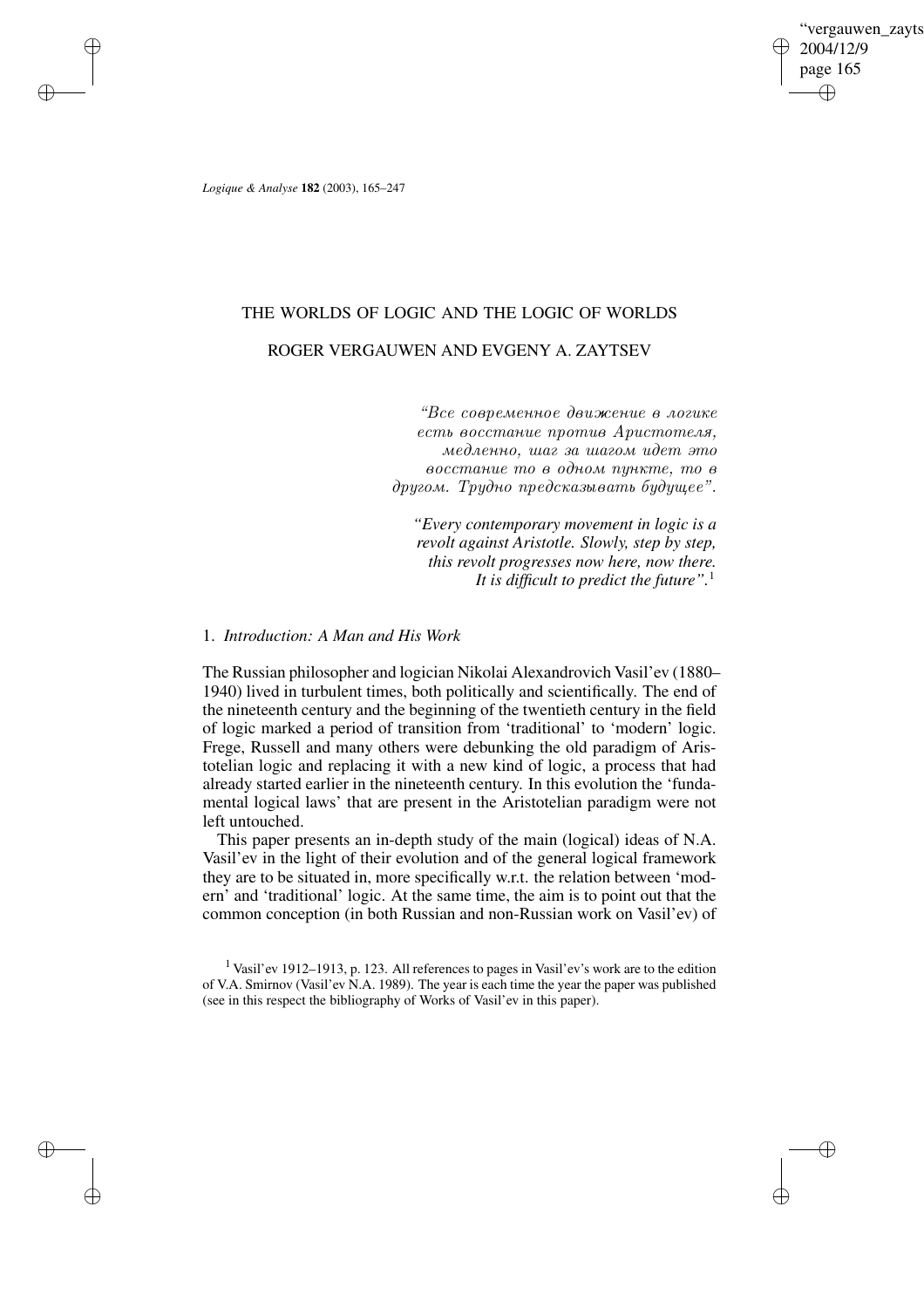✐

#### 166 ROGER VERGAUWEN AND EVGENY A. ZAYTSEV

Vasil'ev as a proponent of Psychologism (in logic) is, in this respect, completely misdirected.

In a number of papers published between 1910 and 1913 Vasil'ev has tried to set up an alternative for traditional Aristotelian logic, an alternative he calls 'Imaginary Logic'. We try to show how the ideas Vasil'ev develops there are indeed based on a thorough criticism and rethinking of the classical logical laws and present an alternative to Aristotelian tradition 'from within'. In that sense, Vasil'ev was not influenced by Frege, Russell a.o. We show how the concept of negation is pivotal in his re-interpretation of the Aristotelian paradigm. Vasil'ev questioned the basic principles of Aristotelian logic and the basis of his criticism is somewhat different from the semantical or technical limits of the Aristotelian paradigm that led to what we are calling 'Modern Logic'. Though one may say that in this sense Vasil'ev's work is nothing but an armchair revolution in logic, this does not mean that his work does not and cannot have a broader philosophical and logical impact. We show this in an analysis of Vasil'ev's alleged 'Psychologism in logic' and by indicating how Vasil'ev's ideas are still remarkably relevant to modern logic in a 'Vasil'evean' analysis of Cantor's Diagonal Procedure. In order to stimulate further discussion, this issue of *Logique et Analyse* also contains our English translation of Vasil'ev's most important paper, *Imaginary (non-Aristotelian) Logic*. <sup>2</sup> Up to now, this text has only been available in Russian and ours is the first ever translation of this work by Vasil'ev.

# 2. *Nikolai Alexandrovich Vasil'ev: A Biography*

Nikolai Alexandrovich Vasil'ev was born on 29 June, 1880 in Kazan. His father, Aleksandr Vasil'evich Vasil'ev (1853–1929), was a well known mathematician who begun his academic career as 'privatdozent' of mathematics in Kazan University (at the time of his son's birth) and was gradually promoted to ordinary (1887) and extraordinary professor (1899) at the same university, later holding the same position at St. Petersburg University (where he moved after being elected to the State Council, *Gosudarstvennyi Sovet* in 1907), and thereafter at Moscow University (1923). Besides his teaching and research he was known as an administrator and promulgator of new scientific ideas: in Kazan University he was one of the founders and then chairman of the local Physical-mathematical society (1890–1905). Having moved to St. Petersburg, he published (between 1912 and 1915) a series of books under the title "New Ideas in Mathematics," in which Russian translations of the most

<sup>2</sup> Vasil'ev 1912a.

 $\rightarrow$ 

 $\rightarrow$ 

✐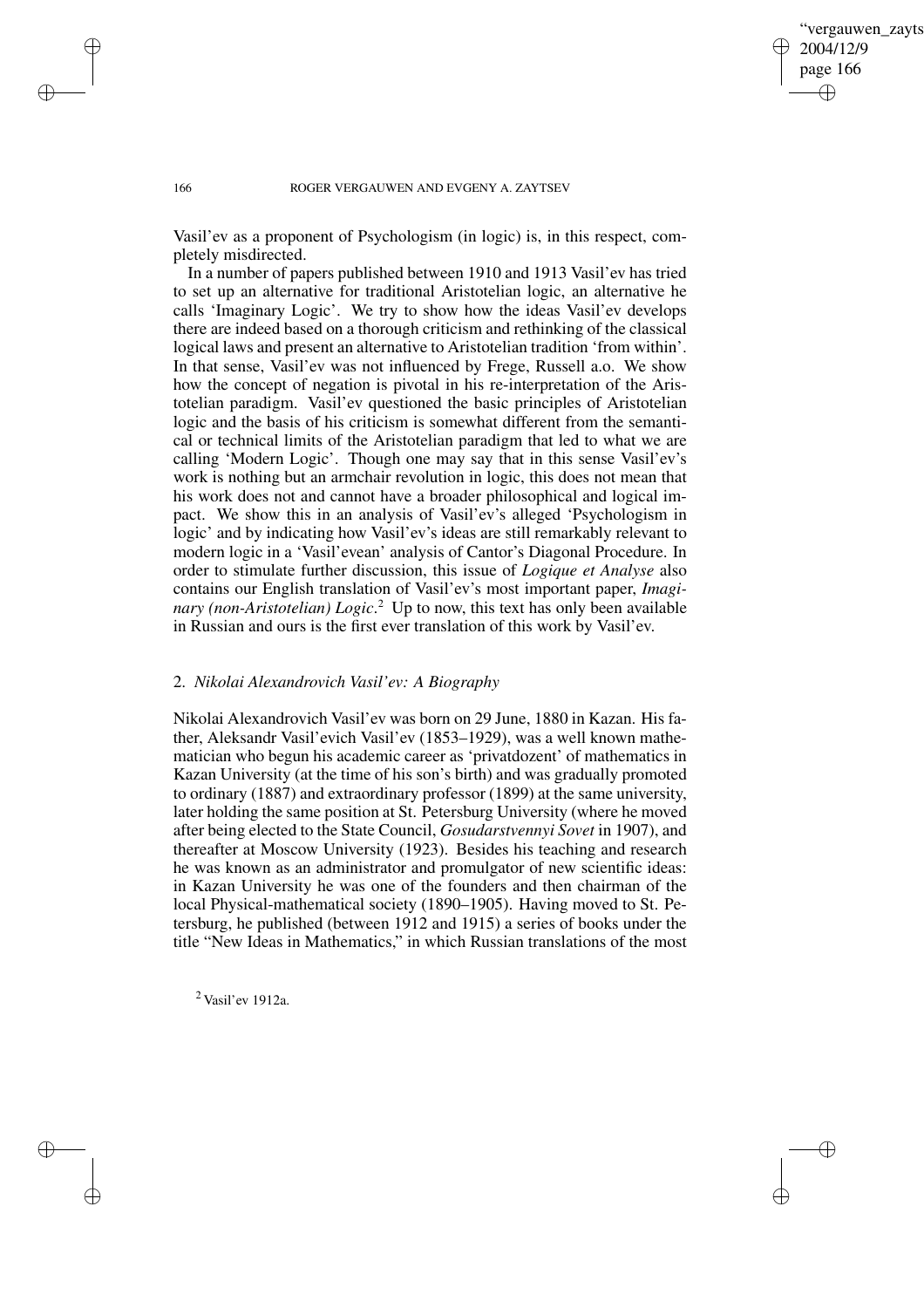$\rightarrow$ 

 $\rightarrow$ 

✐

✐

important recent works on mathematics and the philosophy of mathematics appeared. Aleksandr Vasil'ev had close contacts with leading European mathematicians of the time (at the very beginning of his career, in 1879 he attended lectures by Karl Weierstrass, Leopold Kronecker and Felix Klein in Berlin, and Charles Hermite in Paris) and took active part in many International 'Congresses of Mathematics' from the inaugural meeting in Paris (1899) onwards.

Vasil'ev's family was rather rich in prominent names whose legacy is found throughout Russian political and intellectual history. The father of Aleksandr Vasil'ev — Vasilii Pavlovich Vasil'ev (1818–1900) — was a famous sinologist, professor at Kazan, and later St. Petersburg University, member of the St. Petersburg Academy of Sciences. In 1855 he became a hereditary nobleman. His wife — Sof'ia Ivanovna Simonova — was a daughter of the rector (vice-chancellor) of Kazan University — Ivan Mikhailovich Simonov (1794–1855). The roots of a family tree of N. Vasil'ev's mother's, Aleksandra Pavlovna Maksimovich, go back to a certain Baron von Ikskül, a Prussian nobleman, who immigrated to Russia in 1545. Some of his Russian descendants were active in political life, such as Alexei Sokovnin, an accomplice in the failed conspiracy against Peter the Great, and his sisters — Evdokiia (Princess Urusova) and Fedos'ia (Boyarynia Morozova) — tragic figures, who became symbols of the resistance against the Nikon Church reform in the 17th century. Her father (Vasil'ev's grandfather), Pavel Pavlovich Maksimovich was a famous activist for public education in the region of Tver.

During his childhood, up to his seventh year, Vasil'ev's father — with whom Nikolai always had a good relationship — took upon himself the intellectual development of his son. Indeed, in Vasil'ev's own words, it was due to his father that "all that is usually acquired with difficulty, came easily to me." <sup>3</sup> At the age of four, for example, his father showed him how to construct an equilateral triangle. At eight Nikolai spoke German fluently; French and English he mastered later. He could also read Greek, Latin and Italian. The influence of his father, who was also an editor of Lobachevski's works, author of papers on Lobachevski and of his biography, is undoubtedly manifest in Vasil'ev's interest in the phenomenon of non-Euclidian (imaginary) geometry, which he considered a parallel and additional argument for the existence of 'imaginary logic'.

Vasil'ev already developed an interest in logic, philosophy and psychology at high school. So e.g., he studied the works of the Russian logician, M.I. Vladislavlev, and made excerpts from works on psychology. In 1897, a

<sup>3</sup> Bazhanov 1988a, p. 17: Bazhanov's biography is a primary source for our biographic note on Vasil'ev.

vergauwen zayts

2004/12/9 page 167

✐

✐

✐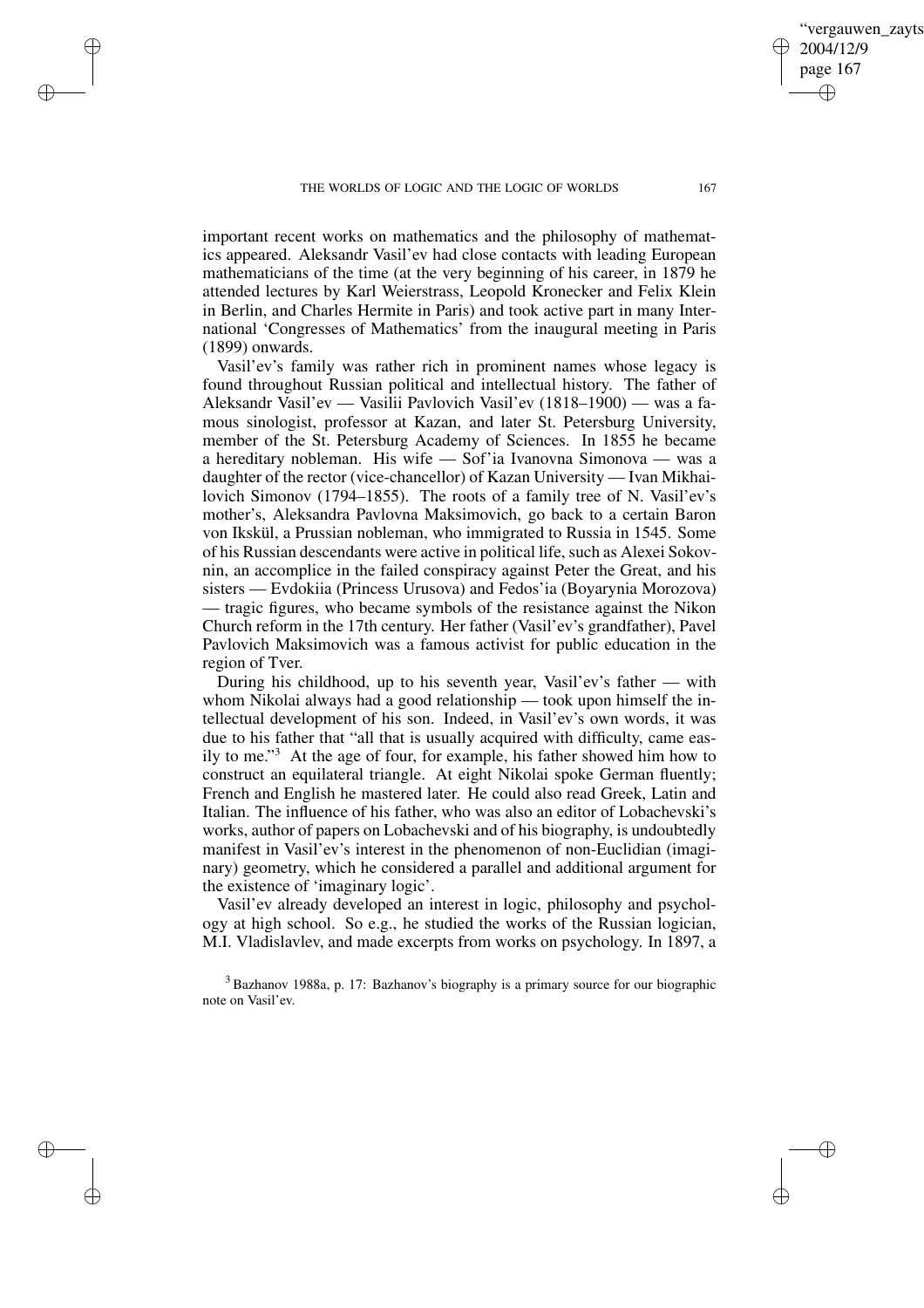✐

#### 168 ROGER VERGAUWEN AND EVGENY A. ZAYTSEV

new section, "Mathematical logic" appeared in Vasil'ev's diary, under which he compiled a detailed synopsis of a paper by Charles S. Pierce on the logic of relatives<sup>4</sup>.

Eager to devote himself to psychology, but understanding that mastering this discipline demanded fundamental knowledge of medicine Vasil'ev, after leaving secondary school in 1898, became a student at the department of medicine of Kazan University. During his student years, he continued his study of philosophy and psychology. It is worth noting that at some moment during his university years, Vasil'ev was active in student movements. In 1904 he graduated from University, married Ekaterina Stepanovna Zav'ialova and opened a practice as a general practioner in the countryside. He did not, however, interrupt his philosophical studies. In one of his letters to his wife he wrote: "Now I am avidly reading Hegel. I like it. To derive all logic and the entire world from a unique concept is, to say the least, a brave idea." <sup>5</sup> Vasil'ev's work as a physician did not last long. Interest in philosophy and psychology superseded his devotion to medicine, and in 1906 he passed his final exams at the department of history and philology.

In 1907 he became affiliated with the University for a period of three years, in qualifying for a professorial position. Two topics received particular attention in Vasil'ev's courses on logic: the study of Aristotle's syllogistics (in which *The Prior Analytics* was mentioned as a source) and the logic of J.S. Mill (and his *System of Logic*). Parallel with his study and research, Vasil'ev taught philosophy and psychology at the Women's College in Kazan (where his father was at the same time teaching mathematics); his lectures on psychology were published as a pamphlet in 1908 (2nd edition in 1915).<sup>6</sup>

In 1904–1909, Vasil'ev revealed himself as a poet and translator of poetical work. His first book, *Longing for eternity* (1904) included his own lyrical verses and Russian translations of J.W. Goethe, Ch. Baudelaire and P. Verlaine.<sup>7</sup> In 1907, he published translations from the Belgian (Flemish) poet (1855–1916) Emile Verhaeren's book, *Les Campagnes Hallucinées*, 8

<sup>4</sup> Ch. S. Pierce, The logic of Relatives: The Monist, Vol. 52, n. 2, p. 161–217, 1897.

<sup>5</sup> Bazhanov 1988, p. 27.

<sup>6</sup> Vasil'ev 1908b, 1915.

 $7$  Vasil'ev 1904.

<sup>8</sup> Vasil'ev 1907. At that time Verhaeren was in vogue in Russia. His poetry was translated into Russian by poets as Aleksandr Blok, Maksimilian Voloshin and Valery Briusov. Briusov had good personal contacts with Verhaeren and was in correspondence with him; he sent Verhaeren the book with Vasil'ev's translations.

 $\rightarrow$ 

 $\rightarrow$ 

✐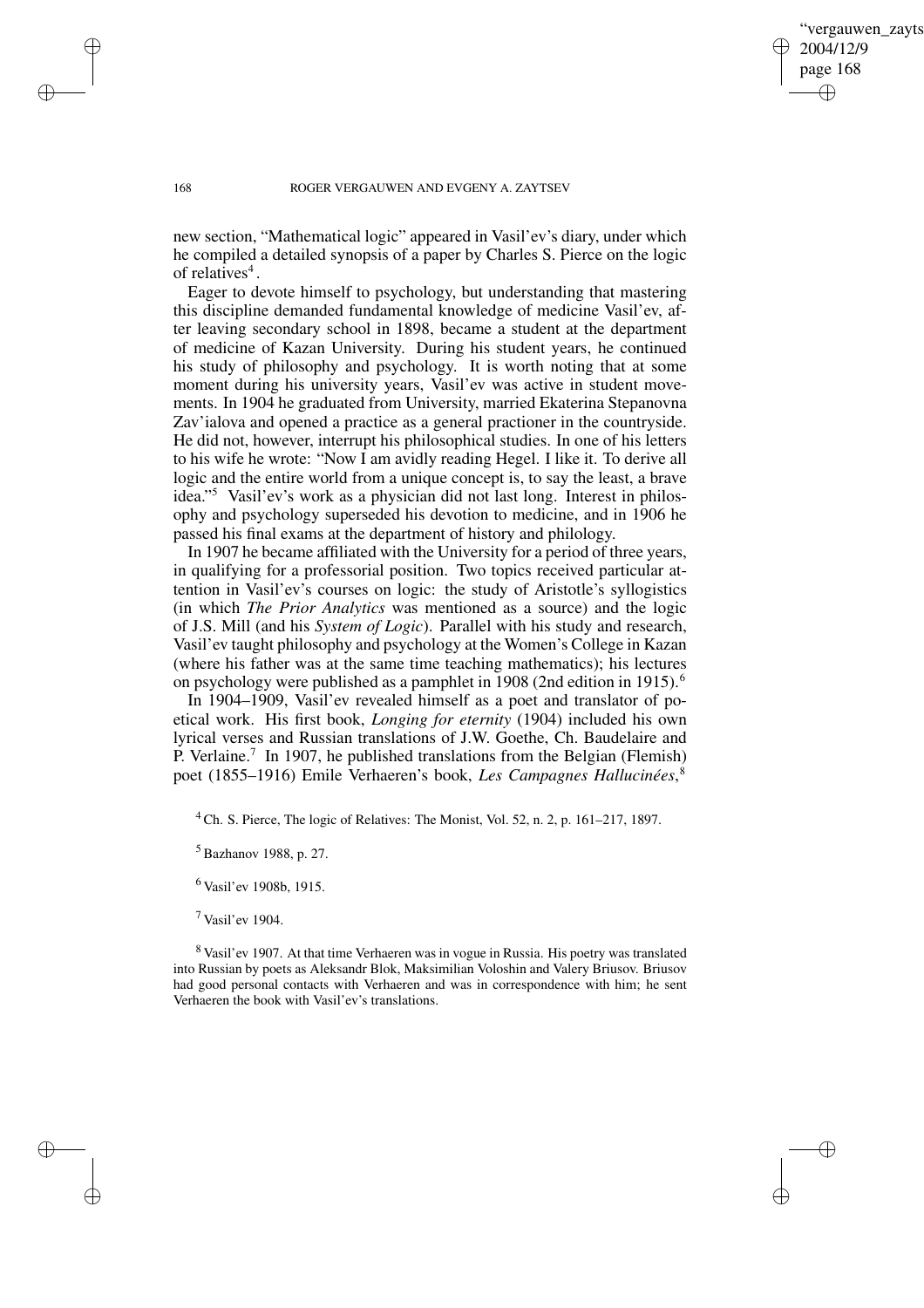followed in 1909 by translations of and essays on O.Ch. Swinburne's poetry. <sup>9</sup> Vasil'ev also wrote a critical paper on N. Gogol on the occasion of the centenary of his birth (1909).<sup>10</sup> His translation of the 20th Ode of the Third Book by Horatius (written around 1910) remained unpublished. Vasil'ev's poetical style possessed characteristic features of so called "symbolism," a literary trend which flourished in the beginning of the 20th century in Russia.

The year 1908 was a turning point in the inner development and scientific career of Vasil'ev. At that time he realized that the value of his psychological scholarship consisted in serving as a prolegomenon to a serious study of logic and philosophy. He stopped his work in psychology and completely devoted himself to  $logic^{11}$ .

The summer and autumn of 1908 Vasil'ev spent in Germany absorbed in the study of new logic literature. In September, he took part in the Third International Congress of Philosophy in Heidelberg (he compiled a review of this Congress).<sup>12</sup> It is during his stay in Germany that the idea of an 'imaginary logic', as completely distinct from traditional logic, first emerged. In his last letter from Germany addressed to his wife Vasil'ev wrote: "I have conceived a project, which I hardly believe can be realized, but which for this very reason is very attractive, and I am more and more enthusiastic to carry it out."<sup>13</sup> No doubt, Vasil'ev was here writing about imaginary logic. From another source we know about the circumstances of its conception: the idea of imaginary logic came to Vasil'ev in Berlin during a game of chess with another Russian logician, G. Itelson.<sup>14</sup>

After returning back home on May 18 1910, Vasil'ev delivered a test lecture at Kazan University, which he devoted to the exposition of the new logical theory (an expanded version of this lecture was published separately).<sup>15</sup> In the autumn of the same year he was appointed as 'privatdozent' of philosophy and began his teaching career with the course, "Major logical problems including a concise historical review." At the end of 1910, he applied at the

<sup>9</sup> Vasil'ev 1909b, 1909c, 1909d, 1913b.

<sup>10</sup> Vasil'ev 1909a.

 $\rightarrow$ 

 $\rightarrow$ 

✐

✐

<sup>11</sup> He returned to his psychological studies only in 1920.

<sup>12</sup> Vasil'ev 1909.

<sup>13</sup> Bazhanov 1988, p. 63.

<sup>14</sup> Bazhanov 1988, p. 65.

<sup>15</sup> Vasil'ev, 1910.

vergauwen zavts

2004/12/9 page 169

✐

✐

✐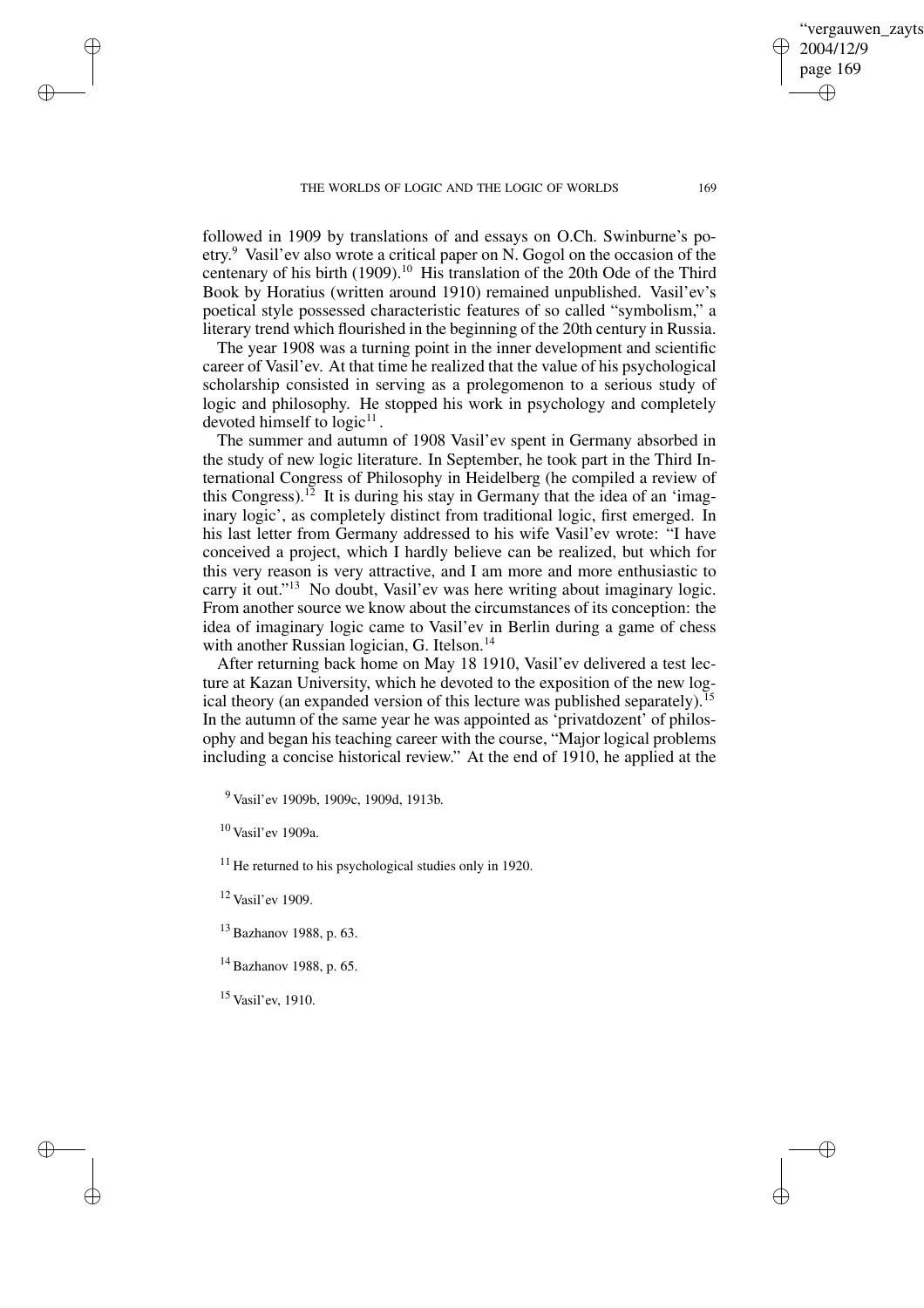vergauwen zavts 2004/12/9 page 170 ✐ ✐

✐

✐

#### 170 ROGER VERGAUWEN AND EVGENY A. ZAYTSEV

University for another sabbatical to Germany in order to continue his studies on the new logic. He was granted one year's leave and in the summer of 1911 Vasil'ev, with his wife and son, Julian<sup>16</sup> (who was born in 1907), departed for Germany. The first half of his German sojourn was spent in Berlin, the second half in Munich. His stay in Germany was useful and fruitful. A report written by Vasil'ev upon his return,<sup>17</sup> contained an impressive list of names and works of logicians and philosophers he had studied. Consequently, the idea of Vasil'ev being a provincial thinker or an outsider to the European logical community, should be ruled out. Vasil'ev was always eager to test his ideas against the background of contemporary logical research. Thus, for example, in his report he gives a list of ten treatises on logic in which, contrary to the established tradition but in accordance with his own conception, the particular propositions of Aristotle were treated as having the form "some (but not all) A are B." As a result of his stay in Germany two important works appeared viz. *Imaginary (non-Aristotelian) Logic*, <sup>18</sup> and *Logic and Metalogic*. 19

After returning to Kazan, Vasil'ev continued to teach. In 1913 he taught the course, "A reading of fragments from Aristotle's 'Organon'," and in 1914, with two other professors, he taught a course on "Problems on the boundary between logic and the philosophy of mathematics."

His teaching and research activity was interrupted in the autumn of 1914 owing to the beginning of the First World War. Vasil'ev, being a trained physician, was enrolled in the military service. In 1915 he was decorated with the order of St. Stanislav of the third grade. However, his experience of war, witnessing first hand the large-scale suffering of the soldiers he treated, was to have a severe effect on Vasil'ev's mental health. An emotional crisis gradually developed into mental illness and in 1916 he was admitted to a sanatorium for the mentally ill and discharged from the military. It took him a long time to recover his health, which was nonetheless never fully restored.

Vasil'ev was in Moscow around the time of the October Revolution in 1917, practically in the thick of the Bolsheviks' rise to power. In his letters he remarked upon the superior organization and general military skills of the Bolsheviks. Nikolai Vasil'ev, like his father, accepted Soviet rule, and after returning to Kazan at the end of 1917, continued teaching, first as a 'dozent', and from 1918 onwards, as a professor of philosophy at Kazan University.

<sup>17</sup> Vasil'ev 1912.

<sup>18</sup> Vasil'ev 1912a.

<sup>19</sup> Vasil'ev 1912–1913.

✐

✐

✐

<sup>&</sup>lt;sup>16</sup> Named after Julian the Apostate.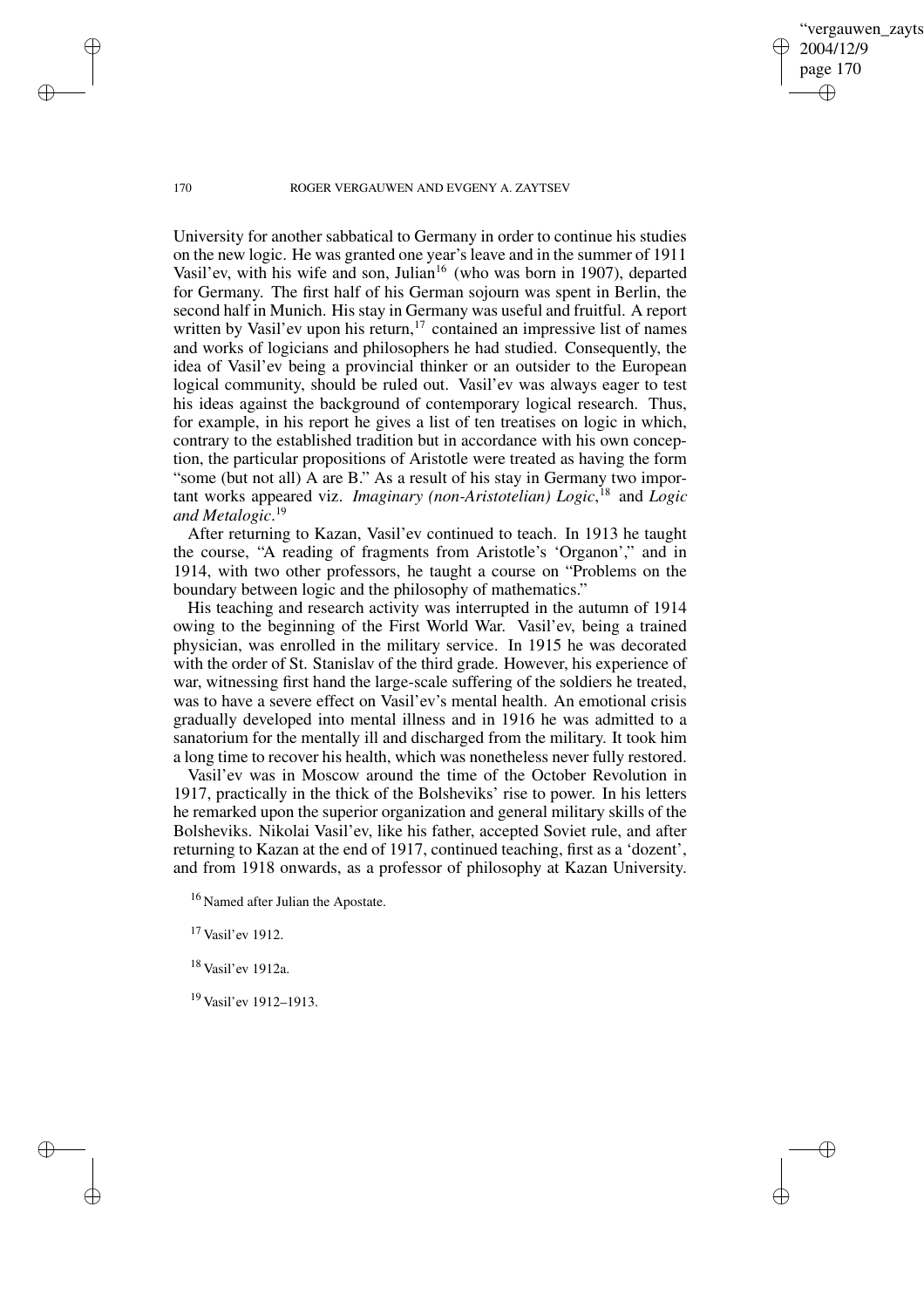The summer of 1918 was a hard time for Vasil'ev and his family. They happened to find themselves in the middle of the White-Chzech offensive, witnessing the cruelty and the incessant artillery bombardment first hand. Anxiety for his family provoked a new psychological crisis in Vasil'ev and his health deteriorated severely.

In 1920, Vasil'ev turned again to his studies in psychology, the discipline which he gave up in 1908 in favor of logical-philosophical investigations. He delivered a series of lectures in psychology at the University, which, according to his students' recollections attracted great interest. Indeed, Vasil'ev played an instrumental role in the establishment of a new department of psychology at the University. In the spring of 1921, he delivered courses on logic and methodology, social psychology and the history of *Weltanschauung*. Later on, he conceived and delivered courses on the history of Russian philosophy and German Idealism, while conducting seminars on Aristotle's poetics. When asked as to his profession, by this time Vasil'ev would respond first in pointing to logic and then to psychology. In 1921 he published a paper he wrote in 1906 as a student, entitled "On the Question of the Fall of the Western Roman Empire and of ancient Culture in Historiography and the History of Philosophy in Connection with the Theory of the Decline of Nations and of Mankind."<sup>20</sup> Concluding this paper, he remarks there that, "considering the history of mankind as a history of the human species, and historical evolution as a reflection of a biological evolution, I am forced to draw the conclusion that the historical evolution of culture consists in the accumulation of harmful biological variations leading to degeneration."<sup>21</sup> According to Vasil'ev, the role of revolutions consists in their being a natural process of the renewal of a social organism. This pertains equally to both Russian revolutions of 1917, which Vasil'ev assessed as "the biological movement of fresh social strata toward culture."<sup>22</sup>

The year 1922 was a period of structural reorganization at Kazan University. The department of social sciences, in which Vasil'ev held his position, was abolished. According to the plans of the administration, he was to have taken on the responsibilities as the head of a research group for child psychology at the newly founded Institute of Philosophy, Psychology and Ped- $\text{agogy}^{23}$ . Unfortunately, these plans were never realised.

<sup>20</sup> Vasil'ev 1921b.

✐

✐

✐

✐

<sup>22</sup> Bazhanov 1988, p. 36–37.

 $^{23}$  In 1921 Vasil'ev wrote a concise note on the education of the blind (Vasil'ev 1921a).

✐

<sup>21</sup> Bazhanov 1988, p. 36.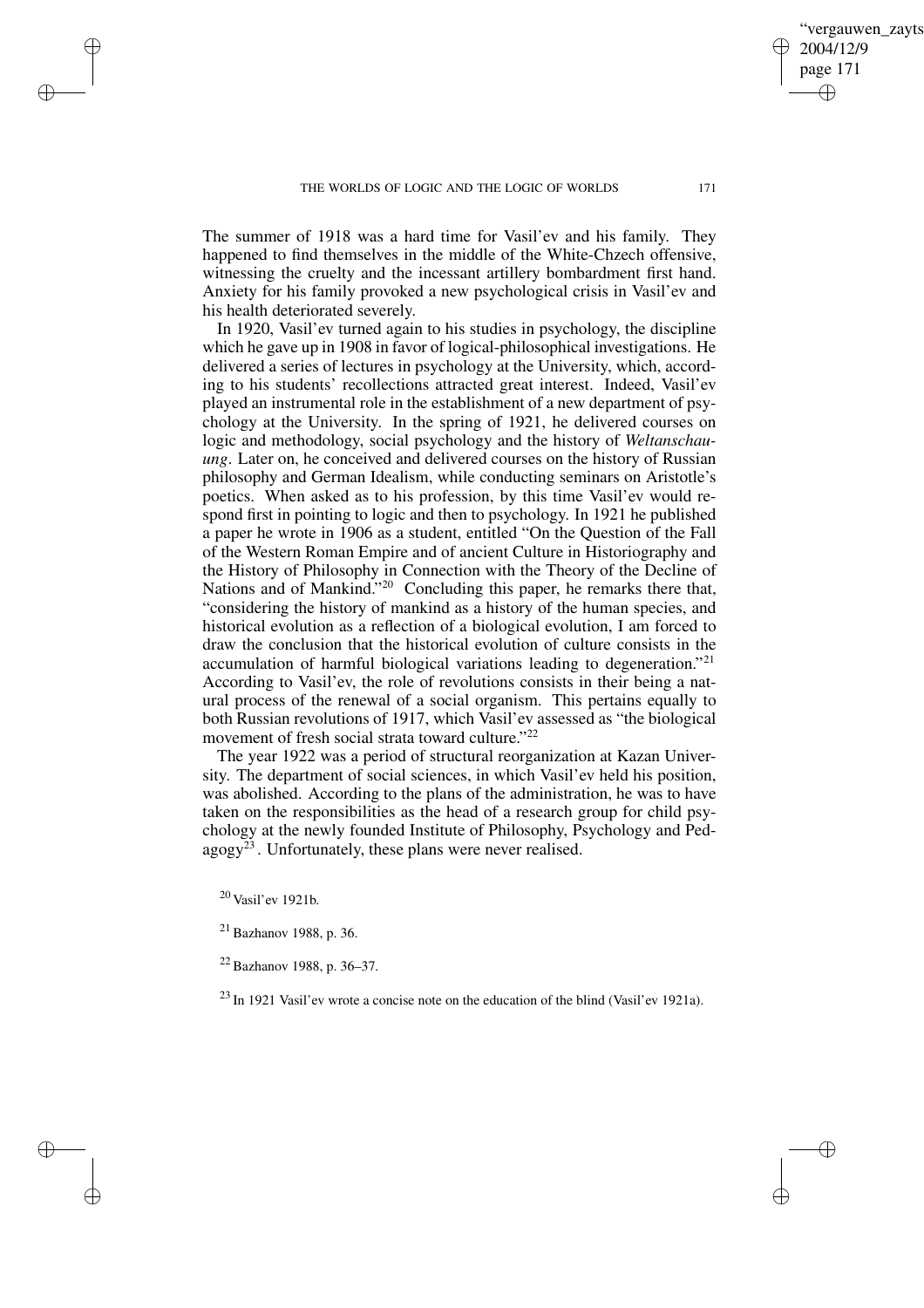✐

#### 172 ROGER VERGAUWEN AND EVGENY A. ZAYTSEV

In the summer of 1922, another psychological crisis brought an end to Vasil'ev's career. He was admitted to the Kazan University Hospital and subsequently retired from his teaching position. Vasil'ev was diagnosed with manic depression. He himself believed that at the roots of his illness was his experience of a fire which consumed the Vasil'evs' home when he was four years old (after which Vasil'ev apparently suffered severe sleep disorders). He also mentioned the severe emotional strain of 1918 when his family was caught in the middle of the war. Since Vasil'ev required permanent observation, he was finally transferred to a special psychiatric clinic near Kazan. There, he was provided with an office in which he could work during periods of remission. Thus, in 1924 he composed an abstract of his paper, "Imaginary (non-Aristotelian) Logic" for the Fifth International Congress of Philosophy held in Naples in 1925. The abstract (in English) of his paper (which he did not deliver) was published in the Proceedings of the Congress (where, incidentally, a paper by his father was also published).<sup>24</sup> This was Vasil'ev's last publication.

During his stay at the clinic, Vasil'ev endeavoured to pursue his studies further. Around 1926–27 he wrote to his wife that he was studying logic and mathematics, that he "had discovered a predicate calculus (mathematical logic) of content" and was preparing a paper on the subject, which he intended to deliver in the Kazan physical-mathematical society. Other letters testify that he was interested in and meditated on Einstein's theory of Relativity and the ideas of Lorentz<sup>25</sup>. In 1933, in one of his letters, he also wrote about his reading of K. Marx.

Meanwhile, his health deteriorated and Vasil'ev could now join his family and friends only on rare occasions. He especially suffered from the loss of contact with his wife to whom he wrote in one of hisletters: "I am not wanted here, I am not wanted here..., oh, if you could imagine how it hurts... But at the same time. . . how I want to live, how high my interest is in contemporary history, how confident I am in my ideas and their paramount importance."<sup>26</sup>

Vasil'ev died on December 31, 1940.

During his lifetime Vasil'ev's publications did not go unnoticed.

His paper "On Particular Propositions, the Triangle of Oppositions and the Law of Excluded Fourth" (1910) was reviewed by S.I. Gessen (twice)<sup>27</sup>

<sup>24</sup> Vasil'ev 1925.

<sup>26</sup> Bazhanov 1988, p. 42.

<sup>27</sup> Gessen 1910, 1910a.

✐

✐

✐

<sup>25</sup> Bazhanov 1988, p. 41–42.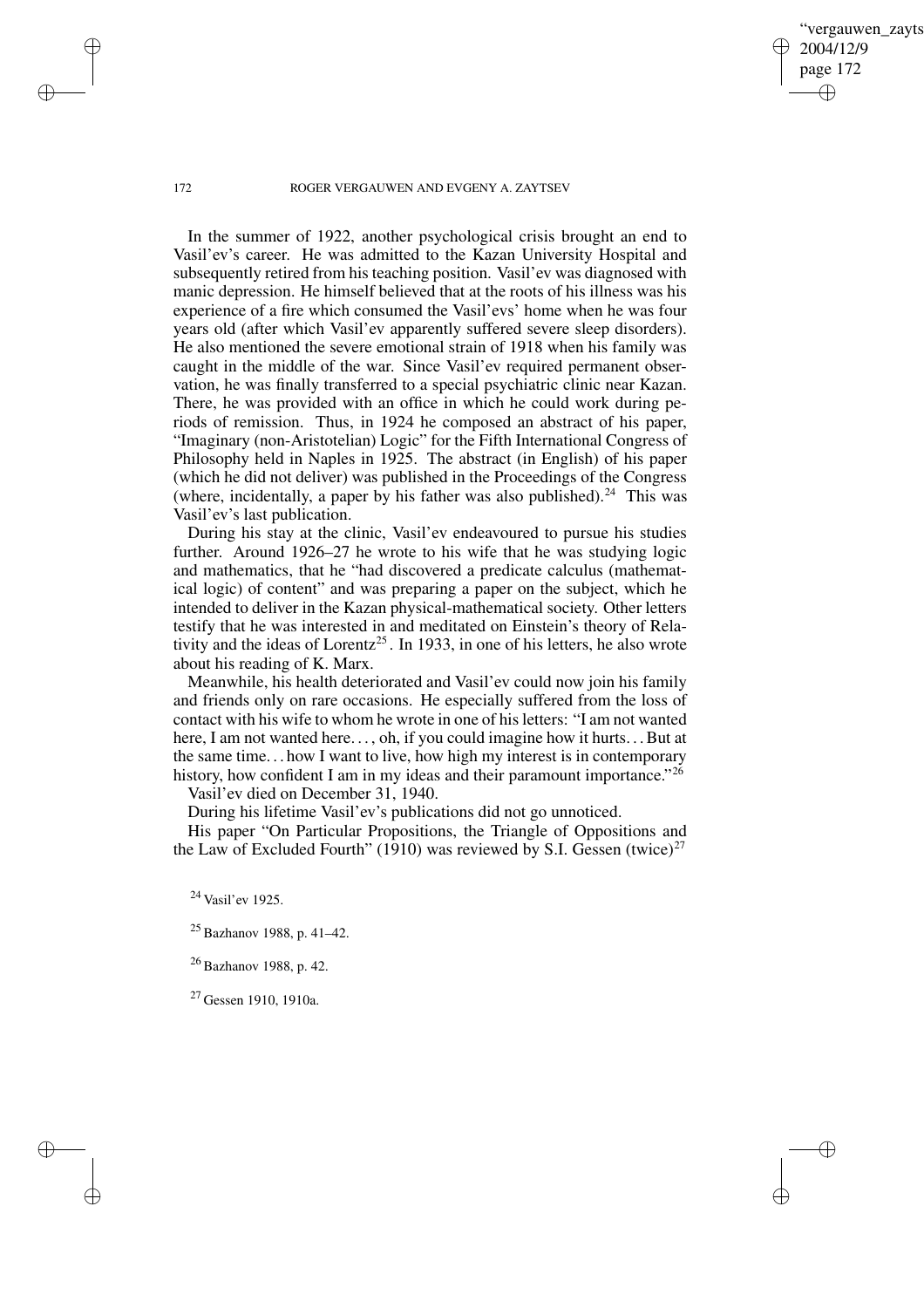and K.A. Smirnov. <sup>28</sup> In his review, Gessen indicated that although the criticism of traditional logic was becoming commonplace in contemporary logic texts, only one logician, namely Sigwart<sup>29</sup>, had proposed a "detailed and immanent" analysis. In his view, Vasil'ev's work constitutes another example of a matter of fact criticism of traditional logic. Relating the main ideas of Vasil'ev, Gessen reproached him for his lack of philosophical argumentation in defense of his logical conception. This rebuke by Gessen was justified and Vasil'ev took it seriously: in both of his later papers — "Imaginary (non-Aristotelian) Logic" (1912a) and "Logic and Metalogic" (1912–1913) — his logical ideas were supported by a substantial philosophical analysis.<sup>30</sup>

A thorough discussion of Vasil'ev's ideas took place in January 1911, during a meeting of the Kazan Physical-Mathematical Society where Vasil'ev delivered a paper under the title "Non-Euclidean geometry and non-Aristotelian logic." In a published report of this meeting, it was remarked that the meeting was attended by an unusually large number of people and that Vasil'ev's paper provoked a major discussion. The situation was compared to that of the discovery by Lobachevski of non-Euclidean geometry. The discussion lasted almost until midnight and was reported in the local media (the materials of the meeting were published in four issues of the newspaper *Kamsko-Volzhskaia rech'*).<sup>31</sup>

However, it should be noted that in spite of the large number of sympathisers of Vasil'ev's ideas (which was manifest, e.g., in the discussion at the Society meeting) very few, if any, of those who attended his lecture ever understood the scope and importance of the logical reform he proposed. When Vasil'ev fell ill, there were no scholars who could carry on his logical investigations and his illness probably also prevented him to work out his ideas as a formal rigourous system. There are many reasons for this. The most important is that traditional logic at the time was thought to be outdated and essentially superseded by mathematical logic. Based on predicate calculus,

# <sup>28</sup> Smirnov 1911.

✐

✐

✐

✐

<sup>29</sup> On the Relation between Sigwart and Vasil'ev, see Raspa and Vergauwen 1997.

<sup>30</sup> In his book, Bazhanov (Bazhanov 1988) indicates an interesting fact, worthy of further investigation. In 1913, a paper by S. Ginsberg was published, the content of which is close to the first publication by Vasil'ev concerning the criticism of Particular Propositions and the Law of excluded Middle (S. Ginsberg, "Note sur le sens équivoque des propositions particuliers": Revue de Métaphysique et de Morale, 1913, Vol. 20, n 1, p. 101–106.). It is, however, not clear whether Ginsberg was familiar with Vasil'ev's work (Bazhanov 1988, p. 79–80).

<sup>31</sup> Ivanovski 1911.

vergauwen zavts

2004/12/9 page 173

✐

✐

✐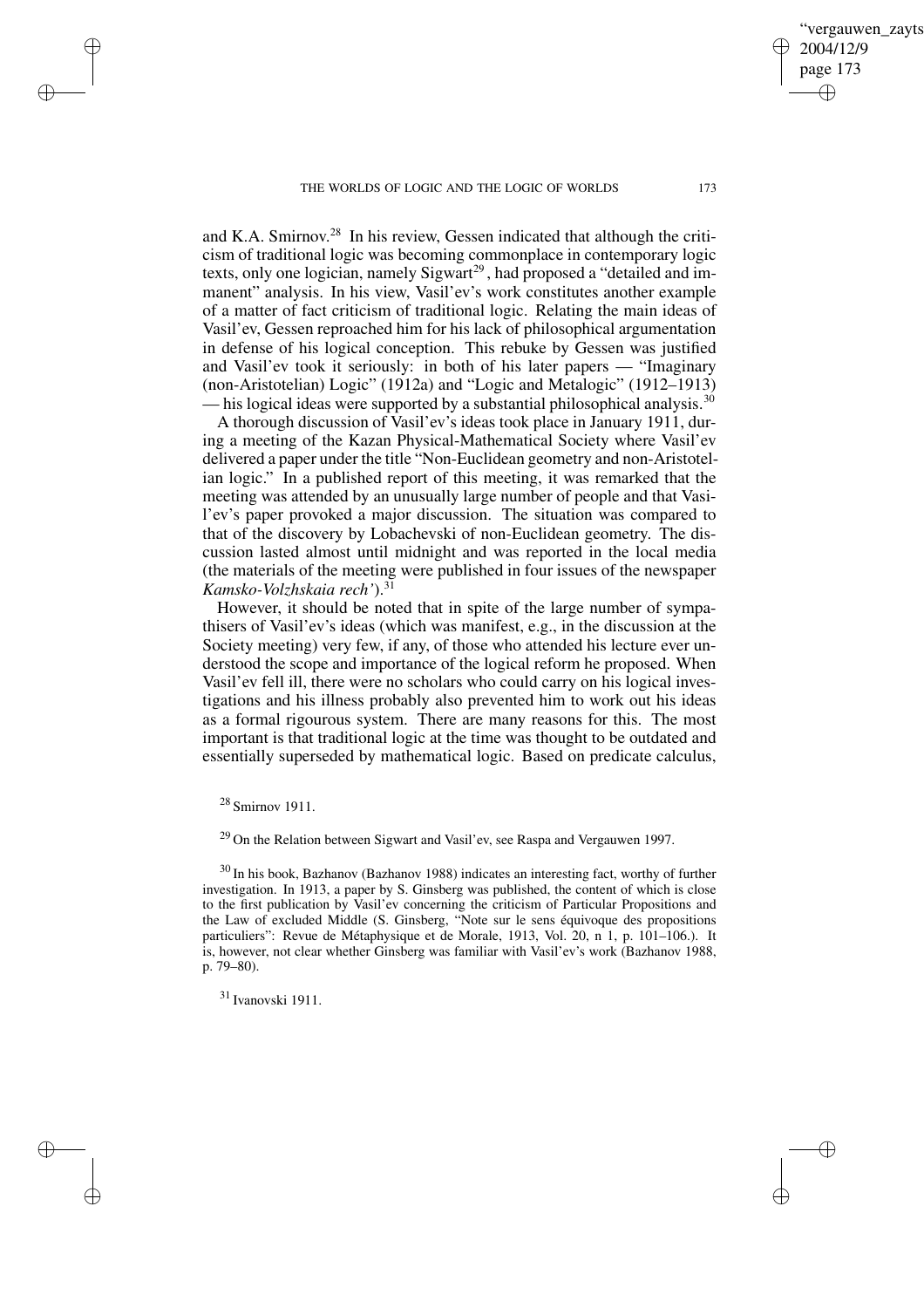✐

#### 174 ROGER VERGAUWEN AND EVGENY A. ZAYTSEV

mathematical logic could not only adequately express the specifics of reasoning in modern mathematics, but it also claimed to be a means of proving the consistency of mathematical theories, and in particular of solving the paradoxes of set theory. Thus, the attention of the best logicians of the time was focused on the development and investigation of predicate calculus in relation to problems in the foundations of mathematics. Another reason for the neglect of Vasil'ev's ideas, especially in the Soviet Union in the first half of the 20th century, was that Vasil'ev's project was often interpreted as an attempt to apply formal logic to real contradictions; contradictions, which, according to Hegel, constituted the object of dialectics and its logic. Considered as one of the sources of Marxism, Hegel's 'Dialectical Logic' had adopted at that time the place of a philosophical paradigm. One of the few Soviet scholars of the time who understood the novelty and importance of Vasil'ev's ideas was a mathematician with a strong interest in philosophy, Nikolai N. Luzin, who in reference to Vasil'ev's work, compared his criticism of the law of Excluded Middle with that of the intuitionists.<sup>32</sup>

In the first half of the 20th century in the Soviet Union 'Formal Logic' was mostly considered as a purely 'formal' discipline without applicability to reality. The combination of 'Formal' Logic and 'Dialectics' was at times an uneasy one in Soviet times.<sup>33</sup> However, in the second half of the 20th century the tide turned and the interest in Vasil'ev's ideas started to grow again.

# 3. *A Logician's Progress*

In a letter to William James in 1909, C.S. Peirce writes the following about his discontent with traditional Aristotelian logic and the laws prevailing there; "I have long felt there is a serious defect in the existing logic that it takes no heed of the *limit* between two realms. I do not say that the Principle of Excluded Middle is downright *false*; but I *do* say that in every field of thought whatsoever there is an intermediate ground between *positive assertion* and

# <sup>32</sup> Luzin 1927.

 $33$  Bocheński 1950, p. 133ff., Wetter 1956, pp. 539–566. The main problem was the relation between 'Logic' and Marxist Dialects. Put briefly, during the first half of the 20th century formal logic under the Soviet regime was first considered as foreign to dialectics, subsequently it was considered as an essential part of it and then again it was considered as a discipline in its own right, but with no links to dialectics. Writing in 1956 on the situation of logic in the Soviet Union, Wetter has the following prophetic words: "Dies sind einige Ansätze, die in die Richtung einer geplanten 'dialektischen Logik' weisen. Etwas Ganzes und Abgeschlossenes darüber liegt noch nicht vor" (p. 566).

✐

✐

✐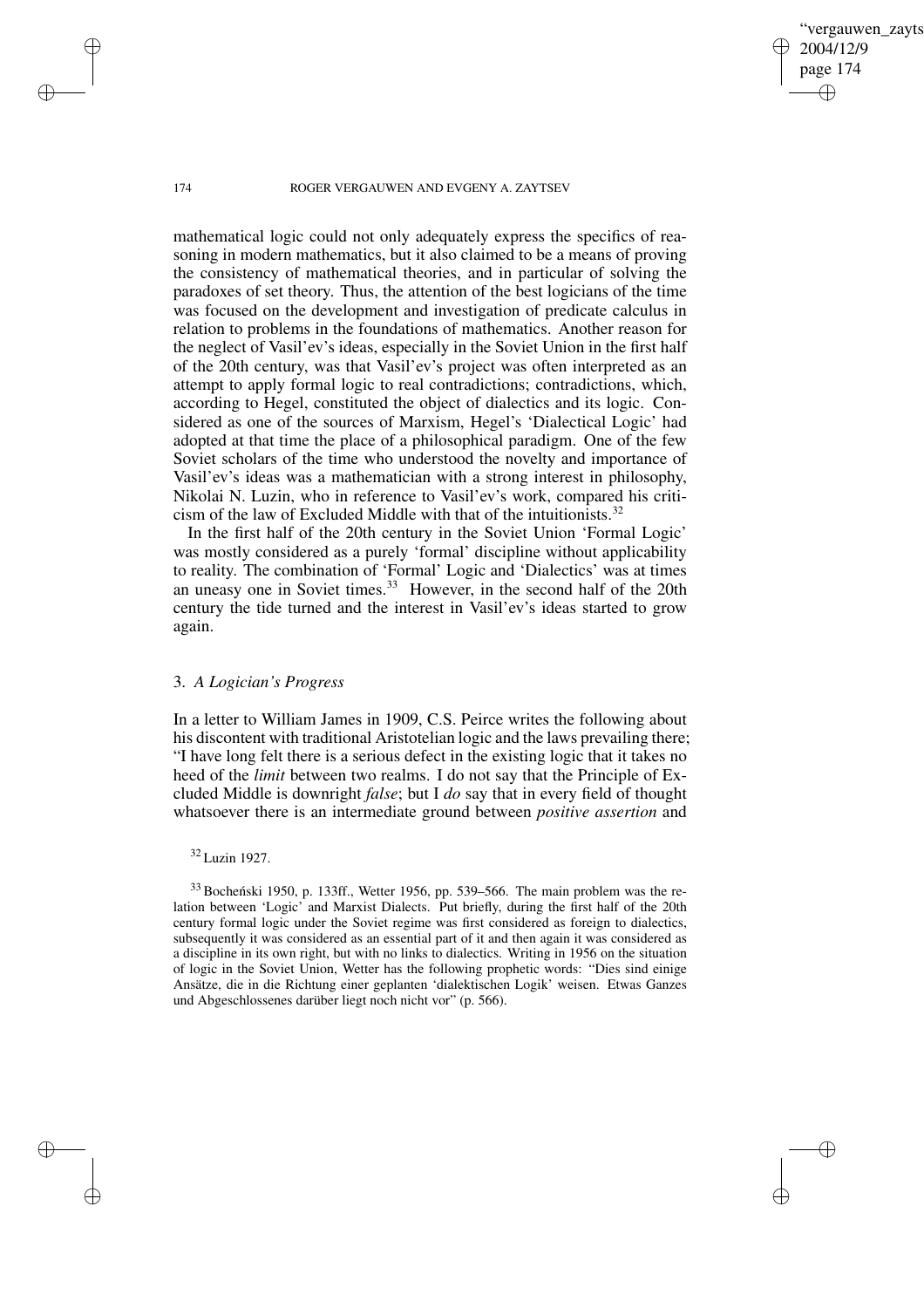*positive negation* which is just as Real. Mathematicians have always recognized this, and seek for that limit as the presumed lair of powerful concepts; while metaphysicians and old-fashioned logicians — the sheep & goat separators — fail to recognize this. This recognition does not involve any denial of existing logic, but rather a significant addition to it."<sup>34</sup> At the turn of the twentieth century, the notion of a non-Aristotelian logic was still somewhat vague and only the abstract possibility of its construction was entertained. In particular, the work by Boole. Frege, Schröder and Russell had also cast doubt on the viability and applicability of Aristotelian logic and the idea of a non-Aristotelian logic became increasingly plausible, as indeed, it was felt, it became increasingly necessary. In 1910, P. Carus writes: "The world has seen many inventions. We can talk over the telephone at almost unlimited distances, and some of our contemporaries fly like birds through the air. Radium has been discovered which is often assumed, with a certain show of plausibility, to upset the law of physics, but the invention of non-Aristotelian logic would cap the climax."<sup>35</sup>

Vasil'ev, who was at the time a professor at Kazan University, was familiar with Peirce's work<sup>36</sup> and even more familiar with the work of Lobachevski who had been at Kazan University and in whose work on non-Eucledian geometry he found an important source of inspiration. It is Lobachevski who is explicitly mentioned and discussed in his paper on *Imaginary (non-Aristotelian) logic*. <sup>37</sup> Between 1910 and 1913, Vasil'ev published several papers representing the bulk of his research on Imaginary non-Aristotelian Logic. In developing his ideas, however, he was not only influenced by C.S. Peirce and Lobachevski. Other influences are worth mentioning too. Symbolist poetry, with the theme of 'another world', and Charles Darwin's ideas on the evolution of life are cases in point here.<sup>38</sup> Thus, e.g., Vasil'ev would affirm that in 'our world' only positive sensations are possible that are at the basis of qualitatively different types of propositions.

In order to be able to appreciate Vasil'ev's contribution to and divergence from certain ideas that were accepted in his time and that may clarify his

 $34$  Quoted in Fish and Turquette 1966, p. 81.

 $35$  Carus, 1910, p. 45.

✐

✐

✐

✐

<sup>36</sup> Cfr. Bazhanov 1992.

<sup>37</sup> Vasil'ev 1912a.

<sup>38</sup> Bazhanov 1998, p. 18 and 2001, p. 209–210; Bazhanov mentions several other influences such as Psychologism in logic. Let us note right away that we do not agree here, as we will prove later.

vergauwen zavts

2004/12/9 page 175

✐

✐

✐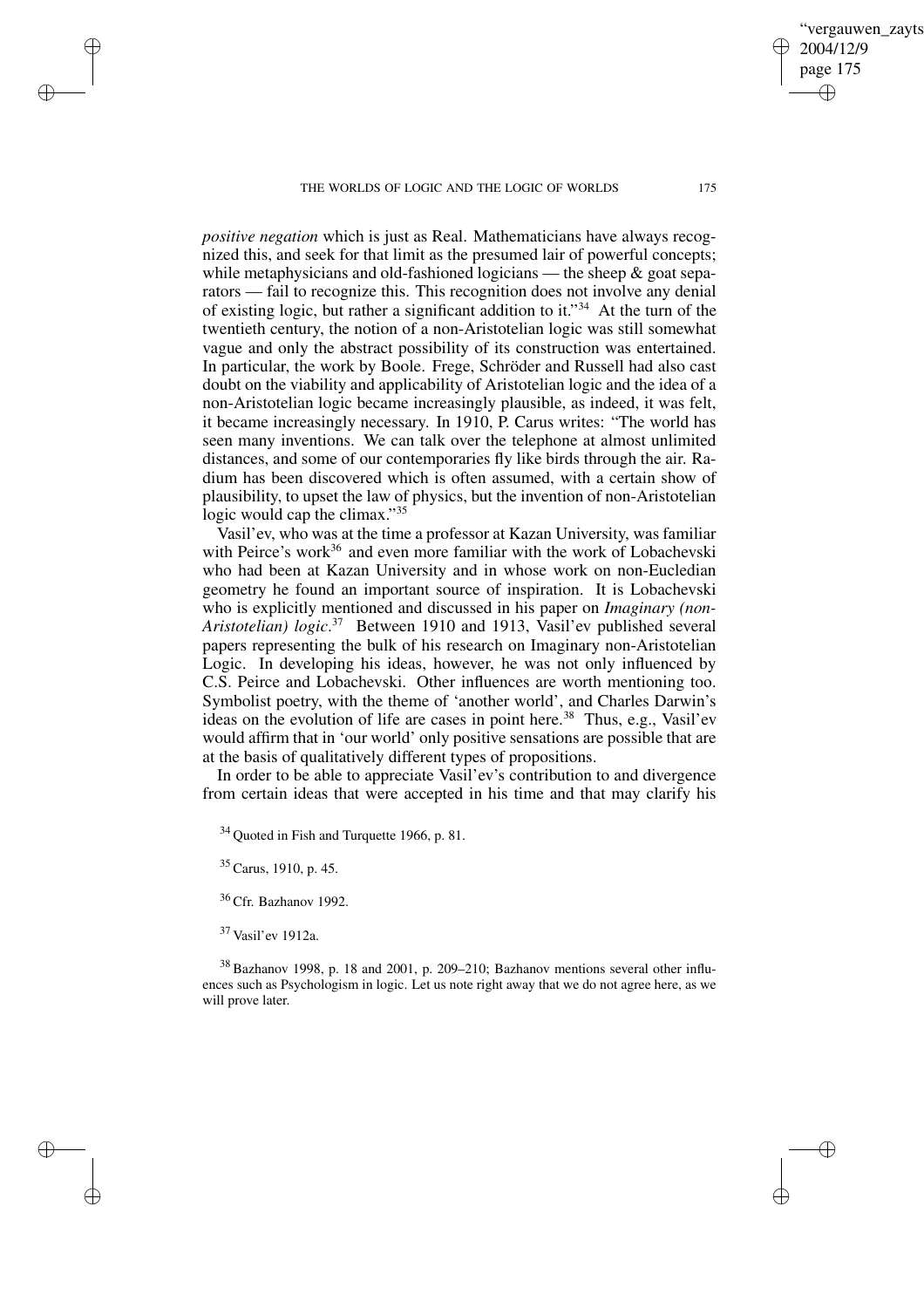✐

#### 176 ROGER VERGAUWEN AND EVGENY A. ZAYTSEV

own ideas on logic, it is necessary to indicate the main ideas in his most important papers pertaining to the development of what he himself called Imaginary Logic.

In 'On particular propositions, the Triangle of Oppositions, and the law of excluded Fourth<sup>39</sup>, Vasil'ev attempts to show that the 'traditional' classification of propositions in Aristotelian logic is incomplete because the usual particular propositions are ambiguous and one should, furthermore, distinguish between propositions about facts and propositions about concepts. The usual particular propositions are ambiguous because they may have two possible interpretations, viz. 'only some (not all) S are P'(strong particular propositions) and 'some (possibly all) S are P' (weak particular propositions). It follows that such a proposition may be true when either only some S are P or when every S is P. For Vasil'ev such a proposition is, then, some kind of 'indefinite proposition' which is not a real proposition since it ambiguously expresses two different ones. For science and natural language the only particular proposition that is important is the one that expresses 'Only some (not all) S are P'. In his view, this proposition says that 'some but not all S are P' and that the remaining S are not P. Therefore, the subject is taken in its full extension and as a consequence it is some kind of universal proposition.

It is reasonable to already assume here that Vasil'ev is diverging from the Aristotelian paradigm of classical syllogistics — though the divergence is syntactic rather then semantic — since his interpretation of particular propositions comes down to making a kind of pragmatic difference between two kinds of particular propositions. He does attack the (semantic) law of excluded third (replacing it with the law of excluded fourth in certain cases) but the other 'laws' (the law of identity, the law of (non)-contradiction and the principle of sufficient reason) remain unchanged. This attitude he will, however, change a few years later.

In 1910 Vasil'ev also introduced the difference between propositions about concepts ('rules') and propositions about facts, which shows that at that time he was not yet ready to fundamentally question basic logical law such as the law of 'excluded third (middle)'.<sup>40</sup> Vasil'ev explains the difference between propositions about concepts and propositions about facts as follows: "In the former case the singular proposition is a proposition about a concept, [considered as] a rule, and therefore the triangle of oppositions and the law of Excluded Fourth are applicable. So it is a rule that Caesar was a Roman, a genius and so on. It is, furthermore, a rule that he was not a Gaul and so on.

✐

✐

✐

<sup>39</sup> Vasil'ev 1910.

<sup>40</sup> See also Stelzner 2000, p. 134 and 2001, p. 257.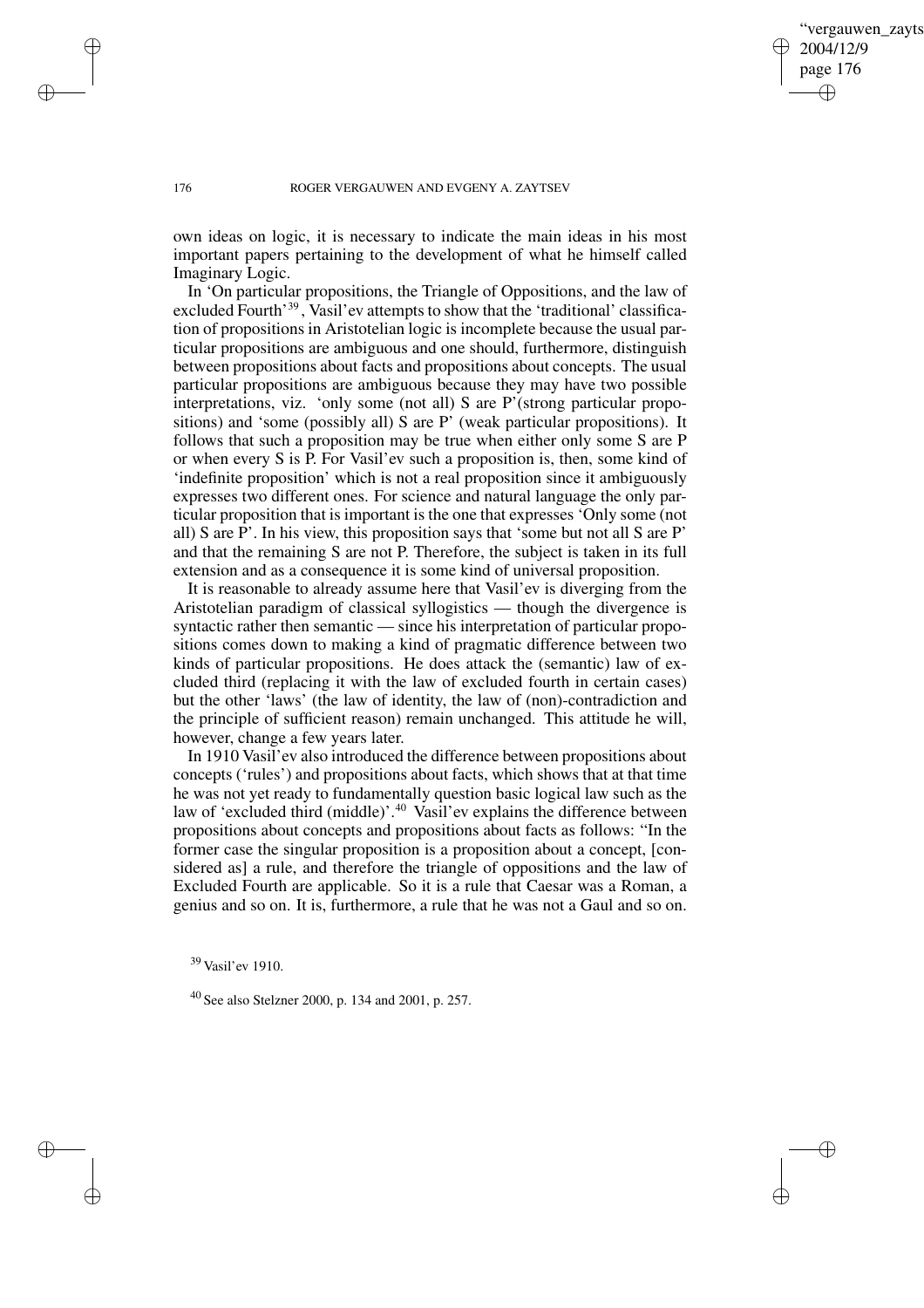It is also a rule that he was sometimes ill and that he was in Gaul, in Britannia. In the latter case, the singular proposition is a proposition about a fact, e.g. 'Ivan Ivanovich is now drunk' or 'yesterday morning at five o'clock NN died'. In such propositions the copula always contains a precise indication of a moment in time since the subjects of such propositions — perceptions and representations — are related to a definite moment in time".<sup>41</sup> It is with respect to these propositions of facts that the law of excluded middle remains valid: "We apply the law of excluded third only to reality (perception and representation). The perception of the sky at this moment, the sky as something real and not as a concept, can be either blue or not blue and a third predicate, a third proposition, is (in this case) not possible. But if we take the sky in the sense of a concept and we give it an enduring temporal character, then the predicate 'blue' only accidentally applies to the sky, which means that here a third possibility holds. Therefore, singular propositions are as ambiguous as are particular ones. The subject of a singular proposition such as Caesar, Goethe and so on, can be a concept. Such a proposition, then, symbolizes the whole of Caesar's or Goethe's life and subsumes the set of moments of the lives of Caesar or Goethe under one concept".<sup>42</sup> For propositions about facts, the law of excluded third is valid, but not for propositions about concepts. For propositions about concepts, according to Vasil'ev, "the law of excluded fourth" holds. This law is formulated in different ways, the most important of which<sup>43</sup> states that relative to each concept and predicate we can formulate three different propositions: one about the necessity of the predicate for the concept, another about its impossibility, and finally a third about its possibility. Just one of these propositions is true, and we can not formulate a fourth one.

The fact that for Vasil'ev the law of excluded third is only applicable to propositions about facts, and therefore constitutes some kind of an "empirical law" (not a law of thought), will be the basis of a further radicalization in his thinking which is prominent in his paper on "Imaginary (non-Aristotelian) Logic".<sup>44</sup> Here, Vasil'ev sets himself the task of describing and (partially) constructing an alternative to classical Aristotelian logic. This 'new logic' differs significantly from the kind of logic that was envisaged by Vasil'ev in 1910, even though no real system was worked out there. Vasil'ev now wants to considerably change the semantic basis of logic. This new

<sup>41</sup> Vasil'ev 1910, p. 51.

✐

✐

✐

✐

<sup>42</sup> Vasil'ev 1910, p. 50–51.

<sup>43</sup> Vasil'ev 1910, p. 50.

<sup>44</sup> Vasil'ev 1912a.

✐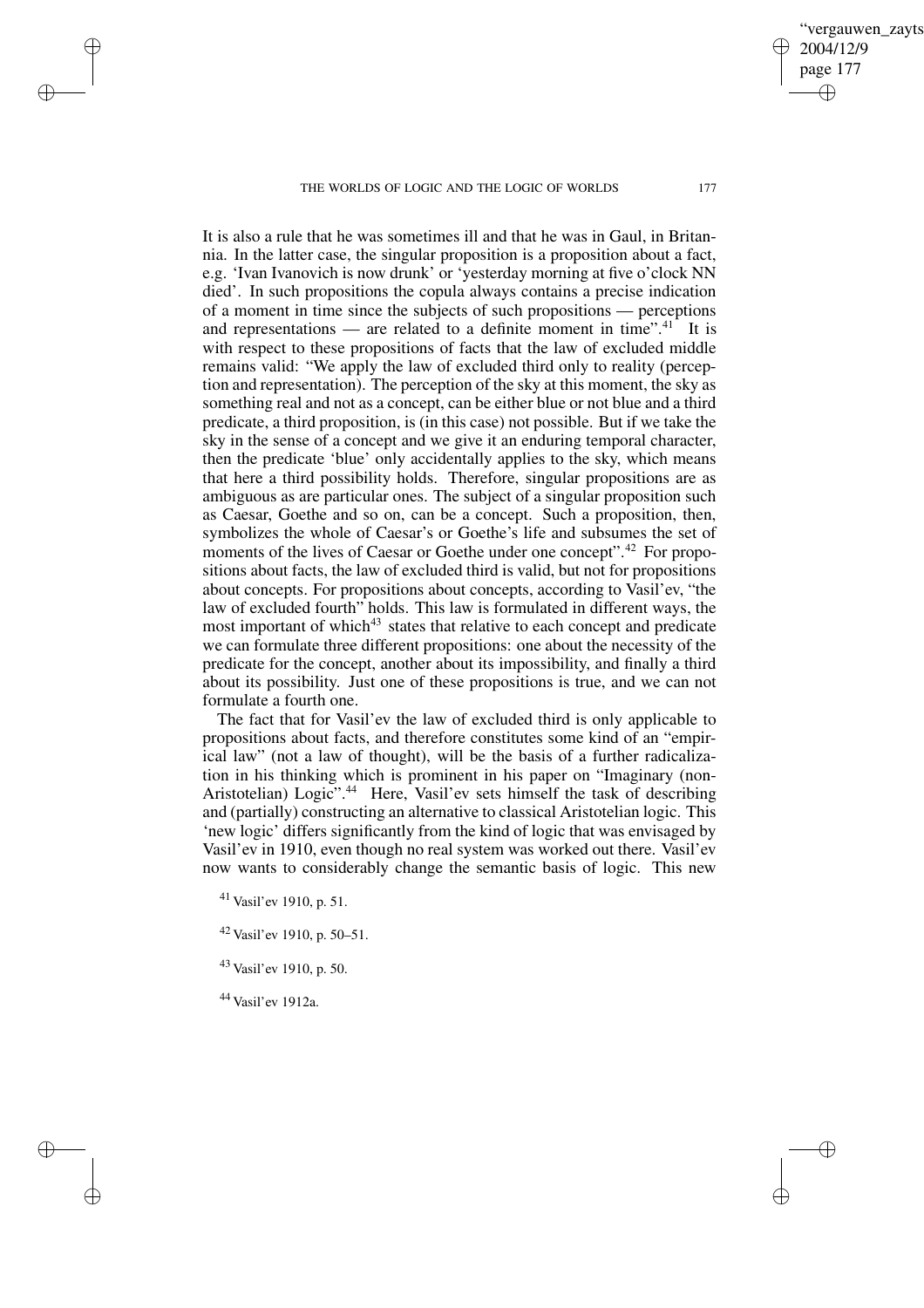ergauwen zayts 2004/12/9 page 178 ✐ ✐

✐

✐

#### 178 ROGER VERGAUWEN AND EVGENY A. ZAYTSEV

logic should be founded on different principles and on a fundamentally revised logical ground. This ground is to be found through a careful consideration of certain laws and principles underlying traditional logic: "The aim of this paper is to show the possibility of a logic and of logical operations different from those we use and to show that our Aristotelian logic is only one of the many possible logical systems. This new logic will not be a novel account of the old one. It differs from it not as an account, but in the very train of its logical operations; this is a "new logic" and not a new treatise on logic. Different treatises on logic differ in their contents, but all have the same subject matter: our logical world, our logical operations. Imaginary (non-Aristotelian) logic is different from our logic — which I call 'Aristotelian' after its first systematist — in its very subject matter."<sup>45</sup>

This logic, which he calls 'Imaginary Logic' by analogy to the 'Imaginary Geometry' of Lobachevski is to be an instrument of knowledge of 'imaginary' worlds, i.e. worlds constructed by our mind. In attempting to show the feasability of such a logic, Vasil'ev starts from the idea that the soundness of the laws implicit in Aristotelian logic depends on the structure of the world around us, and is therefore in a sense empirical. Furthermore, since logic is the synthesis of several independent axioms, replacing one or more of these axioms (laws) by different ones should result in a different system that can still be called a logic in its own right. Whether one considers logical laws to be descriptive-psychological, normative, 'ideal truths' or generalizations from experience, from each of these points of view the construction of a different ('imaginary') logic follows, albeit for different reasons. So e.g. the idea of logical laws as ideal truths, interpreted by Vasil'ev as a kind of formalist approach, is seen as a possibility to create 'imaginary objects' and a logic thereof in the same way as in mathematics: "In such a conception, the laws of logic come close to the axioms of mathematics. But then it is completely impossible to defend the unicity of logic. Precisely mathematics provides us with rigorous scientific instances of 'imaginary disciplines', as, for example, non-Euclidean geometry. At each step (in its development) mathematics involves a generalization of its operations and the extension of the field of its objects. In this way it moves, for example, from the real numbers to the imaginary numbers. It is impossible to extract the square root of a negative number, since every squared real number is positive; but mathematicians, by introducing imaginary numbers, can extract the square root of a negative number and [thus] give a more general characterization of the operation of 'taking the root of'. Exactly in the same way as mathematical operations can be generalized, logical operations can be generalized too, and

<sup>45</sup> Vasil'ev 1912a, p. 53–54.

✐

✐

✐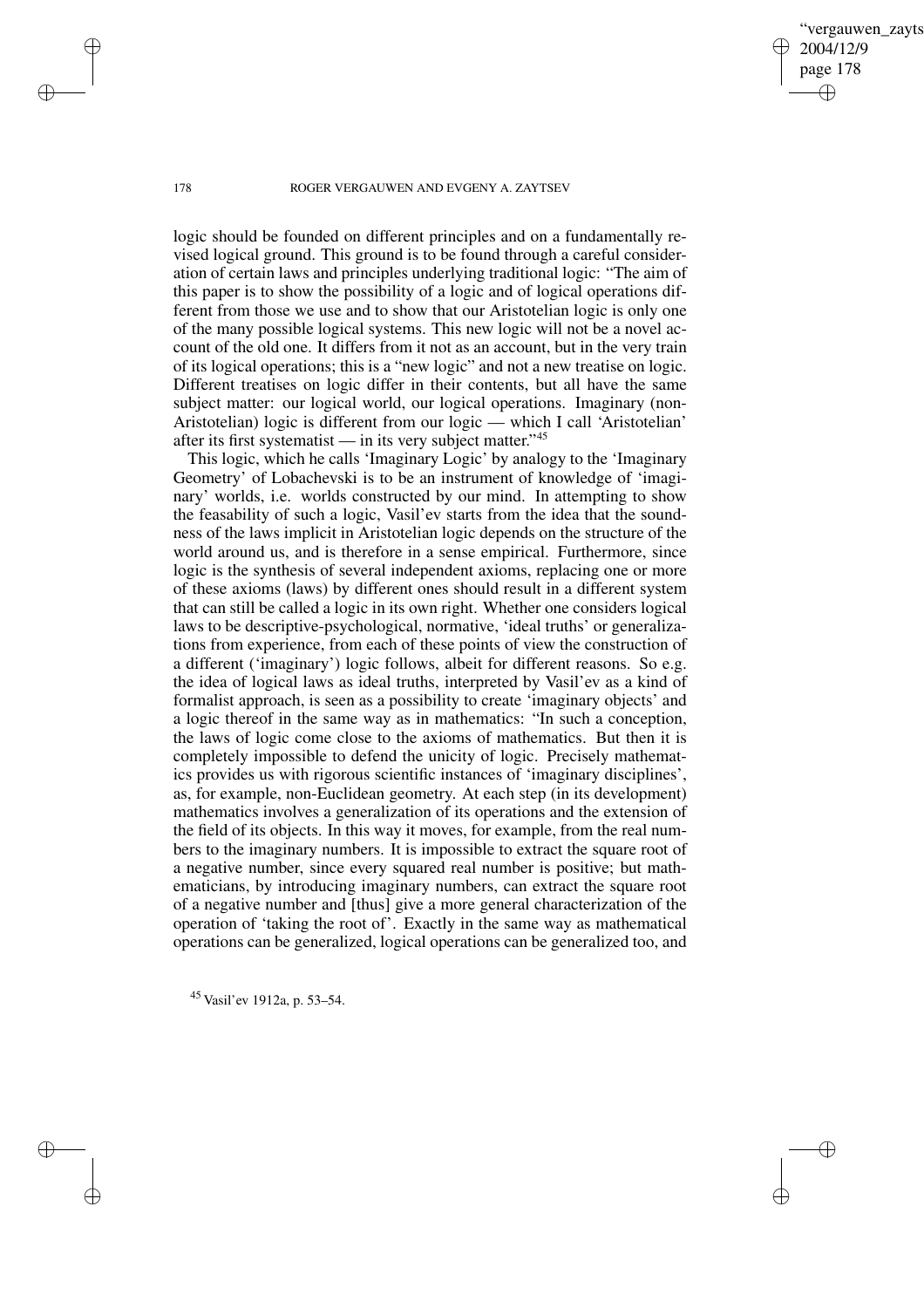in both cases this generalization may lead to the creation of imaginary objects." <sup>46</sup> From the laws that underlie traditional logic, Vasil'ev, now, picks out *the law of (non)-contradiction* and explicitly defines imaginary logic as a logic without this law. In Vasil'ev's view, this law essentially expresses the incompatibility between an affirmation and a negation, i.e. *A is not not-A* or, *an object cannot have a predicate which contradicts it or is incompatible with it*. However, the only logical foundation for negation is precisely the incompatibility of predicates that express properties. Since negation is founded on the incompatibility of predicates, and the law of contradiction expresses this incompatibility, the law of contradiction is already implicit in the definition of negation. The law of contradiction can not, then, be denied in Aristotelian logic. Negative propositions are, furthermore, obtained as inferences (by means of some syllogism) from propositions about the incompatibility of properties, since we do not have an immediate sense-perception of 'negativity': "*All negative propositions about objects and perceptions of our world are obtained as inferences derived from propositions about the incompatibility of two properties.* I cannot see in a direct way that a given object is not white. We have no negative perceptions, as e.g. the perception of [being] "not white". I can have only definite positive perceptions of e.g. red, blue, black, etc.. When I assert that a certain object is not white, I have undoubtedly made an inference. I *saw* that a certain object was red, and I *have inferred* — knowing that red cannot be white — that the object was not white."<sup>47</sup>

Constructing a 'different' or 'imaginary' logic, then, implies constructing a logic with a negation different from our negation. This different kind of negation is epistemologically founded on the possibility of 'directly' perceiving negative states of affairs or, alternatively, of having instantaneous negative sense-perceptions in the same way as we have instantaneous affirmative sense-perceptions in our real world. Every negative proposition has both a material and a formal aspect. The first one, the logical foundation of negation, is that a negative proposition such as 'S is not P' is founded upon the incompatibility of predicates and is therefore empirical, while the second one pertains to a property of negation to the extent that a negative proposition 'S is not P' expresses the falsehood of an affirmative proposition 'S is P'.

<sup>46</sup> Vasil'ev 1912a, p. 56–57.

✐

✐

✐

✐

<sup>47</sup> Vasil'ev 1912a, p. 60–61.

vergauwen zavts

2004/12/9 page 179

✐

✐

✐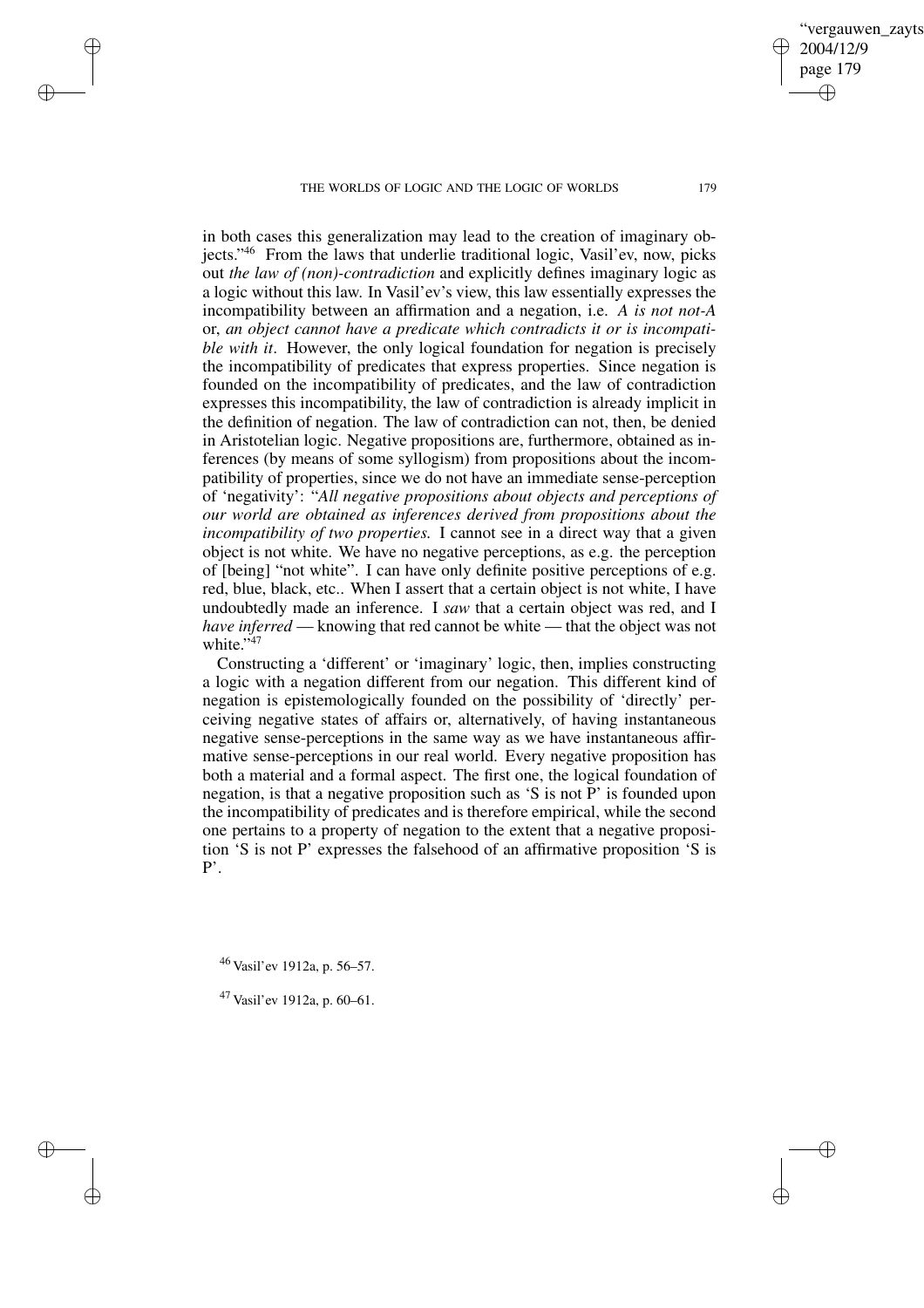vergauwen zayts 2004/12/9 page 180 ✐ ✐

✐

✐

### 180 ROGER VERGAUWEN AND EVGENY A. ZAYTSEV

Denying the law of contradiction implies (merely) changing the material (empirical) aspect of negation, while denying the formal aspect of negation would mean violating what Vasil'ev calls *the law of Absolute Difference between Truth and Falsehood*, which he also calls 'the law of Non-Self-Contradiction' ('one and the same proposition cannot be both true and false'). It is a law that prevents the subject from contradicting him/herself and therefore acts as a coherence-preserving principle that structures logical activity. This law belongs to what Vasil'ev calls Metalogic, which is the science of structures valid for every logical system. "*That is how matters stand in our world and in our logic. But let us imagine a different world where negative propositions would be just as immediate as affirmative propositions [are] for us, where experience itself would convince us without any inference that "S is not P".* Such propositions would remain negative, since they would retain the formal property of our negative propositions, which consists in stating the falsehood of the affirmative ones. But this negation would be different from ours, since it would be based on immediate perception, and not on propositions about incompatibility or inferences from them. It would have a different material aspect. In other words, in our world immediate perception provides us with only one kind of propositions — the affirmative ones — but we can image a logical world and a logic in which immediate perception generates two kinds of propositions: affirmative ones and negative ones. [. . .] It is not difficult to see that the law of contradiction and the law of absolute difference between truth and falsehood are not two formulations of one and the same law at all, but two completely different laws. The law of absolute difference between truth and falsehood applies to the cognizing subject and forbids him/her to contradict him/herself; [it] indicates that a true proposition is always true, and a false one is always false, and that therefore he/she cannot declare one and the same proposition now true, now false. This law forbids self-contradiction; [it] imposes 'self-consistency', the coherence of propositions of the cognizing subject. Therefore, it could be called the law of 'non-self-contradiction' ".<sup>48</sup> In imaginary logic the law of contradiction may be rejected but not the law of Absolute Difference between Truth and Falsehood.

The existence of incompatible predicates (and properties) is the basis of affirmative and negative propositions (in Aristotelian logic). However, if one imagines a world in which 'direct negative perceptions' do exist, a third kind of propositions may be distinguished. Vasil'ev calls these "indifferent propositions", which assign to a subject contradictory properties 'S is P and not P (simultaneously)'. In these worlds the simultaneous occurrence of two incompatible facts a and b may form the foundation for an affirmative and

<sup>48</sup> Vasil'ev 1912a, p. 63–64.

✐

✐

✐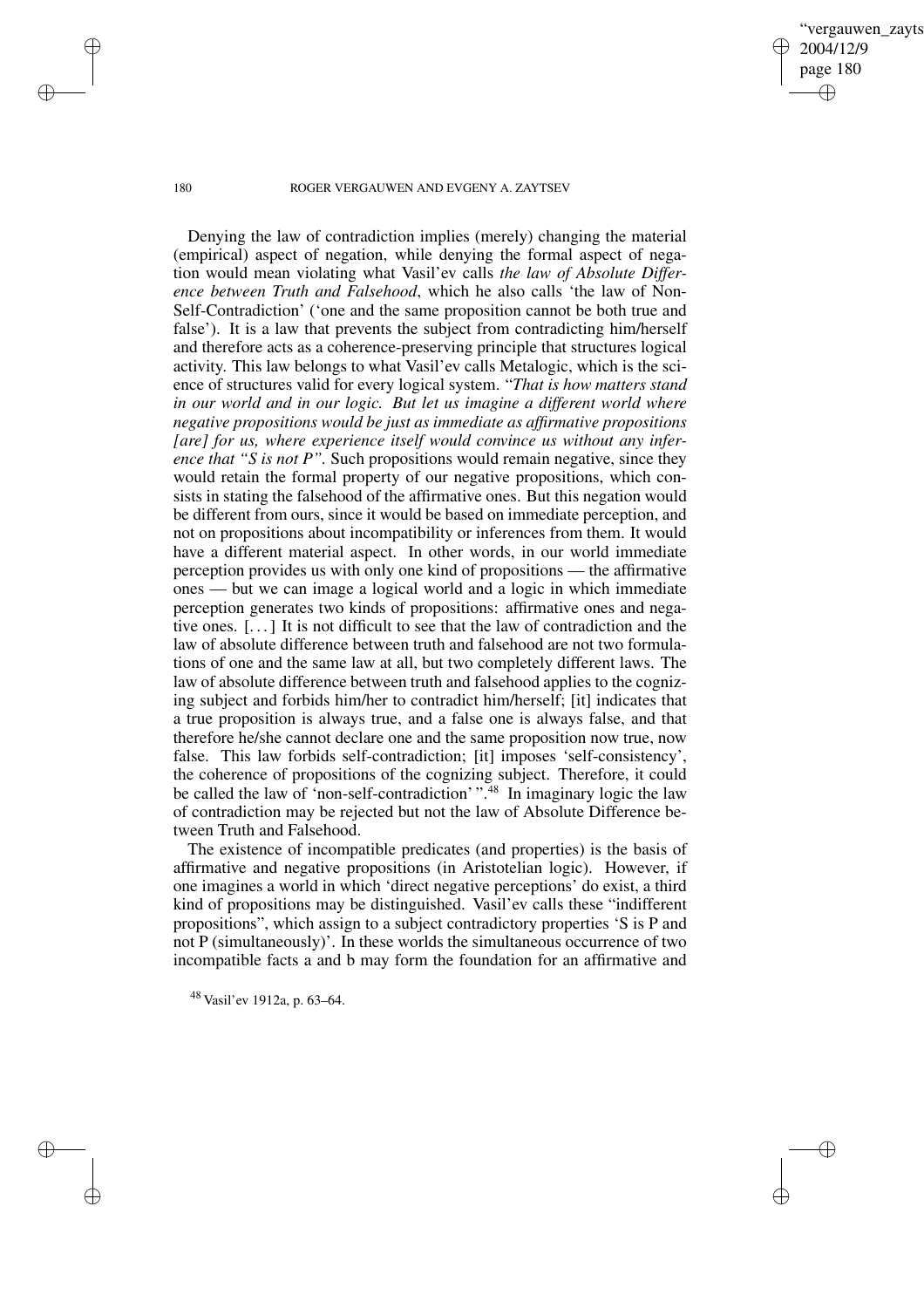a negative proposition 'S is P' and 'S is not P' respectively. Because of the formal aspect of negative propositions, this would imply that 'S is P' and 'S is not P' are simultaneously true and false, which is impossible because of the law of non-self-contradiction. Therefore, there must be a third kind of proposition 'S is P and not P', which is true in this case.<sup>49</sup> Priest and Routley, though they consider Vasil'ev's words as rather obscure, try to give an example of such a proposition along the following lines: "That is, where  $\alpha$  is ground for the affirmative judgment "S is P" and  $\alpha$ \* ground for the negative judgment "S is not P", both  $\alpha$  and  $\alpha^*$  may obtain. In this case the indifferent judgment "S is P and not P" is true. What exactly this means is obscure. Vasil'ev allows substitutions of colour predicates for P. Presumably he has in view situations where the light or the glass (S) is, for example, green and not green, because positive sense perceptions inform us it is green and negative ones it is not green. More familiar examples such as the bent oar help make such scenarios quite intelligible and even a little tempting: the oar is bent, so visual sense-perception informs us (or seems to), and is also not bent, so tactual perception informs us. The fairly accessible claim "The oar is bent and not bent" might be taken as a working example of Vasil'ev's "S is P and not P."<sup>"50</sup> This example is intuitively appealing and shows how even 'in our world' indifferent propositions are possible. These three kinds of propositions are, then, the three *qualitatively distinct* propositions by means of which Vasil'ev subsequently attempted to reformulate traditional syllogistics, and to develop a new theory of the syllogism.

Though that theory, in its practical exposition, may be wrought with difficulties<sup>51</sup> — one reason being that it is not fully worked out by Vasil'ev it illustrates in Vasil'ev's view a general mechanism of enlarging syllogistics (in fact the same could be said about predicate logic) by adding extra 'dimensions'. These dimensions pertain to the number of qualitatively different propositions one is willing to accept in one's logic. The imaginary logic he envisages is of dimension 3, but could be extended to any dimension n larger than 3, provided of course it is accompanied each time by a law of exclusion of the  $(n+1)$ th quality (excluded third, fourth, fifth, and so on). The number of qualities one accepts would depend on the imaginary world under consideration (but there is also a general law of thought having as particular cases the law of excluded third, fourth, and so on). As was already hinted at in his 1910 paper, Vasil'ev now states that his imaginary logic may be realized as a logic of concepts, not of facts, in the same

<sup>49</sup> Arruda 1984, p. 478, Bazhanov 1990, p. 338.

<sup>50</sup> Priest and Routley 1989, p. 32.

<sup>51</sup> Cf. Arruda 1984, p. 479.

✐

✐

✐

✐

✐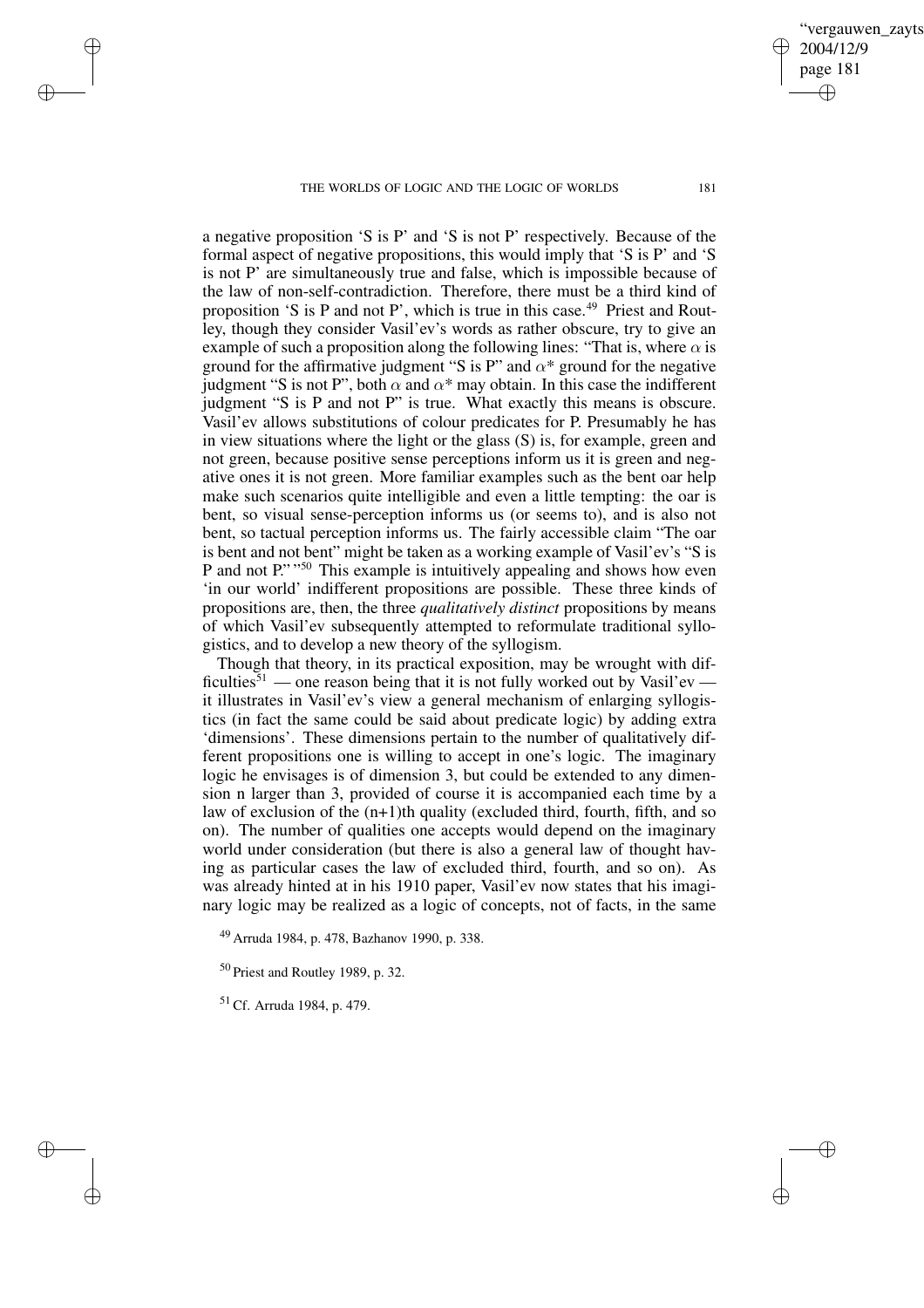ergauwen zayts 2004/12/9 page 182 ✐ ✐

✐

✐

### 182 ROGER VERGAUWEN AND EVGENY A. ZAYTSEV

way as Lobachevski's (non-Eucledian) geometry is realized in the geometry of pseudo-spheres, once again stressing the close analogy that he considers there to be between his way of working and the method of constructing a geometry proposed by Lobachevski who, not surprisingly, called his geometry 'imaginary' (*voobrazhaemaia geometriia*) (the term 'non-Eucledian' became current somewhat later).<sup>52</sup>

Vasil'ev then goes on to give several interpretations of his imaginary logic (or, rather, the different kinds of propositions in it). That these interpretations need not be founded upon epistemological considerations but may e.g. also be founded upon a *logic of similarity and difference* is well illustrated by the following: "But other interpretations of imaginary logic could be given as well. Consider the following. Suppose an affirmative proposition designates the similarity of two phenomena. The affirmative propositions of our logic can be interpreted in that sense, too. The proposition "the rose is red," signifying the inclusion of the rose in the class of red objects, also expresses the rose's similarity to red objects. Let us assume, then, that negative propositions do not express an incompatibility, as with us, but difference, an absolute difference or an absolute dissimilarity. Then, clearly, propositions are possible that simultaneously express similarity and dissimilarity between two phenomena, i.e., indifferent propositions. In our world too, two similar objects are at the same time also different." <sup>53</sup> On the whole, the picture we now get is one of a distinction between at least two kinds of logic. On the one hand there is 'empirical logic' (including the several 'Imaginary Logics') the properties of which are affected by certain basic properties of the (imaginary) world, and which is (at least partly) determined by an empirical content.

However, on the other hand there is also some other kind of logic which was hinted at in our discussion of the law of Excluded Fourth, and which Vasil'ev calls *Metalogic*. Metalogic is not quite what we would nowadays understand by it, but the term was coined by Vasil'ev by analogy to Metaphysics. It is a logic beyond empirical considerations (even in 'imaginary logics' there are 'empirical' considerations, albeit not the ones that are prevalent in our world). Metalogic contains the minimum logical knowledge that is present in all possible logics (real and imaginary). The propositions belonging to metalogic are the ones that cannot be eliminated from logic without it ceasing to be logic. Metalogic is, then, the invariant 'minimum logic'

 $52$  Kline 1965, p. 315. So the name 'Imaginary Logic' does not originate in "the fact that Vasil'ev did not believe that contradictions do exist in our real world, but only in a possible world created by our mind" as put forward in Arruda 1989, p. 102.

<sup>53</sup> Vasil'ev 1912a, p. 87 (The same may done in terms of the difference between a relative and an absolute negation as Vasil'ev continues to explain).

✐

✐

✐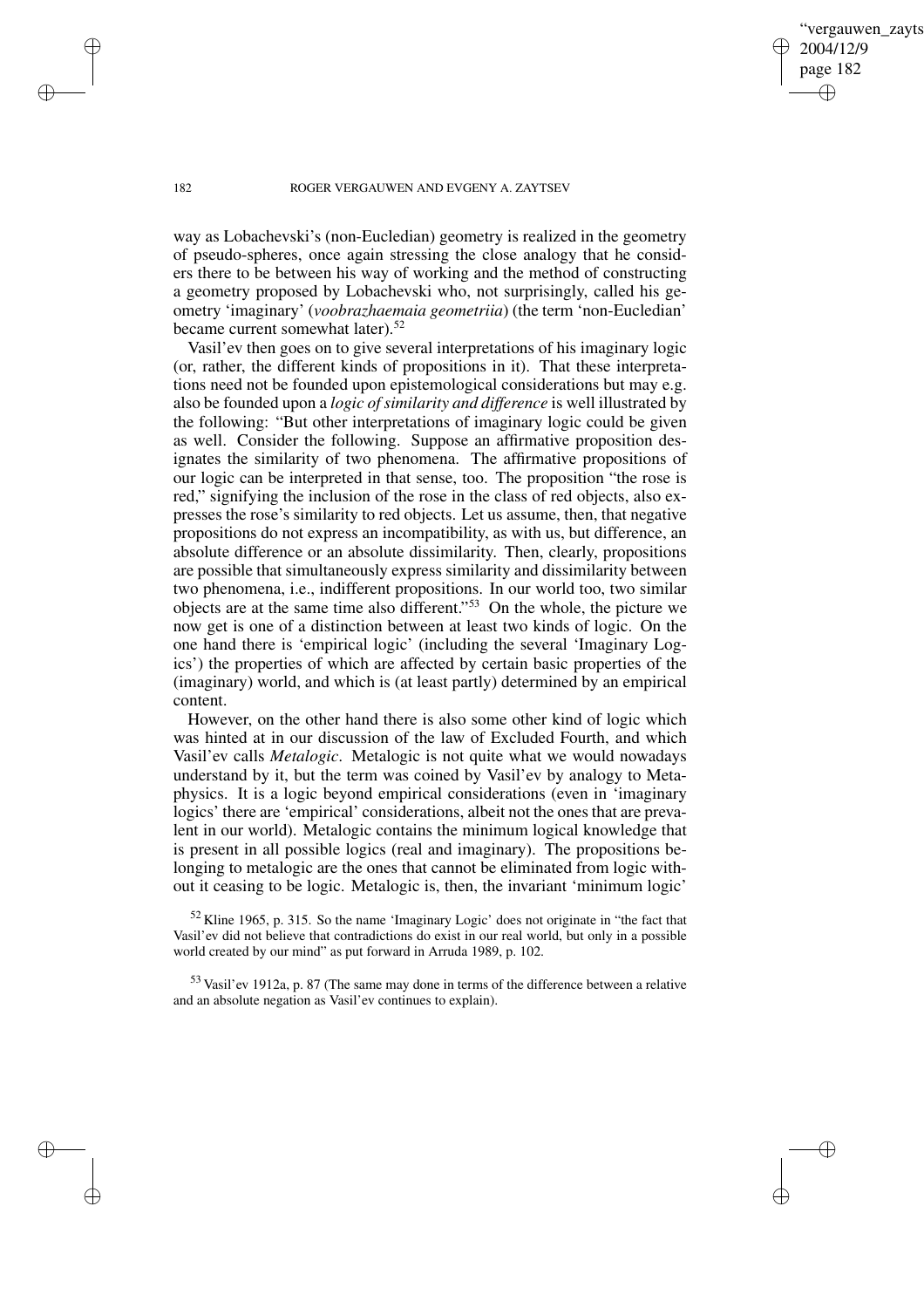vergauwen zavts

2004/12/9 page 183

✐

✐

✐

✐

that is common to all logics. Logics may be many but metalogic is one. Here is what Vasil'ev himself says about metalogic and its relation to empirical logic: "Metalogic is the knowledge of thought regardless of the conditions of experience. Metaphysics is the science of pure being. It constitutes an abstraction from the world of phenomena, and it is the knowledge of that, which is common to empirical things. Metalogic is a discipline of pure thought. It is an abstraction from everything in thought that is empirical. There may be many worlds, but the essence of being is one. Such is the basic premiss of metaphysics. There may be many logics, but they all have something in common, which is only one, viz. Metalogic. Metalogic, then, is the discipline of the formal aspect of thought regardless of its content. Therefore, the only formal logic is metalogic. Our so-called formal logic is, in fact, not formal, since it does not completely abstract from the content of thought. For example, the law of contradiction is a material principle. Therefore, we should carefully distinguish between metalogic and empirical logic. One could also define these two disciplines as follows: Metalogic is the science of propositions and inferences in general. Empirical logic is the science of those kinds of propositions and inferences that correspond to our world." <sup>54</sup> This allows Vasil'ev to affirm that the method of construction for imaginary logic will greatly advance axiomatic investigations in logic (analogous to Lobachevski's contribution to geometry).

The importance of what Vasil'ev calls metalogic is even more prominent in his paper "Logic and Metalogic"<sup>55</sup> in which he, in addition to repeating familiar points on the nature of imaginary logic, tries to say more about the nature of his metalogic. An important element here is that he considers it to be a logic of exclusively affirmative propositions. In support of this, he shows that the difference between affirmative and negative propositions usually taken for granted in logic  $-$  is in fact not valid for metalogic.<sup>56</sup> Beginning with negative propositions, it can be shown that they are of basically two forms, one with an 'internal' negation such as 'S is non-P' and one with an 'external' negation, such as 'Not (S is P)'. According to Vasil'ev the first is clearly affirmative because of its form whilst the second may be paraphrased as 'The proposition S is P is false', and is therefore connected to the avoidance of error. Avoidance of error or misconception, however, relates to knowledge (of the world) and the possible lack thereof. Therefore: "Negative propositions presuppose knowledge because of their formal aspect

<sup>54</sup> Vasil'ev 1912a, p. 89–90.

<sup>55</sup> Vasil'ev 1912–1913.

✐

✐

✐

✐

<sup>56</sup> Vasil'ev 1912–1913, pp. 117ff.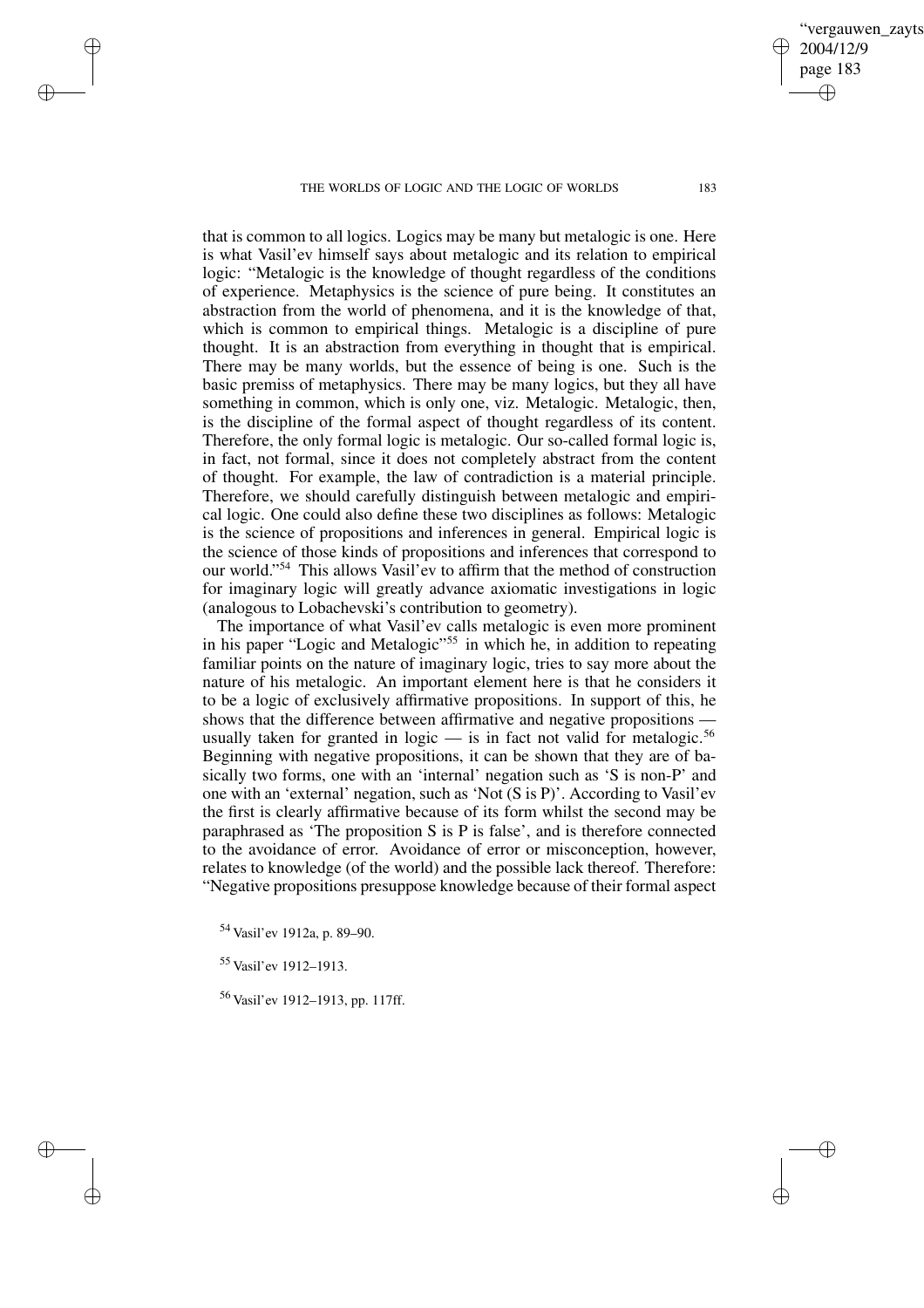✐

184 ROGER VERGAUWEN AND EVGENY A. ZAYTSEV

and negative propositions may be considered as affirmative propositions because of their formal aspect. Since metalogic is a formal logic, it should deal only with affirmative propositions. Consequently, the only aspect of negative propositions that is important for metalogic is the formal aspect." <sup>57</sup> In order words, only where knowledge is involved (knowledge of the world), can there be 'real' negative propositions. Recall, however, that Vasil'ev takes these propositions to be affirmative. They are secondary forms of affirmative propositions. To quote Vasil'ev: "If we utter a negative proposition, we have reason to believe it is true. This belief may be expressed in the affirmative form which is equivalent to the given negative form. Let me explain this with an example: when I say 'The horse is of a non-black colour', I may have some reason for doing so, e.g. the white colour of the horse. Therefore, the negative proposition 'The horse is of a non-black colour' may be replaced by the affirmative proposition: 'The horse is white.' "<sup>58</sup> However, when one considers metalogic, no such (empirical) knowledge is required. Vasil'ev therefore also calls it 'divine logic, the logic of perfect knowledge, a logic without negative propositions.'<sup>59</sup> Metalogic is, thus, 'positive logic'. It is a logic without negation and it will, in Vasil'ev's view, only contain syllogisms with positive propositions. Since it has only one form of propositions, it will be characterized by the law of excluded second and, as Vasil'ev also states, by 'the Law of the Perfection of Knowledge and the Impossibility of Error'<sup>60</sup>. Without going into the 'metaphysics' of this point of view as to what exactly 'perfect knowledge' would be like or what is so divine about it, we can now see that Vasil'ev is able to generalize his *law of exclusion of the (n+1)th quality*. <sup>61</sup> Metalogic is a logic with the law of excluded second, Aristotelian logic will be a logic with a law of excluded third and, for any imaginary logic of 'dimension' (quality) n, there will be a law of excluded  $(n+1)$ th.

 $^{60}$  Vasil'ev 1912–1913, p. 119. One may add here (cfr. Priest 2000, p. 142) also the subalternation relation between the two positive forms in the square of opposition, conversion of these two forms, the laws of identity and sufficient reason and the law of Absolute Difference between Truth and Falsehood that we discussed earlier.

<sup>61</sup> Cf. also Arruda 1984, p. 482.

✐

✐

✐

 $57$  Arruda 1984, p. 482. In connection with Vasil'ev Arruda, uses 'judgement(s)' whereas we would prefer 'proposition(s)' (as does, e.g., also Kline 1965, p. 318).

<sup>58</sup> Vasil'ev 1912–1913, p. 119.

<sup>59</sup> Vasil'ev 1912–1913, p. 118.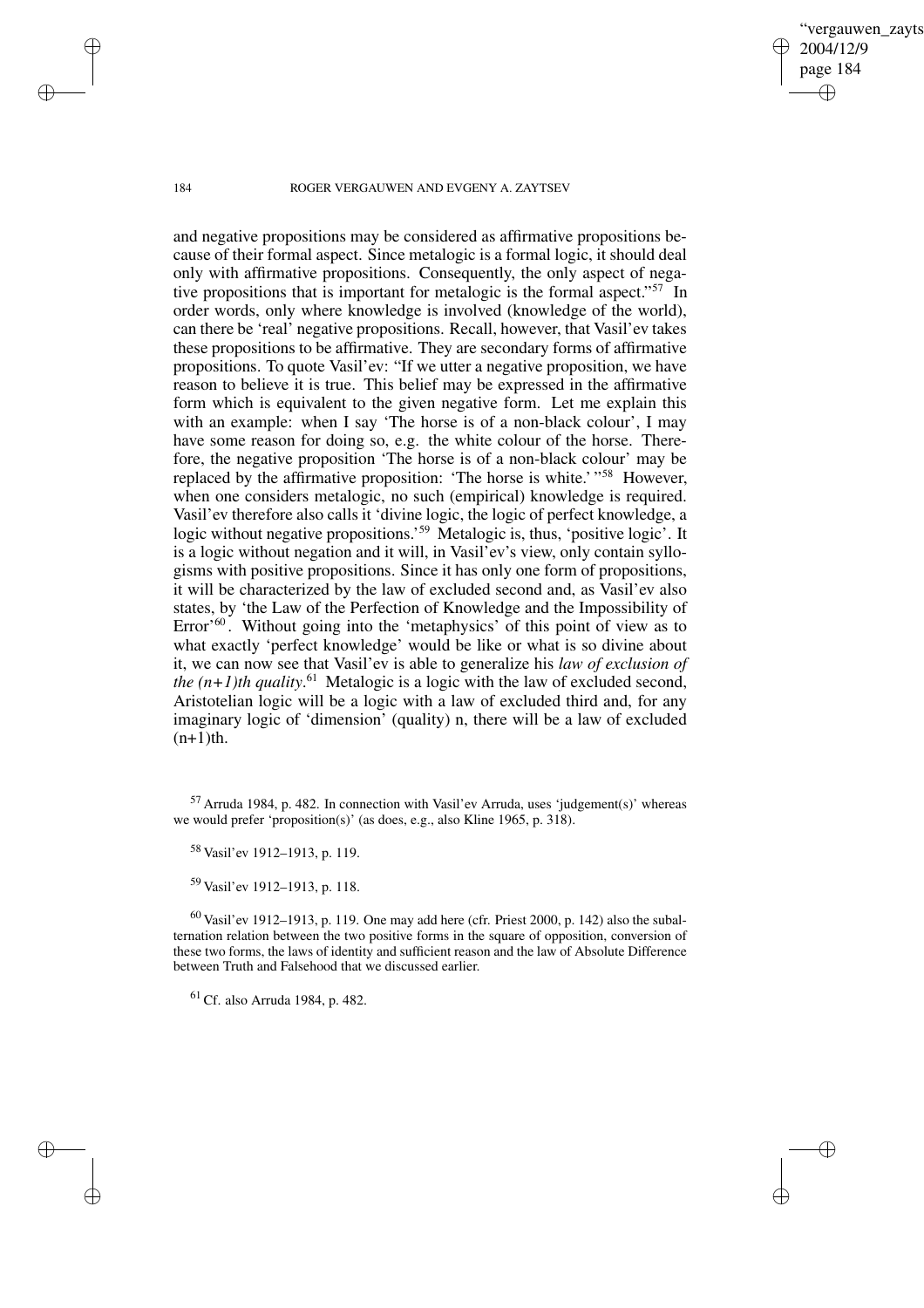We have not, up to now, paid much attention to the actual construction of imaginary logic which is, in Vasil'ev, closely related to the presuppositions of Aristotelian logic (albeit in a negative way in the form of a critique). We will, therefore, now go into more detail regarding the relation between Aristotle and Vasil'ev in order to subsequently both evaluate Vasil'ev's presumed Psychologism and his place in the history of logic and to suggest ways in which his ideas might, even today, still be of critical importance.

## 4. *Vasil'ev and Classical Logic: Aristotle revisited*

✐

✐

✐

✐

Both the law of contradiction and the law of excluded middle are, for Aristotle, in the first place ontological, and only secondarily logical laws. They are primarily concerned with the forms of being itself, and only thereafter are they forms of speech (*logoi*). They are not laws applying to concepts as such, since there are in Aristotle no concepts as forms of thought separate from the forms of reality (such a viewpoint will appear later, in Kant).

According to Aristotle, the principal logical forms are the forms of affirmation ( $(A \text{ is } B)$ ) and negation ( $(A \text{ is not } B)$ ). The meaning of affirmation consists in fixing — in the form of speech — a real relation between a subject (either an individual or a universal) and a predicate (a species, a genus or a property of the subject). The meaning of negation consists in fixing the absence of such a relation. In other words, affirmation is a form of speech in which the concrete being of the subject (as being such and such) is expressed by means of the copula "is"; negation is a form of speech, in which the nonexistence of the subject (as being such and such) is expressed by means of the copula "is not." Since there is no intermediate between the existence of a thing as such and such and its non-existence, the pair of oppositions consisting of the affirmation "A is B" and the negation "A is not B" is subject both to the law of contradiction (they are contrary) and the law of excluded middle (they are contradictory). Aristotle writes: "But in the case of affirmation and negation, whether the subject exists or not, one is always false and the other true. For manifestly, if Socrates exists, one of the two propositions 'Socrates is ill', 'Socrates is not ill', is true, and the other false. This is likewise the case if he does not exist; for if he does not exist, to say that he is ill is false, to say that he is not ill is true. Thus it is in the case of those opposites only, which are opposite in the sense in which the term is used with reference to affirmation and negation, that the rule holds good, that one of the pair must be true and the other false."<sup>62</sup>

<sup>62</sup> Aristotle, Cat. 10, 13b27–35.

✐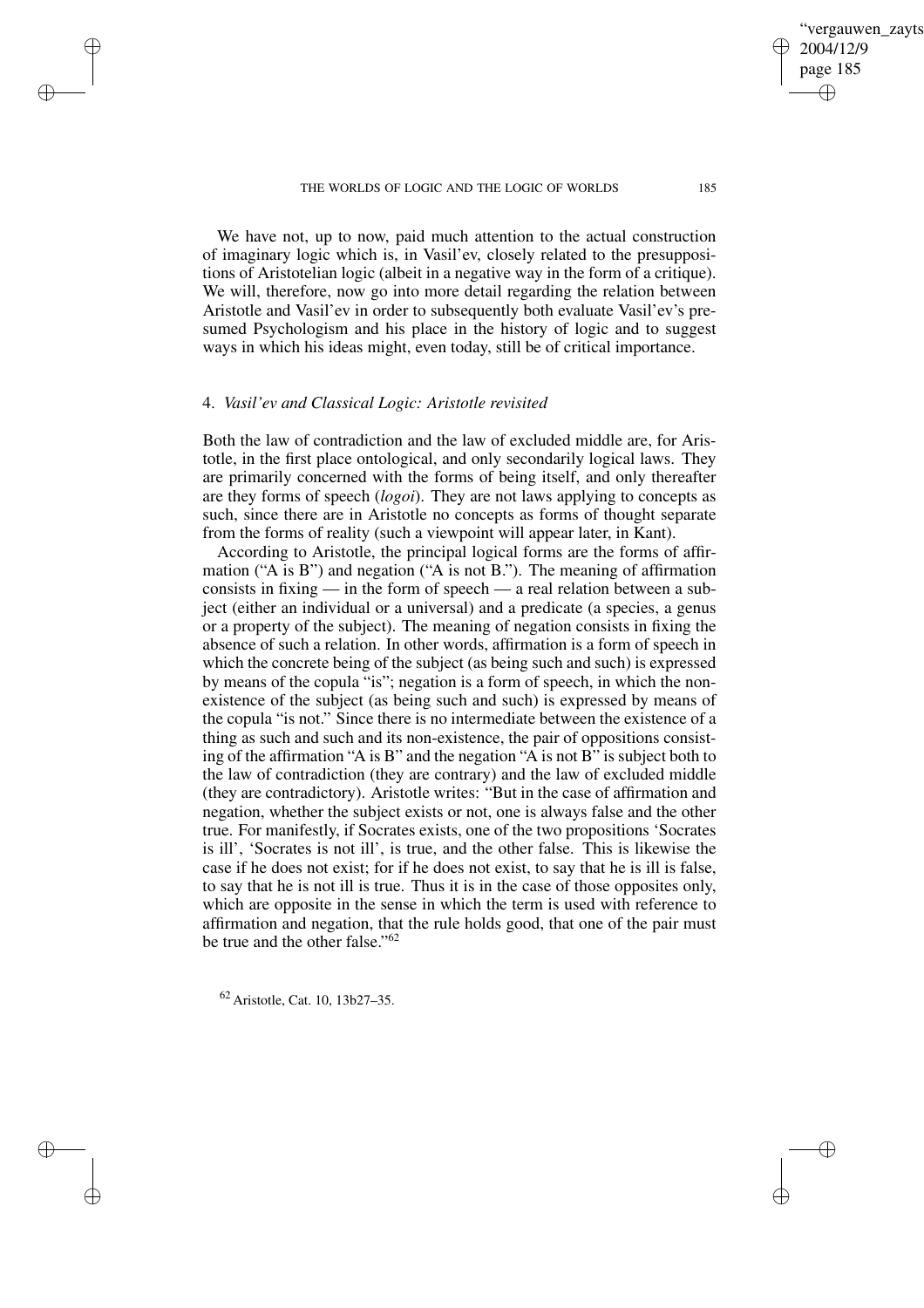vergauwen zavts 2004/12/9 page 186 ✐ ✐

✐

✐

#### 186 ROGER VERGAUWEN AND EVGENY A. ZAYTSEV

It follows from this that the law of contradiction and the law of excluded middle for the oppositions between affirmation and negation have absolute validity: no condition, even the condition of the mere existence of the subject of the proposition, is necessary for their being satisfied. If the subject of an affirmation and a negation exists, then it is such and such or it is not such and such, so that both laws are valid, though we may not know which one of the two propositions is true. If the subject does not exist, then it has no properties whatsoever and therefore negation (which negates its having a property expressed by the predicate) is true, and the subject is not such and such. Affirmation, stating that the subject possesses a particular property, is then false. Thus, even in the case of non-existence, the law of contradiction and the law of excluded middle are satisfied.

A "looser" kind of opposition, according to Aristotle, is the opposition between possession and privation. For example, "Socrates sees" ("Socrates has eyesight") is a (positive) proposition, expressing possession, while "Socrates is blind" is a proposition, expressing privation (of sight). These propositions fall under the law of contradiction — they are contrary to each other. But in contrast to affirmation and negation, propositions of possession and privation fall only conditionally under the law of excluded middle. Specifically, the condition of falling under the law of excluded middle consists in the possibility for the subject (according to its nature) of possessing the given property or being devoid of it. Socrates, according to his nature, should have sight; therefore one of the two opposites — whether he has sight or is blind — is true. But if he does not exist at all, then he is devoid of any property he may have according to his nature and therefore both propositions of him having sight and being blind are false. The same can be said of a subject that cannot possess a given property nor, correspondingly, lack it. Propositions such as "the stone has eyesight" and "the stone is blind" are both false. Thus, for propositions of possession and privation the law of contradiction is satisfied, but the law of excluded middle is satisfied only conditionally. Since there are no (formal) logical means to decide whether or not a subject may possess a given property by its nature, we should conclude that for propositions expressing the opposition of possession and privation, the law of excluded middle does not hold.

An important point to be made is that propositions of privation are, according to their form, affirmations as much as propositions of possession. Consequently, they are not opposed to each other as affirmation and negation, but, rather, as one affirmation to another. Let us dwell at some length on the question why propositions of privation are affirmations or, rather, why they cannot be considered as negations.

The meaning of the negation "A is not B" consists in negating the existence of the thing A as being such and such (under the property B). The meaning of a proposition of privation, which has the form "A is non-B," is different.

✐

✐

✐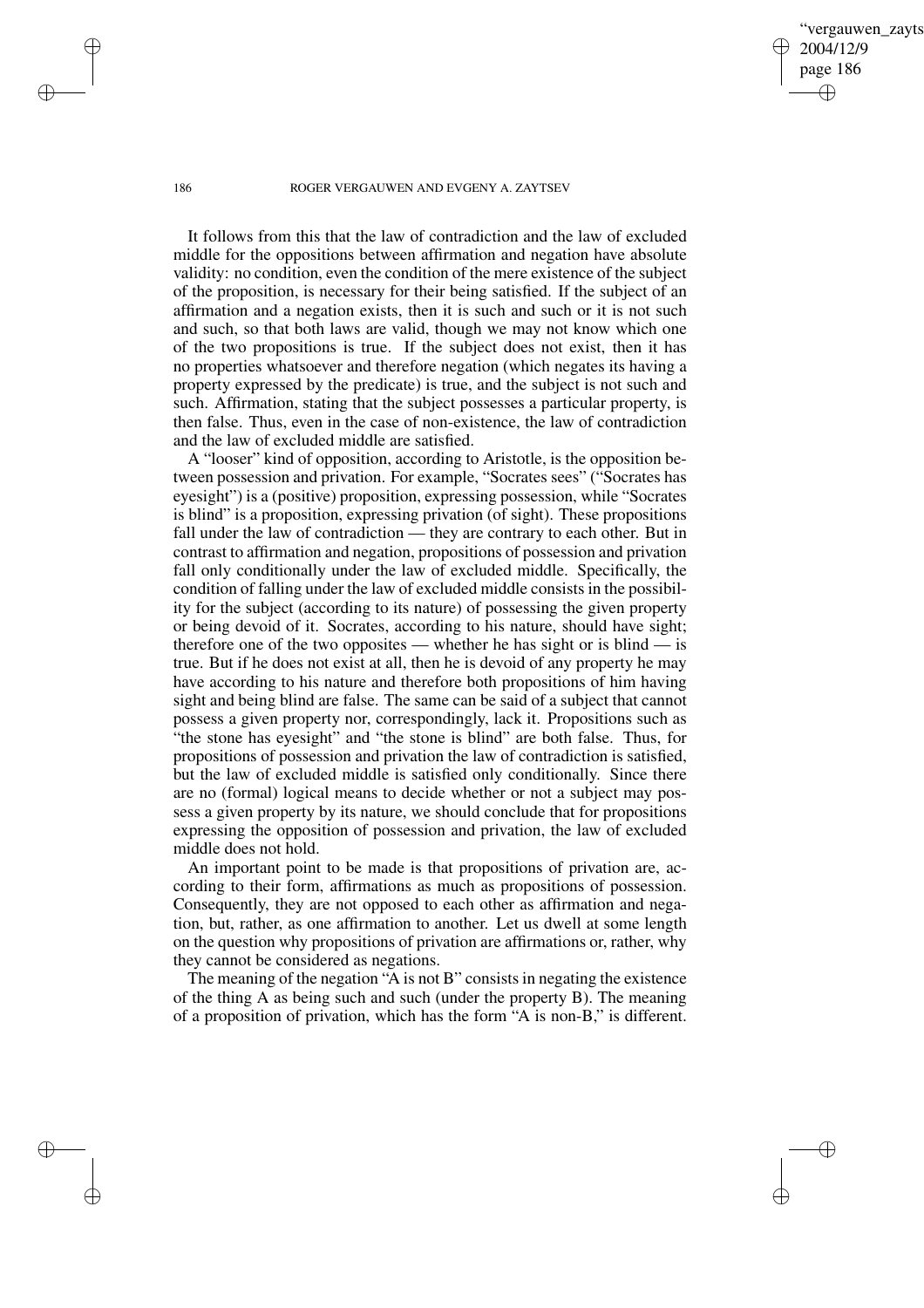✐

✐

✐

✐

vergauwen zavts

2004/12/9 page 187

✐

✐

✐

✐

Such a proposition does not negate the existence of the thing itself (if the thing does not exist, then the proposition of privation is false!), but rather the possession by the thing of the ascribed property. The property in question is not arbitrary, but is that which can be possessed by the thing according to its nature. Consequently, the negative particle "non" is not associated with the copula "is," which expresses the being of the thing, but with the predicate. Kant called such propositions "infinite propositions." Affirmations and negations differ from propositions of possession and privation in that they have no intermediates. One of them is true and the other is false. The opposition of possession and privation does have such an intermediate. This is the very possibility of possessing a certain quality, and accordingly, of being devoid of it. Aristotle says of the predicate "to be in error," which belongs to the kind of predicates expressing privation (in this case the privation of knowledge): "What is generally thought to be in error is not that which has no knowledge, but rather that which has been deceived, and for this reason we do not talk of inanimate things or of children as 'erring.' 'Error', then, is not used to denote a mere privation of knowledge."<sup>63</sup> Another example of the opposition between propositions expressing privation and negations are the predicates "to be equal" and "to be unequal." Between the affirmation "these two things are equal" and the negation "these two things are not equal" there is nothing intermediate, so that these two propositions are contradictory. Contrariwise, there is an intermediate between the predicates "to be equal" and "to be unequal," and this intermediate is constituted by the possibility of possessing the predicate "to be equal." Aristotle writes: ". . .for everything is equal or not equal, but not everything is equal or unequal, or if it is, it is only within the sphere of that which is receptive of equality."<sup>64</sup> Furthermore: "for there is something underlying the one, viz. that which is not-equal, and this is the unequal, but there is nothing underlying the other. Wherefore not everything is either equal or unequal, but everything is equal or is not equal." 65 . Therefore, in the case of possession and privation it is presupposed that an appropriate genus, and accordingly properties which can be ascribed to the individuals of this genus according to their nature, are fixed beforehand. If the propositions expressing possession and privation concern things which belong to this genus, then (and only then) are they contradictory, i.e. both the law of contradiction and the law of excluded middle hold there. Otherwise, if the universe of discourse is not fixed as an appropriate

<sup>63</sup> Aristotle, Topics, VI, 9, 148a2–10.

 $64$  Aristotle, Metaphysics, X, 4, 1055b7-11.

<sup>65</sup> Aristotle, Anal. Pr. I, 46, 51b26–27.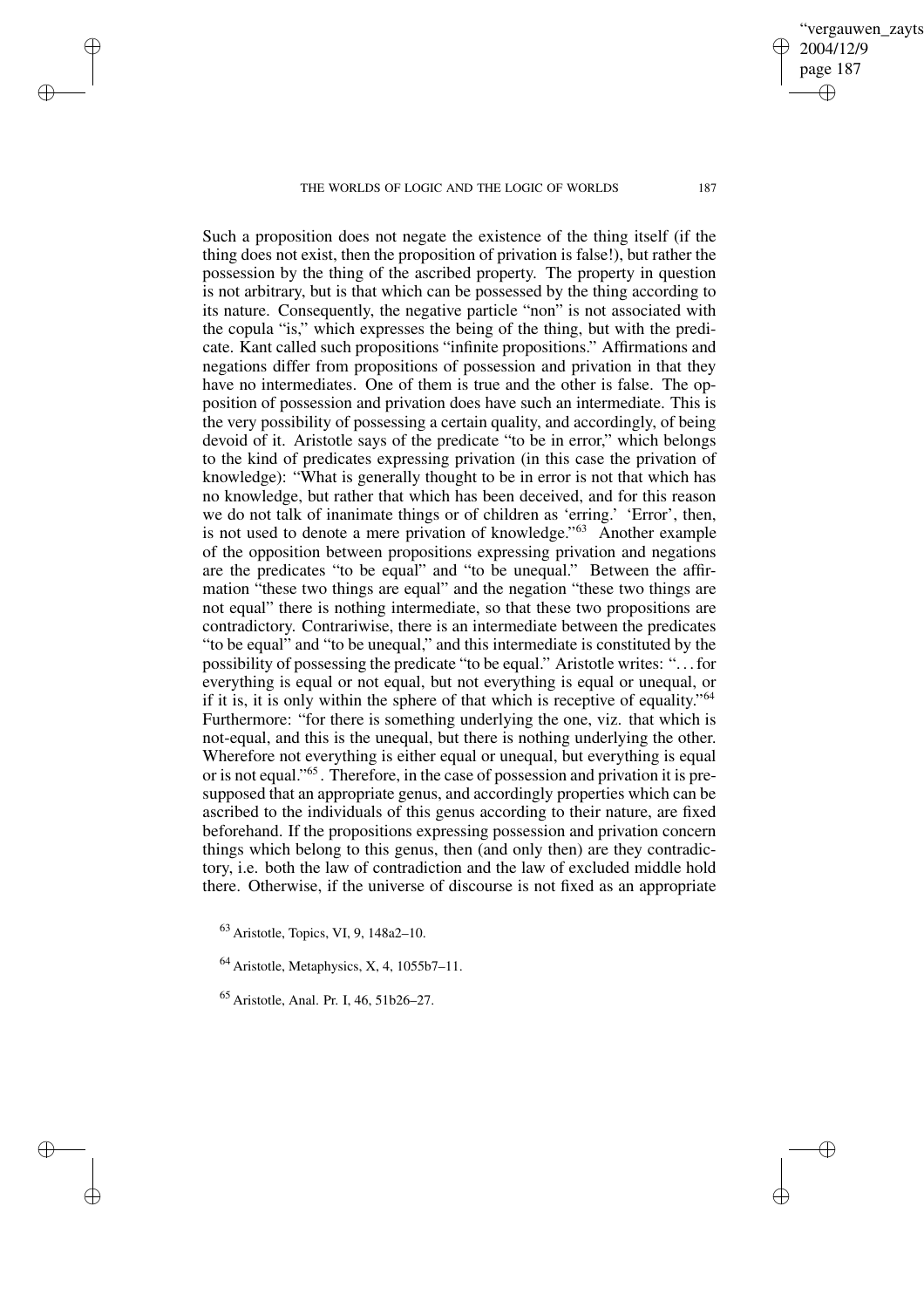✐

#### 188 ROGER VERGAUWEN AND EVGENY A. ZAYTSEV

genus, only the law of contradiction holds, while the law of excluded middle is violated.

An important consequence of the violation of the law of excluded middle for propositions expressing possession and privation is that propositions of privation of the form "A is non-B" (we shall call them internal negations) and negations of the form "A is not B" (external negations) are not equivalent. Let us demonstrate this thesis using a conditional proof. Let us suppose that the propositions "A is non-B" and "A is not B" are equivalent. Then, since the propositions "A is not B" and "A is B" are contradictory (for they remain instantiations of negation and affirmation respectively), it follows that the propositions "A is non-B" and "A is B" are contradictory too. But the latter statement is false, since for those A, which fall outside the genus, i.e. whose individuals according to their nature may possess or be devoid of the property B, both the propositions "A is non-B" and "A is B" are false.

With respect to the proposition "A is non-B" we can construct a negation of the form "A is not non-B" which, as a negation, differs from the affirmation "A is B." Thus we have two pairs of propositions — the first being "A is B" and "A is not non-B," the other being "A is not B" and "A is non-B" — the elements of which are in various relations to each other. It is appropriate to discuss these relations using the propositions "a man is just," "a man is not unjust," and "a man is not just," "a man is unjust." <sup>66</sup> It follows from the discussion in Anal. Pr. I, 46, that these pairs are equivalent only because the subject of these propositions belongs to a genus ("man") which is supposed to possess or be devoid of justice (to be just, or to be unjust). If, however, a universe of discourse is not fixed at all or universe is fixed that is broader than the genus "man," such that things other than men fall under this genus (things that, according to their nature, cannot be just or unjust), then only one way implications are valid: "to be just" implies "not to be unjust" and "to be unjust" implies "not to be just". The converse implications do not hold, since that which is not unjust (or just), can be such that it is meaningless to say of it that it is just (or unjust). $67$ 

 $67$  Another example from Aristotle concerns the proposition "this is good." This proposition has two different opposing propositions "this is not good" and "this is bad (non-good)." The affirmation "this is good" and the negation "this is not good" are contradictory. In contrast, the propositions "this is good" and "this is bad" are only contrary (and not contradictory). Since the proposition "this is bad" is an affirmation, and every affirmation has its negation, the negation of the affirmation "this is bad" will be "this is not bad.": Therefore it is clear that "it is not-good" is not the denial of "it is good". If then every single proposition may truly be said to be either an affirmation or a negation, if it is not a negation clearly it must in a sense be an affirmation. But every affirmation has a corresponding negation. The negation then of "it is not not-good." (Anal. Pr., I, 46, 51b31–35). The latter proposition

✐

✐

✐

<sup>66</sup> Aristotle, De Int., 10, 19b25–32.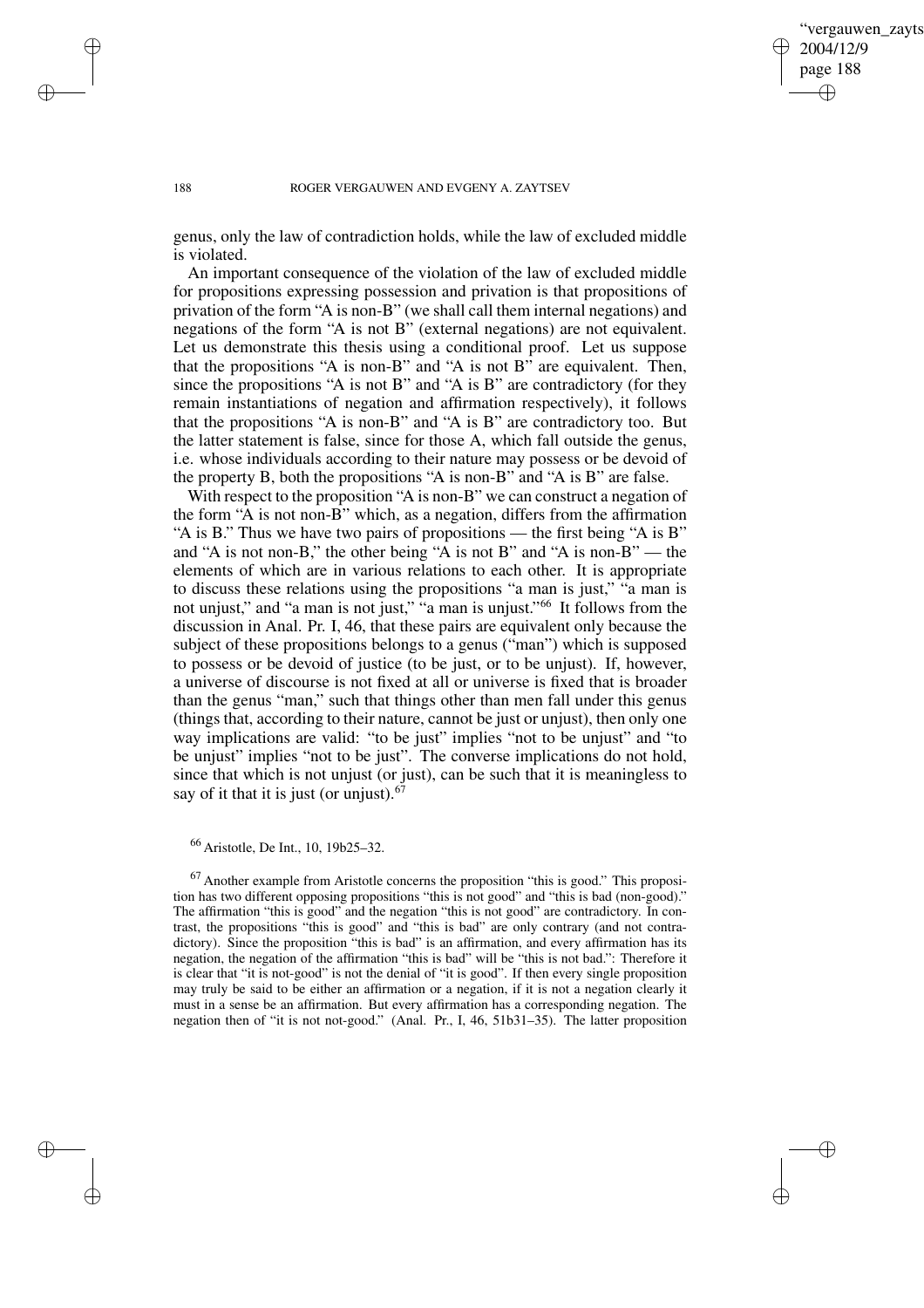✐

✐

✐

✐

Another, even "looser" kind of a non-contradictory opposition (in comparison with possession and privation) is represented by the opposition of the extreme species of the same genus, which Aristotle usually calls contrary opposites. The difference between the opposition of possession and negation on the one hand and that of extreme species on the other, consists in the following. In the case of possession and privation it is essential to fix a genus with respect to the subject of the proposition, within which assertions of possession and privation are meaningful. In the case of contrary opposites, both the genus of the subject (sometimes very broad) and the genus of the predicate (within which we speak about two extreme species) should be fixed.

In order to illustrate this latter kind of opposition, Aristotle often uses propositions like "this thing is white" and "this thing is black." Here two genera are fixed: "bodily substance" (which has color by its nature) with respect to the subject and "color" with two extreme species, viz. "white" and "black." "White," according to Aristotle, is a *piercing* and "black" is a *compressing* color. <sup>68</sup> Between these two extreme species there are intermediate species belonging to the same genus "color" but having different *differentia specifica* (specific differences). Between the propositions "this thing is white" and "this thing is black" there is a relation of contrariety, i.e. they cannot both be true at once: a white thing cannot be black and vice versa, such that the law of contradiction holds. But the law of excluded middle does not hold for contrary opposites, since it does not follow from the fact that a thing is not white that it is black, and vice versa; the thing in question can, e.g., be yellow. The cause of the violation of the law of excluded middle consists in the possibility of an intermediate species between the two extreme species of the same genus. These intermediate species consist of colors different from white and black. It may happen that a contrary opposition turns out to be a contradictory one. This happens when there are exactly two species (that is there are no other species in between) within the genus of which they are the extremes.

Therefore, for contrary opposites the condition of contradiction holds even more rarely than is the case of propositions of possession and privation. In the latter case, the fixation of the appropriate genus is sufficient. In the case

differs from the proposition "this is good." This means that the law of double negation does not hold either.

<sup>68</sup> Aristotle, Metaphysics, X, 7, 1057b7–18. In Plato's "Timaeus" (49b–e) a theory of vision is expounded, according to which particles emanate from bodies and cause different effects upon the (visual) flux issuing from the eye. These tiny particles pierce the flux, producing the perception of white color; those that consist of larger particles compress this flux, not allowing it to be dispersed, and thus produce the perception of black color.

✐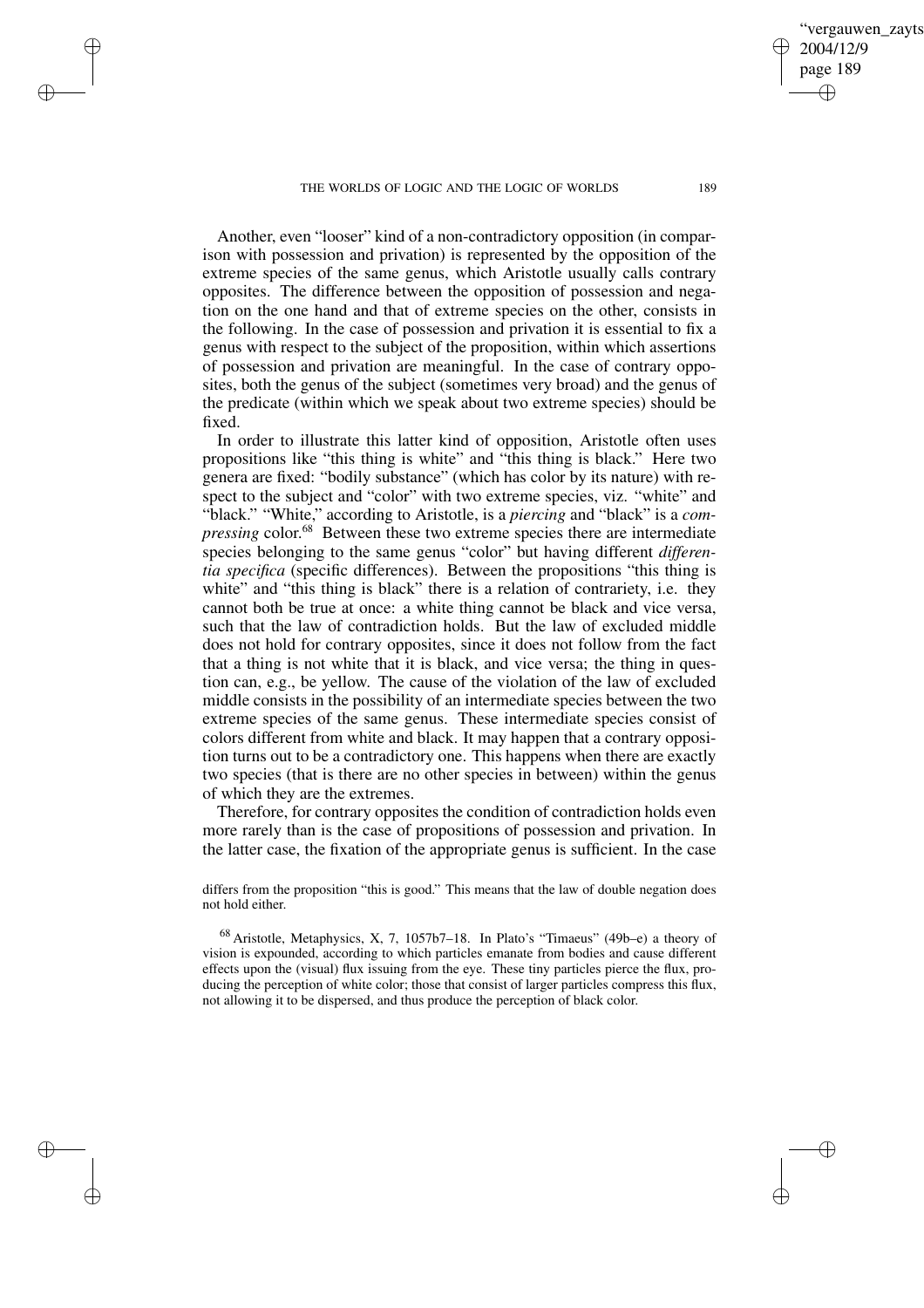vergauwen zavts 2004/12/9 page 190 ✐ ✐

✐

✐

#### 190 ROGER VERGAUWEN AND EVGENY A. ZAYTSEV

of contrary opposites, the fixation of the appropriate genus to which the predicate of the proposition belongs is not sufficient. Whether the pair of the contrary opposites is contradictory or not depends on the specifics of the structure of the genus to which the predicates belong i.e., the contradiction holds only if this genus is constituted by exactly two (extreme) species.

The above-mentioned difference may also be expressed as follows. If in the case of possession and privation an appropriate genus is fixed, then within this genus for a given predicate B one can construct the negation non-B in a correct way, which is contradictory to the predicate B (which is impossible without fixing the genus). But for contrary opposites, even if an appropriate genus is fixed, the negation non-B (within this genus) may happen to be contradictory only by accident. As an example one can consider two ways of introducing a negation for the predicate "to be white." Firstly, one can conceive of it in the form "to be non-white." Then, within the genus "bodily substance" the properties "to be white" and "to be non-white" will constitute a specimen of possession and privation. Within this genus they are contradictory. Within a broader universe of discourse, which includes individuals that can be neither white nor non-white as, for example, numbers, these properties are not contradictory.

But one can also conceive of the property "non-white" differently, namely by defining it as the extreme species contrary to white within the genus "color," that is, as "black." In this case, the contradiction between the two predicates does not hold. Note that if the genus "color" is not fixed and one is allowed to choose a predicate of another genus, say, the predicate "dry," as an opposite to the predicate "white," then not only is the law of excluded middle violated, but the law of contradiction as well. A thing can be both white and dry. Aristotle calls such oppositions relative oppositions. "White" and "dry" belong to different genera and the genus to which the predicate "dry" belongs, is not subordinate to the genus "color," and vice versa. Within its genus, "dry" is an extreme species with respect to "humid."

We shall conclude our discussion on the difference between internal and external negation in Aristotle by one of his most convincing arguments in favor of such a differentiation, viz. the proposition "he is able to walk": "In establishing or refuting, it makes some difference whether we suppose the expressions "not to be this" and "to be not-this" are identical or different in meaning, e.g. "not to be white" and "to be not-white". For they do not mean the same thing, nor is "to be not-white" the negation of "to be white", but "not to be white". The reason for this is as follows. The relation of "he can walk" to "he can not-walk" is similar to the relation of "it is white" to "it is not-white." " <sup>69</sup> The external negation of this proposition is the proposition

<sup>69</sup> Aristotle, Anal. Pr., I, 46, 51b5sq.

✐

✐

✐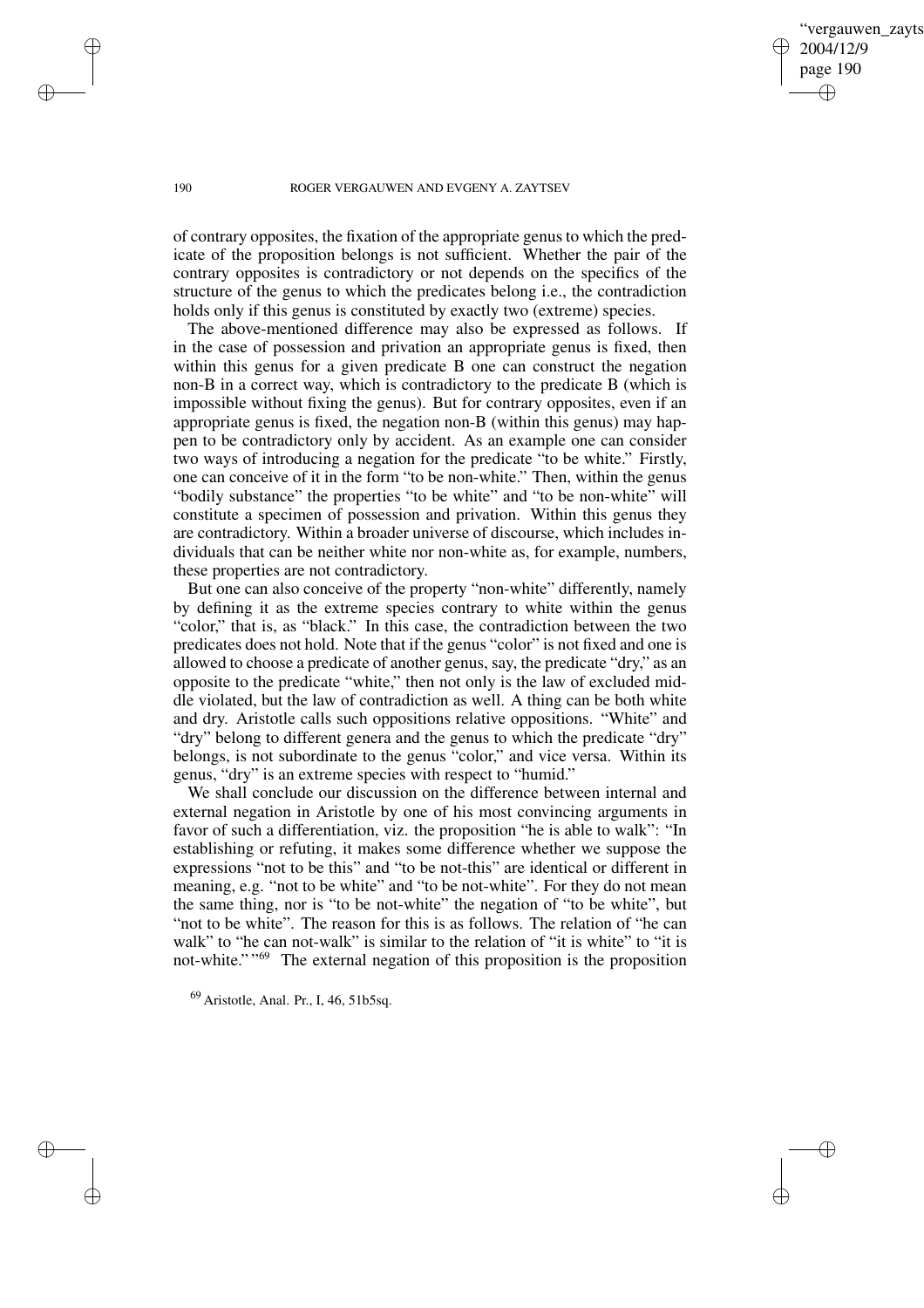✐

✐

✐

✐

"he is not able to walk," while the internal negation is "he is able not to walk." The former negation belongs to a type of "not to be such (and such)," and the latter to the type "to be non-such (and such)." It is clear that the external negation is contradictory to the proposition "he is able to walk." If, however, one supposes that the internal negation is equivalent to the external one, one is forced to admit that the internal negation is contradictory to the proposition "he is able to walk" too. At this point a contradiction arises. On the one hand, the propositions "he is able to walk" and "he is able not to walk" are contradictory and therefore cannot both be true. On the other hand, it is obvious that the same man is able to walk and is able not to walk. This contradiction shows that the identification of the external and internal negation is, generally speaking, incorrect.

To sum up what has been said about the kinds of oppositions according to Aristotle: only one of them — the opposition between affirmation and negation — falls unconditionally under both logical laws — the law of contradiction and the law of excluded middle. For the opposites of possession and privation, only the law of contradiction holds, while the law of excluded middle holds only if some non-formal conditions are satisfied (if a genus of the subject is fixed). For the contrary opposites of extreme species, only the law of contradiction holds; the law of excluded middle holds only accidentally, namely, when the genus of the predicate consists of exactly two species (and this condition is also substantial, i.e. non-formal). For relative opposites, when the subject is related to the predicates of different genera neither the law of contradiction nor the law of excluded middle hold. What is important is that the fact of validity or non-validity of these laws for the oppositions of the kind "A is B" and "A is non-B" heavily relies upon the way of defining the predicate "non-B" which in its turn relies upon the genus with respect to which the predicate B is ascribed, since within different genera we will have different predicates "non-B." Anticipating our discussion of Vasil'ev's ideas, let us notice that just this variety of the mode of negation (combined with the idea that external negation is derivative of internal negation) constitutes Vasil'ev's principal motive for doubting the absolute value of the law of contradiction.

In the above exposition of Aristotle's discussion of oppositions, we spoke about particular propositions in which subjects were always considered as wholes (individuals in the etymological sense of the word "in-dividua" inseparable things). If we consider a proposition in which the predicate is predicated only of a part of the subject, then even for the oppositions of affirmation and negation we must — in order to preserve the validity of the law of contradiction and the law of excluded middle — additionally modify the forms of the propositions by discerning them not only according to quality (affirmative versus negative), but also according to quantity. That is, we have to divide propositions into universal and particular ones. If the

vergauwen zayts

2004/12/9 page 191

✐

✐

✐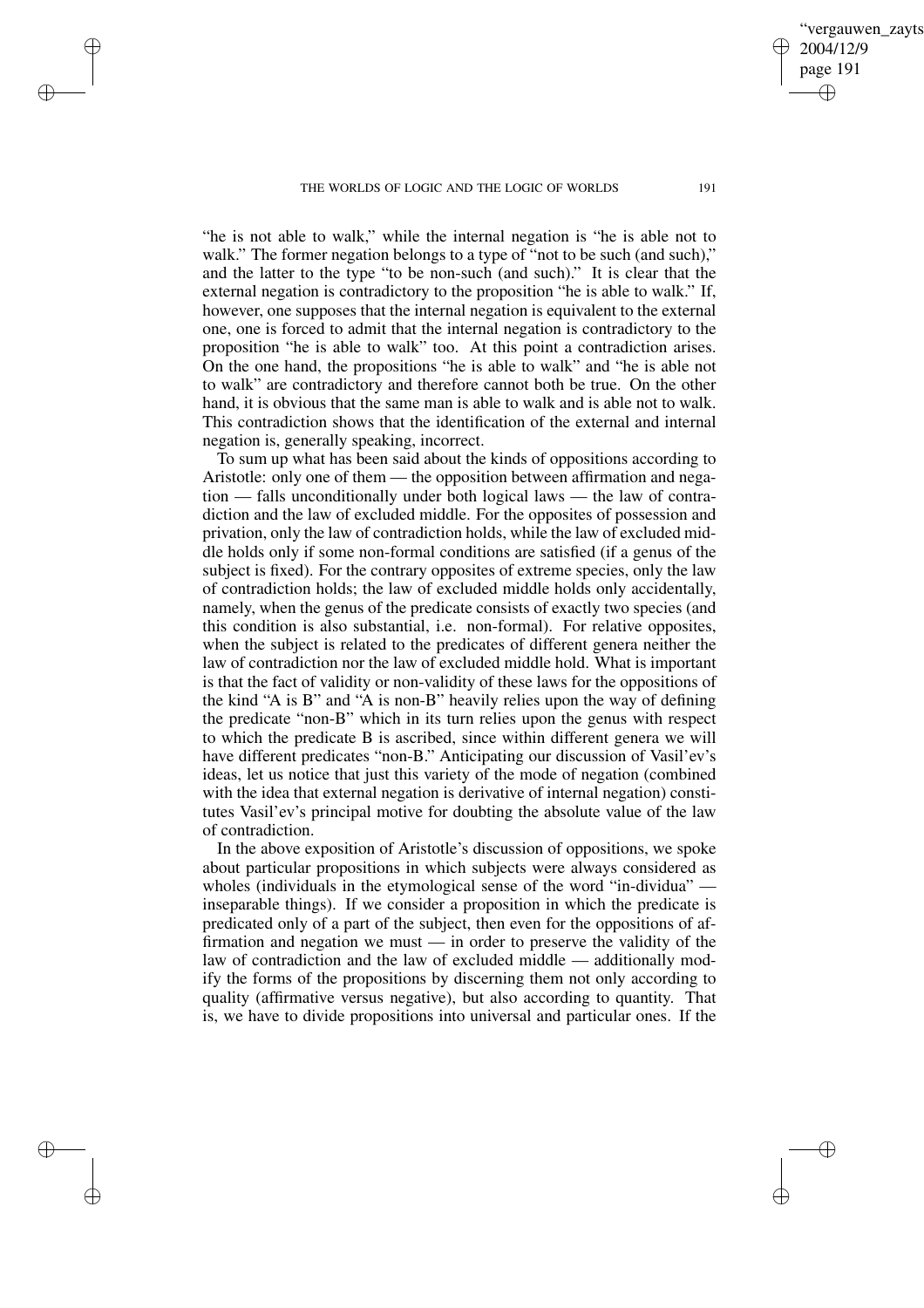vergauwen zavts 2004/12/9 page 192 ✐ ✐

✐

✐

#### 192 ROGER VERGAUWEN AND EVGENY A. ZAYTSEV

predicate "white" is predicated of a universal subject "man," then the propositions "man is white" and "man is not white" are, according to their form, affirmative and negative respectively; therefore, one of them should be true and the other false. However, none of these propositions is true with regard to the subject "man" as a whole. The indicated contradiction is resolved in Aristotelian logic by introducing the difference between universal and particular propositions. Let us, therefore, quickly repeat the main outlines of this theory.

In "On interpretation" (Part 7) Aristotle begins his analysis by indicating the difference between singular (individual) and universal terms. He writes: "Some things are universal, others individual. By the term 'universal' I mean that which is of such a nature as to be predicated of many subjects, by 'individual' that which is not thus predicated. Thus 'man' is a universal, 'Callias' an individual." Both universal and individual terms may constitute the subject of a proposition: "Our propositions necessarily sometimes concern a universal subject, sometimes an individual." Propositions concerning an individual subject are propositions in which a predicate is predicated of the whole of a given thing. Among the propositions about universal things there is a difference between those that are of a universal character and those that are not. As examples of propositions concerning a universal and having a universal character Aristotle gives "every man is white" (universal affirmative) and "no man is white" (universal negative). As examples of propositions concerning a universal and not of universal character Aristotle gives "man is white" and "man is not white."<sup>70</sup> Let us notice that in "On Interpretation" Aristotle speaks about the oppositions of two kinds of propositions — of universal and not of a universal character — concerning a universal subject; there is no mention of particular propositions.

In the "Prior Analytics," anticipating the exposition of his theory of syllogism, Aristotle proposes another classification of propositions which later became the standard account. All propositions concerning universal subjects are divided into three kinds — universal, particular and indefinite ones. Aristotle writes: "[A premiss] is either universal or particular or indefinite. By universal I mean the statement that something belongs to all or none of

✐

✐

✐

 $70$  "If, then, a man states a positive and a negative proposition of universal character with regard to a universal, these two propositions are 'contrary'. By the expression 'a proposition of universal character with regard to a universal', such propositions as 'every man is white', 'no man is white' are meant. When, on the other hand, the positive and negative propositions, though they have regard to a universal, are yet not of universal character, they will not be contrary, albeit the meaning intended is sometimes contrary. As instances of propositions made with regard to a universal, but not of universal character, we may take the propositions 'man is white', 'man is not white'. 'Man' is a universal, but the proposition is not made as of universal character; for the word 'every' does not make the subject a universal, but rather gives the proposition a universal character." (De Int., 7, 17a38–b13)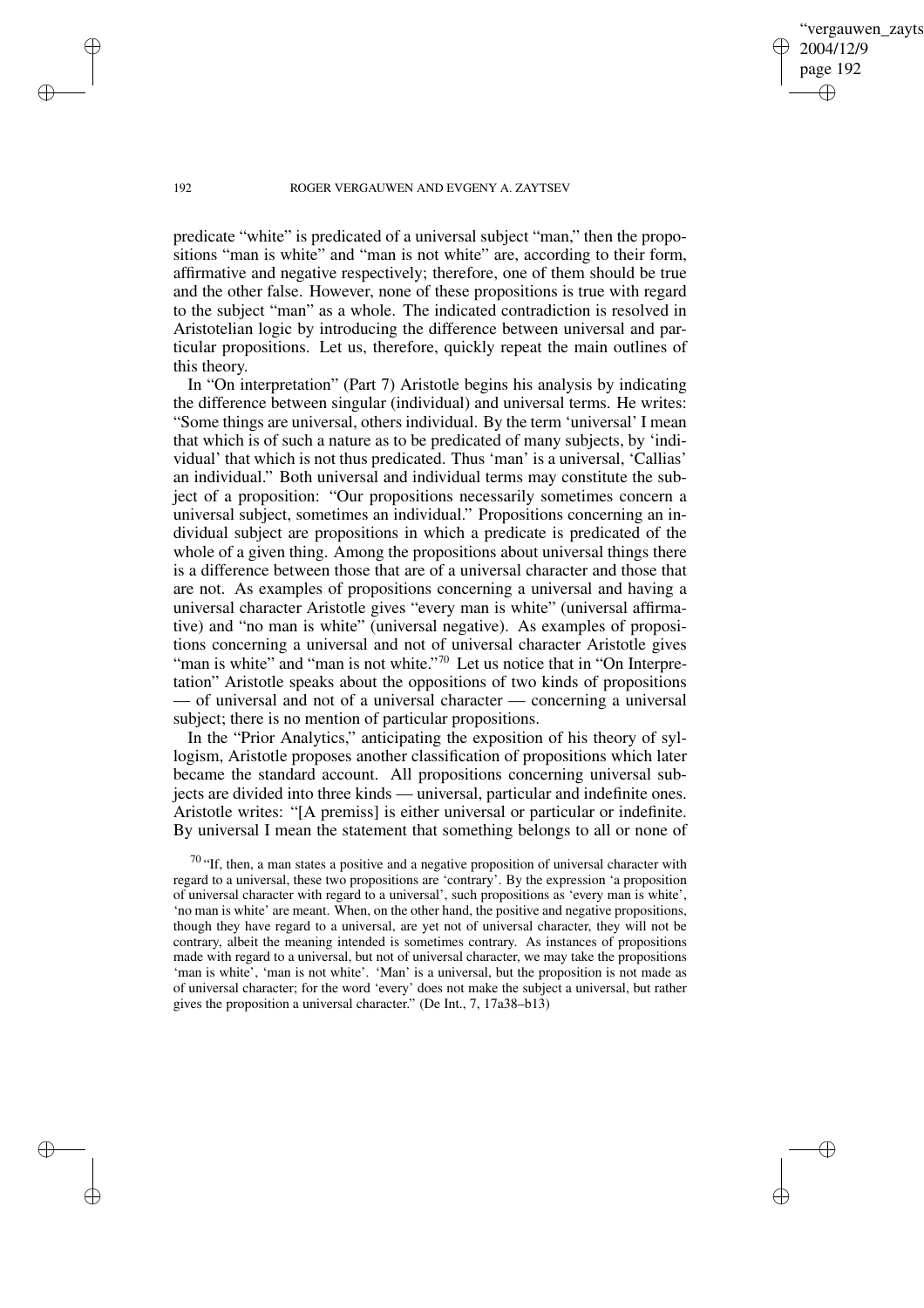something else; by particular that it belongs to some or not to some or not to all; by indefinite that it does or does not belong, without any mark to show whether it is universal or particular, e.g. 'contraries are subjects of the same science,' or 'pleasure is not good.' "71

The division of propositions concerning universal subjects into three groups allows Aristotle to save both his axioms — the law of contradiction and the law of excluded middle — with respect to propositions in which the predicate can be distributed into parts of the subject.

The traditional point of view, going back to Aristotle (with an exposition of which Vasil'ev, incidentally, begins his paper from 1910<sup>72</sup> ) consists in the belief that propositions concerning concepts (Aristotle calls them universals) are divided according to quality into affirmative and negative ones, and according to quantity into universal and particular ones. Thus there exist four kinds of propositions — universal affirmative ("all A are B"), universal negative ("no A is B"), particular affirmative ("some A are B") and particular negative ("some A are not B"). These four kinds of propositions — in scholastic logic they were denoted by letters A, E, I and O, correspondingly — are located in the vertices of a square which is called the Square of Oppositions. Aristotle himself indicates that the propositions "all A are B" and "no A is B" are contrary, but not contradictory. In other words, for them the law of contradiction holds (both propositions cannot be true at once), but the law of excluded middle does not hold (if one of them is false, it does not imply that the other is true). Contradictory are the following pairs of propositions (they are located along the diagonals of the square): "all A are B" — "some A are not B" and "no A is B" — "some A are B". One proposition in each pair is necessarily true and the other is false, which means that for them the law of excluded middle holds. Let us notice that though not all of the affirmative and negative propositions are contradictory, for every one of the propositions A, E, I, or O there is an proposition which is contradictory to it. In other words, for each of the propositions A, E, I, or O there is proposition such that the law of excluded middle holds with respect to this proposition and its opposite (its contradictory).

In once more anticipating our exposition of Vasil'ev's logic, let us note that Vasil'ev begins his criticism of the law of excluded middle by criticizing the traditional division of propositions into universal and particular ones. For Aristotle, both laws are primary and the forms of the propositions universal and particular — are secondary, which preserves the validity of the aforementioned laws for propositions concerning universals.

<sup>71</sup> Aristotle, Anal. pr. I, 1, 24a16–21.

<sup>72</sup> Vasil'ev 1910, pp. 12–52.

✐

✐

✐

✐

vergauwen zavts

2004/12/9 page 193

✐

✐

✐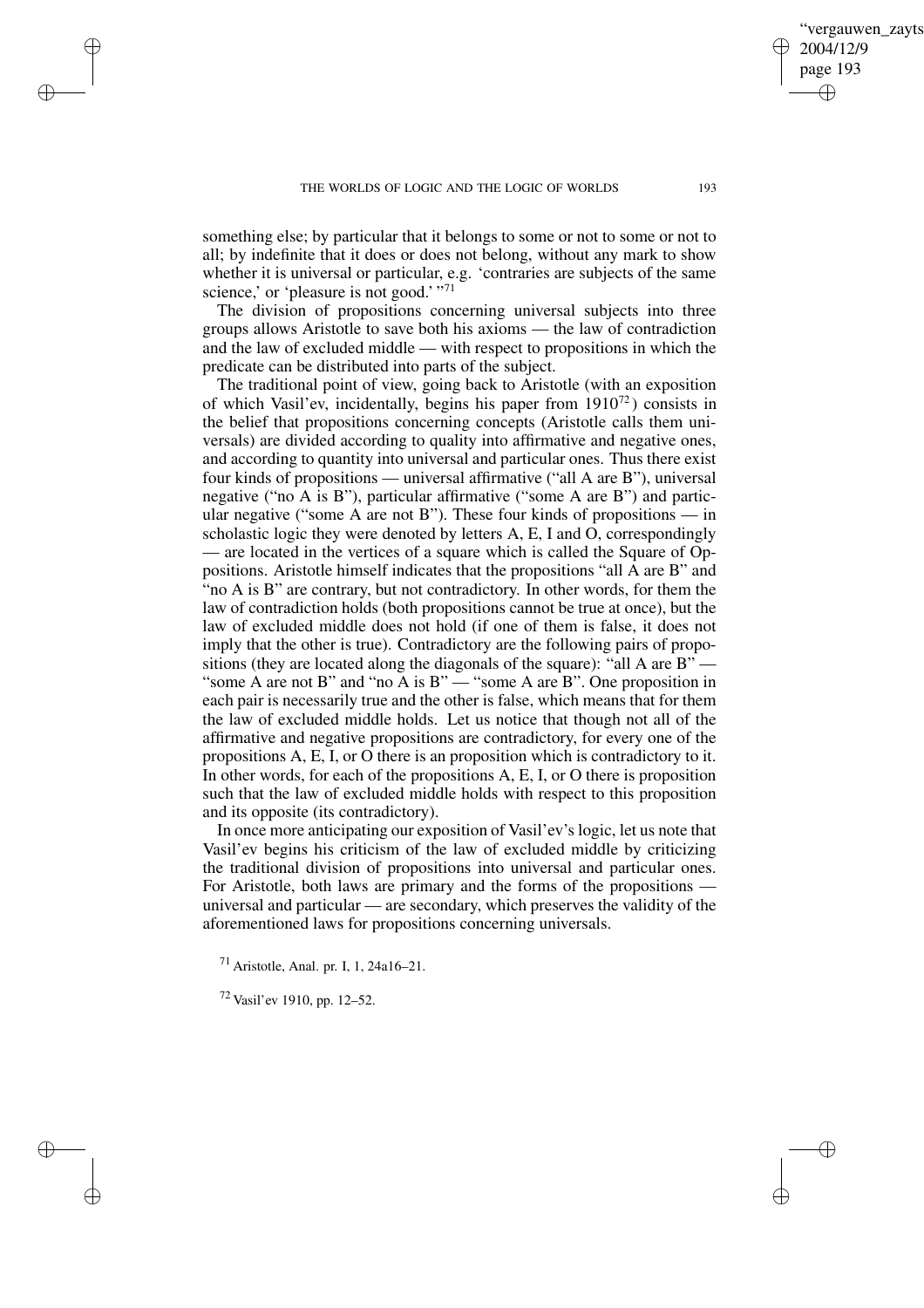vergauwen zavts 2004/12/9 page 194 ✐ ✐

✐

✐

#### 194 ROGER VERGAUWEN AND EVGENY A. ZAYTSEV

Let us review some of the problems which are solved as a result of the introduction of the universal/particular distinction. They are well known: First of all, the distinction between universal and particular propositions together with the distinction between affirmation and negation allows us to formulate the negation of a proposition in such a way that it is contradictory to the proposition in question (we have already had cause to mention this fact). Secondly, this distinction allows us to convert the terms in propositions. For a logic which, in the form "A is B" purports to express a real relation between the thing A and the thing B and in the form "A is not B" the lack thereof, it is necessary to maintain the possibility of converting the terms in question, that is, of turning its predicate (thing) B into a subject, and its subject (thing) A into a predicate so as to obtain the (converse) relation. The difference between universal and particular propositions constitutes a necessary basis for conversion, be it 'simple conversion' or 'conversion by limitation'. For example, the proposition "man is an animal," expresses the real connection between the species "man" and its genus "animal." The converse relation of the genus "animal" to the species "man," which for Aristotle is not only logical, but ontological as well (according to Aristotle there is no difference between an animal and a man at the embryonic stage), can be expressed by the particular proposition "some animals are men." Finally, the contradictory negation together with the conversion of the premisses allows us to formulate of a large number of moods, which complete the theory of the syllogism (especially with the introduction of the moods of the fourth figure).

This purely technical aspect of Aristotelian logic, which is based on the idea that every concept is determined by its extension and vice versa (the extensional viewpoint), has been much appreciated by those schools of philosophy that were oriented towards the development and the external correspondence of conceptual forms.

However, such an approach to Aristotelian logic does not take into account that the difference between universal and particular propositions which preserves, within the framework of syllogistics, both Aristotelian axioms, is hardly compatible with another axiom of Aristotelian ontology, namely the genus-species structure of the universe.

The problem of the relation of syllogistics to the genus-species ontology is a rather difficult one. We will focus only on those aspects of the problem that are directly related to the logical reform proposed by Vasil'ev.

On the one hand, it is rather obvious that Aristotelian syllogistics grew out of Aristotle's genus-species ontology. The key text that can be referred to in support of this claim is the third part of the Categories. There, Aristotle considers two possibilities of predicating individuals of a given species by a genus, depending upon whether this species is subordinate or not to the

✐

✐

✐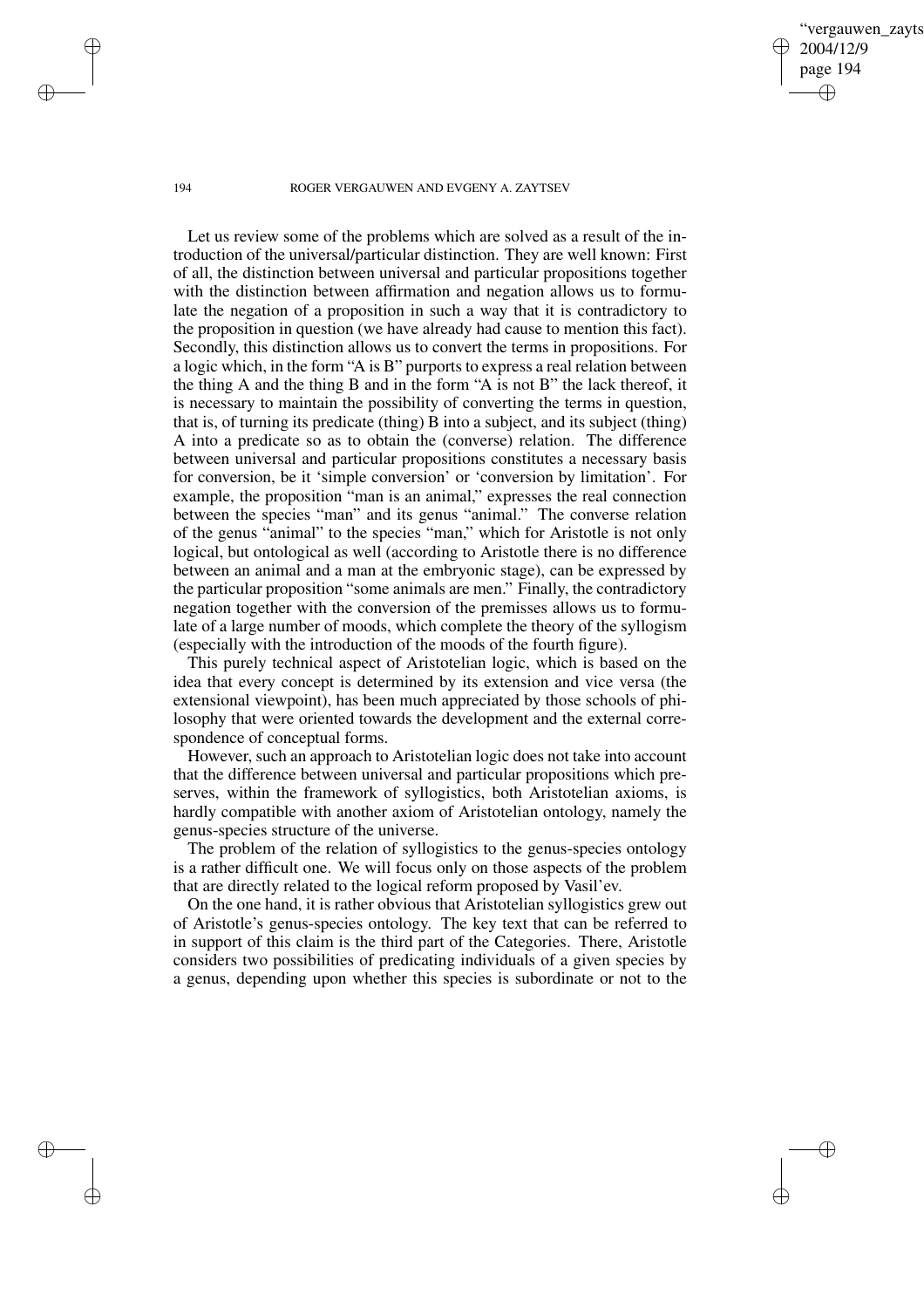genus. This ontological consideration serves as a prototype for the first two moods of the first syllogistic figure, something also noticed by Hegel.<sup>73</sup>

On the other hand, the genus-species ontological hierarchy can explain only those moods containing universal premisses. Indeed, the genus-species ontology is rather favorable to the point of view that the subject is considered as a whole and that the predicate is predicated of it as an individual and not as distributed. But this same idea of the distributed predicate lies at the bottom of the distinction between universal and particular propositions and of syllogistics in general. According to the genus-species ontology, a genus is either predicated of a species or not predicated of it, and in both cases it is predicated or not of the species as a whole, that is, of all the individuals of this species. It is, within the genus-species ontology, meaningless to differentiate between universal propositions such as "all men are animals" and particular propositions such as "some men are animals.<sup>74</sup>"

<sup>73</sup> See also Lukanin 1984, p. 104–105.

✐

✐

✐

✐

 $^{74}$  Another striking example of the incompatibility between the formal — extensional treatment of propositions and Aristotelian metaphysics is the following. Aristotle sees the ground for a correct syllogism in the existence of a strict ontological subordination between its terms. Let us consider a standard syllogism of the first figure: "all A are B," "all B are C," therefore "all A are C." In this syllogism, the major term C can be a genus ("animal") or an accident ("white"). The middle term B must be either a genus or a species ("man," "ox"). It can also be a property derived from a substance of the genus ("grammarian" for "man"). The minor term A can be a species (genus) or an individual ("Socrates"). The most important consequence of the ontological restrictions on a correct syllogism is that the subject in both premisses cannot be represented by an accident, such as "whiteness," which can appear only in the role of the predicate in the major premise (Lukanin 1984, p. 110). The reason for the rejection of accidents as candidates for the middle term involves the fact that the substance of the middle term, which enters as a subject in the major premise, constitutes in a demonstrative syllogism the very essence of a thing, the principle of its generation. "Therefore, as in syllogisms, substance is the starting-point of everything." (Aristotle, Metaphysics, VII, 9, 1034a30–32). It is the middle term, which reveals the cause of the thing and therefore of the syllogism which is based on it, which generates knowledge. Aristotle says about the middle term that it "must be consequentially connected with the minor, and the major with the middle." (Aristotle, Anal. Post. I, 6, 75a36–37).

If an accident is allowed to take place of the subject, the following parody of a syllogism (known well before Aristotle) would be possible:

White (whiteness) is a color,

Socrates is white, therefore

Socrates is a color.

The invalidity of this syllogism is a result of "the part-whole relation" (which is at the foundation of the inference in a syllogism) which holds, in Aristotle's view for substantial relations of the type "a thing — its species or genus" only. "Whiteness" is not a genus which "man" could participate in as its essence. "Although the class of "white things," from the point of view of its extension, is larger than, say, the concept of "an individual white man" (Socrates), it does not constitute its genus, and in this case it is possible only to speak about

vergauwen zavts

2004/12/9 page 195

✐

✐

✐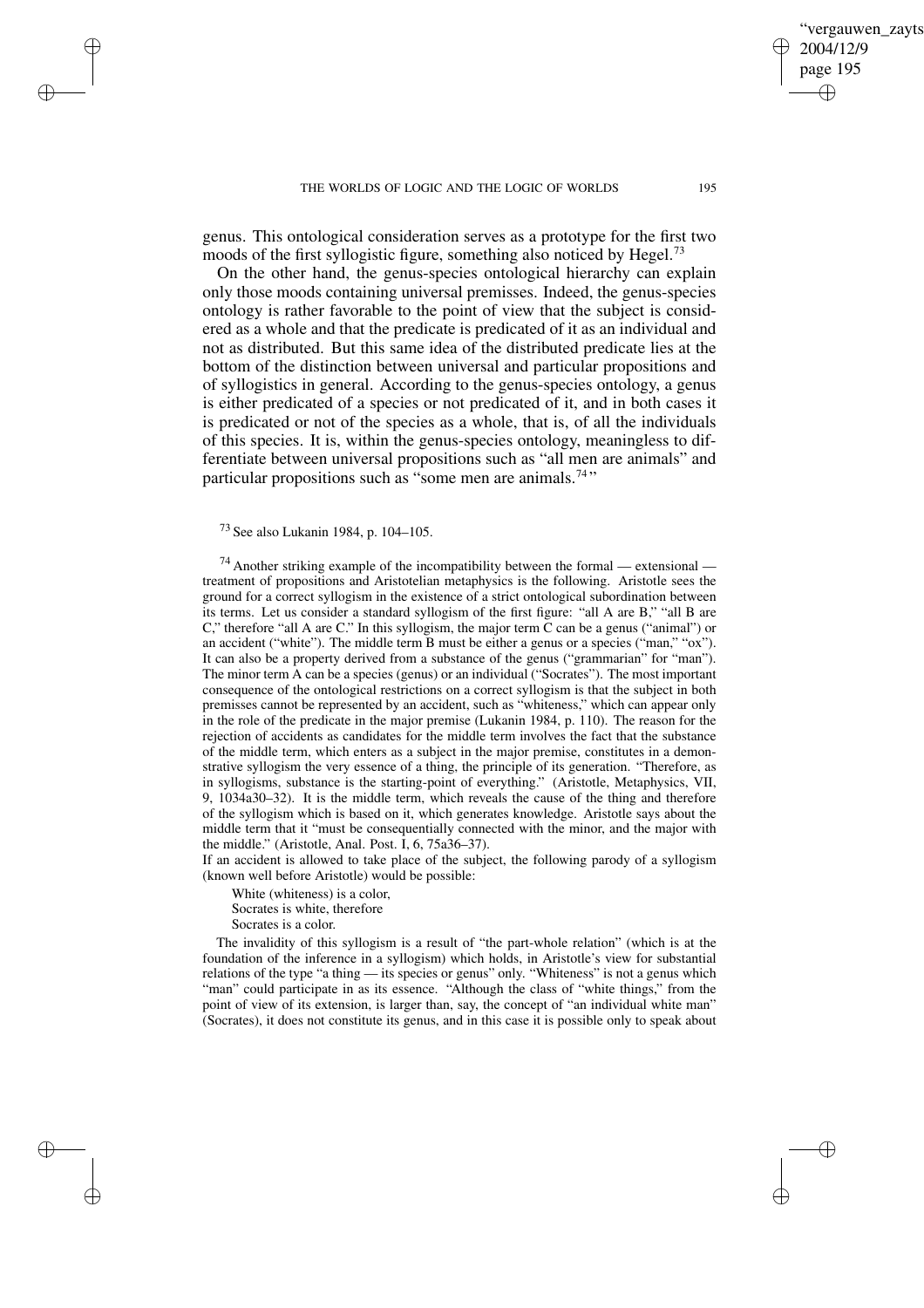ergauwen zayts 2004/12/9 page 196 ✐ ✐

✐

✐

#### 196 ROGER VERGAUWEN AND EVGENY A. ZAYTSEV

The only possible way of constructing particular propositions within the genus-species ontology is by conversion with restriction to propositions like "All A are B" which express the subordination of the species A to the genus B. As a result of conversion, a form of speech would originate which represents an inverse relation of the genus B to its species A, and this relation can be interpreted as the particular proposition "some B are A." However, the meaning of the latter is different from the meaning which is usually associated with the concept of particular propositions. Indeed, according to Aristotle, a genus must always be larger than any one of its species. Consequently, the meaning of the converse proposition in question cannot be reduced to the standard "some (maybe all) B are A," which lies at the basis of syllogistic inference, but to a different, more precise formula "some (not all) B are A." Notice that it is just this form which Vasil'ev will assess as the authentic meaning of particular propositions in contrast to the standard version. But it is impossible to develop the standard Aristotelian syllogistics based on such a restricted version of particular propositions.

Concluding our discussion on the universal/particular distinction in Aristotle, let us note that the main motivation for its introduction was the wish to preserve the validity of the law of excluded middle with respect to propositions (affirmations and negations) with a distributed predicate predicated of a universal subject. Leaving aside the difficult question of how it happened that Aristotle entered into confrontation with his own principles, we will now turn to Vasil'ev's logical ideas which, as we shall see, are directly related to the problematic coordination between Aristotelian logic and ontology.<sup>75</sup>

A two thousand year old tradition, going back to Aristotle, teaches that logic should be grounded in a set of unconditional principles. Traditional logic indicates four such principles: the law of identity, the law of contradiction, the law of excluded middle, and the law of sufficient reason. The first three go back to Aristotle, the last is attributed to Leibniz. These principles or laws can be understood in two different ways: either in a purely formal

the relation between terms according to their content and not their quantities." (Lukanin 1989, p. 108).

<sup>75</sup> Note here, Paul Gohlke's position on the origin of the difference between universal and particular propositions in Aristotle: Paul Gohlke, in *Entstehung der aristotelischen Logik*, Berlin, 1936, believes that the early logic of Aristotle (as that of Plato) neither acknowledged nor terminologically distinguished particular propositions as a special class of propositions, since it was essentially based upon the theory of ideas as separate substances considered as something whole and indivisible. "In such a theory, particular propositions have no metaphysical value" (p. 24). But later, according to Gohlke, Aristotle became more attached to empiricism and "his logic started to free itself from its platonic tenets and acquired a more formal character." (p. 58). Moving in this direction, Aristotle later introduced particular propositions as a separate species.

✐

✐

✐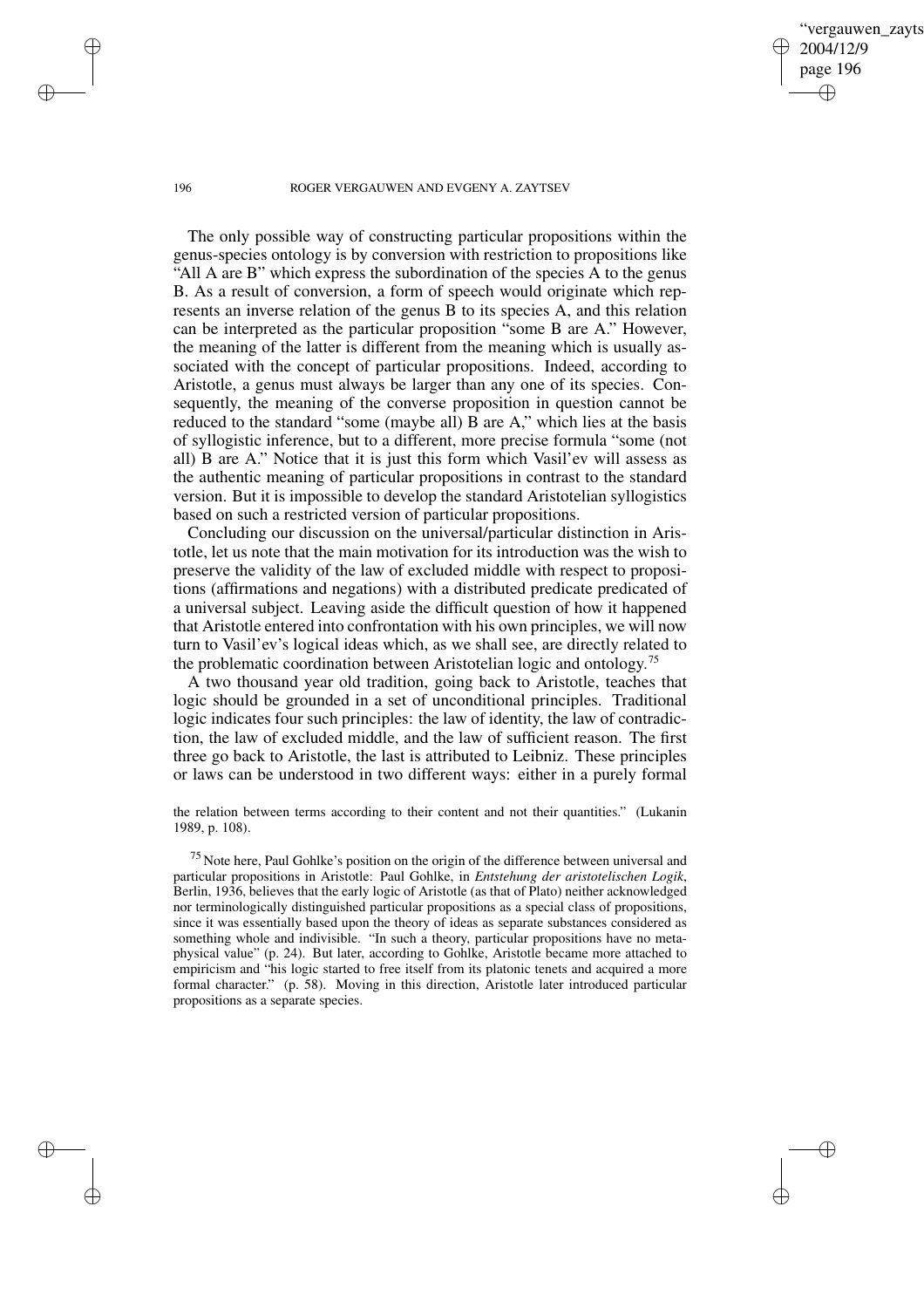way, as postulates of logic from which other logical laws can be inferred. (thus having a status similar to that of the postulates of geometry). Alternatively, this formal treatment can be seen to have a more substantial, metaphysical foundation in which these principles are considered to be logical laws because a) they are ontological principles and b) there is a correspondence between logic and being itself which allows us to transfer the laws of being into the sphere of logic. The latter interpretation was Aristotle's. He considered the traditional logical axioms — the law of contradiction and the law of excluded middle — as general laws (axioms) of being and evaluated them as laws of logic only afterwards. However, the formal treatment of logical laws also has a venerable tradition. The followers of Aristotle from the peripatetic school already separated logic from ontology and understood the former in a much more 'formal' way than their teacher. Thus, e.g., Alexander of Afrodisi considered the law of contradiction and the law of excluded middle as laws of thought only. 76

The similarity between logic and geometry provoked Vasil'ev to pose the following question: is it possible to treat logic in the way Lobachevski and Bolyai treated geometry? Is it possible to change some logical postulates and preserve others? There is, on the one hand, such a thing as absolute geometry — geometry without the fifth postulate. But there are also several other geometries formed by adding to absolute geometry a fifth postulate or one of its negations. Thus, in geometry one can discern two parts: a part which comprises the first four postulates and is fixed, and another part which is variable. If logic is also based on axioms and in this respect is analogous to geometry, could we not try to reject some of its laws? Vasil'ev explores this possibility:

"The axioms of logic are as numerous as the axioms of geometry. What is there, then, to guarantee that one of the logical principles could not be rejected and replaced by another one? A geometer rejects the axiom of parallels, replaces it with another postulate and obtains a scientific system of imaginary (non-Euclidean) geometry. What guarantees that an imaginary non-Aristotelian logic, which is constructed by replacing one of our axioms while preserving the other, is impossible?"<sup>77</sup>

If such a transformation of logic were possible, and Vasil'ev is confident that it is, it becomes possible to discern two parts in logic. A part which comprises laws that are true everywhere and under all circumstances and another part which comprises laws that depend upon the specifics of the universe of discourse. Thus, in a very formal way, the idea emerges to divide

<sup>76</sup> Lukanin 1984, p. 59.

✐

✐

✐

✐

<sup>77</sup> Vasil'ev 1912–1913, p. 97–98.

ergauwen zayts

2004/12/9 page 197

✐

✐

✐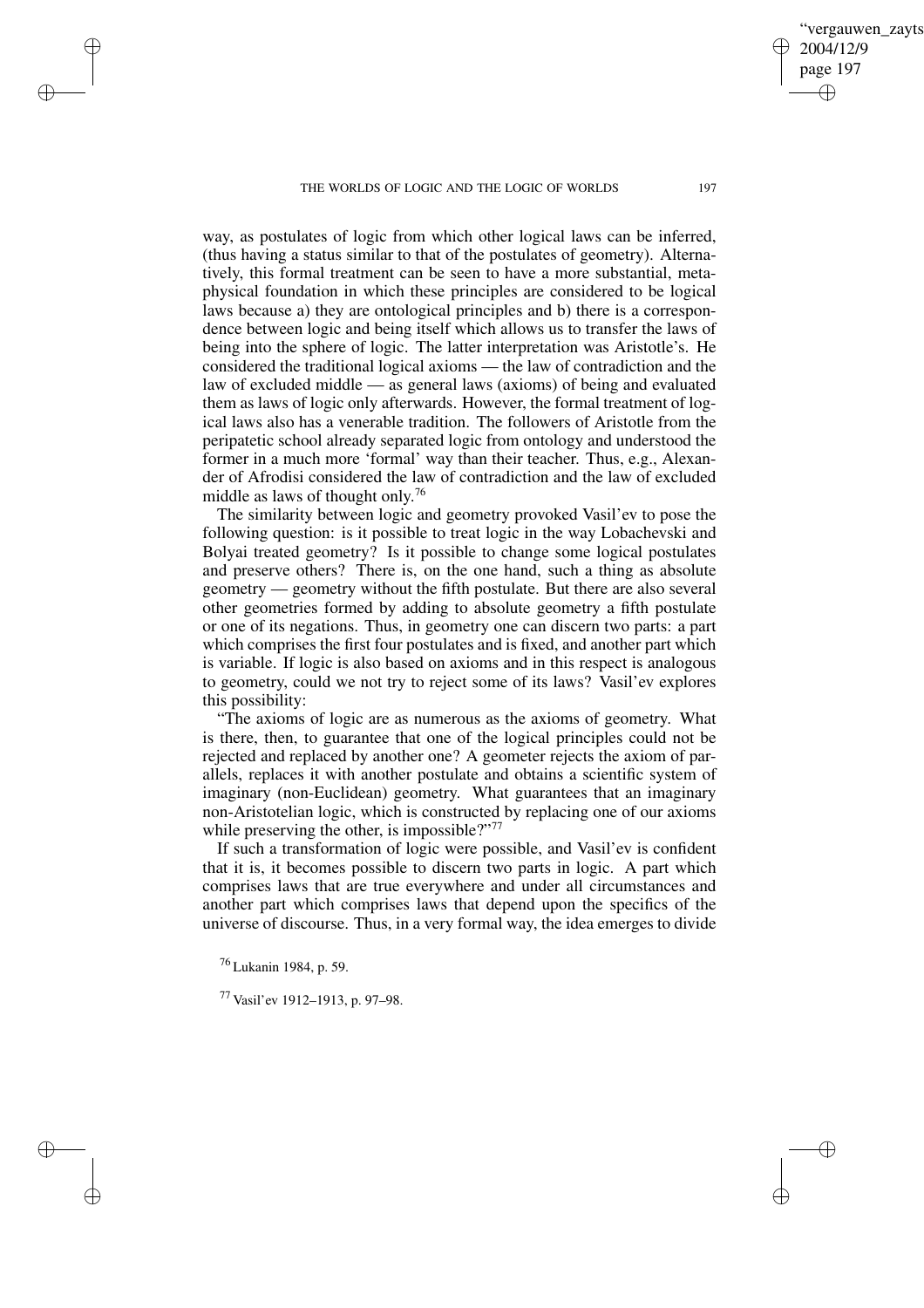✐

#### 198 ROGER VERGAUWEN AND EVGENY A. ZAYTSEV

logic into what Vasil'ev calls metalogic (the stable, fixed part) and empirical logic (the variable part).

As was mentioned before, in his papers Vasil'ev not only states that this possibility exists, but he also proposes a concrete method for the discernment in question. In his view, every logical law should undergo thorough scrutiny. If there is a universe of discourse in which a logical law does not hold, this law belongs to the level of empirical logic. To this category of laws belong, according to Vasil'ev, the Aristotelian axioms of the law of contradiction and the law of excluded middle.

Vasil'ev then divides the realm of 'Being' into two sets of "objects": the first set comprises concepts, the second set comprises sense-impressions and perceptions that are caused by a contact with empirical reality. In accordance with this division, logic is likewise divided into two parts. The one part metalogic — comprises laws that are valid both for propositions concerning concepts and propositions concerning facts of perception. The other — empirical logic — comprises laws that are valid only in one of the two spheres: either for propositions concerning concepts, or for propositions concerning facts. As was already indicated, the law of excluded middle holds with respect to propositions concerning concepts and therefore belongs to empirical logic (i.e. it can be rejected or replaced). The law of contradiction holds only when negation is taken within a fixed genus. The fixation of a genus has a non-formal, substantial character, so the law of contradiction relies upon non-logical hypotheses which depend upon the specifics of the universe of discourse. Therefore, it also belongs to empirical logic. Negation is an essentially non-formal operation, and consequently the logical minimum which metalogic consists of, does not comprise propositions formed using the notion of negation. Let us now turn to the details.

Vasil'ev's already mentioned first paper, "On particular Propositions, the Triangle of Oppositions, and the law of Excluded Fourth," issued in October  $1910^{78}$ , is mostly devoted to the demonstration of the thesis that the law of excluded middle holds only for propositions concerning facts of perceptions (that is, facts limited to a certain moment in time and place), but does not hold for propositions concerning concepts; the latter fall under the law of excluded fourth. In the course of his analysis, Vasil'ev also formulates some novel ideas concerning the understanding of logical negation.<sup>79</sup>

✐

✐

✐

<sup>78</sup> Vasil'ev 1910.

 $79$  In that he follows Sigwart who also criticized the law of excluded middle and thought that "the law of excluded middle, the law of contradiction, and the law of double negation are destined to develop the essence and meaning of negation." (quote from Sigwart, in Vasil'ev 1910, p. 47).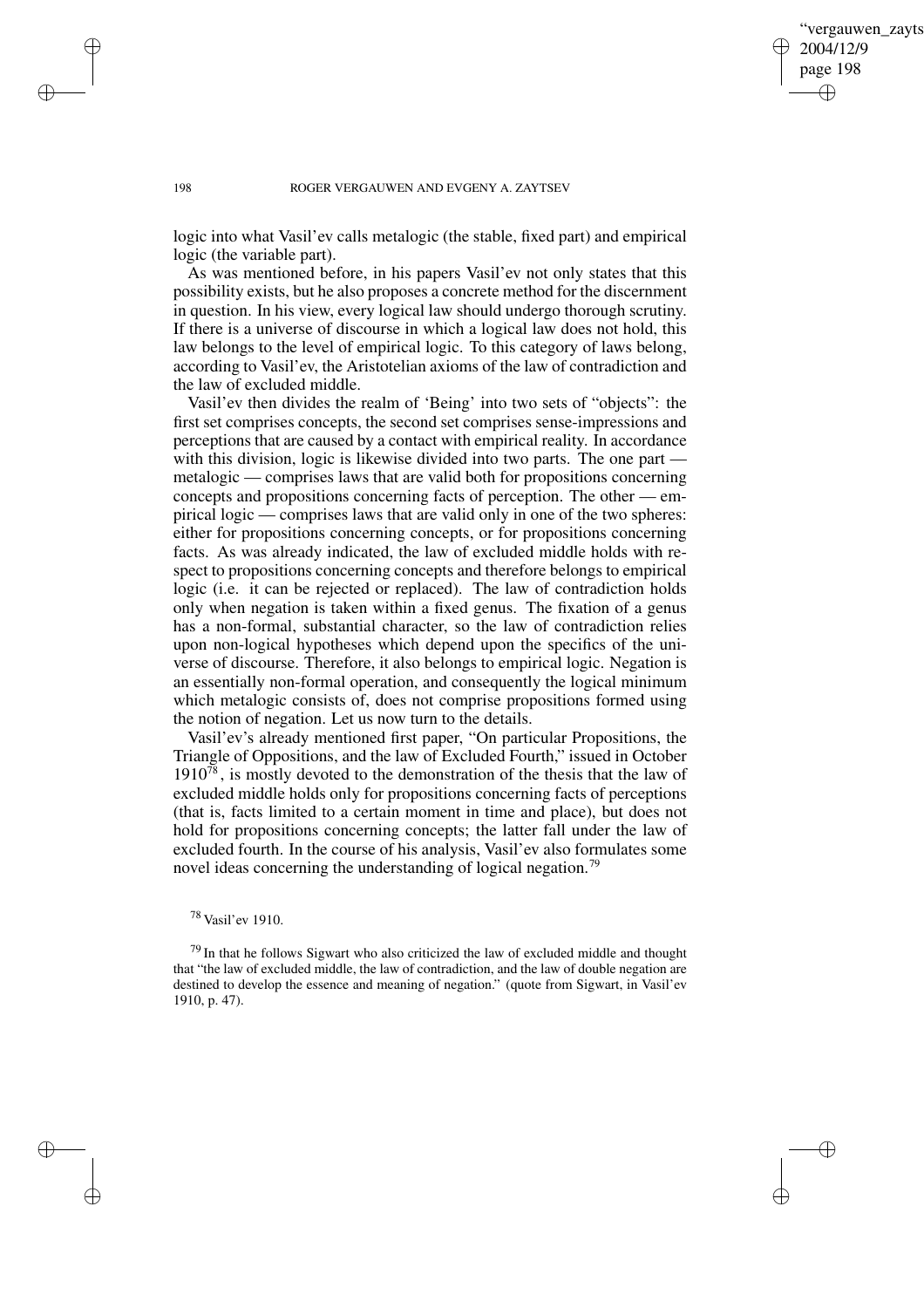According to Vasil'ev the objects of logic are of two kinds: realities (of perception) and concepts. "As realities are the matter of the logical world, so concepts are its spirit, its cognizing souls. . .Logic deals with nothing other than realities and concepts." <sup>80</sup> And it "operates with them" by means of propositions (or 'judgments'), which Vasil'ev understands in a traditional way as predications of a subject (the role of which may be played either by a fact of perception or a concept) by a predicate.

Vasil'ev notices that the law of excluded middle can be formulated in two different ways: as a law concerning propositions (as it was understood by Aristotle), or as a law concerning predicates (as it is understood mainly in traditional scholastic logic). As a law concerning propositions, it is formulated in Aristotle in the following way: "But, on the other hand, there cannot be an intermediate between contradictories, but of one subject we must either affirm or deny any one predicate." $81,82$  In the form of a law concerning predicates, the law of excluded middle states the truth of one of the two propositions "A is B" and "A is non-B," whereby non-B is understood as a predicate that is contradictory to B. In other words, the law of excluded middle states that of a thing (subject) A one of two contradictory predicates is necessarily predicated.<sup>83</sup>

Since the objects of logic are concepts and facts of perception, it is necessary to investigate whether the law of excluded middle holds for propositions concerning concepts, facts, or both.

Vasil'ev begins his analysis with the question of the applicability of the law of excluded middle to propositions concerning concepts.<sup>84</sup> Here he encounters problems, similar to those we have indicated above in the course of our review of oppositions in Aristotelian logic. These problems are closely related to the ambiguity of the notion of negation.

Earlier, we saw that Vasil'ev began his criticism of the law of excluded middle by indicating that in traditional logic particular affirmative propositions such as "some A are B" and particular negative propositions such as "some A are not B" are treated respectively as "some (maybe all) A are B"

<sup>80</sup> Vasil'ev 1910, p. 48.

✐

✐

✐

✐

<sup>81</sup> Vasil'ev also cites the formulations of the law of the excluded middle from the Port-Royal logic "truth and falsity of contradictory propositions are incompatible" and Christian Wolff "propositionum contradictariarum altera necessario vera." (Vasil'ev 1910, p. 40).

<sup>82</sup> Aristotle, Metaphysics, IV, 7, 1011b23–25.

<sup>83</sup> On the difficulty of defining the predicate non-B, see above, and with respect to Vasil'ev, below.

<sup>84</sup> Vasil'ev 1910, p. 33ff.

vergauwen zayts

2004/12/9 page 199

✐

✐

✐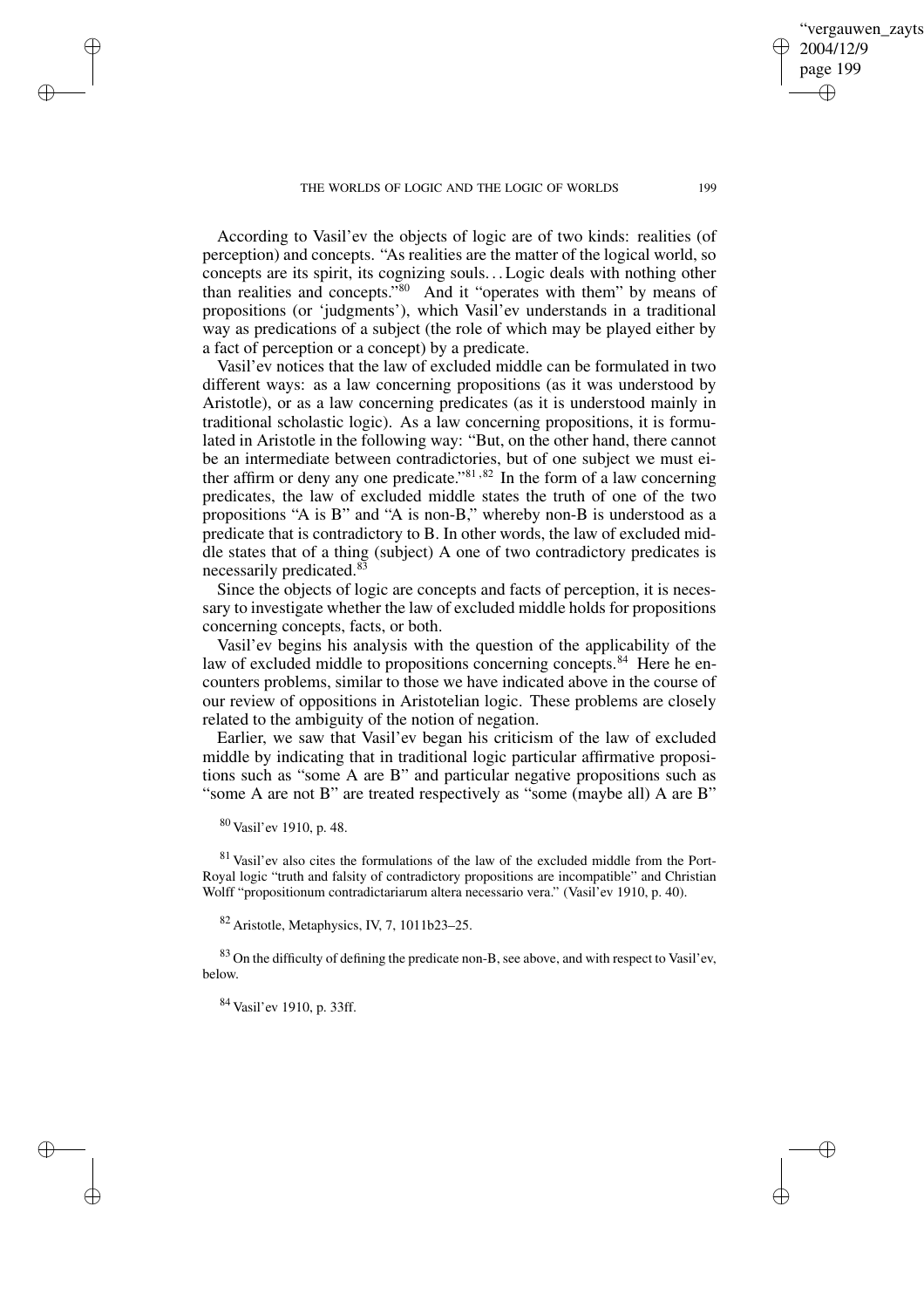vergauwen zavts 2004/12/9 page 200 ✐ ✐

✐

✐

#### 200 ROGER VERGAUWEN AND EVGENY A. ZAYTSEV

and "some (maybe all) A are not B." Such a treatment, Vasil'ev remarks, does not correspond to the use of particular propositions in real scientific research. Particular propositions of the form "some (maybe all) A are B" can appear only at the very outset of a scientific investigation, when a scientist notices that some individuals of the species A have a property B. In a complete scientific theory any propositions of this form should turn either into universal propositions "all A are B", or into specific particular propositions such as "some (but not all) A are B." This consideration serves as the ground for distinguishing between two kinds of particular propositions "some (maybe all) A are B" and "some (but not all) A are B." The former may be interpreted as propositions about facts of perception or, rather, as the expression of a psychological attitude, viz. a vacillation between the universal proposition "all A are B" and a (genuine) particular proposition "some (but not all) A are B." Only the latter are propositions concerning concepts.

In this reasoning, Vasil'ev has rightly pointed to the Achilles' heel of the Aristotelian distinction between universal and particular propositions. As we have shown above, this distinction is incompatible with the Aristotelian quasi-biological genus-species hierarchy which reigns in the sublunary world. But, neither isit compatible with Vasil'ev's universe of concepts, which he understands as separate substances similar to platonic ideas. This is the very meaning of Vasil'ev's phrase that particular propositions "some (maybe all) A are B" are not really useful in the practice of scientific research. According to Vasil'ev, the concepts that are used in research are fixed. Equally fixed are the relations between them.

Building on the thesis that the genuine form of particular propositions is "some (but not all) A are B," Vasil'ev launches his criticism of the law of excluded middle. First of all, he notices that the truth of the proposition "some (but not all) A are B" presupposes that a negation of a particular form "some (but not all) A are not B" is also true, and vice versa.

Vasil'ev interprets this logical equivalence as evidence that every particular proposition is in fact the synthesis of a particular affirmative and particular negative proposition and can thus be expressed as a special kind of universal proposition "all A are B or are not B." This new form Vasil'ev designates as M(I,O). He writes: "there is no opposition between particular affirmative and particular negative propositions; these are two expressions of one and the same proposition." <sup>85</sup> "Particular propositions are not at all propositions concerning a part of the subject, but rather propositions with a compound predicate." <sup>86</sup> Vasil'ev opposes the proposition M(I,O) to each of

<sup>85</sup> Vasil'ev 1910, p. 37.

<sup>86</sup> Vasil'ev 1910, p. 28.

✐

✐

✐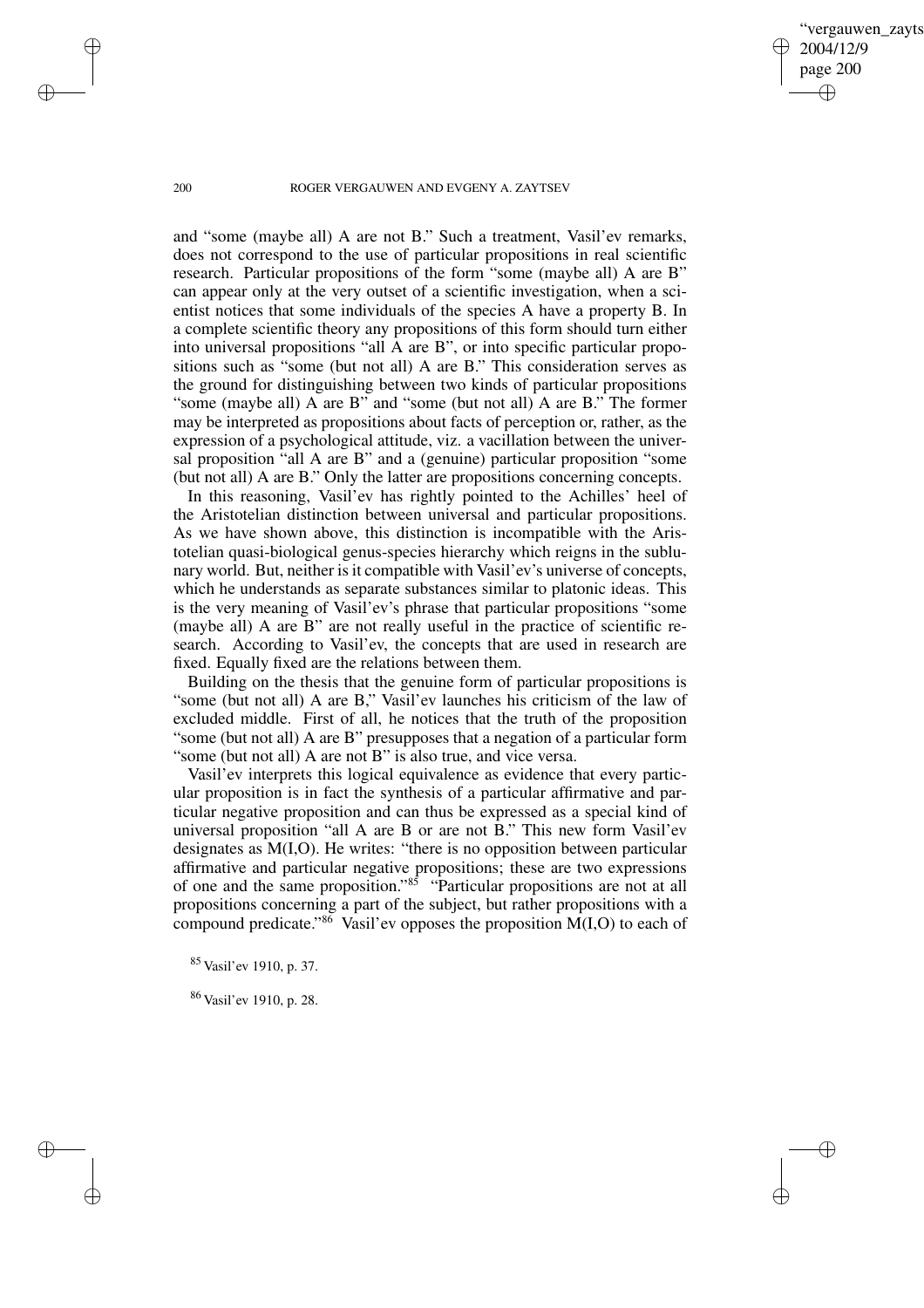the universal propositions A and E. Three kinds of propositions, then, form the so called triangle of oppositions in which "three pairs of oppositions are expressed by the same formula: both propositions cannot be true (at the same time), but both can be false."<sup>87</sup>

Each of the three propositions concerning concepts — A, E,  $M(I, O)$  are universal propositions (as a matter of fact there are no particular propositions concerning concepts), in which a property is predicated of the whole 'volume' (extension) of a universal concept adopting the position of the subject of the proposition. It follows from this classification of propositions that every pair of opposites formed between the propositions A, E and M(I,O) is contrary, but not contradictory, that is, the law of excluded middle does not hold for them.

Vasil'ev corroborates this thesis with the following explanation. For a subject (a concept) and a predicate there are three possibilities of predication<sup>88</sup>:

- the subject always has the given predicate (that is, the predicate expresses a substantial property of the subject, is its *proprium*);
- the subject is always lacking this predicate;
- $\bullet$  the subject sometimes has and sometimes does not have this predicate (the predicate expresses an accidental property, an *accidens*).

He then illustrates this argument with the following examples:

- Triangles are closed (geometrical) figures;
- Triangles are virtuous;

✐

✐

✐

✐

• Triangles are equilateral.

The proposition "triangles are closed (geometrical) figures" belongs to type A, and it is true. It is obvious, that both of its opposites  $- E$  "triangles are not closed (geometrical) figures" and M(I,O), "triangles are closed (geometrical) figures and are not closed (geometrical) figures" — are false. Consequently the law of excluded middle does not hold for the pair E and M(I,O): from the falsehood of the one the truth of the other does not follow. The proposition "triangles are not virtuous" has the form E, and it is true; but both opposite propositions  $- A$ , "triangles are virtuous", and M (I,O), "triangles are virtuous and are not virtuous", — are false. The law of excluded middle does not hold for the pair A and M(I,O). The proposition "triangles are equilateral" (i.e., they may be equilateral) has in fact the form "triangles are equilateral and are not equilateral," belonging to the type M(I,O), and is true (in Vasil'ev's interpretation). In contrast, both its opposites  $- A$ , "(All) triangles are equilateral" and E, "(No) triangles are equilateral" — are false. This means that the law of excluded middle does not hold for the pair A

<sup>87</sup> Vasil'ev 1910, p. 37.

<sup>88</sup> Vasil'ev 1910, p. 38.

vergauwen zayts

2004/12/9 page 201

✐

✐

✐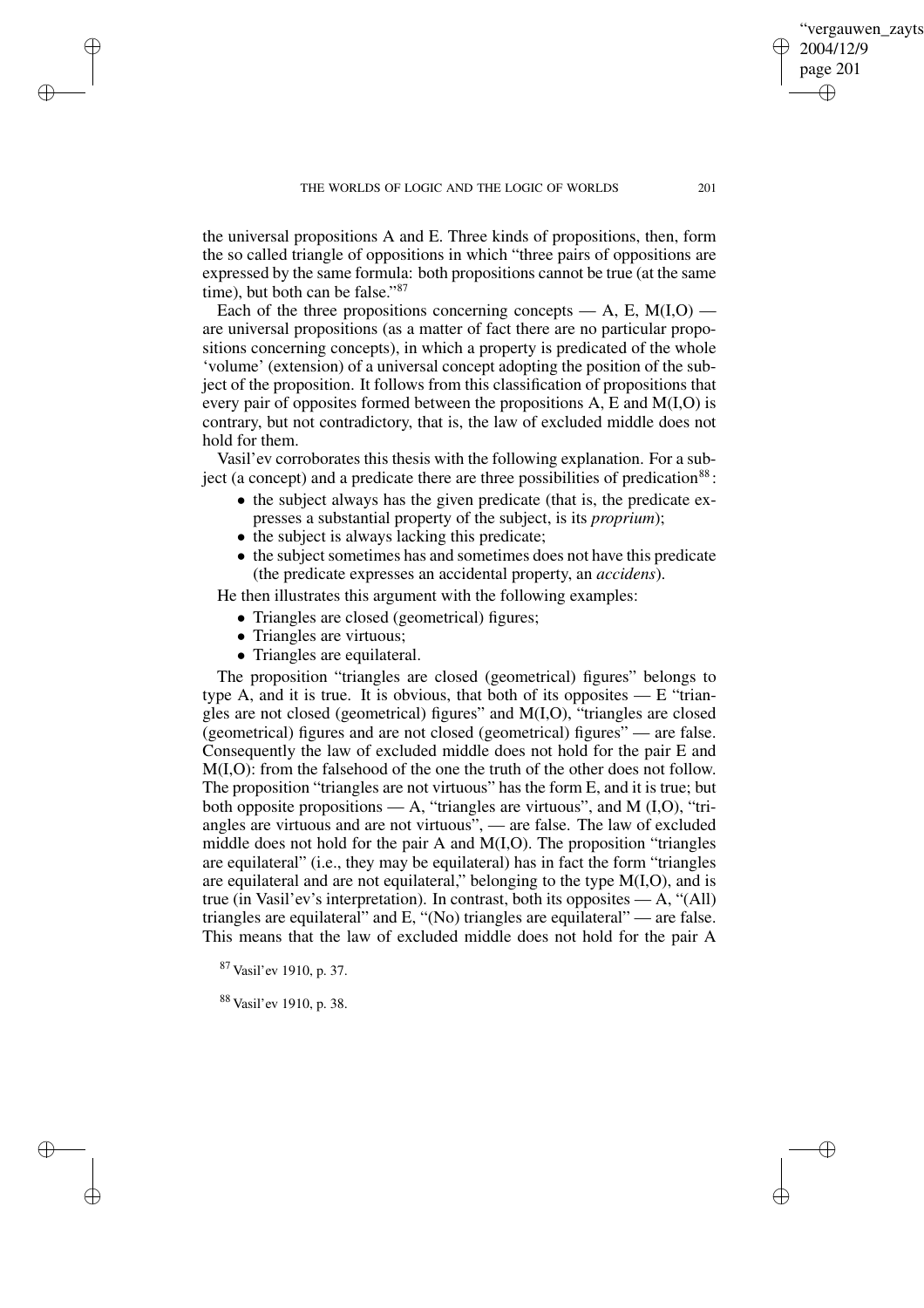✐

### 202 ROGER VERGAUWEN AND EVGENY A. ZAYTSEV

and E. On the other hand, for all three triplets of propositions, the law of excluded fourth holds, i.e. if two of the three propositions are false, the third one is true.

Vasil'ev then argues that the law of excluded middle, as it is formulated by Kant, does not hold either. For any subject (concept) and a predicate, there are not two, but three different opposite propositions, only one of which is true:

- the predicate is an attribute of the subject;
- the contradictory predicate is an attribute of the subject;
- both predicates are attributes of the subject (not each of them separately).

As an example, Vasil'ev gives the predicate "to be blond" and as its contradictory — "to be non-blond," neither of which is separately predicated of the concept "man," but may be predicated of it together.<sup>89</sup>

Our analysis of the kinds of oppositions in Aristotle has shown that a necessary (but not sufficient) condition of the validity of the law of excluded middle consists in the correct fixation of the genus within which one constructs the negation of a predicate. It is easy to see, that just because of the lack of precision in such a fixation, the law of excluded middle is violated in Vasil'ev's examples.

Let us in this respect consider the example of a proposition, in which the term "triangle" is ascribed the properties "closedness," "virtuousness" and "equilaterality." Each of these predicates belongs to different genera: "closedness" to "geometrical figure," "virtuousness" to "human quality" and "equilaterality" to "triangle." If a genus, say "geometrical figure", is fixed, and within this genus we raise the question whether a figure is closed or non-closed, then the opposites "closed" — "non-closed" will be contradictory. The pair of opposites "closed" and "virtuous" (within this genus) is not contradictory: from the fact that a figure is not closed it does not follows that it is virtuous, and vice versa: from the fact that a figure is not virtuous it does not follow that it is closed (triangles are neither closed nor virtuous). If we fix the genus "triangle," then within this genus the opposites "equilateral" and "non-equilateral" will constitute a pair of contradictory predicates. But within the genus "geometrical figure" they are not contradictory, since a circle, for example, is neither equilateral nor non-equilateral.

Since the subject of propositions about concepts is always considered as a whole (the predicate is not distributed), the conclusion involving the violation of the law of excluded middle also holds for propositions concerning individual subjects. According to Vasil'ev, an individual term (e.g. "Caesar") does not necessarily denote a concrete man at a certain place and time,

<sup>89</sup> Vasil'ev 1910, p. 49.

✐

✐

✐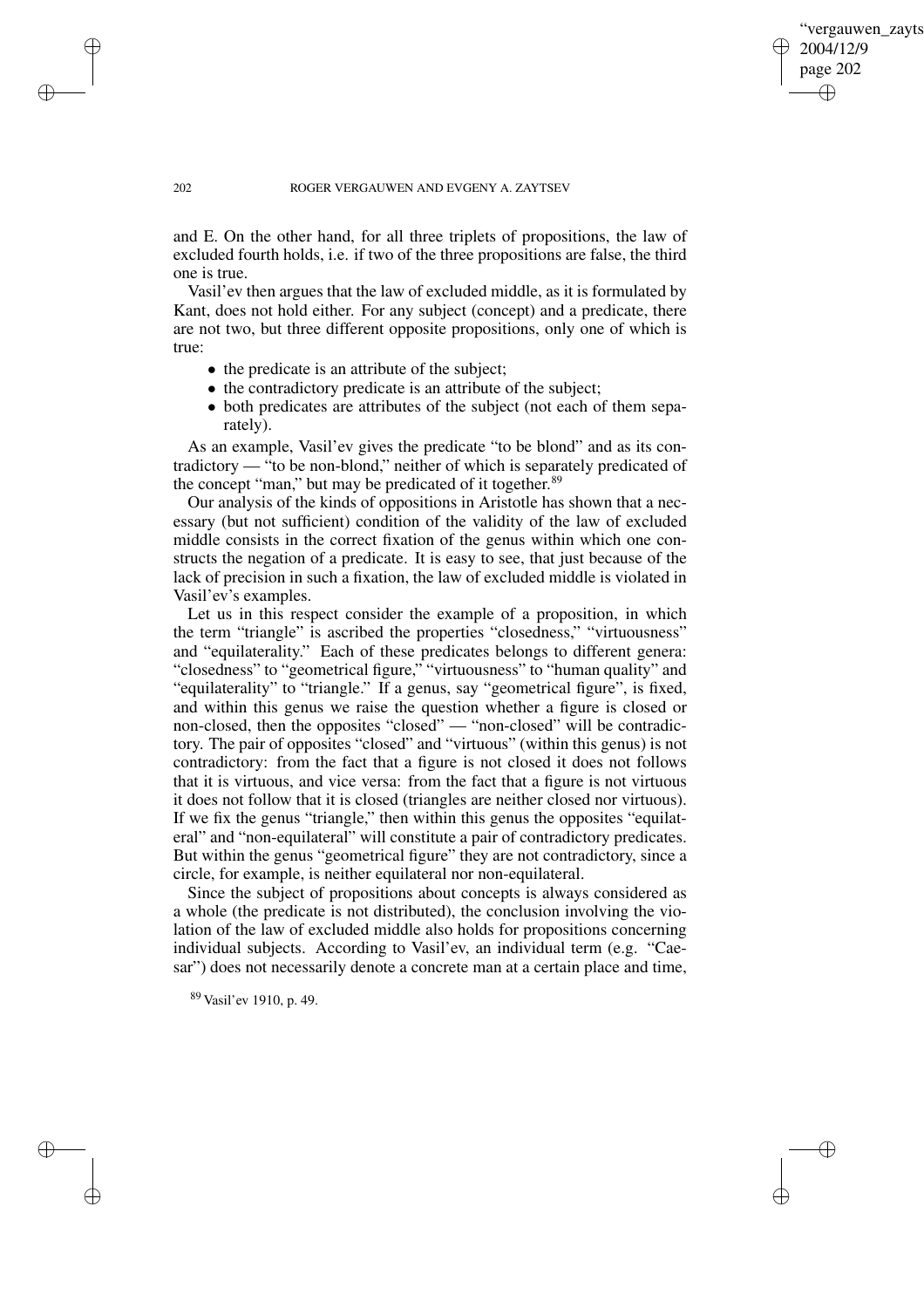but it may, rather, denote the whole "trajectory" of his life, and thus propositions concerning such an individual term do not differ from propositions about (universal) concepts. Therefore, the law of excluded middle with respect to singular propositions does not hold either.

The situation changes radically when one considers propositions about facts of perception. Vasil'ev writes:

"The subject of singular propositions such as Caesar, Goethe and so on, can be a concept. Such a proposition, then, symbolizes the whole of Caesar's or Goethe's life.. . .[It] subordinates the plurality of the separate moments in the life of Caesar, Goethe to the unity of the concept. But the subject of particular propositions can also be a perception, a reality, a separate moment of time. In the former case, the singular proposition is a proposition about a concept [considered as] a rule, and therefore the triangle of oppositions and the law of Excluded Fourth are applicable. So it is a rule that Caesar was a Roman, a genius, and so on. It is, furthermore, a rule that he was not a Gaul, and so on. It is also rule that he was sometimes ill and that he was in Gaul, in Britannia. In the latter case, the singular proposition is a proposition about a fact, e.g. "Ivan Ivanovich is now drunk", "Yesterday morning at 5 o'clock NN died." In such propositions, the copula always contains a precise indication of a moment of time, since the subjects of such singular propositions — perceptions and representations — are related to a definite moment in time. The difference between singular propositions concerning concepts and [singular propositions about] facts is clearly seen in the following example: "NN is an ill man" is a rule; "NN is now ill" is a proposition concerning a fact."<sup>90</sup> Only for the latter kind of propositions, the law of excluded middle holds.

Vasil'ev concludes his paper with the following remark: "the law of excluded middle is not at all a logical law on a par with the logical laws of identity, contradiction and sufficient reason, which embrace the spheres of logic and thought."<sup>91</sup> From this conclusion it is evident that, when criticizing the law of excluded middle in 1910, Vasil'ev was not expressing doubts about the law of contradiction. But the logic of his argument concerning the law of excluded middle, in particular his treatment of particular propositions by turning them into the form "all A are B and are not B," inevitably had to lead him to have doubts concerning the validity of the law of contradiction.

Aristotle understands the law of contradiction first and foremost as an ontological law. Its main metaphysical formulation runs as follows: "the same attribute cannot at the same time belong and not belong to the same subject

<sup>90</sup> Vasil'ev 1910, p. 51.

✐

✐

✐

✐

<sup>91</sup> Vasil'ev 1910, p. 53.

vergauwen zavts

2004/12/9 page 203

✐

✐

✐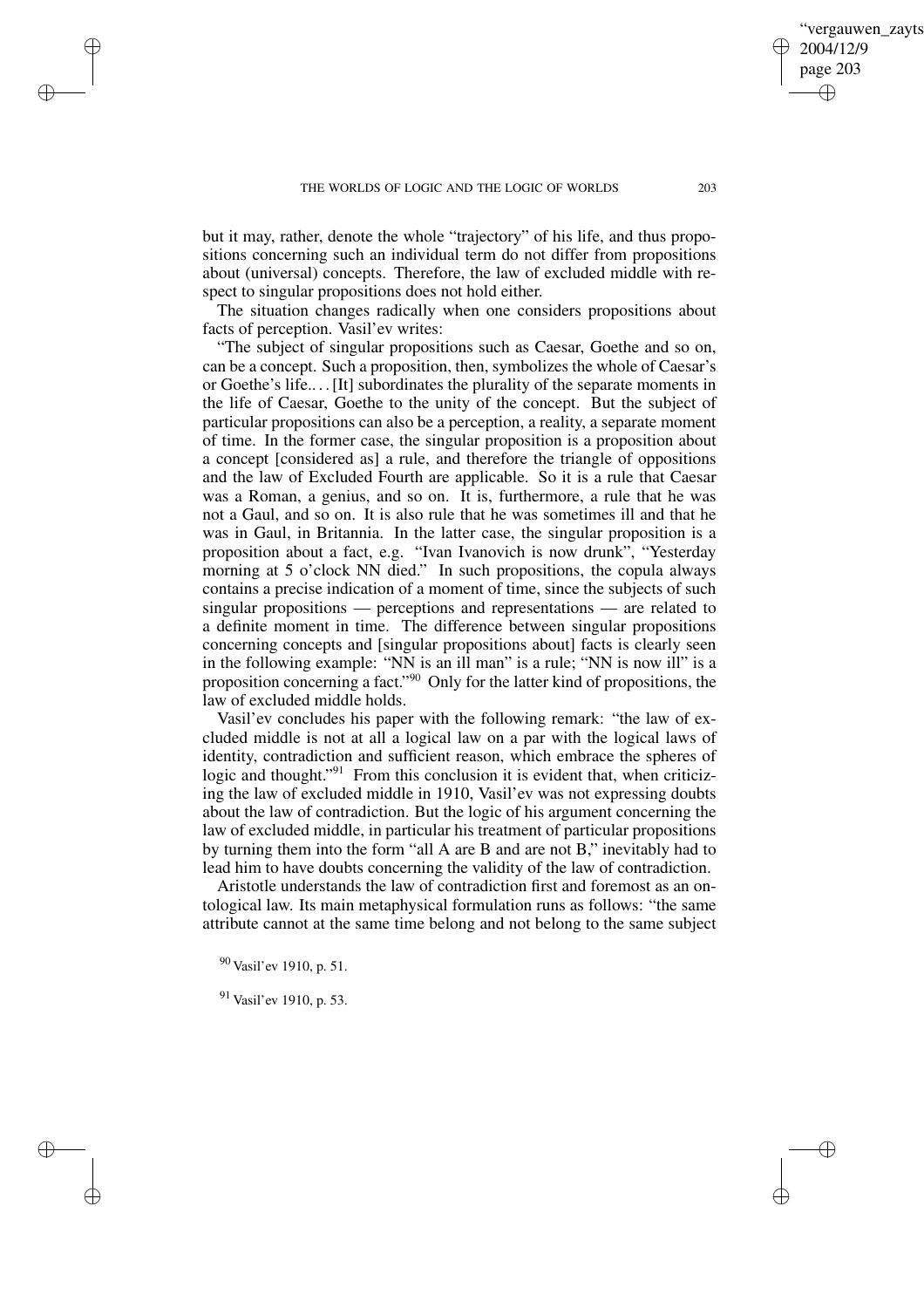'vergauwen zavts 2004/12/9 page 204 ✐ ✐

✐

✐

### 204 ROGER VERGAUWEN AND EVGENY A. ZAYTSEV

and in the same respect."<sup>92</sup> It is transformed into a logical law on the basis of an analogy between being and logic. In its logical form, the law of contradiction appears as an assertion about the incompatibility of an affirmation and a negation: "If then "he is not able to walk" means the same as "he is able not to walk", capacity to walk and incapacity to walk will belong at the same time to the same person (for the same man can both walk and not-walk, and is possessed of knowledge of what is good and of what is not-good), but an affirmation and a denial which are opposed to one another do not belong at the same time to the same thing." 93

In the beginning of his paper On Imaginary Logic Vasil'ev remarks that in the logical formulation of the law of contradiction, which expresses the incompatibility of an affirmation and a negation, there is a vicious circle. The concept of negation already implies the idea of incompatibility, since negation is that which is incompatible with affirmation.<sup>94</sup> From this he draws the conclusion that the law of contradiction is already included in the definition of negation. Therefore, "constructing a logic without the law of contradiction amounts to constructing a logic without our negation which is reducible to incompatibility."<sup>95</sup> Let us come back to Vasil'ev's argument.

According to Vasil'ev, there is an essential difference between the affirmation "S is P" and the negation "S is not P." The affirmation "S is P" is simple and may be obtained as a result of direct experience. Negation has a different, a more complex structure. Consider the negation "S is not P." According to Vasil'ev, this proposition is not simple, but always the result of a specific syllogism (which coincides with the syllogistic form *Celarent* of the first figure):

N excludes P, [that is, N] is incompatible with P (incompatibility clause)  $S$  is  $N$  (minor premiss)

S is not P (inferred negative proposition)<sup>96</sup>.

This syllogism makes negative propositions dependent on propositions about incompatibility such as "N excludes  $P$ ," or "N is incompatible with

 $92$  Aristotle, Metaphysics, IV, 3, 1005b19–20.

<sup>93</sup> Aristotle, Anal. Pr. I, 46, 51b17–23.

<sup>94</sup> Vasil'ev 1912a, p. 61.

<sup>95</sup> Vasil'ev 1912a, p. 62.

<sup>96</sup> Vasil'ev 1912a, p. 61.

✐

✐

✐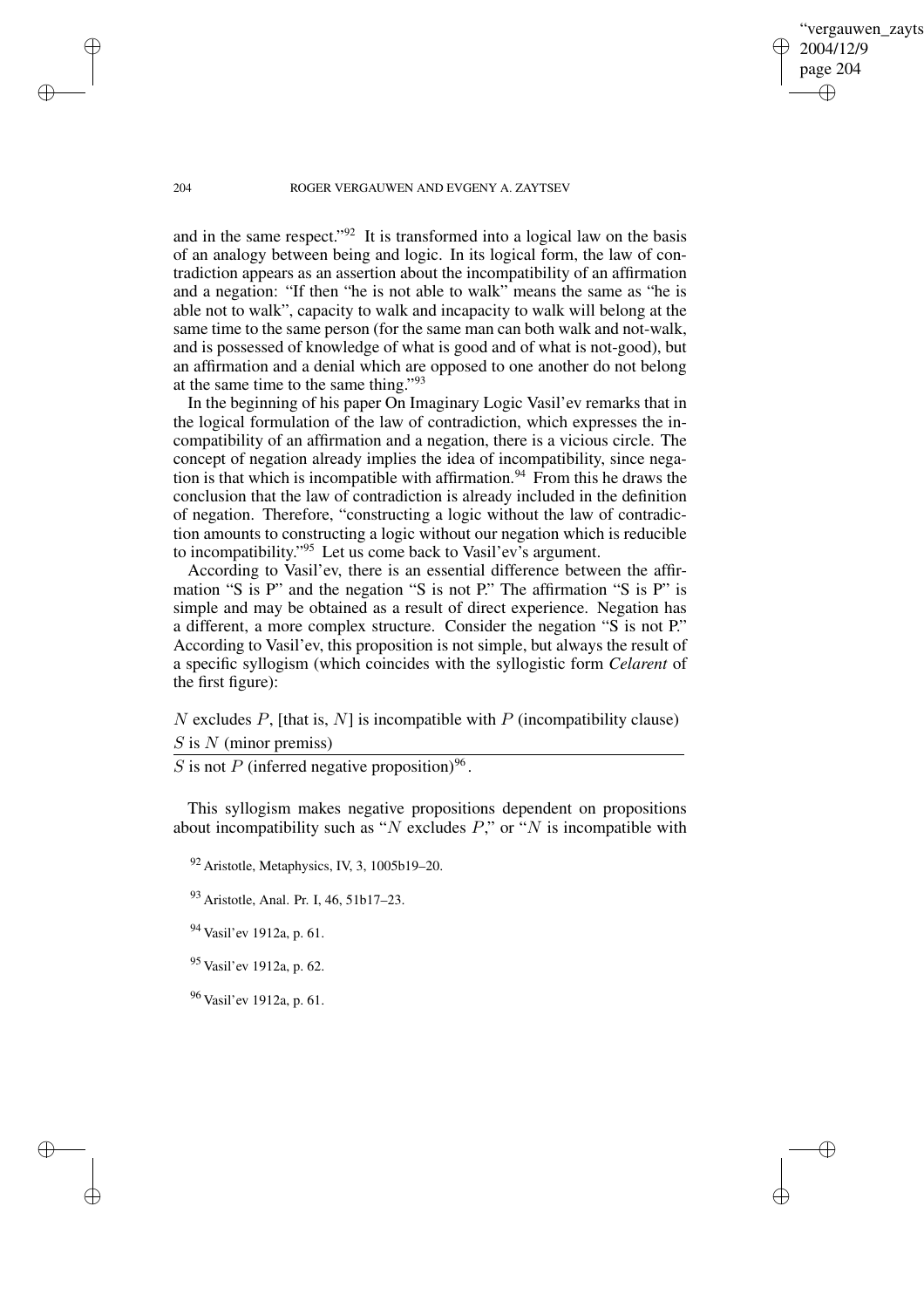P." Notice that such a treatment of negation is just the reverse of the Aristotelian approach, according to which the opposition of affirmation and negation is more primary than the contrary opposition (to which incompatibility belongs). In particular, Aristotle states that the validity of the law of contradiction with respect to contrary opposites is a derivative of its applicability to the contradictory opposites of affirmation and negation: "Now, since it is impossible that contradictories should be at the same time true of the same thing, obviously contraries also cannot belong at the same time to the same thing."<sup>97</sup>

This syllogism leads Vasil'ev to distinguish between two aspects of negation, a formal one and a material one (as he calls them). The formal aspect has to do with the negative form of the categorical proposition, "(all) S is (are) not P." The material aspect consists in the reduction of negation to an assertion of incompatibility, and constitutes the foundation of the formal aspect. In this two-fold structure of negation, Vasil'ev sees the possibility for a radical reform of logic. The essence of this reform does not consist in a return to the Aristotelian idea of the primacy of negation over incompatibility, but in a total rupture of the logical link between negation and incompatibility. As a substitute, Vasil'ev proposes to conceive a situation (possibly in an imaginary world totally different from ours), in which negation would not be a consequence of an incompatibility clause, but would, rather, appear as the result of direct perception. In such a world, experiences of different kinds are possible: one, e.g., confirming a given proposition, another confirming its negation. As a result of such a synthetic experience the so called "indifferent propositions" originate. They are of the form "S is P and is not P simultaneously," and in them the law of contradiction is implicitly violated. Vasil'ev notices that there are two different formulations of the law of contradiction. One of them goes back to Aristotle and forbids contradictions with respect to propositions. Vasil'ev cites Sigwart: "the propositions "A is B" and "A is not B" cannot both be true at the same time."<sup>98</sup> However, Vasil'ev himself does not consider this to be a formulation of the law of contradiction but, rather, a formulation of the so called *Law of Absolute Difference between Truth and Falsehood*, which, in contrast to the law of contradiction, cannot be violated. It is worth remembering that this was Aristotle's position too.

Another formulation of the law of contradiction is Kant's: "Nothing has a predicate which contradicts it." This is our law of contradiction and it is, according to Vasil'ev, false. In the course of the argumentation in support of

 $97$  Aristotle, Metaphysics, IV, 6, 1011b15–17.

<sup>98</sup> Vasil'ev 1912a, p. 64.

✐

✐

✐

✐

vergauwen zavts

2004/12/9 page 205

✐

✐

✐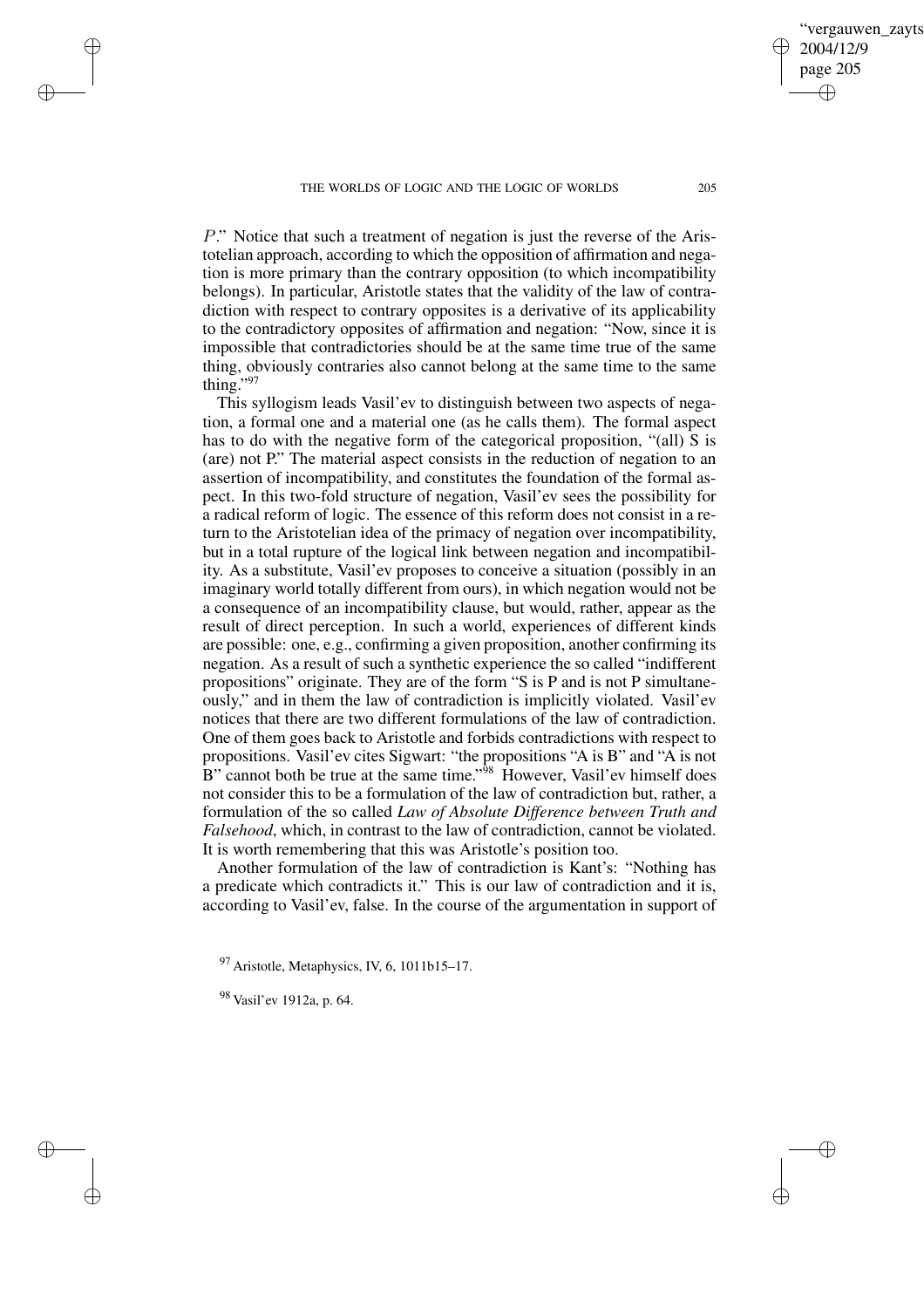## vergauwen zayts 2004/12/9 page 206 ✐ ✐

✐

✐

### 206 ROGER VERGAUWEN AND EVGENY A. ZAYTSEV

this thesis, Vasil'ev makes some perspicacious remarks concerning negation which show his (partial) allegiance to the Aristotelian view.

What does the proposition "a predicate which contradicts a thing" mean? It means that there is nothing of which a property can be truly predicated which contradicts the essential properties of this thing, its *propria* which constitute its definition. But what does it mean that a predicate C contradicts a predicate B, which is a *proprium* of the thing in question?

Let us consider, following Vasil'ev<sup>99</sup>, the proposition "Columbus was the first European who reached the shores of America" and its negation, "Columbus was not the first European who reached the shores of America." In the negation, according to Vasil'ev, we are not denying that Columbus was a European nor that he reached the shores of America, but only that of all the Europeans who did so, he was the first. In the negative proposition about Columbus, only one of the three predicates — "first," "European," "reaching the shores of America" — (forming the compound predicate "tobe-the-first-European-who-reached-the-shores-of-America") is negated, i.e. the predicate "first." We can interpret Vasil'ev's idea in the following way.

Let us transform the negation into the form which is used in the Kantian formulation of the law of contradiction "A is non-B" or "Columbus was the non-first European, who reached the shores of America." Vasil'ev's argument takes for granted that a genus, namely the genus "European who reached the shores of America," is implicitly fixed, a necessary condition for a correct negation. Within this genus we take the *differentia specifica* "first" and consider the species "the first European, who reached the shores of America" (it is of no importance that the species in question is constructed to denote only one individual). The negation of this predicate is constructed when, within the same fixed genus "European who reached the shores of America," we define by means of the *differentia specifica* "nonfirst" a species, viz. "to be a (the) non-first European, who reached the shores of America." In the practice of scientific research, such a fixation is usually done implicitely. Within this genus we consider the opposites "first" and "non-first." It is only due to the fixation of such a genus that the law of contradiction is valid. This is what Vasil'ev actually means.

We can expand a little bit upon this idea of Vasil'ev's. If the genus "European, who reached the shores of America" is not fixed, then both predicates "first" and "non-first" can be predicated of Columbus (with respect to different genera), and consequently the law of contradiction is not valid here. So, Columbus could be "the first European who reached the shores of America," but also "the non-first-born of the children in his family". The cause of the violation of the law of contradiction consists in that the predicate "first" and

<sup>99</sup> Vasil'ev 1912a, p. 87.

✐

✐

✐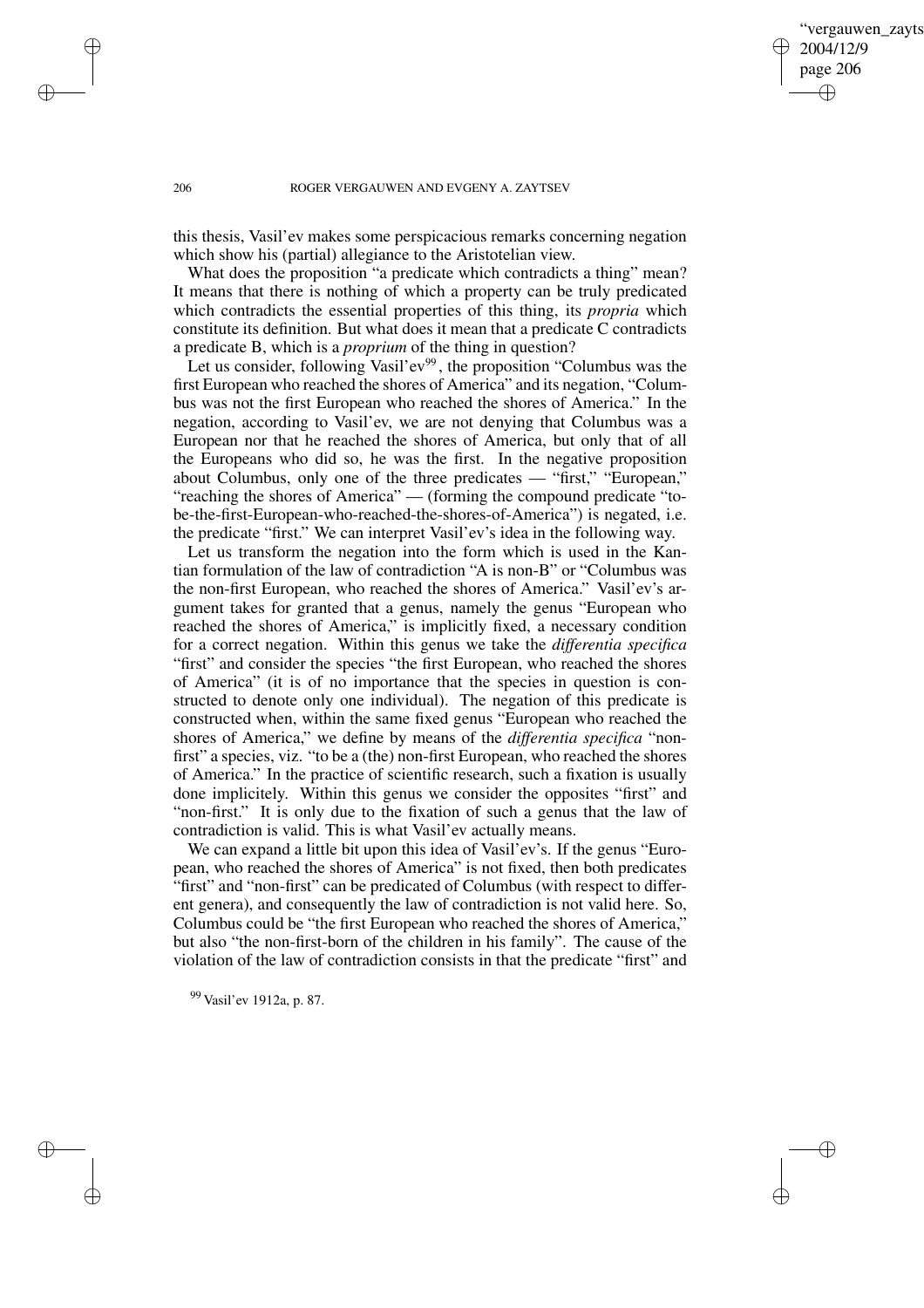its negation "non-first" introduce *differentia specifica* within different genera. We could restrict our consideration to the genus "men, who reached the shores of America," in order to exclude genera like "children of Columbus' parents." But in this case too, propositions such as "Columbus was the first European who reached the shores of America" and "Columbus was not the first who reached the shores of America" will both be true, since long before Columbus, inhabitants of the Pacific may have reached the shores of America (at least, that is what is claimed by some anthropologists). The cause of the violation of the law of contradiction consists in that the predicate "first" in the first case belongs to the genus "European, who reached the shores of America" and in the second to another, broader one, viz. "men, who reached the shores of America."

Vasil'ev's ideas concerning conditional negation (with respect to a genus) can be interpreted as an additional argument against the equivalence of external and internal negation and the law of excluded middle. Consider the proposition "Columbus was the first Chinese who reached the shores of America" and its negation "Columbus wasthe non-firstChinese, who reached the shores of America." Formally, we are talking about propositions of the form "A is B"  $(1)$  and "A is non-B"  $(2)$ . If we assume the equivalence between "A is non-B" and "A is not B", the opposites (1) and (2) should be contradictory, which means that one of them is true and the other is false. However, it is obvious that both propositions (1) and (2) are false (within Aristotelian logic). Therefore the law of excluded middle is violated with respect to these opposites.

Another example<sup>100</sup>, also from Vasil'ev, concerns a universal subject and deals with the proposition "dogs are not human beings." Vasil'ev remarks that in this negation, we do not negate the entire content of the concept "man." Thus, in this proposition it is e.g. not denied that a dog is a mammal. As in the previous example, the introduction of contradictory predicates takes for granted that a genus "mammal" has been previously fixed. Within such a genus, we can oppose to the predicate "man" and the predicate "nonman." The property "to be (a) non-man" can be predicated of a dog. Under these conditions the law of contradiction holds. But if the genus is not fixed at all, or is fixed more broadly, say, as "animal," then a problem arises as to the connection between the subject "dog" and the predicate "mammal." On the one hand, a dog is a mammal (if, by the proposition "dogs are not human beings" we stay within the genus "animal", and only negate the dog's possession of the *differentia specifica* of a man). On the other hand, a dog is not a mammal (if, together with the *differentia specifica* of man, we also negate its "genus proximus" (closest genus) "mammal"). We can describe man as

<sup>100</sup> Vasil'ev 1912a, p. 87.

✐

✐

✐

✐

vergauwen zayts

2004/12/9 page 207

✐

✐

✐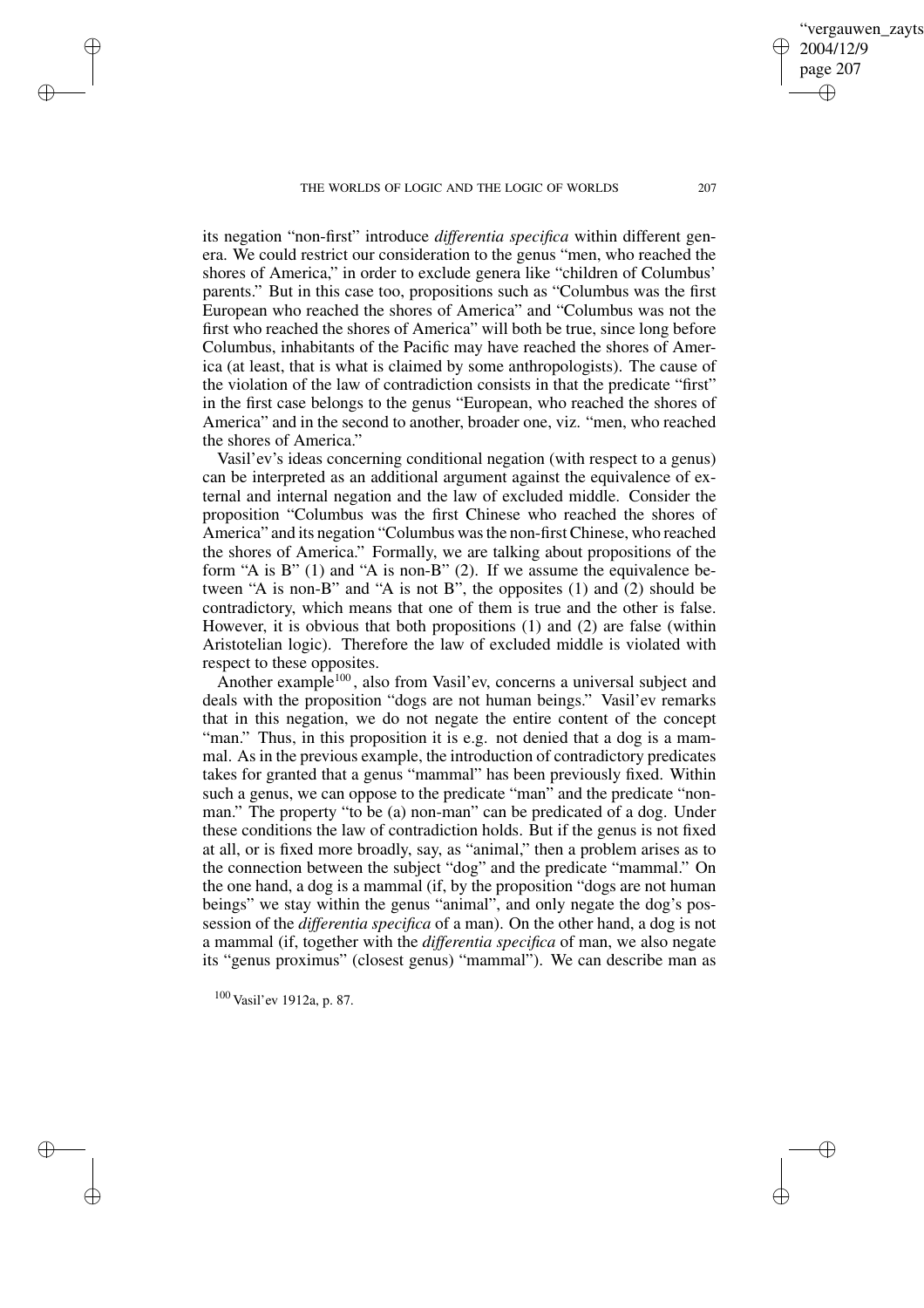✐

#### 208 ROGER VERGAUWEN AND EVGENY A. ZAYTSEV

"rational mammal" or "rational animal." But by defining the predicate "nonman" we have a problem, since the meaning of this predicate depends upon our choice of the predicate which the particle "non" should be related to, viz., "rational," "mammal," or "animal."

Both examples are important for Vasil'ev, since they provide him with the opportunity to again expose the relative character of our predicative negation and the possibility of positing his own kind of negation (conceivable only in imaginary logic), which he calls "absolute negation." He defines this negation in the following way.<sup>101</sup> Let us take the proposition "S is A," where A is a predicate which consists of the properties  $\overline{p}$ ,  $\overline{q}$ ,  $\overline{r}$ ,  $\overline{s}$ , ... One can, as in our (Aristotelian) logic, consider different predicates that are constructed out of the predicate A by negating some of the properties, while preserving the others: e.g., by negating a species but preserving the genus to which this species belongs, such that the negation consists in a negation within this genus. One can, however, also introduce a predicate non-A, consisting of all the properties non-p, non-q, non-s, non-r,. . . , which is called absolute negation. If we accept such a definition of negation we do not need negative propositions of the form "S is not A" at all. They can be replaced by equivalent affirmative propositions of the form "S is non-A." Such a "negation" is not variable in the way our 'normal' negation whose definition depends upon a fixed genus is. It is an absolute negation.

The following lines, offered in conclusion of the above argument, reveal Vasil'ev's deep understanding of the problem of the relation between external and internal negations. He writes: "In general, we can either 1) affirm all the properties of  $A$ , or 2) negate all the properties of  $A$ , or 3) affirm some of the properties and negate some [of the properties of  $A$ ]. The first case results in an affirmative proposition, the second case proposition is the absolute negation, and the third case results in a proposition with our [regular] negation. In all there are, then, three subdivisions of propositions according to their quality." <sup>102</sup> In fact, what Vasil'ev is speaking about is the necessity to distinguish between an external negation (which he tries to represent in the form of the absolute negation "S is non-A") and an internal negation. As Aristotle indicated before him, internal negation is, in fact, a kind of affirmation. In "Logic and Metalogic" (1912–1913), Vasil'ev writes: "If we analyze our negative proposition, we will see that it can have two meanings:  $1)$  S is non-P or 2) S is not P. It is clear that the first type is reduced to an affirmation, it is affirmative *ex via forma*." <sup>103</sup> Then Vasil'ev draws attention to the fact that the second type, the proposition which has the form of an external

<sup>102</sup> Vasil'ev 1912a, p. 88.

<sup>103</sup> Vasil'ev 1912–1913, p. 117.

✐

✐

✐

<sup>101</sup> Vasil'ev 1912a, p. 87–88.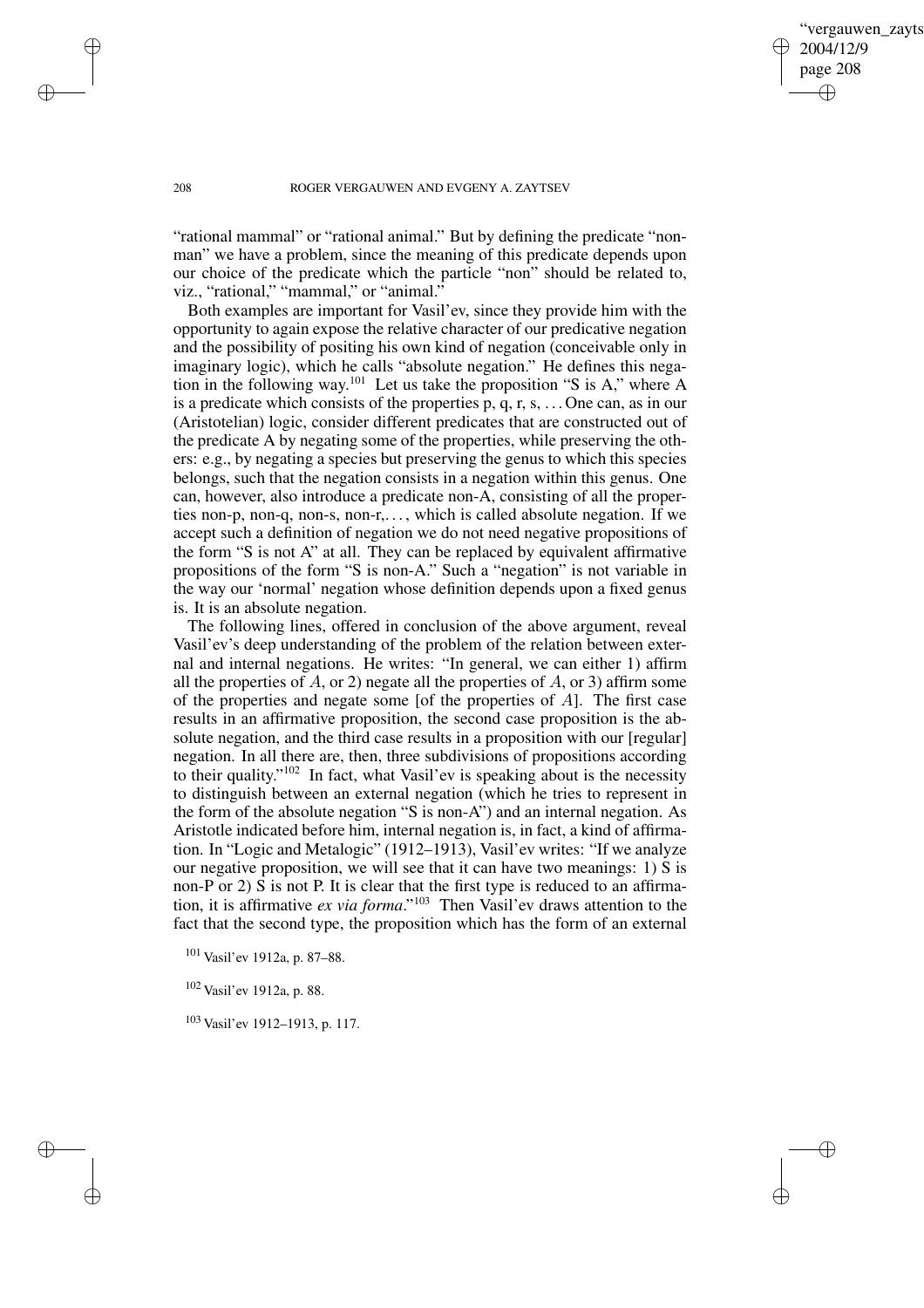negation, presupposes the possibility of a mistake which may be corrected by this very same proposition. In a hypothetical situation, when propositions are made by an 'Infallible Spirit', propositions with the form of an external negation are useless because, as we have indicated, metalogic is a 'positive logic' expressing 'infallible knowledge' and therefore contains only affirmative propositions. Here Vasil'ev sees a possibility for an imaginary logic which would be the logic of an 'Infallible Spirit'.

Recent research, to which we will come back in the conclusion, has shown that it is difficult to transform external negations into internal ones by means of formal logic alone. It is impossible to construct for a predicate B its negation non-B in such a way that the two propositions "A is not B" and "A is non-B" would be equivalent. The reason for this lies in the fact that in 'terrestrial' logic, as Vasil'ev called Aristotelian logic (i.e. in the real practice of scientific investigations), we are always dealing with fixed genera, within which we make internal negative propositions. And such a fixation of the universe of discourse is always based on non-formal considerations. This distinction can, however, be potentially very important in logic. To this, we will also come back in the conclusion, but we will now first go into the problem of Vasil'ev's alleged Psychologism and his relation to modern 'non-classical' logic.

## 5. *Is It True What They say about Vasil'ev?*

✐

✐

✐

✐

On a more general level, and with respect to Vasil'ev's place in the history of logic and of his importance, several questions may be raised for current research in logic. They pertain mainly to the problem of Vasil'ev's alleged Psychologism and the question of his being a 'forerunner' or an 'initiator' of non-classical logics, be they 'many valued' 'paraconsistent' or 'dialetheic ones'.<sup>104</sup> We want here to briefly go into these questions before formulating our concluding remarks where we try to demonstrate and illustrate the actuality of Vasil'ev's ideas.

It is widely accepted that Vasil'ev held a psychologistic view on logic, and this is sometimes even positively valued. So, e.g. Bazhanov states: "Thus, Vasil'ev was evidently a proponent of a psychologistic approach to logic. Most of the supporters of psychologism were opposed to the mathematization of logic. Vasil'ev, however, thought that this process opened up new horizons in the development of logic. Although he was acquainted with them

<sup>104</sup> See e.g. in this respect Kline 1965, Arruda 1980, Priest and Routley 1989.

✐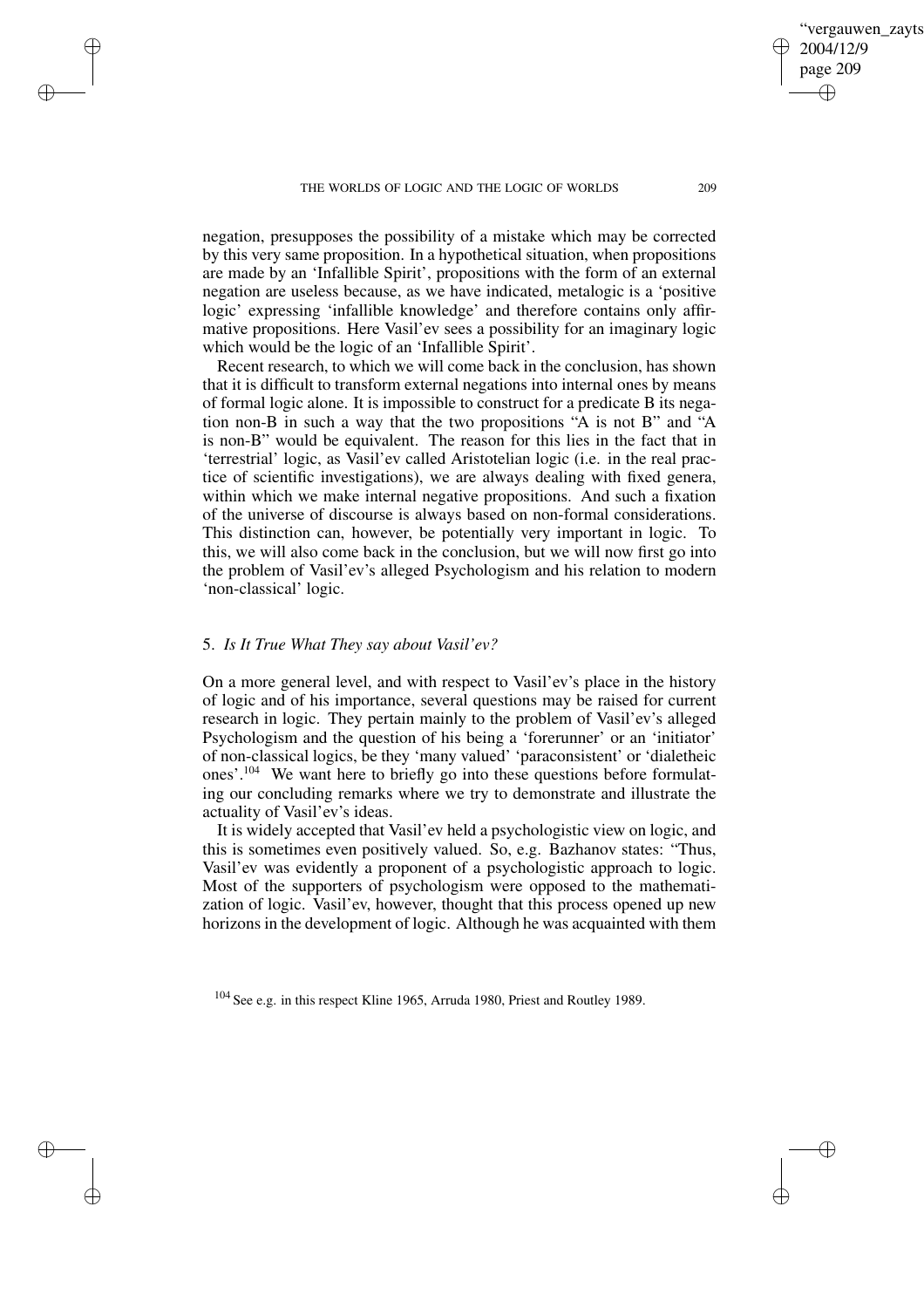vergauwen zavts 2004/12/9 page 210 ✐ ✐

✐

✐

## 210 ROGER VERGAUWEN AND EVGENY A. ZAYTSEV

at least in general terms, Vasil'ev himself did not use the methods of mathematical logic. Yet his psychologism helped to propose radically new, nonclassical systems of logic which he sought to formalize by using mathematical logic." <sup>105</sup> Stelzner comments: "In Vasil'ev's psychologistic treatment, logic in general is related to the psychical organization of the subjects of knowledge."<sup>106</sup> However, Stelzner also maintains that it is precisely Psychologism that is eminently represented in Vasil'ev and is even a main source of his ideas in the development of his 'non-classical' logic: "Jahrhunderts übten psychologistische und teilweise damit verbundene formalistische Konzeptionen der Logik einen eher förderlichen Einfluß aus. Trotz der nicht nur von Frege vertretenen Kritik am Psychologismus war während der Periode des Übergangs von der traditionellen zur modernen Logik das Paradigma des Psychologismus stark genug, um die Entwicklung von interessanten pragmatisch beeinflußten nichtklassischen logischen Ideen zu erlauben und zu fördern. Eines der eindruckvollsten Beispiele dafür liefert das Werk des russischen Logikers Nikolaj Aleksandrovich Vasil'ev (1880–1940), dessen wichtigste Arbeiten zwischen 1910 und 1913 erschienen sind."<sup>107</sup> Priest, on the basis of what Vasil'ev writes on metalogic in his 'Logic and Metalogic' to the effect that since metalogic contains only laws of pure thought and of inference and judgment in general, it reflects only the nature of the cognizing subject, concludes that Vasil'ev's psychologism is evident here<sup>108</sup> and goes on to criticize him in this respect. So, both in the Russian literature on Vasil'ev and in non-Russian sources the idea of Vasil'ev's psychologism is widespread. But the question is whether all of this is true and whether Vasil'ev is justifiedly called a proponent of psychologism.

There are several reasons why we think this is not so. Of course, superficially, one may find certain indications which are in favour of a psychologistic tendency in Vasil'ev's approach to logic in general. So e.g. Stelzner quotes Vasil'ev's paper "Imaginary (non-Aristotelian) Logic" to underpin his argument. Vasil'ev writes e.g.: "However unusual the idea of a different logic may, there is nothing implausible in it. That which is obvious for us, [i.e.] in our world with our structure of mind and our faculty of perception, may be not only not evident, but also completely wrong in a different world,

<sup>106</sup> Stelzner 2000, p. 135, cfr. also Stelzner 2001, p. 267.

<sup>107</sup> Stelzner 2001, p. 250.

<sup>108</sup> Priest 2000, p. 143.

 $\rightarrow$ 

 $\rightarrow$ 

✐

<sup>105</sup> Bazhanov 2001, p. 212.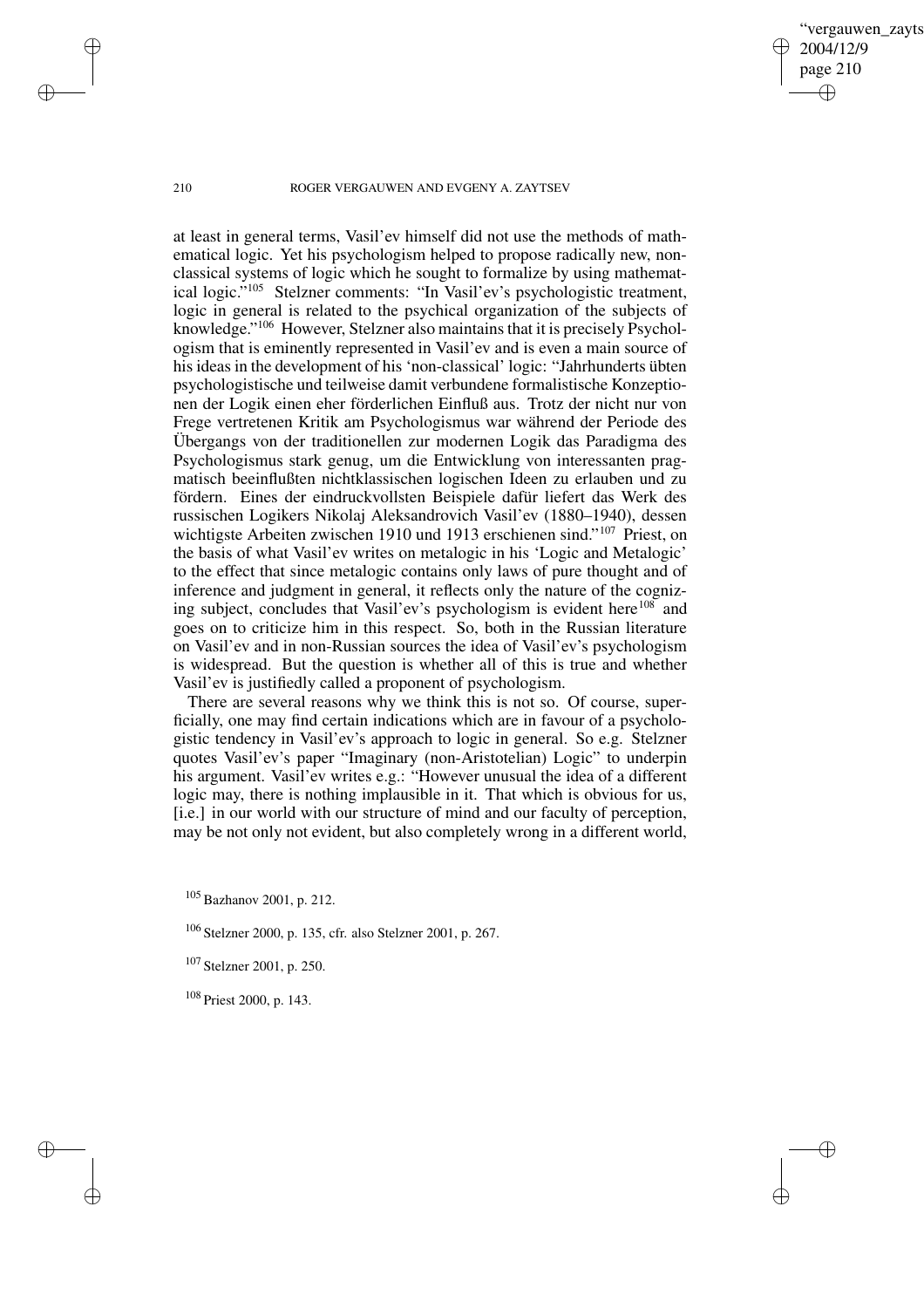for beings with a different kind of mental structure."<sup>109</sup> However, the Russian text of Vasil'ev continues as follows: "Is it really true that God should necessarily think according to Aristotelian logic, following the canons of the syllogism and Mill's rules of induction? From very early onwards religious thought has conceived of the idea of a God whose mind was infinitely superior to the human mind. Consequently, there is nothing implausible or absurd in the idea that divine logic would different from human logic."<sup>110</sup> It is, to say the least, highly remarkable that to illustrate his presumed psychologism Vasil'ev would make an appeal to God as an example of a being with a different mental structure. Moreover, when Priest invokes Vasil'ev's paper 'Logic and Metalogic' where he claims that metalogic reflects only the nature of the cognizing subject<sup>111</sup> a few pages further Vasil'ev, in describing his metalogic, again makes reference to 'God' or to some kind of 'perfect mind'. The logic of such a mind, Vasil'ev says is "Divine logic". (It) must be the logic of perfection and perfect cognition, and that is why it must be a logic only of affirmative propositions and no negative ones. . .This divine logic, the logic of perfect cognition is also metalogic.<sup>112</sup> Now, clearly, Vasil'ev is here referring to some 'idealized (divine) situation' (be it a mental one) which, if certain conditions are fulfilled, would and does give rise to 'metalogical knowledge'. This knowledge, however, is also a kind of knowledge that human beings can (attempt to) attain and which we can come to discover certain features of. So e.g., the law of contradiction may well be a law of empirical logic, but the law of Absolute Difference between Truth a law of empirical regie, each and Falsehood is a law of metalogic.<sup>113</sup> And Vasil'ev adds, speaking about the general way this metalogic is constructed, that its construction is quite analogous to what could be done in geometry. "The same metalogic underlies both imaginary and empirical logic, and this explains the possibility of the construction of an imaginary logic. Metalogic is analogous to those most general propositions of geometry that are common to all geometries: Euclidean and imaginary ones; it corresponds to what Bolyai called absolute geometry."<sup>114</sup> Clearly now, every reference to a psychologistic approach

<sup>109</sup> Vasil'ev 1912a, p. 55, quoted in Stelzner 2001, p. 266.

<sup>110</sup> Vasil'ev 1912a, p. 55.

 $\rightarrow$ 

 $\rightarrow$ 

✐

✐

<sup>111</sup> Vasil'ev 1912–1913, p. 115.

<sup>112</sup> Vasil'ev 1912–1913, p. 118.

<sup>113</sup> Vasil'ev 1912a, p. 91.

<sup>114</sup> Vasil'ev 1912a, p. 91.

✐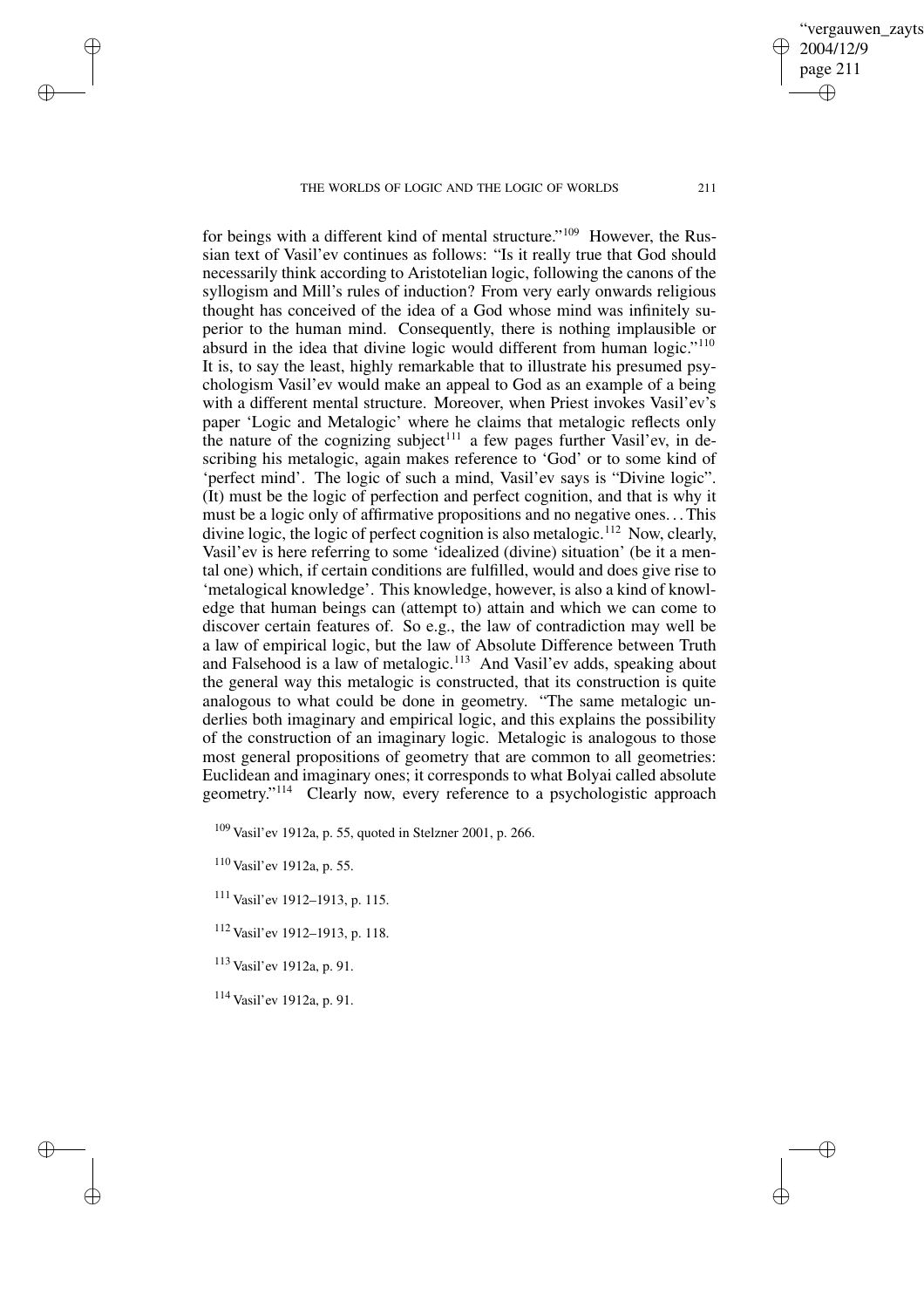✐

#### 212 ROGER VERGAUWEN AND EVGENY A. ZAYTSEV

here has disappeared. To Vasil'ev, the construction of metalogic is some kind of 'an empirical procedure' which is in fact a search for the a priori conditions of any logic whatsoever.

This puts Vasil'ev within a tradition which, within the Russian context, can be called neo-Kantian and to which we will immediately return, but there is also another reason not to 'suspect' Vasil'ev of psychologistic tendencies. In 'Imaginary (non-Aristotelian) Logic' Vasil'ev discusses several views on the nature of logical laws. They can be seen as descriptive psychological laws, normative laws, or as laws expressing ideal truths or generalizations from experience. Vasil'ev says that in these three cases (only the first one of which may be considered to give rise to some psychologistic approach) it is possible to look at logical laws in such a way that each time alternative laws are possible and alternative logics can be constructed. It is noteworthy how Vasil'ev in discussing the several views on logical laws, especially the view of logical laws 'as ideal truths' — a view that can easily be retraced to Frege's idea of logical laws as objective truths<sup>115</sup> —, interprets this view in formalist terms and is then able here to make a case for alternative logical systems. In doing so, he turns Frege's logistic view on the relation between logic and mathematics upside down. In Vasil'ev it is not logic that provides a basis for mathematics but, rather, logic becomes part of mathematics, which allows logic to be treated as a discipline of mathematics. "At each step (in its development) mathematics involves a generalization of its operations and the extension of the field of its objects. In this way it moves, for example, from the real numbers to the imaginary numbers. It is impossible to extract the square root of a negative number, since every squared real number is positive; but mathematicians, by introducing imaginary numbers, can extract the square root of a negative number and [thus] give a more general characterization to the operation of 'taking the root of'. Exactly in the same way as mathematical operations can be generalized, logical operations can be generalized too, and in both cases this generalization may lead to the creation of imaginary objects."<sup>116</sup> Be this as it may, the conclusion seems to be that on the problem of Psychologism Vasil'ev is neutral, as may appear from his discussion of even a fourth view (attributed to Mill) on the nature

 $\rightarrow$ 

 $\rightarrow$ 

✐

✐

<sup>116</sup> Vasil'ev 1912a, p. 56–57. Stelzner (2001, p. 262) claims that among the possible views on the nature of logic and logical laws, Vasil'ev did take into account such view as Mill's, Husserl's, Erdmann's, Sigwart's and others but did not take into account Frege's criticisms on (especially Erdmann's) psychologism. This may be right, but we are not claiming that Vasil'ev should be considered a psychologist and he therefore escapes the aforementioned criticism. Vasil'ev himself (1912a, pp. 92–93) explicitly puts his investigations in line with the axiomatic approach introduced by Hilbert.

<sup>115</sup> Stelzner 2001, p. 260–261.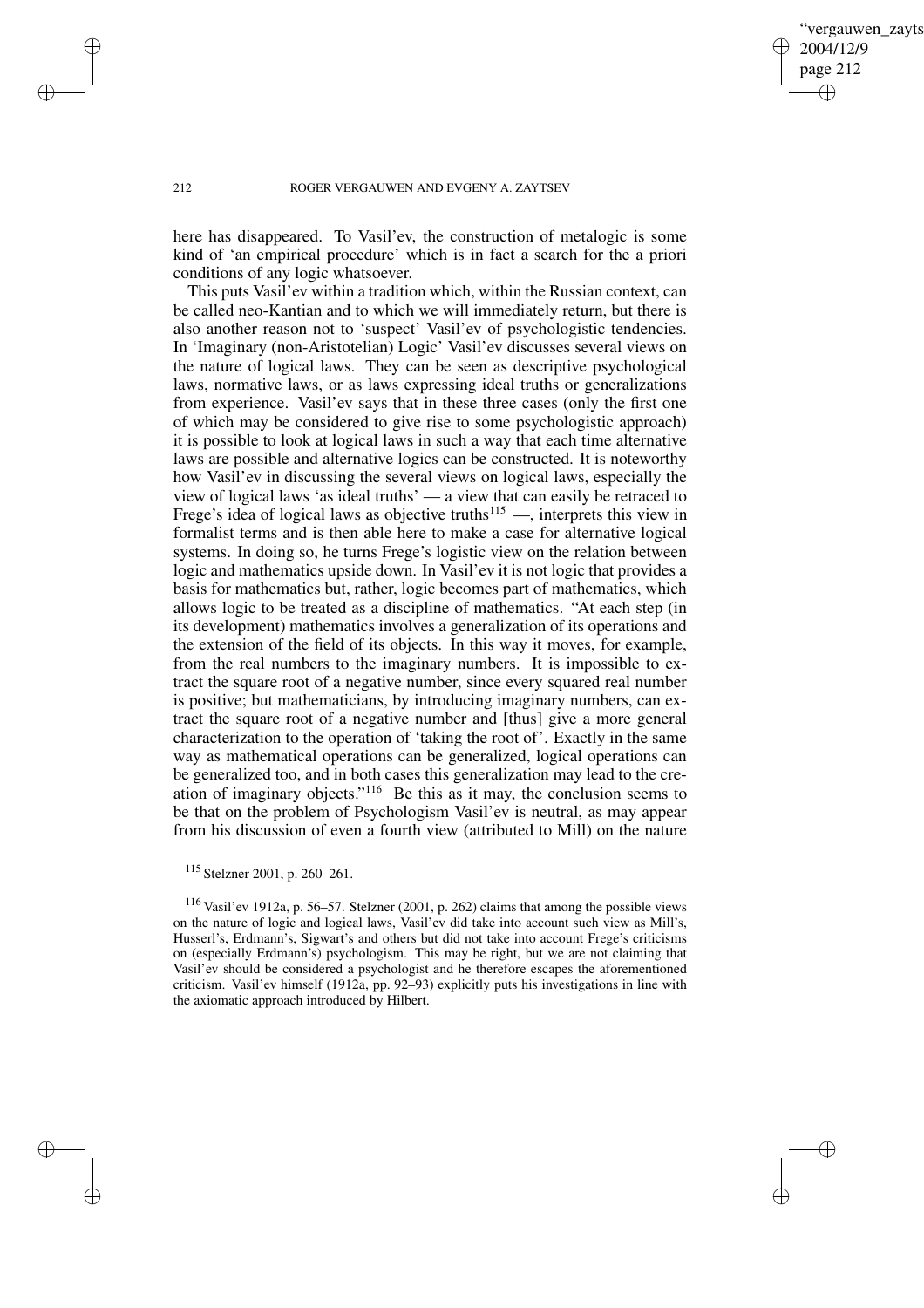vergauwen zavts

2004/12/9 page 213

✐

✐

✐

✐

of logical laws as generalizations from experience. Notice here that he does not want to reinstate this 'old view' which he calls 'old, nearly abandoned', and which, indeed, may (also) give rise to some kind of psychologism if endorsed. "Thus, whichever of the three major points of view on logical laws we accept, from each one of them there follows (in its own way) the possibility of the existence of a logic different from ours. This possibility also follows from the fourth, old, and now nearly abandoned point of view of Mill, according to which the laws of logic are generalizations from experience. If this is true, then, even more, we can imagine a world in which the generalizations taken from experience, and consequently logic, will be different from ours. *Therefore, the controversy about the nature of the laws of thought does not have much importance for our aim; whatever solution of this controversy is accepted, we have to conclude to the possibility of a logic different from ours.* (italics ours *R.V. — E.Z.*). So, we will not deal now with this very complex and difficult matter."<sup>117</sup>

As was said before, our view is that Vasil'ev's presumed 'Psychologism' is in fact to be considered within the neo-Kantian tradition in Russia at that time. The most important representatives of Neo-Kantianism in Russia at the end of the nineteenth and the beginning of the twentieth centuries were Alexander Ivanovich Vvedenski (1856–1925) and Ivan Ivanovich Lapshin  $(1870-1952)$ ,<sup>118</sup> both of which are, incidentally mentioned in Vasil'ev 'Imaginary (non-Aristotelian) Logic'<sup>119</sup>, so it is reasonable to assume that Vasil'ev was familiar with their work. The problem which fascinated Russian Neo-Kantians was the nature and status of the Kantian 'Thing-in-Itself'.<sup>120</sup> In his work, *The Laws of Thought and the Forms of Knowledge* (1906) Lapshin, for one, presents himself as a proponent and interpreter of Kant's critical philosophy. Lapshin argues that Space and Time are first and foremost concepts or categories. In contradistinction to Kant, he argues that

 $\rightarrow$ 

 $\rightarrow$ 

✐

✐

<sup>118</sup> Lossky 1952, p. 167–170. In this book, Lossky also devotes a couple of pages to Vasil'ev's logical ideas. See also Biryukov 2001, p. 225–227. Cfr. also Zenkovsky 1953, vol. 2, pp. 677–705.

<sup>120</sup> Actually, this problem has been a constant theme in Russian philosophy (and, of course, not only there) during the whole of the nineteenth century. One may here, e.g., think of A. Herzen who, in response to the 'Unknowability Thesis of the Thing-in-Itself' developed a whole philosophy (inspired by Hegel) of what he called 'The Philosophy of Action' (Filosofiia dela') in order to restore epistemic access to the reality or 'Things-in-Themselves.' (Cf. e.g. Walicki 1979, pp. 127–135 and Copleston 1986, pp. 77–99).

<sup>117</sup> Vasil'ev 1912a, p. 57.

<sup>119</sup> Vasil'ev 1912a, p. 65, note 6.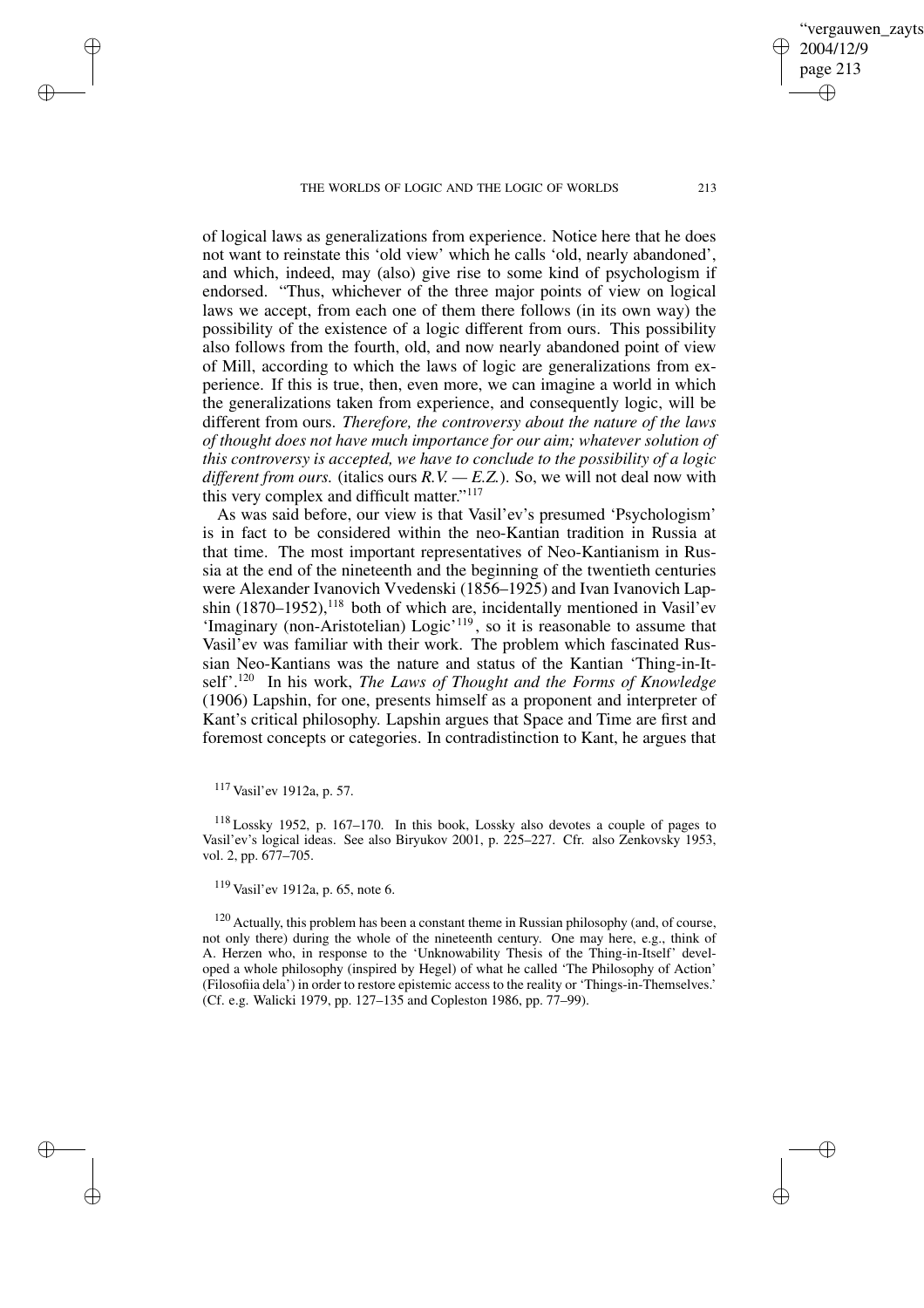vergauwen zavts 2004/12/9 page 214 ✐ ✐

✐

✐

## 214 ROGER VERGAUWEN AND EVGENY A. ZAYTSEV

all data of experience, including the ones of our inner sense, have a spatial form. Logical knowledge depends upon the applicability of the law of contradiction to things that can be known. This law is essentially related to the form of time and space and is therefore, one may add, empirical. Objects may have contradictory properties at different moments in time but not at the same time, i.e. not 'in coexistence'. The present — as coexistence — is nothing but the synthesis of two expressions of the same content, one from the temporal and the other from the spatial point of view. Therefore, the law of contradiction is only applicable to a 'spatial synthesis' or 'spatial coexistence'. It follows that only objects with spatio-temporal content can be known, i.e. only phenomena in experience are knowable. As for Things-in-Themselves, things as they exist independently of any experience, we do not even know whether they are spatial or temporal or whether the law of contradiction is applicable there (it may not be), and therefore we do not know anything about them. We do not even know whether they exist. Also in his paper on 'Logic and Metalogic', Vasil'ev writes approvingly on Lapshin, whom he considers to be a 'fellow traveller' to a certain degree. "The incompatibility of properties is empirical, hence the law of contradiction is empirical too. The incompatibility of properties is related to spatiality and therefore also the law of contradiction is. It is, by the way, this connection between logic and forms of knowledge which I.I. Lapshin has discovered."<sup>121</sup> Now, though it is clear that Vasil'ev takes from Lapshin the general (neo-Kantian) idea that there is a connection between logic and (forms of) cognition, he goes one step further. Since he makes a distinction between the law of contradiction and the law of Absolute Difference between Truth and Falsehood (the law of non-self-contradiction), he is able to maintain that Things-in-Themselves may have contradictory properties. Indeed, it is Vasil'ev's aim to show that a logic of such properties is possible, but the law of Absolute Difference between Truth and Falsehood is absolute (it is, actually, a law of Metalogic). It applies to propositions only<sup>122</sup>, and is valid even for the intelligible world. Therefore Lapshin's ideas on the applicability of the law of contradiction, understood in the sense of the law of non-self-contradiction, are, according to Vasil'ev, unjustified when he states that the law of contradiction may not be applicable to Things-in-Themselves. It would even be bad philosophy, Vasil'ev adds, to think otherwise: "However, all depends on which of the two laws we mean. If we mean the law of contradiction, then, of course, this law loses its validity in the intelligible world, since it derives its force from experience, from the experience of

 $\rightarrow$ 

 $\rightarrow$ 

✐

<sup>121</sup> Vasil'ev 1912–1913, p. 114 and note 10 on that page.

<sup>122</sup> Vasil'ev 1912a, p. 68.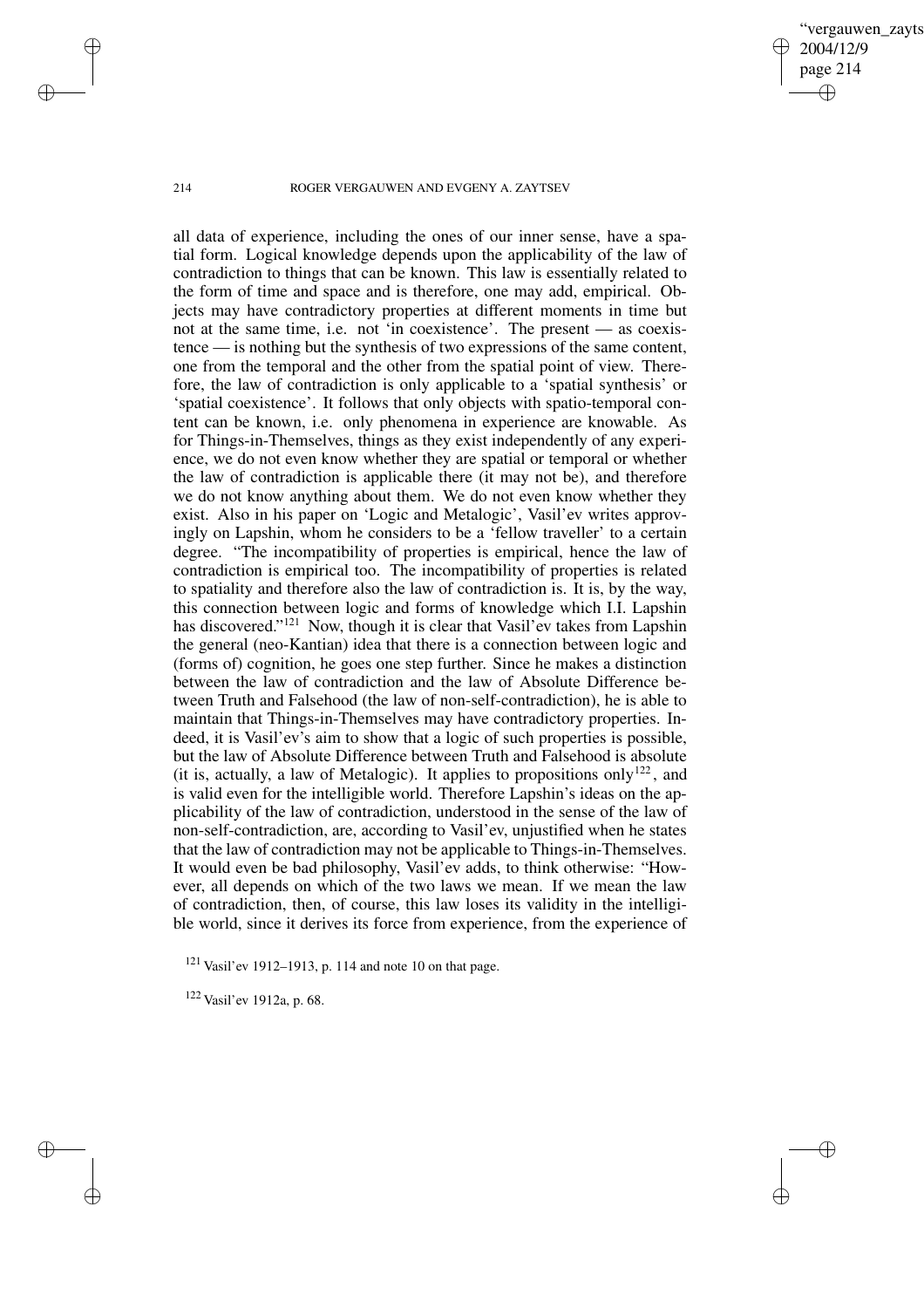the ascertained existence of incompatible predicates and it is, in fact, unquestionable only in the world of experience. But to the Thing-in-Itself or God can be considered as the union of contradictory predicates, as a *coincidentia oppositorum*, a view which has been held more than once in the history of philosophy. But the law of Absolute Difference between Truth and Falsehood, the law of non-self-contradiction, preserves its validity also in the case when we argue about the intelligible world. Within God, contradictory predicates may be realized, but there can be no self-contradictions in our affirmations about God. (. . .) A bad philosopher would be he who would justify the self-contradictions in his/her metaphysics by referring to the fact that it deals with the intelligible world. A person should be consistent in his/her affirmations both about the empirical and about the intelligible world." <sup>123</sup> The other neo-Kantian mentioned is Alexander Ivanovich Vvedenski (1856–1925). Vvedenski, who was in fact Lapshin's teacher and the 'founding father' of Neo-Kantianism in Russia, is invoked by Vasil'ev as a philosopher whose views are fundamental to his own Imaginary Logic and more specifically, his view on negation.<sup>124</sup> Vvedenski called his own system (somewhat surprisingly) 'logicism'. In one of his main works *Logic as a part of the Theory of Knowledge*, he wanted to found epistemology on logic by means of a theory of inference and methods of proving general synthetic propositions which are arrived at by means of inferences that prove them. This is problematic for Vvedenski because the data of our experience can only justify particular propositions. Such (general) inferences are only possible because they are based upon certain generally accepted synthetic a priori propositions which, in combination with definitions (analytical) and the data of experience, allow us to make inferences which in their conclusions result in new synthetic propositions. The objects of knowledge which are obtained through inferences are not the Things-in-Themselves, for the following reason: Since the validity of an argument is based on the law of contradiction (in the sense that if an argument is valid it cannot be the case that if the premisses are true the conclusion would be false), inferences can only be constructed for things or objects for which the law of contradiction holds. According to Vvedenski, these objects must be (our) representations. Thought itself is not submitted to the law of contradiction, since we can apparently 'think of' e.g. a round square though we are not able to 'imagine' it. Therefore, inferences are only possible concerning representations or 'apparent being', which is being as it appears to us. Things-in-Themselves are

<sup>123</sup> Vasil'ev 1912a, p. 65 note 6.

<sup>124</sup> Vasil'ev 1912a, p. 69.

 $\rightarrow$ 

 $\rightarrow$ 

✐

✐

vergauwen zavts

2004/12/9 page 215

✐

✐

✐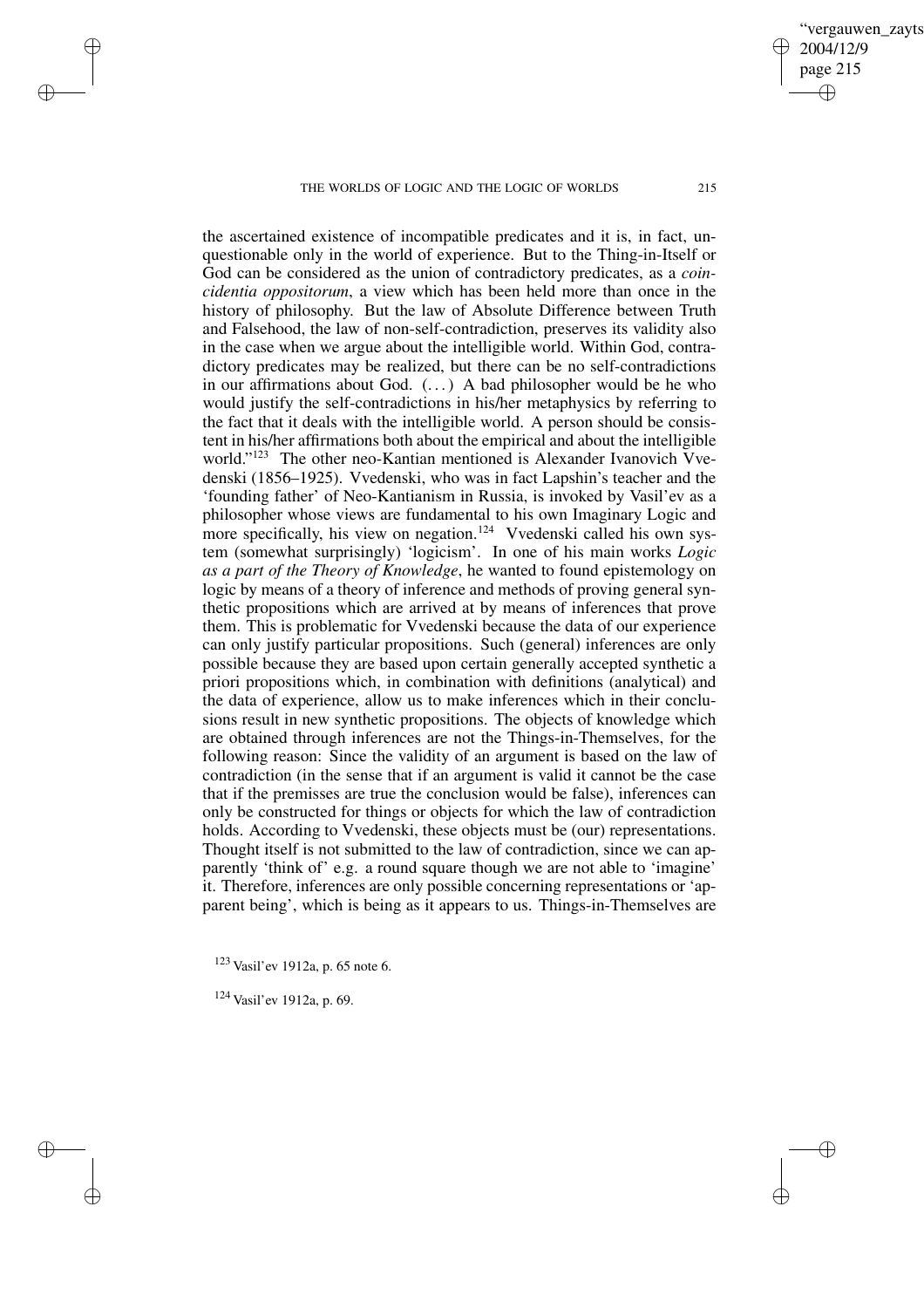vergauwen zavts 2004/12/9 page 216 ✐ ✐

✐

✐

216 ROGER VERGAUWEN AND EVGENY A. ZAYTSEV

not known to be submitted to the law of contradiction and therefore no inferences concerning them are possible. Vvedenski, furthermore, takes it that the a-priori principles needed, since they are not proved by experience, are the thoughts of the knowing subject itself which can only represent representations and not Things-in-Themselves. Again, here Vasil'ev agrees with Vvedenski especially as far as the relation between the law of contradiction and thinking is concerned. It is thinking that allows us to construct contradictions ('indifferent propositions', in Vasil'ev) without us, however, being able to 'imagine' them. In thinking, the law that holds there is not the (empirical) law of contradiction but the purely rational, metalogical law of Absolute Difference between Truth and Falsehood. The law of contradiction is 'real' since it applies not to thought but to 'reality', to 'objects', and it states that 'in reality' contradictions cannot exist. But since it is an empirical law one might as well also reason without it and that is precisely what happens in Imaginary Logic. "In corroboration of our analysis of the law of contradiction, we can refer to Prof. Vvedenski. This author teaches that the law of contradiction is a natural law of our representation, since a contradiction cannot be conceived of. Thinking itself is not subject to this law however, because we are able to think a contradiction. Thus we are able to think of, though not able to imagine, a round square or God's Trinity. Thinking is subject to this law as a norm when we aim at adjusting our thoughts to our representations for which the law of contradiction is a natural law. From Prof. Vvedenski's theory, which seems to us to be correct, the idea of an imaginary logic must follow as unavoidable corollary. It also follows from this that if we do not adjust our thought to our representations, but instead think of an imaginary world, a world of different representations, we can think without the law of contradiction, and think a contradiction. Every real thought is always manifested in a proposition. Therefore, to think a contradiction actually means to form a special proposition of contradiction viz. an indifferent one, alongside with the affirmative and negative ones."<sup>125</sup>

However, next to (empirical) logic, Vasil'ev also considers metalogic. Logic as we know it is always a mixture of empirical logic and metalogic (as has already been pointed out, a term coined by Vasil'ev by analogy with Metaphysics) which is described in several ways. Roughly, metalogic is 'empirical logic' (which includes 'imaginary logic') minus the 'empirical elements' (the laws that are empirical), and it constitutes knowledge of thinking regardless of experience. Here is how Vasil'ev himself describes his metalogic: "Therefore, in metalogic we get to know nothing besides thought. In empirical logic we get to know the main properties of our world as well. Empirical logic is a combination of the metalogical and the experiential, of the rational

<sup>125</sup> Vasil'ev 1912a, p. 68–69.

 $\rightarrow$ 

 $\rightarrow$ 

✐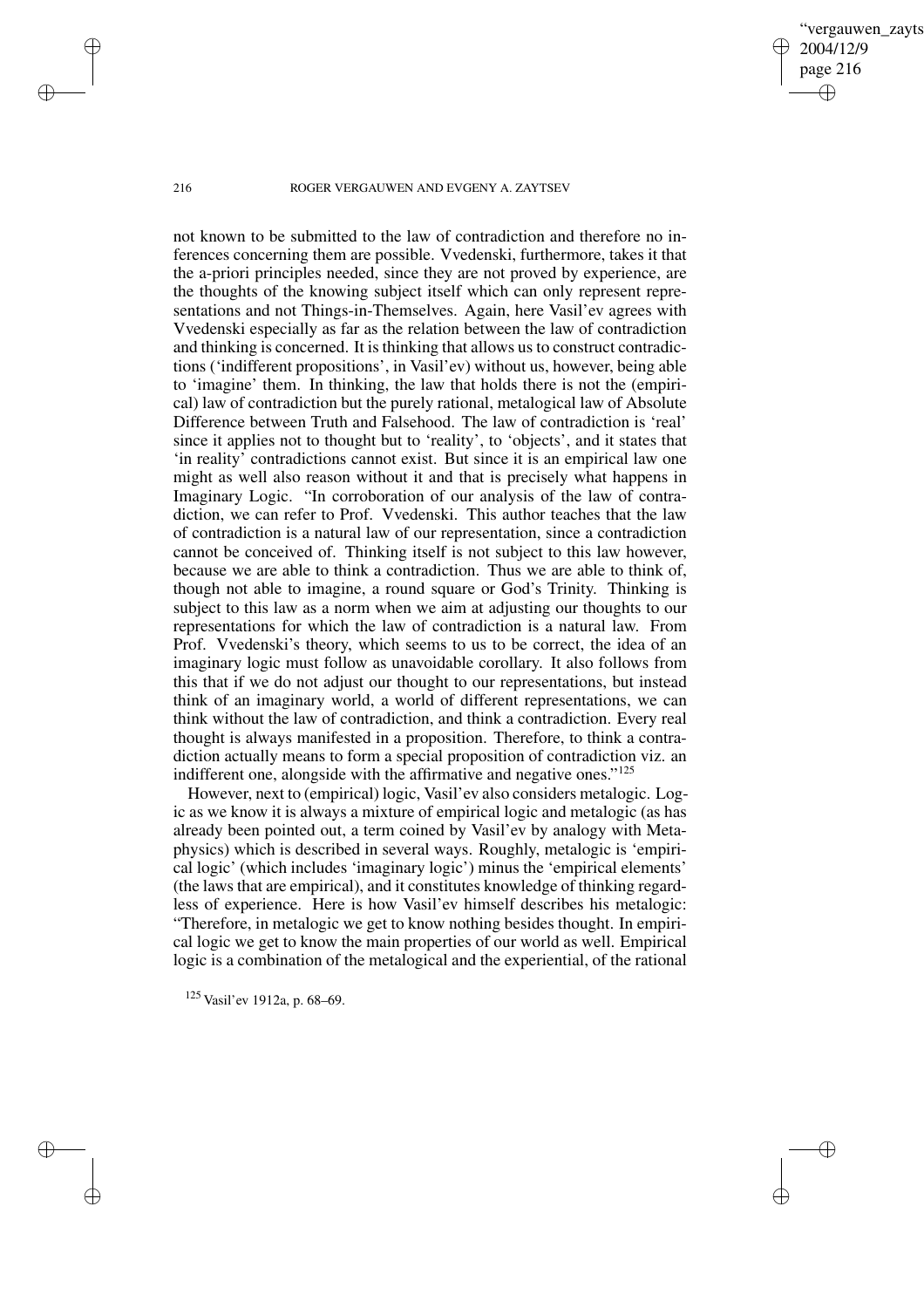and the empirical. Therefore, empirical logic lies at the foundation of any 'terrestrial' reasoning, since scientists or representatives of any specific science will make mistakes if they are reasoning contrary to the main properties of our world. So, scientists have to reason and, in fact, do reason according to both the principles of metalogic and empirical logic. But philosophers can, and in certain cases have to, reason according to the principles of metalogic only. Metalogic in itself constitutes a certain logical minimum; it is that, which is contained in all possible logics, real and imaginary ones. It is that, which makes logic be logic. Empirical logic (but also any of the imaginary logics) is richer in content; it is more concrete, more definite; it contains all of the metalogical and something specific to empirical logic only. Therefore, a person who is reasoning in accordance with empirical logic (or any imaginary logic), is also reasoning in accordance with metalogic, but not at all vice versa."<sup>126</sup> Vasil'ev claims that Metalogic contains logical truths which follow from the very definition of the logical, and which are of absolute validity for logic. Here he also indicates that he does not agree with Husserl's idea on logical laws, since Husserl insists on the unchangeability of 'all basic logical postulates', and that is what Vasil'ev cannot accept. But the principles and laws formulated in metalogic are of absolute validity for every logic.<sup>127</sup> What then, are the principles and laws that hold here (and not in empirical logic)?. We have already mentioned that in Vasil'ev's view metalogic contains only 'positive propositions', but there are also 'laws' that apply not to reality but to thoughts or propositions that belong there. From our earlier discussion we know that the law of Absolute Difference between Truth and Falsehood is one of them (it is the 'analogon' in metalogic of the law of contradiction in empirical logic, but it is absolute). Vasil'ev also mentions the law of identity and the law of sufficient reason — each of which is linked to a 'real' law or a 'law of reality' — as belonging to metalogic: "*Contrariwise, the formal laws of thought apply to thought only, and not to reality; they apply to propositions, and not to objects.* They are laws about propositions and about propositions only. In contrast to the empirical changeability of things, the law of identity, e.g., establishes the logical constancy of concepts, i.e. of parts of propositions. It is a law about propositions and [it] tells absolutely nothing about objects. Exactly in the same way the law of absolute difference between truth and falsehood and the law of sufficient reason tell us about propositions only, and not about objects. Consequently, one should strictly distinguish between them and those real laws (about objects) they

<sup>126</sup> Vasil'ev 1912a, p. 90. In Logic and Metalogic p. 115ff. Vasil'ev tries to circumscribe this metalogic even further. We have already in an earlier part of this paper hinted at what he says there.

<sup>127</sup> Vasil'ev 1912–1913, p. 97.

✐

✐

✐

✐

ergauwen zayts 2004/12/9 page 217 ✐ ✐

✐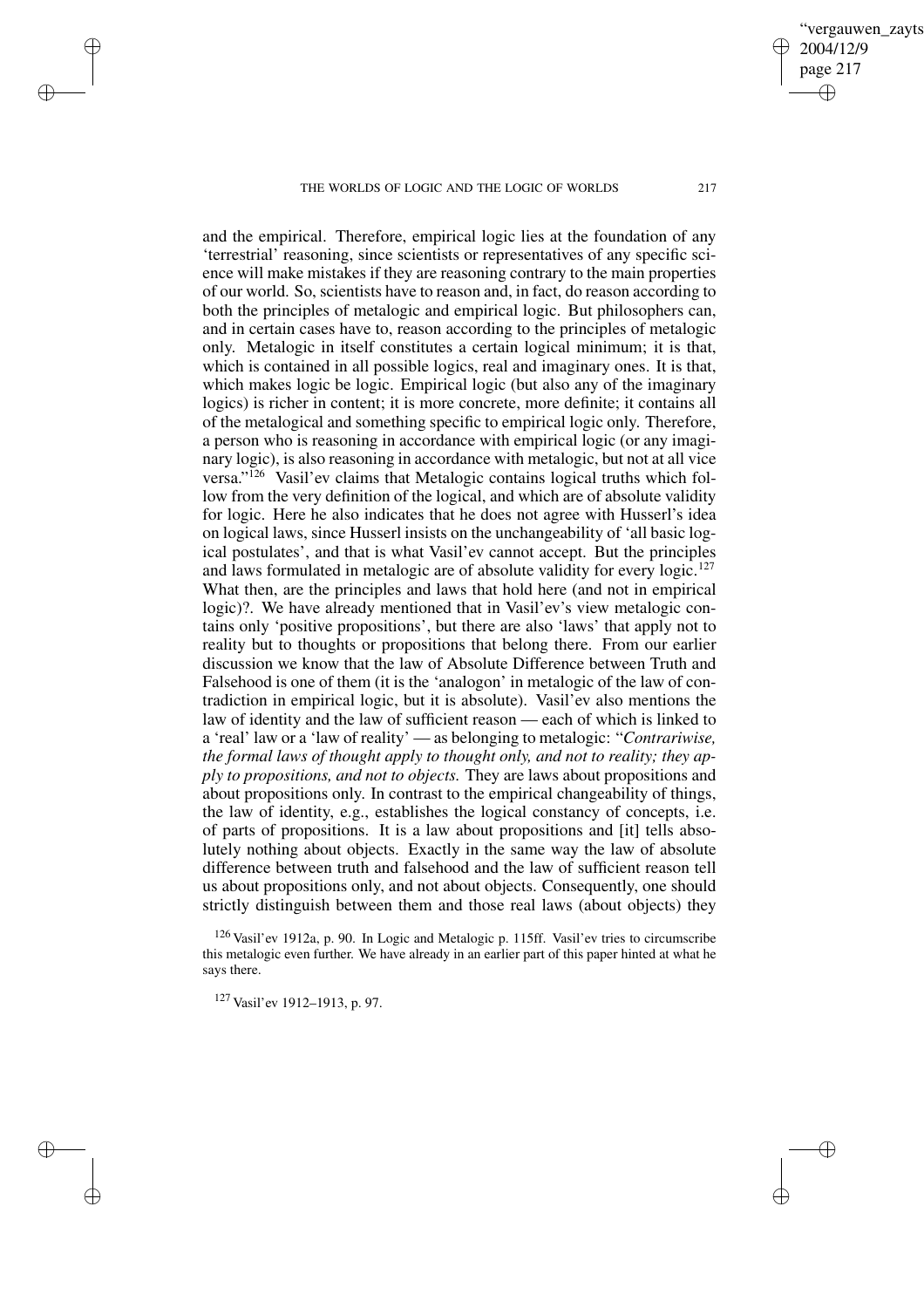vergauwen zayts 2004/12/9 page 218 ✐ ✐

✐

✐

218 ROGER VERGAUWEN AND EVGENY A. ZAYTSEV

can easily be confused with. A formal law of propositions  $-$  e.g. the law of sufficient reason — "every proposition has to be justified" — should be distinguished from the "real" law of causality which says that "every phenomenon must have a cause." A formal law such as "propositions should not contradict each other" should be distinguished from a real law such as "there is no contradiction within objects." *Thus, the real law of contradiction stands to the formal law of absolute difference between truth and falsehood just as the real law of causality stands to the formal law of sufficient reason.* We have seen that one can deny the law of contradiction without denying the law of absolute difference between truth and falsehood. Exactly in the same way, the denial of the law of causality does not imply the denial of the law of sufficient reason. Indeterminism is the negation of the universal validity of the law of causality, but it too should be justified and demonstrated according to the law of sufficient reason."<sup>128</sup> We have now the strange situation that from the 'traditional logical laws' mentioned by Vasil'ev<sup>129</sup> viz. the laws of identity, of contradiction, of excluded middle and of sufficient reason, the laws of identity and sufficient reason are moved to the level of metalogic, which contains laws of pure thought and "reflects only the nature of the cognizing subject". One does not immediately see a reason for this and Priest, e.g., castigates Vasil'ev for not providing one since in any case from the point of view of modern non-classical logics even the laws of Vasil'ev's metalogic are not any longer recognized as absolute<sup>130</sup>. The reasons Vasil'ev gives, to the extent that these laws or principles are the invariant part of logic or genuine laws of thought, e.g. in the case of the law of Absolute Difference between Truth and Falsehood that it is a law that forbids self-contradiction and is therefore a law without which no logic would be possible, are, according to Priest, all unconvincing. "The law of identity is harder, but there are certain relevance logics in which it fails. The principle of sufficient reason is not a part of modern logic at all, and in any case has been cast into doubt by quantum mechanics. And the law of absolute difference fails in the semantics of say, first degree entailment where sentences may have more than one truth value. . . .Logics where some things may be both true and false are just as possible — and coherent — as logics where some things may be neither.

<sup>128</sup> Vasil'ev 1912a, p. 68.

<sup>129</sup> Vasil'ev 1912–1913, p. 97.

<sup>130</sup> Priest 2000, p. 142–143. This also brings up the question of and in what sense Vasil'ev may be called a forerunner of (certain) modern non-classical logics. We will come back to this a little bit later.

✐

✐

✐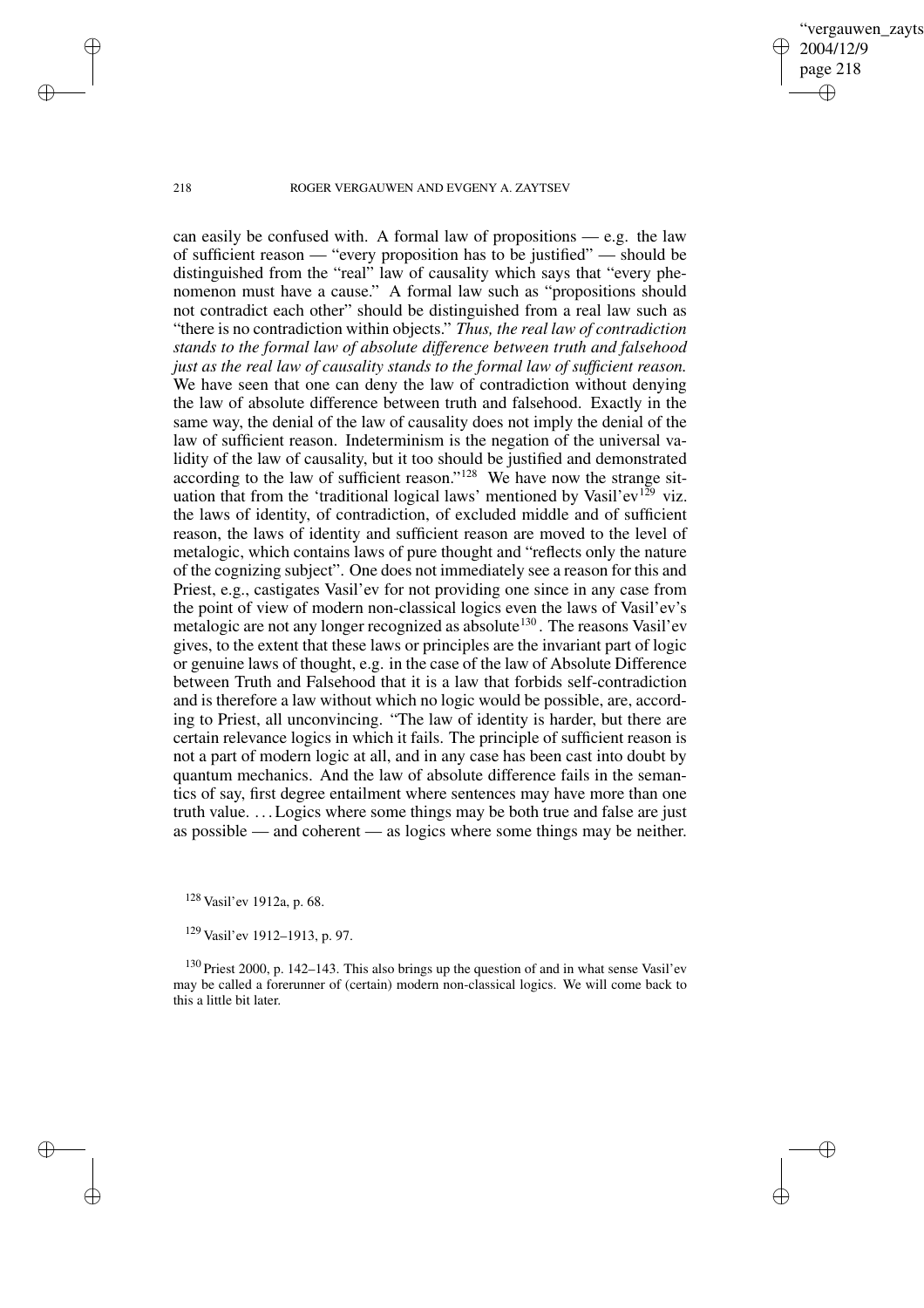Certainly, if one violates this law, one may end up endorsing contradictions. But so what?"<sup>131</sup>

Without going into this criticism of Priest's which is of course constructed with hindsight and which, if true, might mean that maybe all of logic is then somehow empirical thus challenging in a very serious way any (be it even a small) universality-claim for logic, it seems to us that there may indeed have been reasons for Vasil'ev to set up things the way he did and it is precisely within a broadly (neo)-Kantian framework that it makes sense. Our claim is not that Vasil'ev held Kant's view on logic<sup>132</sup> but that certain distinctions he makes can be traced back to Kant. In order to see what this may mean, let us first go back to what Vasil'ev says about the relation between logic and metalogic. Metalogic, according to Vasil'ev, is in itself not an instrument of knowledge. It must be supplemented by 'empirical logic' which introduces material principles. It does not provide knowledge of any specific world since it only expresses the nature of the knowing subject. It therefore is a purely theoretical science and has no relation to reality. However, once 'mediated' (Vasil'ev uses the term 'Logos' here) through material or empirical elements, it gets a practical meaning. Empirical logic originates in life, in the interaction between man and his environment, and in that sense logic serves knowledge and knowledge serves life which implies that logic serves life.<sup>133</sup>

In his 'Critique of Pure Reason' Kant formally makes a distinction between general (pure) logic and what he calls transcendental logic. Pure logic, according to Kant<sup>134</sup>, is a body of demonstrated doctrine in which everything is a-priori. It has nothing to do with empirical principles and it abstracts from all content. It is concerned altogether with the form of thought. General (pure) logic exhibits the absolutely necessary rules of thought without which there can be no employment whatsoever of understanding. The rules of general logic, then, are not concerned with some kind of an objective relation between understanding on the one hand and objects on the other, and therefore its rules cannot be viewed as sufficient for any metaphysical knowledge of reality. Transcendental logic, which is not a rival or alternative to formal

✐

✐

✐

✐

<sup>132</sup> As a matter of fact, in 'Logic and Metalogic' (p. 121) Vasil'ev states that indeed Kant's view on logic was refuted adding that Kant himself helped to free logic from the impasse of Aristotelian scholastic tradition. Whether that is at all true as far as Kant is concerned is unclear, unless one understands this in the sense that Vasil'ev himself did, which implies that it was from within a Kantian paradigm that Vasil'ev developed his own criticism of traditional logic.

<sup>133</sup> Vasil'ev 1912–1913, p. 116–117.

<sup>134</sup> Cf. e.g. Aschenbrenner 1983, pp. 72ff. and Grier 2001, pp. 71ff.

ergauwen zayts

2004/12/9 page 219

✐

✐

✐

<sup>131</sup> Priest 2000, p. 142–143.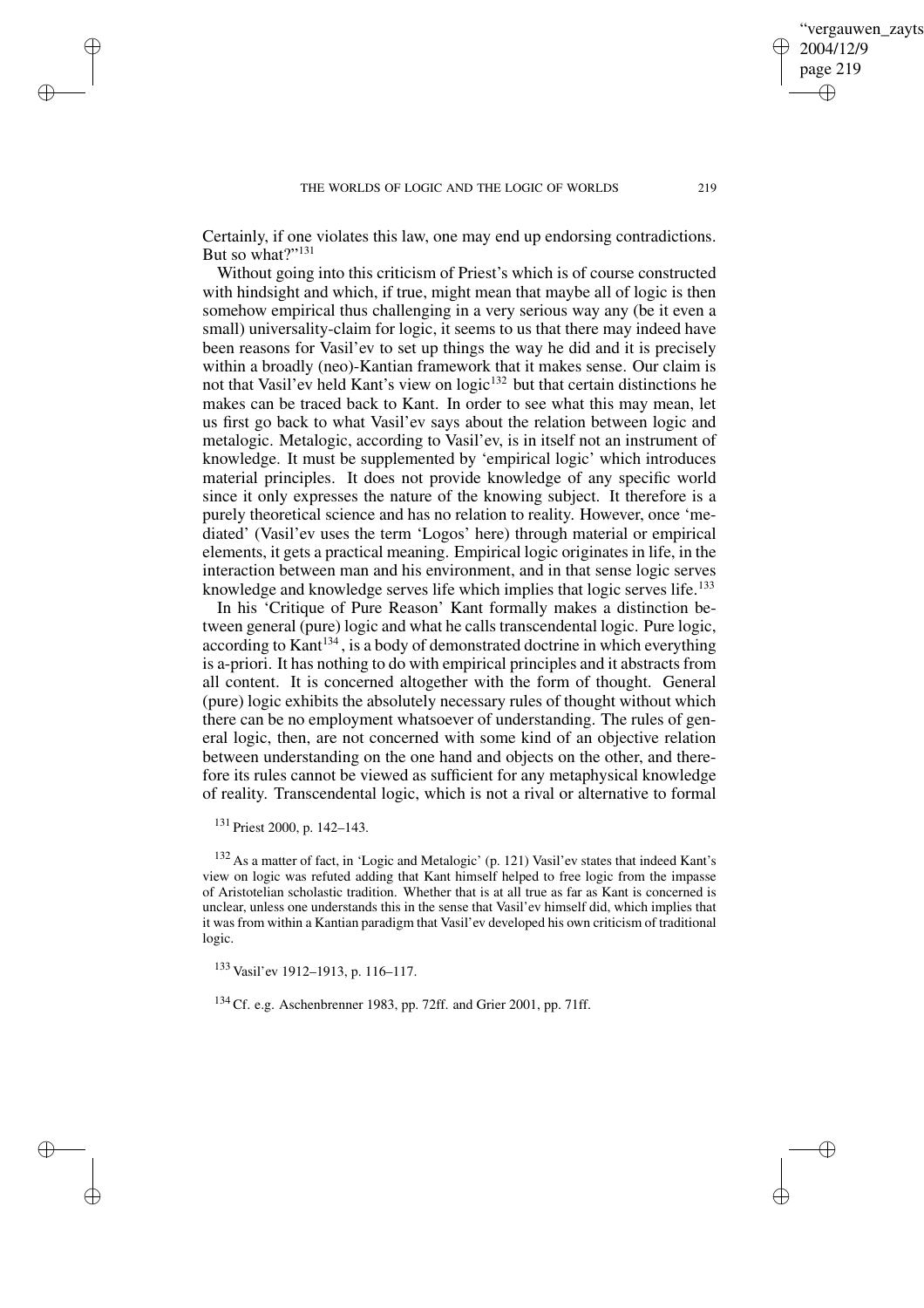vergauwen zayts 2004/12/9 page 220 ✐ ✐

✐

✐

### 220 ROGER VERGAUWEN AND EVGENY A. ZAYTSEV

(pure) logic is, in Kant's view, given the task of demonstrating certain truths that are indispensable to the pursuit of empirical knowledge, more specifically synthetic a priori knowledge of objects. The term 'transcendental' in transcendental logic in Kant is used in two ways with regard to the relation between thought and its objects. On the one hand, in as far as transcendental logic abstracts from all empirical content of thought, it can be seen as a discipline concerned with the rules for thinking objects which hold independently of our sensibility. On the other hand, in as far as transcendental logic wants to clarify the conditions under which pure thought can be applied to objects, 'transcendental' also indicates the investigation into the necessary conditions under which any knowledge of objects is possible.

The analogy with the relation between Logic and Metalogic in Vasil'ev seems to us to be obvious. *What Vasil'ev seems to have done is to apply the Kantian distinction between General (pure) Logic and Transcendental Logic to formal (or pure or general) logic itself.* Metalogic, in this view, becomes the (Kantian) pure logic since it is not concerned with empirical knowledge at all. Of course, in doing this, Vasil'ev cannot stick to what Kant did, since the 'pure-transcendental' distinction is now an internal property of logic as such. So, e.g. the law of contradiction in Kant belongs to 'pure logic', but in Vasil'ev it belongs to 'empirical logic'. *Indeed, in the distinction Pure-Transcendental, 'empirical logic' in Vasil'ev is comparable to transcendental logic in Kant. Empirical logic is concerned with the relation between thinking and objects (or 'reality'). Furthermore, it constitutes an investigation into how we can think objects independently of our own sensibility.* Vasil'ev's Imaginary Logic as a 'logic of concepts' wants to show how different logics are possible given 'different sensibilities' and it attempts to lay down the principles governing these logics. Moreover, in formulating the laws of empirical logic, imaginary logic also constitutes an investigation into the conditions of knowing objects in general. However, while using the Kantian scheme, Vasil'ev at the same time turns it 'upside down', the big difference being that in Kant logical principles cannot be but a priori while in Vasil'ev (think of the discussion of the law of contradiction) they may be a posteriori (and even synthetic). This, of course, is not Kantian, but we think nevertheless to have shown that Vasil'ev's way of working is comparable to the Kantian one.

Where now, does all of this lead us to with respect to Vasil'ev's presumed psychologism? Priest accuses Vasil'ev of "a psychologism of a Kantish kind"<sup>135</sup>, but is that even justified? In again the 'Critique of Pure Reason' Kant most notoriously distinguishes between the 'question of fact' of the 'physiological derivation' of a priori concepts (their occurrence in the mind

<sup>135</sup> Priest 2000, p. 141, n. 13.

✐

✐

✐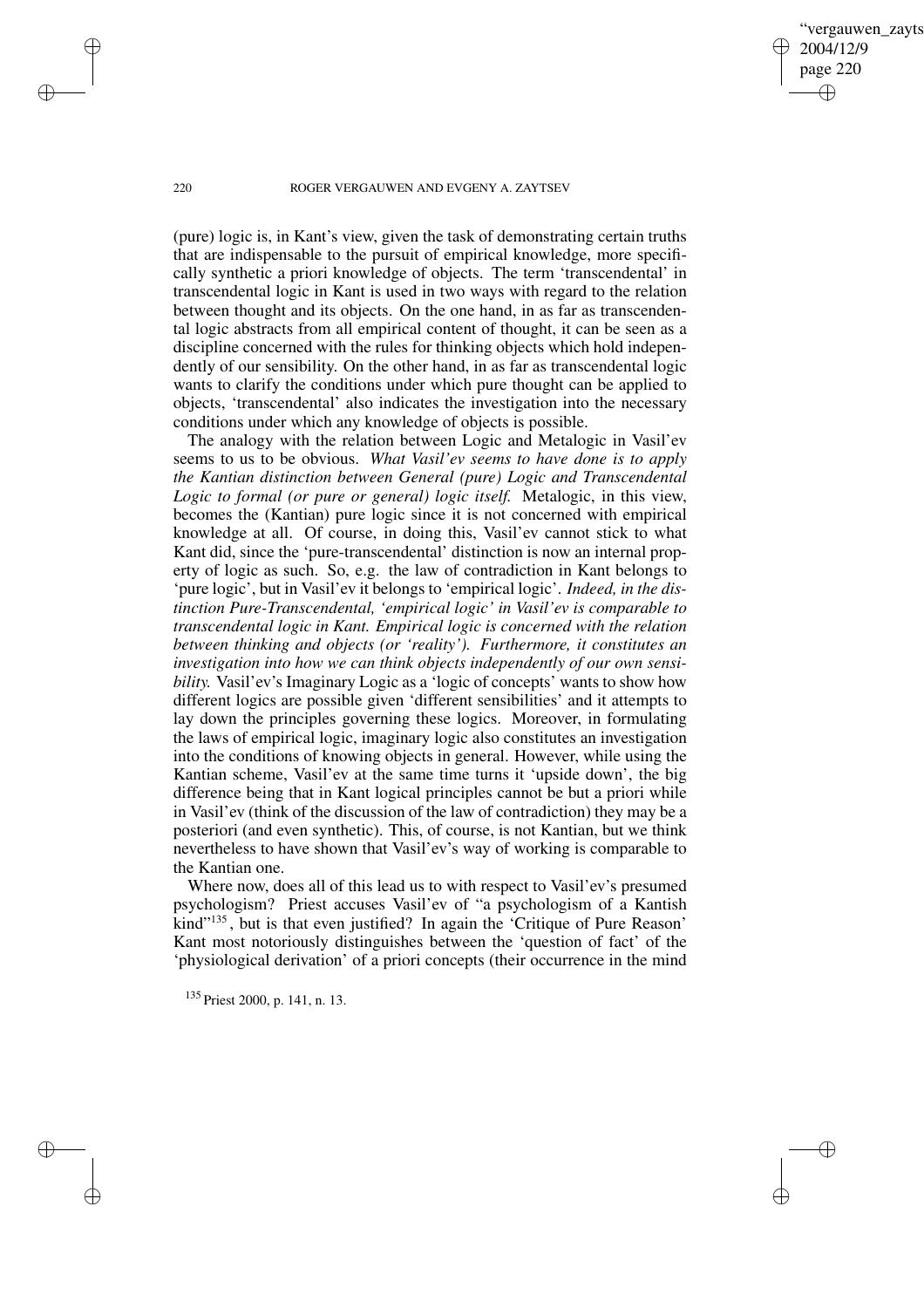or consciousness of man) and the question of their validity, which requires a transcendental deduction. This is all the more important, since for Kant it means that the truth of empirical knowledge does not depend on the psychological mechanisms but on a priori conditions independent of such mechanisms. Indeed, this was even the reason why Kant was accused of rejecting psychologism by its proponents. Vasil'ev stresses that metalogic (which is a priori) is part and parcel of any empirical logic and seems to us to be following the lead of Kant here. There is, thus, every reason not to consider Vasil'ev a 'psychologist', the more so since in the last decades of the nineteenth century the neo-Kantians argued against the psychologistic presentation of philosophy, but admittedly this last fact presents only circumstantial evidence. Just as does the fact that we know from Vasil'ev's biography that somewhere around 1908 he realized that his research in psychology, which he had been into for several years, could only be some kind of prolegomenon to more 'serious things', to wit the study of logic and philosophy, and as a consequence of which he abandoned his psychology studies.<sup>136</sup>

The other problem we want to go briefly into is the question of the place of Vasil'ev in the history of logic. And here the answer will have to be more variegated. We would like to make a distinction between the question whether Vasil'ev can be considered to a forerunner of (certain) non-classical logics and whether in general his method of imaginary logic can still be useful today. As might be imagined, the answer to the question whether Vasil'ev can be called a forerunner of non-classical logic has received divergent answers.<sup>137</sup> On the one hand some, like A.I. Arruda and N. Da Costa, seem to have not only been convinced that Vasil'ev can be called a forerunner of Paraconsistent logic but they actually tried to reconstruct Vasil'ev's Imaginary Logic as a paraconsistent system which could be useful for constructing other and more sophisticated systems.<sup>138</sup> N. Rescher considers him a forerunner of many-valued logic.<sup>139</sup> Moreover, since the 'rediscovery' of Vasil'ev in the former Soviet Union especially under the influence

<sup>137</sup> Poli 1993 for details.

✐

✐

✐

✐

<sup>138</sup> See e.g. Arruda 1977, 1980, 1984, 1989, Puga (a.o.) 1988.

<sup>139</sup> Rescher 1969. See in this respect also Kline 1965.

vergauwen zavts

2004/12/9 page 221

✐

✐

✐

<sup>136</sup> Stelzner (Stelzner 2001, p. 250) quotes Vasil'ev as writing in 1908 (Vasil'ev 1908, p. 141) that "psychology should serve as a firm foundation for logic" and calls this a classical confession of psychologism. From what we said before, it should be clear that in the important logical works Vasil'ev produced afterwards (from 1910 on), he has definitely changed his mind. Moreover, in the text quoted Vasil'ev, continues to write that psychology and the history of philosophy should also come before the study of ethics. Would it, then, also follow that Vasil'ev is a Psychologist and Historicist in ethics?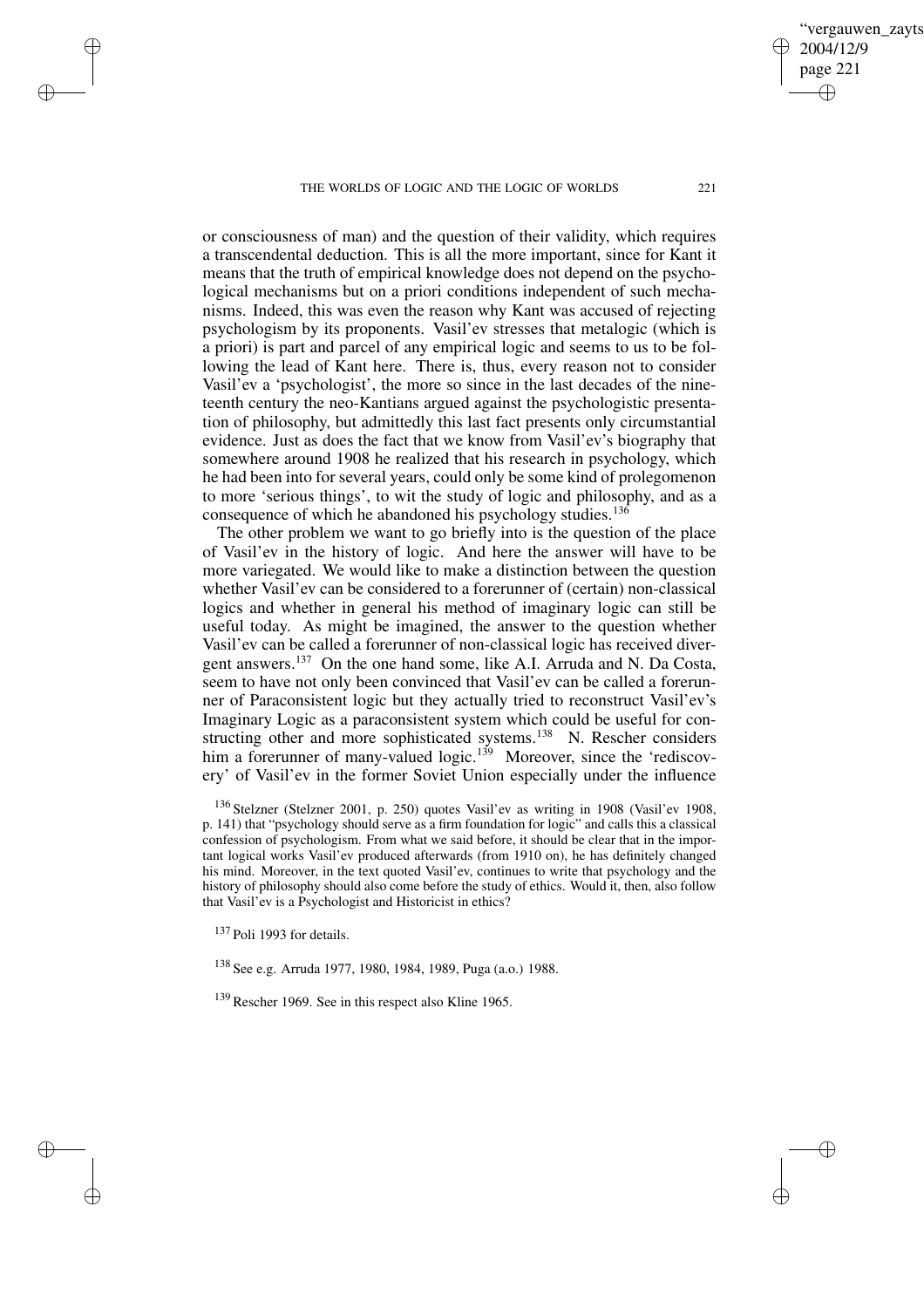vergauwen zavts 2004/12/9 page 222 ✐ ✐

✐

✐

### 222 ROGER VERGAUWEN AND EVGENY A. ZAYTSEV

of V.A. Smirnov and later also V.A. Bazhanov,<sup>140</sup> there is a whole lot of papers that have been coming out and are still coming out (mostly in Russian) that try to use Vasil'ev's work in the context of modern formal logic, and the bibliography of papers and books devoted to Vasil'ev that we have added attests to this. Originally, this interest in the Soviet Union could also be explained by the fact that Vasil'ev's ideas supposedly could be used to explain the thesis of Hegelianism and Marxism that contradictions may be fundamental for understanding reality and that the claim that reality exhibits contradictions is a claim about how the world is. Nevertheless, even in recent decades<sup>141</sup> Vasil'ev's ideas are considered to be important, and rightly so. On the other hand, there are those holding a position ranging from 'cautious' to 'outright negative'. The cautious approach to Vasil'ev isrepresented by W. Stelzner who, on the one hand, admits that Vasil'ev never constructed a fully worked-out system of non-classical logic but who also, on the other hand, considers him as a true reformer of logic (albeit from within traditional logic) who nevertheless might have missed the 'other reforms' proposed by Frege, Russell a.o. "Vasil'ev wird heute als Begründer oder zumindest Vorläufer einer kaum zu überblickenden Vielfalt nichtklassischer logischer Theorien in Anspruch genommen. Und obwohl auch Vasil'ev, wie Vladislavlev, kein entwickeltes System einer nichtklassischen Logik aufgebaut hat und bestimmte seiner Ideen, die Ansprüche auf Überwindung klassischer logischer Positionen erheben (vor allem sein erster Ansatz zu den partikulären Urteilen), in ihrer Kritik an klassisch gültigen Prinzipien der traditionellen Logik tatsächlich eher auf einem Mißverständniss der klassischen Positionen beruhen, hat Vasil'ev seine logischen Arbeiten bewußt als Gegenentwürfe zur aristotelischen klassischen Logik verfaßt und als solche Gegenentwürfe propagiert. Vor allem aber hat er die Intuitionen, auf denen diese Gegenentwürfe beruhen, in unvergleichlich stärkeren Maße thematisiert, entwickelt und begründet als dies bei Vladislavlev der Fall ist, bei dem von einer solchen Begründung keine Rede ist (. . .) Interessant für das Verhältnis von moderner und traditioneller Logik ist, daß auch Vasil'evs Ansätze zur Reform der Logik vollständig auf Basis der traditionellen Logik entwickelt wurden, die zu Vasil'evs Zeit durch die Arbeiten von Frege und Russell (nach heute hersschender wissenschaftshistorischer Auffassung) theoretisch bereits überlebt war."<sup>142</sup> The negative approach gives less or no credit at

<sup>140</sup> Cfr. the bibliography on Vasil'ev for works by Smirnov and Bazhanov.

<sup>141</sup> See Priest and Routley for an historical overview of paraconsistent dialetheic approaches in logic. According to Arruda (a.o., eds, 1980) (who is following Łukasiewicz here), the paraconsistent approach can even be traced back to Aristotle.

<sup>142</sup> Stelzner 2001, pp. 250–251.

✐

✐

✐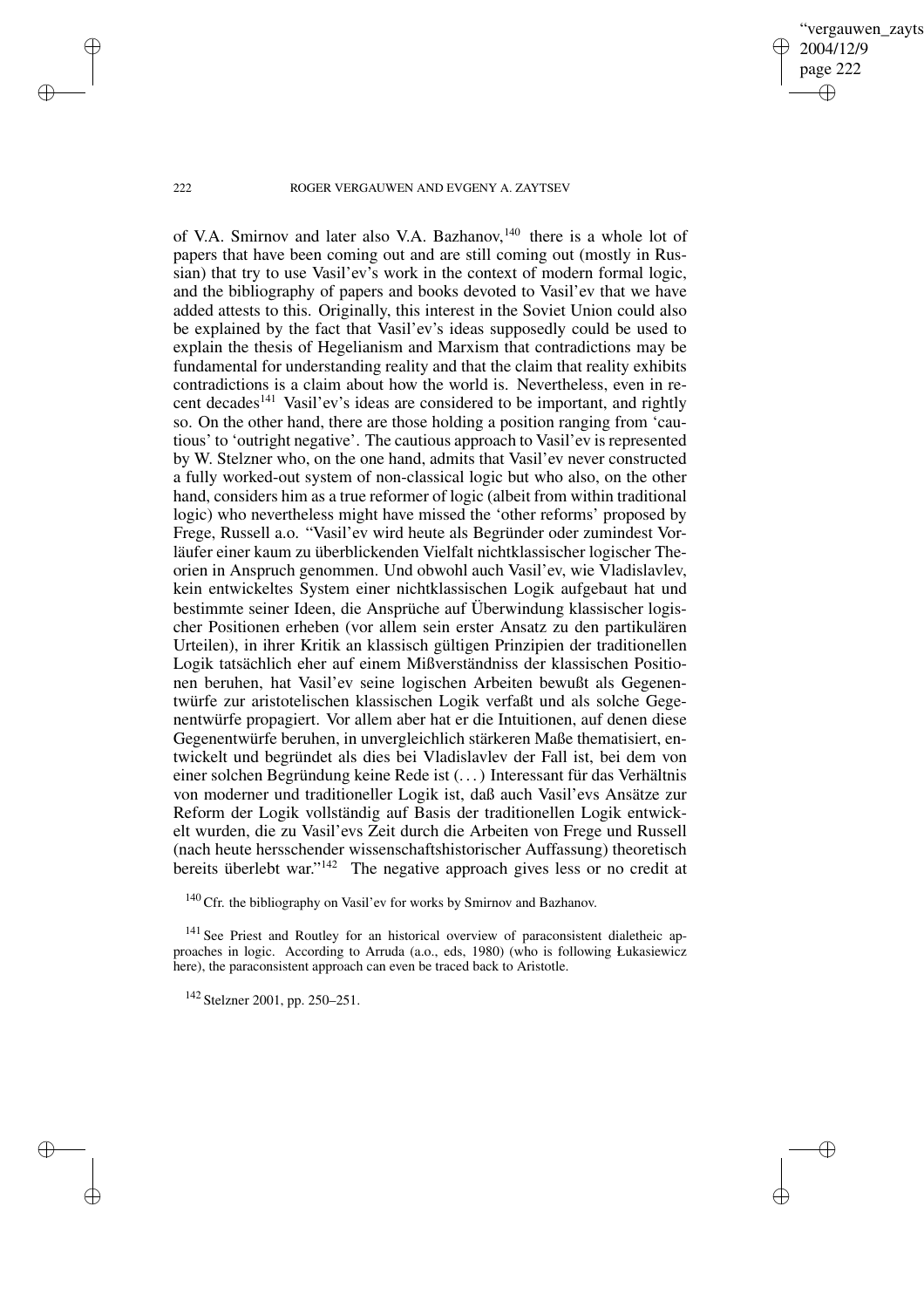all to Vasil'ev's work. A good example here is G. Priest's evaluation of the thought of Vasil'ev, an evaluation which seems to have radicalized over the years. In 1989<sup>143</sup> he still gives some credit to Vasil'ev's thought if it comes to the question whether Vasil'ev can be called a forerunner of paraconsistent systems in view of the fact that his ideas either merely come down to predicate negation or that the Law of Contradiction (LC) is somehow still retained: "However, in treating Vasil'ev as a forerunner of paraconsistent logic one must tread with great care, first in what his rejection of LC amounts to. For although one might in a logical reconstruction take "S is P and not P" ("S is  $P^{\dagger}$ ") to be equivalent to "S is P and S is not P", Vasil'ev maintains that there are cases where "S is P†" is true but both "S is P" and "S is not P" are false. This suggests that the negation in "S is  $P_1$ " is merely predicate negation, and this would make his position quite compatible with classical sentential logic as we have seen in the case of Meinong. But even if it is something more like sentential negation that is involved (and hence the conjunction is non-standard) there are problems... But the underpinning theory must lead to predicate paraconsistency in the shape of the rejection of S is P and not  $P \vdash B$ , and so *should* lead, given that indifferent judgments retain the intended LC refuting features, to an underlying paraconsistent logic. In this tenuous sense Vasil'ev can be accounted a forerunner of paraconsistent logic."<sup>144</sup> Not much credit is, then, given to the theory, and it is concluded that Arruda's claim that Vasil'ev is a forerunner of paraconsistent logic is not much more substantial.<sup>145</sup> However, in a more recent paper, in which Priest discusses Vasil'ev's place in the history of logic he is even less positive and the only credit he is now willing to give him is that (as Quine) he realized that logic was revisable — but even that is nothing special since at the same time logic was indeed being thoroughly revised by such logicians as Frege, Russell and others — and that there is need for a certain logical pluralism where different kinds of objects require different logics that may be dependent on the empirical properties of the objects in question. Finally, Priest claims that Vasil'ev's Psychologism is of a kind that is not longer thinkable after the work of Frege and Husserl. If at all on the technical side something positive has to be mentioned Priest suggests that Vasil'ev pioneered some kind of '(im)possible worlds' logic, but there too the real breakthrough was to come only several decades later. In this sense Vasil'ev's work was too early. He

✐

✐

✐

✐

<sup>145</sup> Priest and Routley 1989, p. 30. There it is also stated even to claim that Vasil'ev's logic is 'many-valued' is only true in 'a misleading sense' in which intensional logics are accounted many-valued.

vergauwen zavts 2004/12/9 page 223 ✐ ✐

✐

<sup>&</sup>lt;sup>143</sup> Priest and Routley 1989.

<sup>&</sup>lt;sup>144</sup> Priest and Routley 1989, p. 33–34.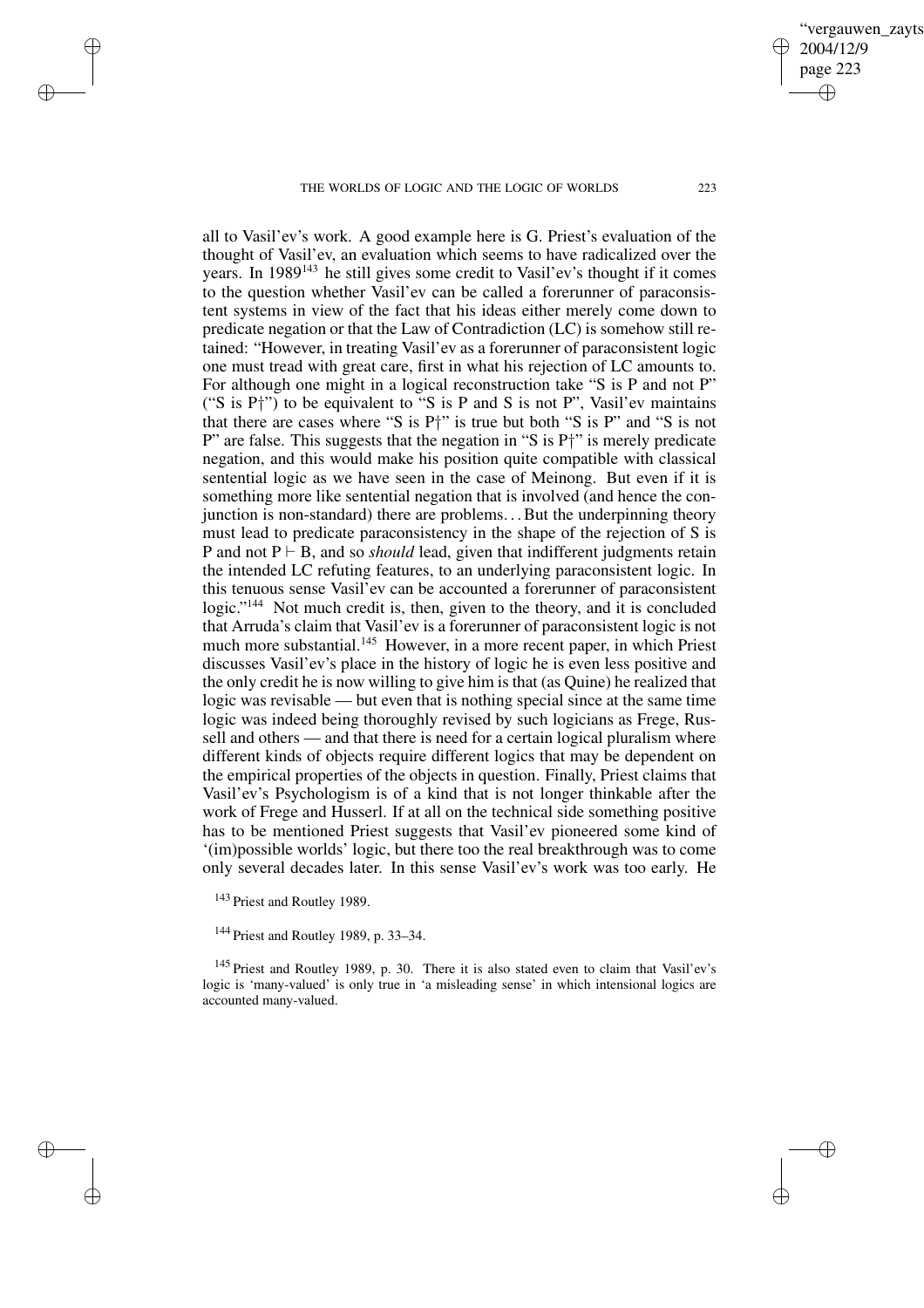vergauwen zayts 2004/12/9 page 224 ✐ ✐

✐

✐

## 224 ROGER VERGAUWEN AND EVGENY A. ZAYTSEV

was, in other words, a visionary who had nevertheless no real idea of what was going to come. "Now that we have looked at Vasil'ev's ideas, both logical and philosophical, it is time to assess his significance in the history of logic. I think that this can hardly reside in the content of his work. The logic itself is now little more than a curiosity, and the philosophical ideas, I have argued, do not stand up to inspection. . . .Characterizing Vasil'ev's radicality is much harder. As a logician, it has been claimed, Vasil'ev was a forerunner of many-valued logic. This is hardly the case. Imaginary logic is not a many-valued logic in anything close to the modern sense. It is not a modern logic at all. Sometimes, he is claimed to be a forerunner of paraconsistent logic. This is closer to the truth, but still incorrect. Paraconsistent logics challenge the claim that everything follows from a contradiction. Vasil'ev did not even have the logical machinery to formulate this claim. Perhaps closer still, he is a forerunner of dialetheic logic, which endorses some contradictions. But even this is not right, since, after all, he endorsed the law of non-contradiction. . . . Still, however one locates Vasil'ev's originality be it in anticipating paraconsistent logic, impossible worlds, revisability or pluralism — the developments that would have to happen to make it possible to appreciate this were some time into the future. In this sense, his work was too early."<sup>146</sup>

We are not convinced of this evaluation. On the one hand we have shown earlier that Vasil'ev can hardly be accused of Psychologism, on the other hand we will here not try to show that Vasil'ev was in fact a forerunner of paraconsistent or many-valued logic or even an intuitionist for that matter. This discussion we will reserve for another paper. What we will now, by way of conclusion, try to show (pace Priest) is how Vasil'ev's ideas may still be important in logic by analyzing critically, along the lines of Vasil'ev, an important procedure in mathematics (or logic), viz. Cantor's Diagonal Procedure. In doing this we will start from Vasil'ev's distinction between 'external' and 'internal' negation which was already discussed earlier in this paper.

# 6. *Conclusion: On the Difference Between External and Internal Negation: A Vasil'evean Critique of Cantor's Diagonal Procedure*

As was already pointed at, in Vasil'ev's work there are three main ideas on the essence of negation.<sup>147</sup> The first relates to the fact that Vasil'ev, following

<sup>146</sup> Priest 2000, p. 143–144.

<sup>147</sup> E.g. Vasil'ev 1912a, pp. 85–88.

✐

✐

✐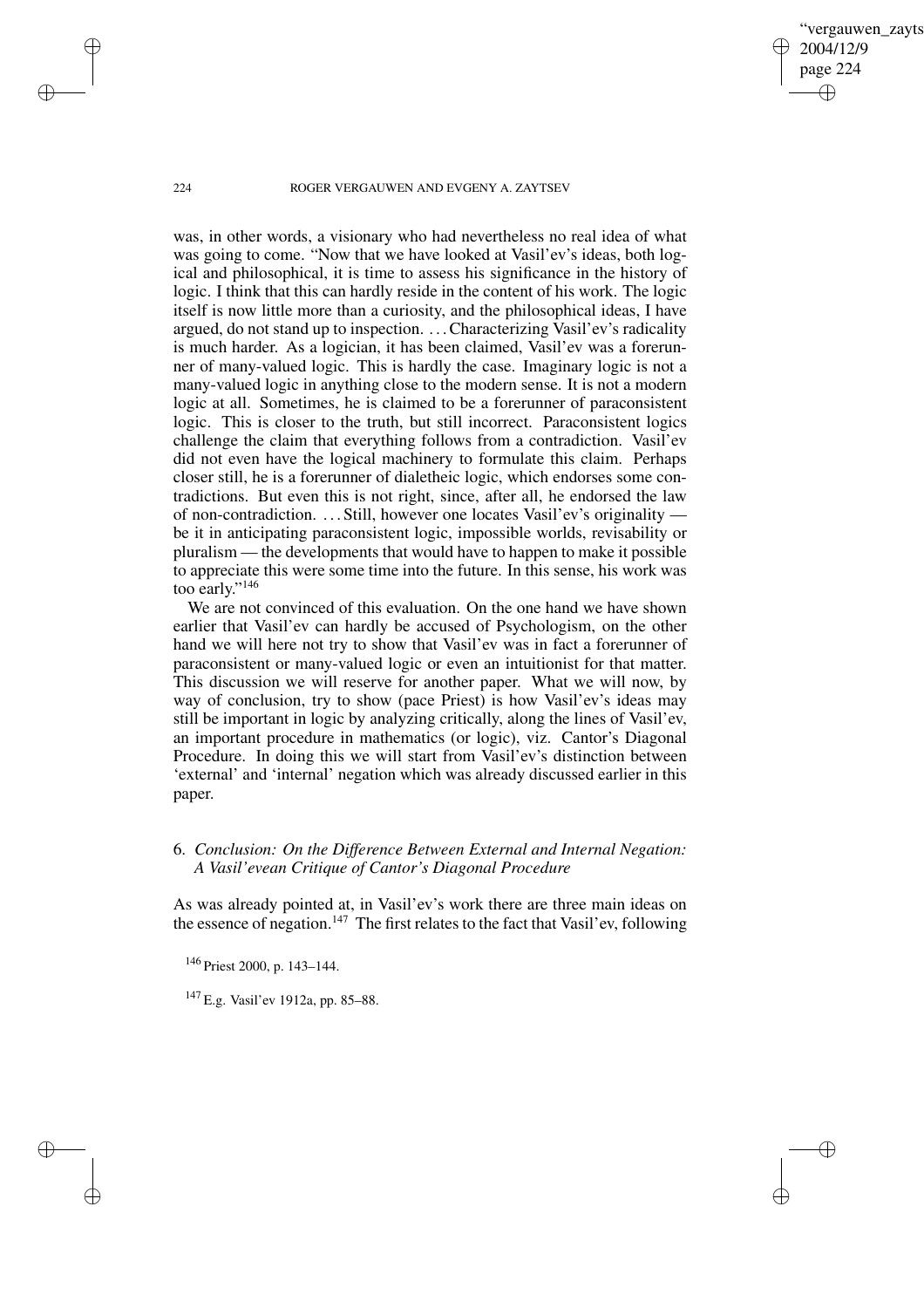✐

✐

✐

✐

ergauwen zayts

2004/12/9 page 225

✐

✐

✐

✐

Aristotle, systematically discerns between two kinds of negation: external negation of the form " $\ddot{A}$  is not  $\ddot{B}$ ," which is a 'genuine' negation, and internal negation of the form " $\ddot{A}$  is non- $\ddot{B}$ ," which is in fact an affirmation about the thing A having the predicate non-B. Another insight consists of the acknowledgement of the conditional character of internal negation, that is, of the dependency of the predication of  $B$  and non- $B$  upon a previously fixed genus. The third idea concerns Vasil'ev's view that in our "terrestrial" logic, that is, in the logic of actual scientific research, we pass over the problem of the transformation of external to internal negation, by implicitly setting up an appropriate genus, which is not transgressed during the course of reasoning, and within which we define negation. Since the definition of an appropriate genus is essentially 'informal' (it is not the logician, but the specialist in a specific scientific field who fixes the universe of discourse), Vasil'ev considers our "terrestrial" negation and all that relies on it as belonging not to the logical nucleus (the metalogic), but to empirical logic, which is the variable part of logic. As belonging to the variable part of logic, such a negation may be replaced by another one, which Vasil'ev calls "absolute negation." Absolute negation is introduced in such a way, that internal negation becomes always (without the fixation of an appropriate genus) equivalent to external negation.

But in our "terrestrial" scientific investigations (and not in the sphere of the "Spirit who never makes mistakes", as Vasil'ev says), in order to correctly convert an external negation into an internal one, we always have to fix an appropriate genus. We will give a simple example of scientific reasoning in which a correct fixation of the genus allows us to correctly transform an external negation into an internal one. Subsequently, we will give another (slightly different) example, in which such a transformation becomes incorrect owing to an erroneous way of defining the genus. Let us, firstly, consider the true proposition, "7 is not an even number," which has the form of an external negation. We can transform it into a further correct statement "7 is an un-even (odd) number," which has the form of an internal negation. The correctness of this transformation is guaranteed by the fact that we are — which is what mathematicians implicitly assume — dealing with the genus "natural number," which consists of two opposite species, viz. "even numbers" and "odd numbers." Such a transformation of an external negation into an internal one is valid, and thus systematically used in conditional proofs (*reductio ad absurdum*). The situation changes when we consider another example of a true proposition, which has the form of external negation, such as  $\frac{d^{1}}{2}$ is not an even number." Routinely transforming this judgment into internal negation we get " $1/2$  is an un-even (odd) number," results in a proposition which is obviously false. Thus, the transformation of an external negation into an internal one will in this case be incorrect. The two propositions  $\frac{1}{2}$  is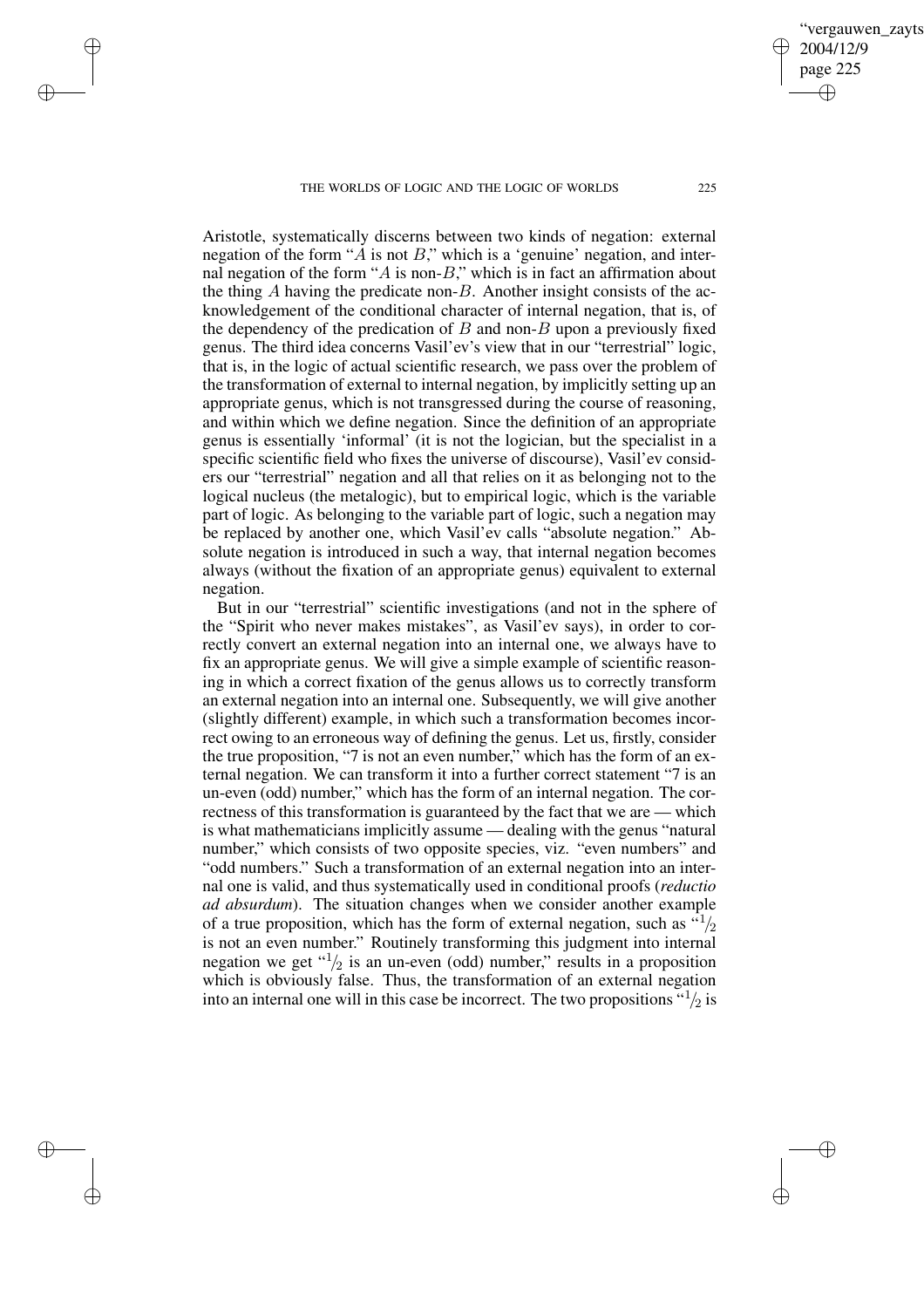✐

### 226 ROGER VERGAUWEN AND EVGENY A. ZAYTSEV

an even number" and " $\frac{1}{2}$  is not an even number" are contradictory, and the former is false while the latter is true (this would, in Vasil'ev's view, be an example of "the absolute distinction between truth and falsehood"). By contrast, both propositions " $\frac{1}{2}$  is an even number" and " $\frac{1}{2}$  is an odd number" are false. The reason for their falsehood lies in the fact that the number  $\frac{1}{2}$ is not a natural number, and consequently the predicates "even" and "noneven (odd)" cannot be applied to it at all. Therefore, mathematicians will never infer from the falsity of the proposition  $\binom{1}{2}$  is an even number" that the proposition  $\frac{1}{2}$  is an odd number" is true.

However, there are situations in which mathematicians seem to forget about the fact that a correct transformation of an external negation into the corresponding internal variety presupposesthe fixing of an appropriate genus. This is the case in Cantor's Diagonal Procedure which is used in, e.g., proving that the cardinal number of a set of subsets of a given set is larger than the cardinal number of the set itself.<sup>148</sup>

Let us begin our analysis of the use of the diagonal procedure in this demonstration by posing a preliminary question as to what kind of object a "set" is. There are several places in G. Cantor's work where he is trying to give content to the concept of a "set". In a paper on transfinite set-theory dating from 1895 he says the following: "By a "set", we understand every collection into a Whole M of definite and well-differentiated objects m of our intuition or our thought (which are called the 'elements' of M)".<sup>149</sup> According to e.g. Max Black, the reference to definite and well-differentiated objects means that Cantor wants to recognize as elements of a set only sharply demarcated objects and not 'fuzzy ones' (so e.g. numbers but not clouds), that are indeed subject to sharp criteria of identity and difference (e.g. 'men' vs. 'electrons').<sup>150</sup> In a letter do Dedekind from 1899, Cantor goes into more detail, making a distinction between 'absolutely infinite or inconsistent Multiplicities' and 'consistent Multiplicities' which he calls 'sets': "If we start from the notion of a definite multiplicity (a system, a totality) of things, it became clear to me that we must necessarily distinguish between

<sup>148</sup> The incorrectness of Cantor's Diagonal Procedure has been first indicated by Sergei Bychkov, who, in doing so, was not influenced by Vasil'ev but, rather, by Aristotle. Using the results of Daniil Vinner (in Vinner 1997) on the non-equivalence of the external and the internal negation, Bychkov (a.o.) developed a criticism of Cantor's Diagonal Procedure in a number of papers: Bychkov 1997, 1999, and 2000.

 $^{149}$  Cantor 1895 §1, p. 481: "Unter einer 'Menge' verstehen wir jede Zusammenfassung  $M$ von bestimmten wohlunterschiedenen Objekten m unsrer Anschauung oder unseres Denkens (welche die 'Elemente' von M genannt werden) zu einem Ganzen."

<sup>150</sup> Black 1971, pp. 618–619. There is a whole literature on the concept of a set in Cantor. Hallett's book (Hallett, 1984) provides a lot of details and is very informative in this respect.

✐

✐

✐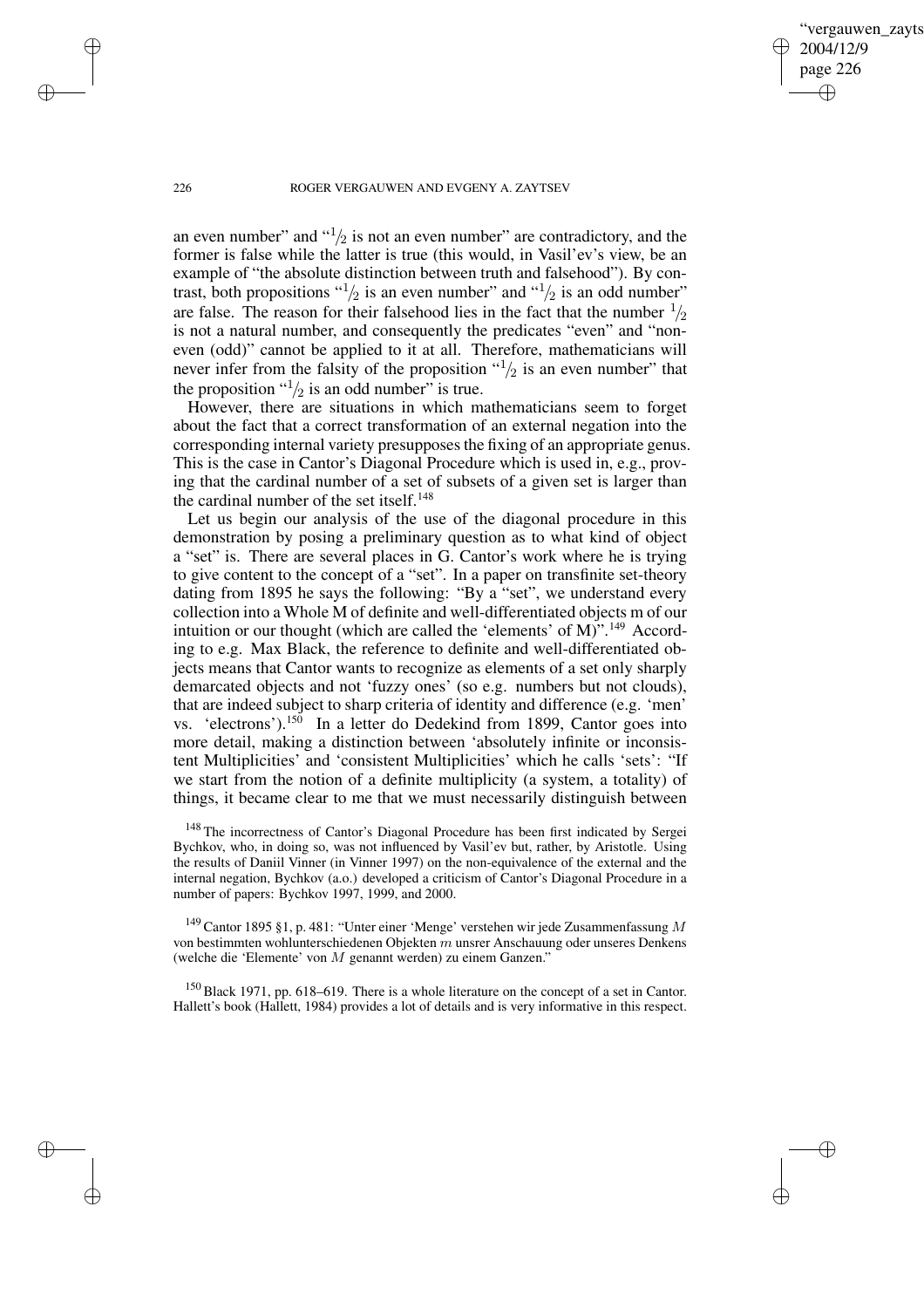✐

✐

✐

✐

two kinds of multiplicities (by this I always mean *definite* multiplicities). For, on the one hand a multiplicity can be such that the assumption that *all* of its elements 'are together' leads to a contradiction, so that it is impossible to conceive of the multiplicity as a unity, as 'one finished thing'. Such multiplicities I call *absolutely infinite or inconsistent multiplicities*. As one can easily see, the 'totality of everything thinkable', for example, is such a multiplicity; later still other examples will present themselves. When, on the other hand, the totality of elements of a multiplicity can be thought without contradiction as 'being together', so that their collection into '*one* thing' is possible I call it a *consistent multiplicity* or a *set*." <sup>151</sup> Sets are then, multiplicities that are 'well-formed' i.e. that can be thought of as a whole without contradiction. Apart from the relation that Cantor here makes between 'absolutely infinite' and 'inconsistent multiplicities'<sup>152</sup>, it is striking that he now explicitely mentions the idea of non-contradiction (or 'consistency') in relation to a 'real set'. This gives more content to his 1895 definition of set which only maintained that sets consist of definite well-differentiated things in our intention or thought. So, the condition of 'definiteness' and 'welldifferentiatedness' is here specified in terms of what can actually be called the law of non-contradiction, of which we know that Vasil'ev treated it as an 'empirical law'.

In order to see what this implies for Cantor's diagonal procedure in view of Vasil'ev's analysis, we will consider Cantor's idea of a multiplicity ('Vielheit') as a genus and use the term 'class' here. If we now consider a genus such as 'Class' (taken as 'primitive'), by what definition can we then discern sets from classes or, in terms of traditional logic, what is the *differentia specifica*, which permits of the definition of the species, "Set," within the genus "Class"?. One answer, which is usually given in most handbooks (that are based on naïve, non axiomatized, set-theory), is the following: a "Class"  $X$ 

<sup>152</sup> See Hallett 1984, p. 186ff. for details.

vergauwen zayts

2004/12/9 page 227

✐

✐

✐

<sup>151</sup> Cantor, letter to Dedekind. 3.8.1899, in Cantor 1991, p. 407: "Gehen wir von dem Begriff einer bestimmten Vielheit (eines Systems, eines Inbegriffs) von Dingen aus, so hat sich mir die Notwendigkeit herausgestellt, zweierlei Vielheiten (ich meine immer *bestimmte* Vielheiten) zu unterscheiden. Eine Vielheit kann nämlich so beschaffen sein, daß die Annahme eines 'Zusammenseins' *aller* ihrer Elemente auf einem Widerspruch führt, so daß es unmöglich ist, die Vielheit als eine Einheit, als 'ein fertiges Ding' aufzufassen. Solche Vielheiten nenne ich *absolut unendliche* oder *inconsistente Vielheiten*. Wie man sich leicht überzeugt, is z.B. der 'Inbegriff alles Denkbaren' eine solchen Vielheit; später werden sich noch andere Beispiele darbieten. Wenn hingegen die Gesammtheit der Elemente einer Vielheit ohne Widerspruch als 'zusammenseiend' gedacht werden kann, so daß ihr Zusammengefaßt werden zu '*einem* Ding' möglich ist, nenne ich sie eine *consistente Vielheit* oder eine 'Menge' ".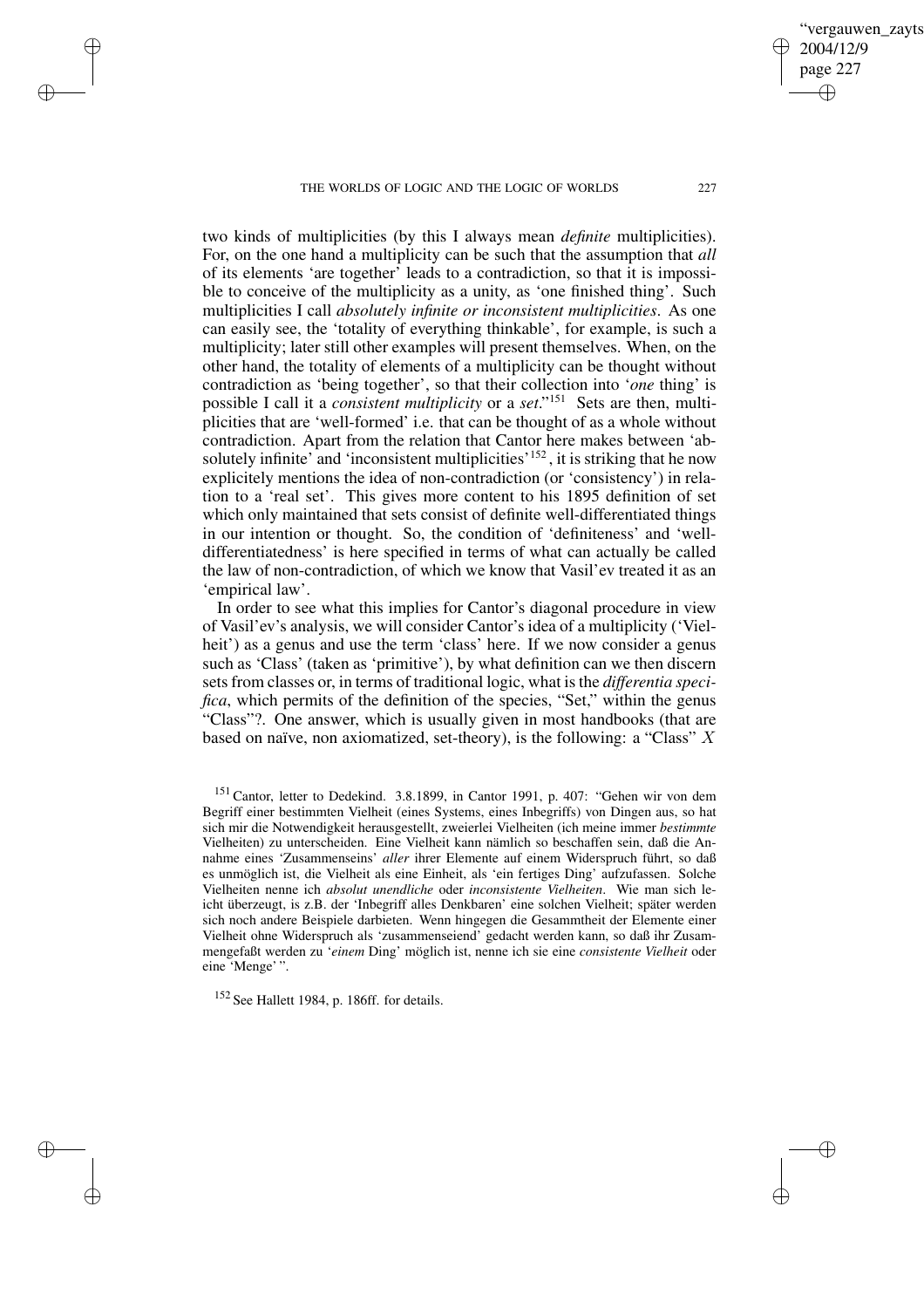✐

#### 228 ROGER VERGAUWEN AND EVGENY A. ZAYTSEV

is called a "Set," when for any arbitrarily chosen object  $y$  one of the opposites is true — viz. whether this object belongs or does not belong to this class. In symbolical form, whether  $y \in X$  or  $y \notin X$ . The possibility of indicating a correct answer (choosing between two variants  $y \in X$  or  $y \notin X$ ) is the only condition for a class to be a set. The definition of a set also permits of the definition of classes that are not sets. In order to define classes that are not sets (let us call these "Proper Classes") we should take the negation of the definition of set. Thus we may call a class X a "Proper Class" (non-set) if there exists an object y such that either a) both  $y \in X$  and  $y \notin X$  are true, or b)  $y \in X$  and  $y \notin X$  are false.

Consider, now, the proof of Cantor's theorem. Let us take an arbitrary set X and the class of its subsets  $P(X)$ . Cantor's theorem states that the cardinal number of  $P(X)$  is larger than the cardinal number of X. The proof of the theorem comprises three steps.

Step 1. Consider an arbitrary mapping f from X into  $P(X)$ , that is the function f, which makes x, for every  $x \in X$  correspond to a subset  $f(x) \in$  $P(X)$ . Then, let us, after Cantor, define a subclass Z of the set X in the following way. An element  $x \in X$  belongs to the class Z, if and only if  $x \notin f(x)$ .

Step 2 (the diagonal procedure itself). Suppose that there exists an element  $t \in \overline{X}$ , such that  $f(t) = Z$ . There are two possibilities: whether  $t \in \overline{Z}$ , or  $t \notin Z$ . If  $t \in Z$ , then it follows from the definition of Z, that  $t \notin f(t) = Z$ . If  $t \notin Z$ , then to the contrary, t should belong to Z, because  $t \notin f(t)$ . This contradiction shows that the hypothesis about the existence of an element t, such that  $f(t) = Z$  is false.

Step 3. Let us assume that there exists a mapping  $f : X \to P(X)$  which effectuates a one-to-one correspondence between X and  $P(X)$ . If we construct a subclass  $Z$  for the given function  $f$  as in step 2, this subclass will not have an inverse image (there will be no  $t \in X$ , such that  $f(t) = Z$ ). Since there exists a correspondence between the set  $X$  and a proper subclass of the class  $P(X)$ , the cardinal number of the class  $P(X)$  is larger than the cardinal number of the set X.

This proof, however, is an illusion. Let us focus our attention upon the second step of the proof, that is upon the diagonal procedure itself. Or, to be more precise, on that part of it in which we consider just two possibilities for the element t: either  $t \in Z$ , or  $t \notin Z$  (each of these possibilities leading to a contradiction). Two questions arise in respect with this reasoning. (i) Why do we think that both variants —  $t \in Z$  and  $t \notin Z$  — cannot be realized at once? (ii) Why do we think that the two variants —  $t \in Z$  and  $t \notin Z$ — exhaust all the possibilities? The answer to both questions seems to be at hand: we accept both hypotheses because we tacitly assume that *the class* Z *is a set* (a subset of the class X). Indeed, it follows from the definition of a set that if we deal with a set  $Z$ , then both the law of contradiction and

✐

✐

✐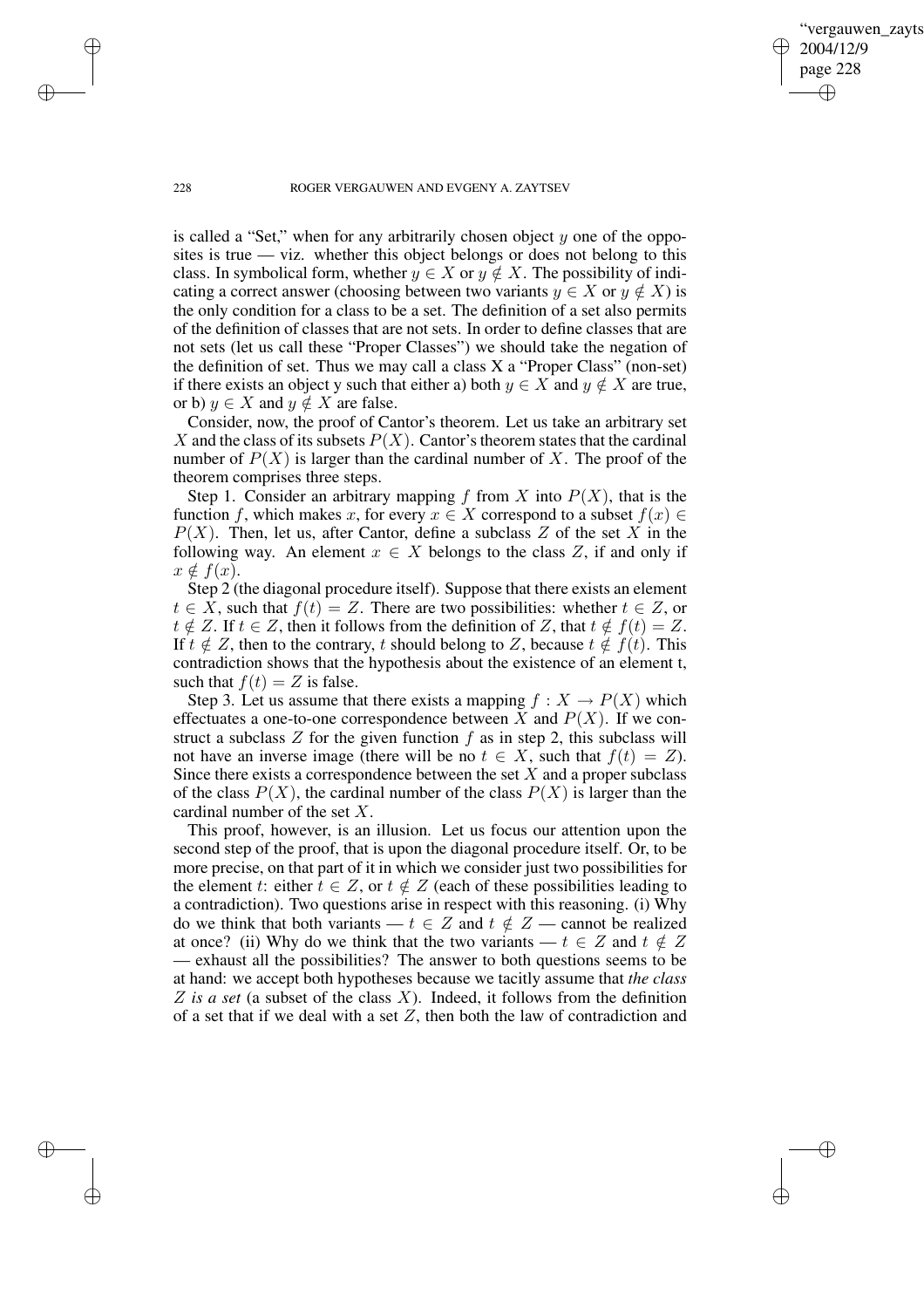✐

✐

✐

the law of the excluded middle hold with respect to the opposites  $t \in Z$  and  $t \notin Z$ .

But the method of definition of the class Z in Cantor's diagonal procedure does not, in fact, guarantee that  $Z$  is a set. If this is not the case, that is, if Z is not a set, but a proper class, there is an object  $x \in X$ , such that a) both  $x \in Z$  and  $x \notin Z$  are true, or b) both  $x \in Z$  and  $x \notin Z$  are false. Furthermore, nothing precludes that the element  $t$ , which we supposed to be the inverse image of  $Z$  by the mapping  $f$ , is the object in question.

Therefore, the reasoning by means of the diagonal procedure does not actually imply that  $Z$  does not belong to the image of the function f. It only means that the class  $Z$  is not a set at all.

In Bychkov (Bychkov, 1999) it is shown that Cantor himself, in order to guarantee that  $Z$  is a set, used two *ad hoc* hypotheses treated by him as postulates (without offering any sound arguments in support of them). The first of these postulates states that for every set  $X$  the class of its subsets  $P(X)$  is also a set. The second states that if a class Y is a subclass of a set  $X$ , then the class  $Y$  is a set. Both postulates are usually accepted in axiomatized set theories.

The difficulty in the argument (the diagonal procedure) arises because the principle of the correct transfer from external to internal negation is neglected. Indeed, consider a proposition of the form "y belongs to  $X$ ," or symbolically  $y \in X$ . This proposition has in Aristotelian (or Vasil'ev's terms) the form of the affirmation " $y$  is (an element) of X." The (external) negation of this proposition is "y is not (an element) of  $X$ ," or in symbolic form  $\neg(y \in X)$ , the opposites  $y \in X$  and  $\neg(y \in X)$  being contradictory as affirmation and negation. But, in the Diagonal Procedure, a conditional proof is employed, in which the external negation of the form  $\neg(y \in X)$ is routinely transformed into internal negation of the form  $y \notin X$ , or "y is (an element) not belonging to  $X$ ." Such a transformation is, however, only correct if and only if an appropriate genus of the species "set" is fixed. There is only one genus which encompasses the species "set," and that is the genus "class." But, as we have noted above, when formulating the definition of a set and a proper class respectively, a class is something indefinite as regards the membership (or the lack of thereof) of any arbitrarily chosen object. If we take an arbitrary object and a given class, we cannot decide whether this object belongs to this class or not. (This would only be possible if the class in question was a set). Thus, we must conclude that the reasoning used in the diagonal procedure is in fact incorrect. As a consequence, we can infer that the so-called hierarchy of sets, introduced by Cantor, is in limited to finite and denumerably infinite sets only. 153

<sup>153</sup> In Bychkov 1999, the (incorrect) argument used in the Cantor's diagonal procedure is compared to three examples of proofs — in arithmetic, geometry and analysis — in which

vergauwen zayts

2004/12/9 page 229

✐

✐

✐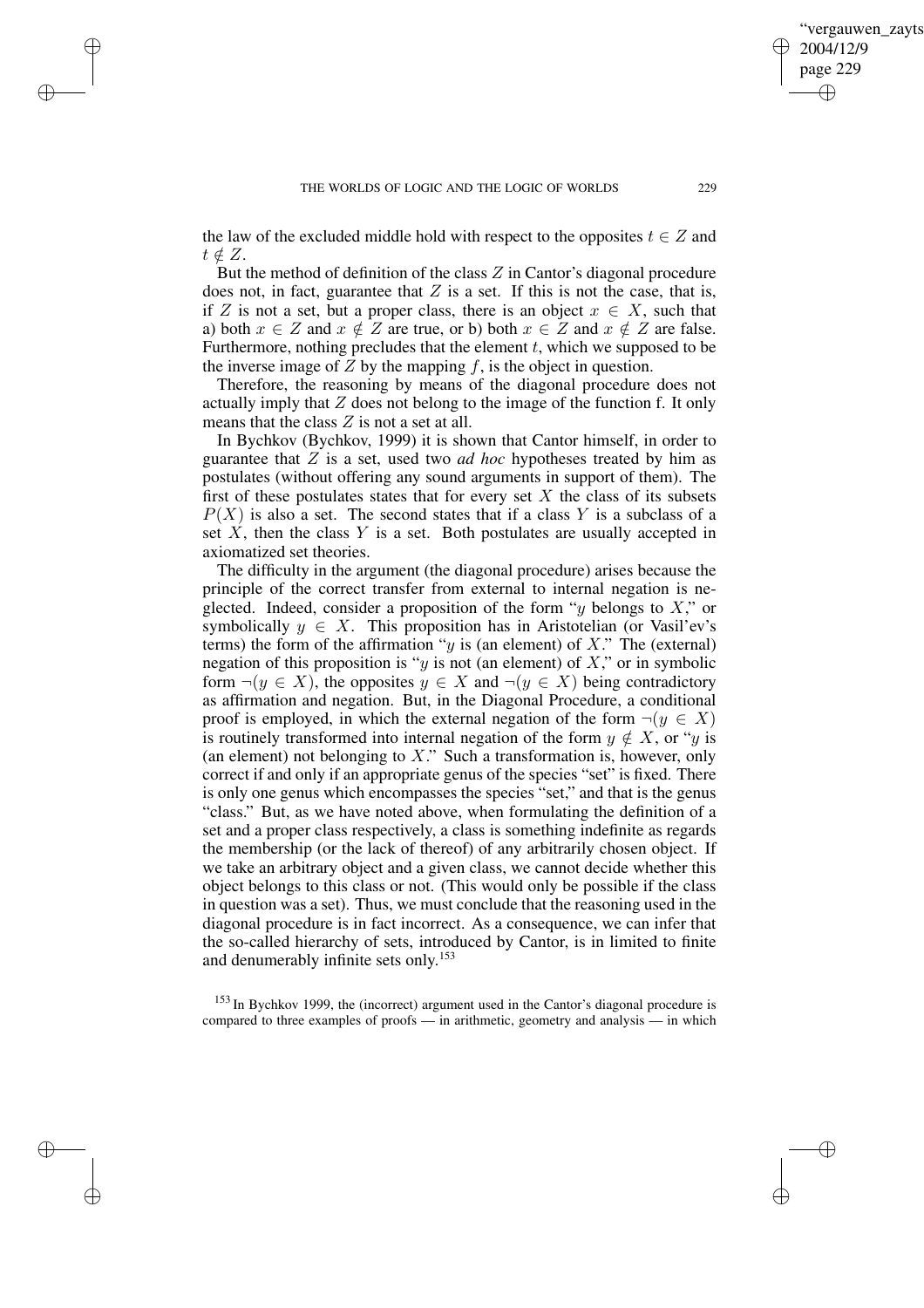✐

### 230 ROGER VERGAUWEN AND EVGENY A. ZAYTSEV

✐

✐

✐

✐

Thus, what is a routine mathematical procedure — the transformation of an external negation into an internal one — becomes problematic when it is applied in conditional proofs to the highest genera of mathematical (settheoretical) concepts, viz. sets and classes. But this fact is usually neglected by mathematicians, who do not seem to acknowledge that Cantor's application of set theory goes far beyond the usual mathematical ways of reasoning (in which the fixation of an appropriate genus determines the correctness of the transformation of external negation into internal negation). In this respect, we would like to emphasize the importance of Vasil'ev's logical ideas, which, along with the Aristotelian concept of negation, may be useful for a critical reappraisal of the set theoretical foundations of modern mathematics.

Roger Vergauwen Catholic University of Leuven Institute of Philosophy Center for Logic, Philosophy of Science and Philosophy of Language Kardinaal Mercierplein 2 3000 Leuven Belgium E-mail: Roger.Vergauwen@hiw.kuleuven.ac.be

> Evgeny A. Zaytsev Institute for the History of Science and Technology Russian Academy of Sciences Moscow Russian Federation

# BIBLIOGRAPHY<sup>∗</sup>

the fixation of an appropriate genus assumes the correctness of the transfer from external to internal negation (the first one is the theorem about the irrationality of the ratio of the diagonal to the side of a square, Euclid's proof by contradiction). In this paper a theological rationale behind Cantor's uncritical attitude towards the diagonal procedure is also pointed out. The construction of the infinite hierarchy of cardinal numbers, which never attains the genuine infinite Absolute, was a nucleus of Cantor's mathematical theology.

<sup>∗</sup> The bibliography consists of two parts. The first part (A) consists of Vasil'ev's published work. Prof. V.A. Bazhanov (Ulyanovsk State University, Russian Federation) has an archive on Vasil'ev containing more (as yet unpublished) work. The second part (B) is a bibliography on Vasil'ev with publications in Russian and other languages next to the references of the literature used in this paper. Though the bibliography is not intended to be exhaustive, its aim is to nevertheless provide a good overview of recent and less recent work on Vasil'ev's ideas (*R.V. – E.Z.*).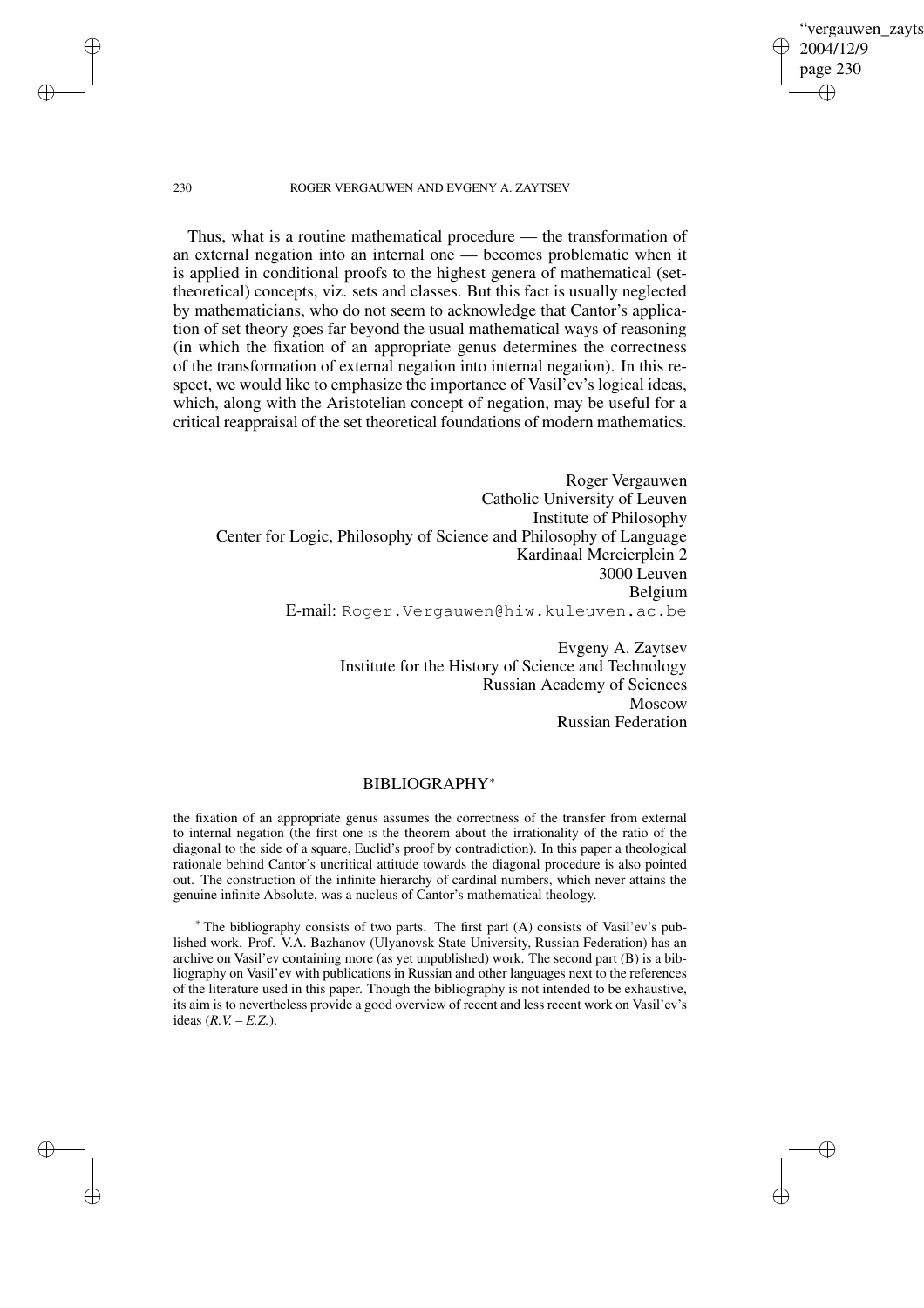✐

✐

✐

# A. Works of N.A. Vasil'ev

- Vasil'ev N.A. 1904. *Longing for Eternity.* Kazan, 1904. 155 pp. (two poems reprinted in Vasil'ev N.A. 1989, p. 169–170) [=  $Tocka$  no  $ee$ ности. Казань, 1904. – 155 с. (См: Васильев Н.А. 1989, s. 169–170); *Toska po vechnosti.* Kazan', 1904. – 155 s. (Sm. Vasil'ev N.A. 1989, s. 169–170)].
- Vasil'ev N.A. 1907. *Verhaeren E. Les Campagnes Hallucinées*; Transl. by N.A. Vasil'ev. Kazan, 1907. – 95 pp.  $= \text{Bernum } \vartheta$ . Obesymesume деревни: Перевод Н.А. Васильева. Казань, 1907. – 95 с.; *Verhaeren E. Obezumevshie derevni*: Perevod N.A. Vasil'eva. Kazan',  $1907. - 95$  s.].
- Vasil'ev N.A. 1908. "Report on the First Year of Study (from January 1, 1907 to January 1, 1908.) by Professor N.A. Vasil'ev Grant Holder in Philosophy", reprinted in: Vasil'ev N.A. 1989, p. 141–149) [= " $O \text{Tver}$ о первом годе занятии (с 1 января 1907 г. по 1 января 1908 г.) профессорского стипендиата по кафедре философии Н.А. Васильева": (См: Васильев Н.А. 1989, с. 141-149); Otchet o pervom gode zaniatii (s 1 ianvaria 1907 g. po 1 ianvaria 1908 g.) professorskogo stipendiata po kafedre filosofii N.A. Vasil'eva: (Sm. Vasil'ev N.A. 1989, s. 141–149)].
- Vasil'ev N.A. 1908a. *A Program for Psychology.* Kazan, 1908. 5 pp. [=  $\mu$ рограмма по психологии. Казань, 1908. – 5 с.; *Programma* po *psikhologii.* Kazan, 1908. – 5 s.].
- Vasil'ev N.A. 1908b. *Lectures on Psychology, Read in The Women's College in Kazan.* 1st ed., Kazan, 1908. – 228 pp.  $=$  *Jekuuu no ncuxonozuu,* читанные на Казанских высших женских курсах. 1-ое изд., Kazan~, 1908. – 228 s.; *Lektsii po psikhologii, chitannye na Kazanskikh vysshikh zhenskikh kursakh.* 1-oe izd., Kazan', 1908. – 228 s.].
- Vasil'ev N.A. 1909. *The third International Congress of Philosophy in Heidelberg, 31 August – 5 September 1908.* Saint-Petersburg, 1909. – 35 pp.  $[= Tpemu\tilde{u}$  Mexcdynapodnu $\tilde{u}$  философский конгресс в  $I$ ейдельберге, 31 августа – 5 сентября 1908 года, СПб, 1909. – 35 s.; *Tretii Mezhdunarodnyi filosofskii kongress v Geidel'berge, 31 avgusta – 5 sentiabria 1908 goda*, SPb, 1909. – 35 s.].
- Vasil'ev N.A. 1909a. "On Gogol": *Kamsko-volzhskaya Rech*, 1909. 20, 25 March [= "О Гоголе": Камско-волжская речь, 1909. 20, 25 marta; "O Gogole": *Kamsko-volzhskaia rech'*, 1909. 20, 25 marta].
- Vasil'ev N.A. 1909b. "Swinburne. Translations from the work of O.Ch. Swinburne": *Creativity.* Kazan, 1909. p. 121–148 [= "Свинберн. Переводы из О.Ч. Свинберна": Творчество. Казань, 1909.

'vergauwen zayts

2004/12/9 page 231

✐

✐

✐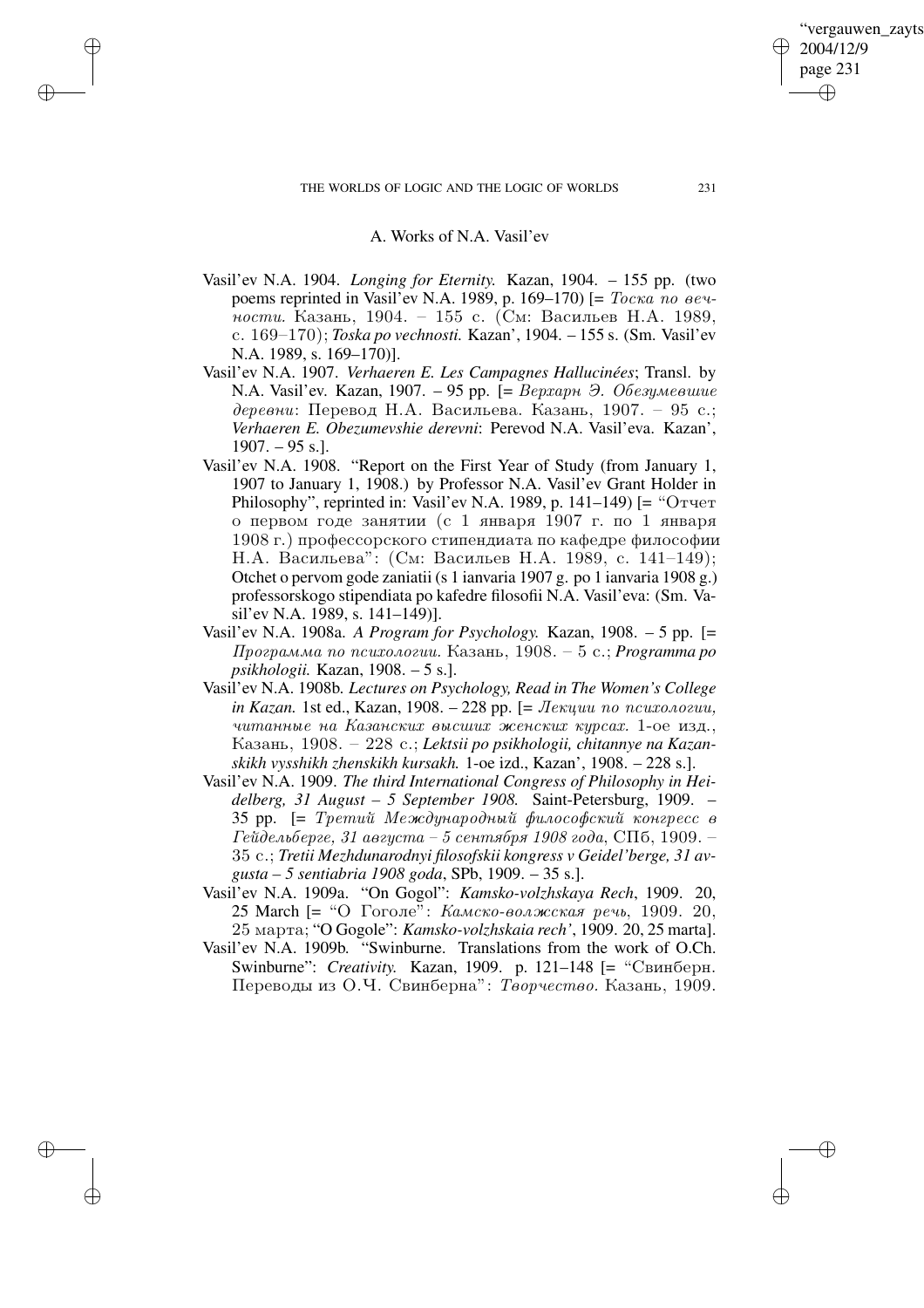✐

### 232 ROGER VERGAUWEN AND EVGENY A. ZAYTSEV

s. 121–148; "Svinbern. Perevody iz O.Ch. Svinberna": *Tvorchestvo.* Kazan', 1909. s. 121–148].

- Vasil'ev N.A. 1909c. "Dreams of an Old House": Ibid. p. 99–107  $\vert$ = "Грезы старого дома": Ibid. c. 99–107; "Grezy starogo doma": Ibid. s. 99–107].
- Vasil'ev N.A. 1909d. "Swinburne's Poetry": *The European Herald.* 1909. August. р. 507–523 [= "Поэзия Свинберна": Вестник Европы. 1909. ABrycr. c. 507–523; "Poeziia Svinberna": *Vestnik Evropy.* 1909. Avgust. s. 507–523].
- Vasil'ev N.A. 1910. "On Particular Propositions, the Triangle of Oppositions, and the Law of Excluded Fourth": *Scientific Notes from the Imperial University of Kazan.* 1910. October. p. 1–47. (Reprinted in Vasil'ev N.A. 1989, p. 12–53) [= "О частных суждениях, о треугольнике противоположностей, о законе исключенного четвертого":  $U$ ченые записки императорского казанского университета 1910. Октябрь. с. 1–47. (См: Васильев Н.А. 1989, с. 12– 53); "O chastnykh suzhdeniiakh, o treugol'nike protivopolozhnostei, o zakone iskliuchennogo chetvertogo": *Uchenye zapiski imperatorskogo kazanskogo universiteta* 1910. Oktiabr'. s. 1–47. (Sm. Vasil'ev N.A. 1989, s. 12–53)].
- Vasil'ev N.A. 1912. *Report of Privatdozent of Philosophy of the Emperor's Kazan University, N.A. Vasil'ev, on the Course of His Scientific Studies from 1 July 1911 to 1 July 1912*: (Published in Vasil'ev N.A. 1989, p. 149–169)  $=$  Omvem npusam-doyenma no кафедре философии uмператорского Казанского университета Н.А. Васильева о  $\mathit{xode}$  его научных занятий с 1 июля 1911 г. по 1 июля 1912 г.: (См: Васильев Н.А. 1989, с. 149–169); Otchet privat-docenta po *kafedre filosofii imperatorskogo Kazanskogo universiteta N.A. Vasil'eva o khode ego nauchnykh zaniatii s 1 iiulia 1911 g. po 1 iiulia 1912 g.*: (Sm. Vasil'ev N.A. 1989, s. 149–169)].
- Vasil'ev N.A. 1912a. "Imaginary (non-Aristotelian) Logic": *The Journal of the Ministry of Education. New Series.* 1912. August. p. 207–246. (Reprinted in Vasil'ev N.A. 1989, p. 53–94). Eng. Translation by R. Vergauwen and E. Zaytsev: "Imaginary (non-Aristotelian) Logic", *Logique*  $et$  *Analyse* 182, 2003 [= Воображаемая (неаристотелева) Логика: Журнал министерства народного просвещения. Новая серия. 1912. Август. с. 207–246. (См: Васильев Н.А. 1989, s. 53–94); "Voobrazhaemaia (nearistoteleva) Logika": *Zhurnal ministerstva narodnogo prosveshcheniia. Novaia seriia.* 1912. Avgust. s. 207–246. (Sm. Vasil'ev N.A. 1989, s. 53–94)].
- Vasil'ev N.A. 1912b. *Imaginary Logic: Abstract of a Lecture.* Kazan. 1912.  $-6$  pp. [=  $Boobpa$ жаемая логика: Конспект лекции. Казань,

✐

✐

✐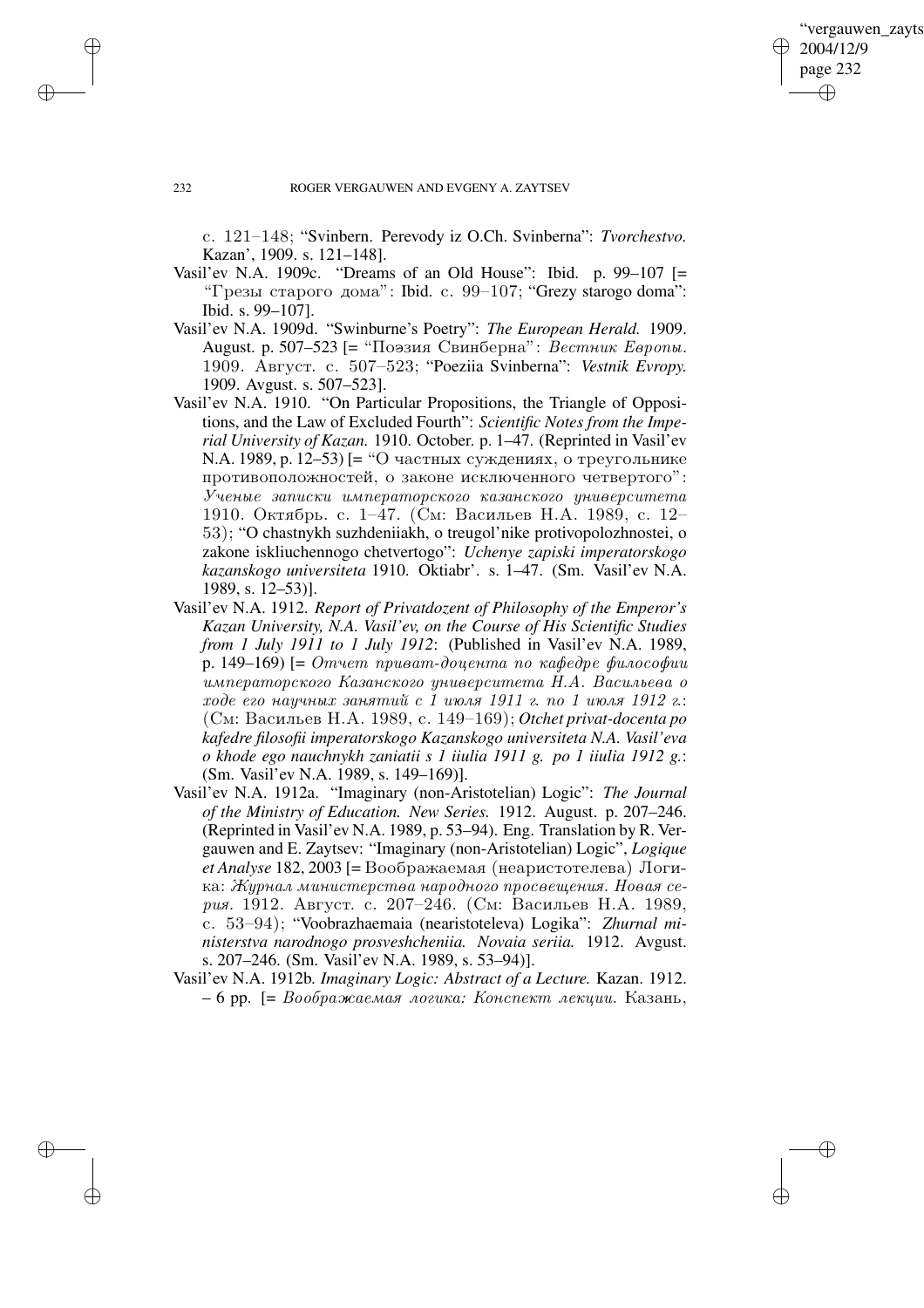✐

✐

✐

1912. – 6 s.; *Voobrazhaemaia logika: Konspekt lektsii.* Kazan', 1912.  $-6$  s.l.

- Vasil'ev N.A. 1912–13. "Logic and Metalogic": *Logos* 1912–1913. Vol. 1/2. p. 53–81. (Reprinted in Vasil'ev N.A. 1989, p. 94–123). Eng. Translation by V.L. Vasyukov: "Logic and Metalogic", *Axiomathes* 3, 1993, рр. 329–351 [= Логика и металогика: Логос. 1912–1913. Книга  $1/2$ . с. 53–81. (См: Васильев Н.А. 1989, с. 94–123); "Logika i metalogika": *Logos.* 1912–1913. Kniga 1/2. s. 53–81. (Sm. Vasil'ev N.A. 1989, s. 94–123)].
- Vasil'ev N.A. 1912–13a. "Review of: Encyclopädie der philosophischen Wissenschaften in Verbindung mit W. Windelband herausgegeben von A. Ruge. I Band: Logik. Tübingen: Mohr, 1912": *Ibid.* p. 387– 389. (Reprinted in Vasil'ev N.A. 1989, p. 131–134) [= "Рецензия на KHUTY: Encyclopaedie der philosophischen Wissenschaften in Verbindung mit W. Windelband herausgegeben von A. Ruge. I Band: Logik. Tuebingen: Mohr, 1912": *Ibid.* с. 387–389. (См: Васильев Н.А. 1989, c. 131–134); "Retsenziia na knigu: Encyclopaedie der philosophischen Wissenschaften in Verbindung mit W. Windelband herausgegeben von A. Ruge. I Band: Logik. Tuebingen: Mohr, 1912": *Ibid.* s. 387–389. (Sm. Vasil'ev N.A. 1989, s. 131–134)].
- Vasil'ev N.A. 1912–13b. "Review of Prof. I. Geyser: Lehrbuch der allgemeinen Psychologie, Münster, 1912": *Ibid.* p. 392 [= "Рецензия na knigu: Prof. I. Geyser. Lehrbuch der allgemeinen Psychologie. Muenster, 1912": *Ibid.* c. 392; "Retsenziia na knigu: Prof. I. Geyser. Lehrbuch der allgemeinen Psychologie. Münster, 1912": *Ibid.* s. 392].
- Vasil'ev N.A. 1913. "Review: Fr. Paulhan. La logique de la contradiction. Paris, 1911": *Ibid.* 1913. Vol. 3/4. p. 363–365. (Reprinted in Vasil'ev N.A. 1989, p. 135-137) [= "Рецензия на книгу: Fr. Paulhan. La logique de la contradiction. Paris, 1911": *Ibid.* 1913. Книга 3/4. с. 363–365. (См: Васильев Н.А. 1989, с. 135–137); "Retsenziia na knigu: Fr. Paulhan. La logique de la contradiction. Paris, 1911": *Ibid.* 1913. Kniga 3/4. s. 363–365. (Sm. Vasil'ev N.A. 1989, s. 135–137)].
- Vasil'ev N.A. 1913a. "Review of Henri Poincaré: Dernières pensées, Paris, 1913": *Ibid.* p. 365–367. (Reprinted in Vasil'ev N.A. 1989, p. 137–140) [= "Рецензия на книгу: Henri Poincaré. Dernières pensées. Paris, 1913": *Ibid.* с. 365–367. (См: Васильев Н.А. 1989, с. 137– 140); "Retsenziia na knigu: Henri Poincaré. Dernières pensées. Paris, 1913": *Ibid.* s. 365–367. (Sm. Vasil'ev N.A. 1989, s. 137–140)].
- Vasil'ev N.A. 1913b. "From the work of O. Swinburne": *The Reciter.* Kiev. 1913. Vol. 2. p. 377-380, 393-394 [= "Из О.Ч. Свинберна":  $Y$ *meu-декламатор.* Киев. 1913. Том 2. с. 377–380, 393–394; "Iz O.Ch. Svinberna": *Chtets-deklamator.* Kiev. 1913. Tom 2. s. 377– 380, 393–394].

'vergauwen zayts

2004/12/9 page 233

✐

✐

✐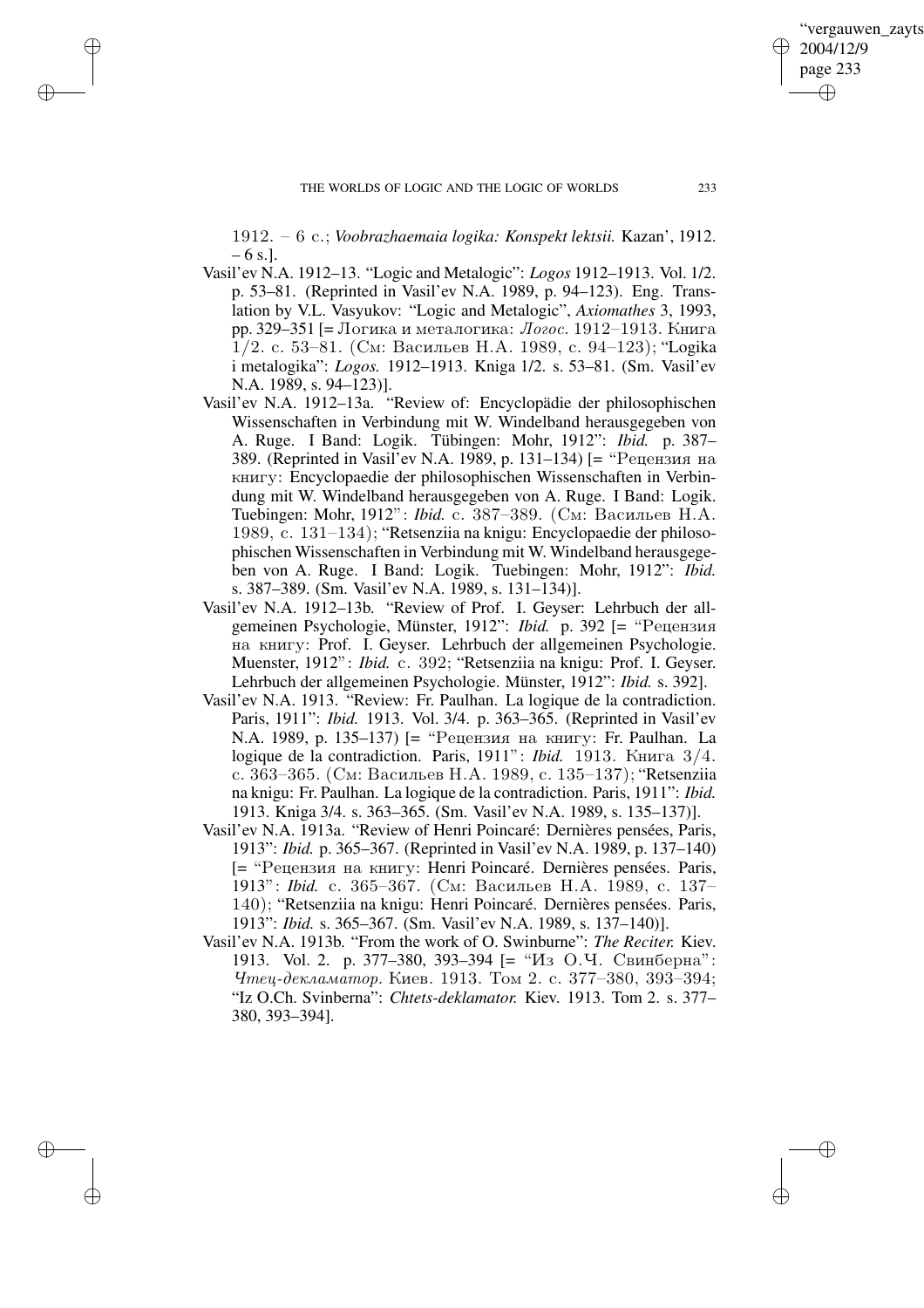'vergauwen zayts 2004/12/9 page 234 ✐ ✐

✐

✐

## 234 ROGER VERGAUWEN AND EVGENY A. ZAYTSEV

- Vasil'ev N.A. 1913c. "The Logical and Historical Method in Ethics. On the Ethical Systems of L.N. Tolstoi and V.S. Solov'ev", in: *Festschrift in Honour of D.A. Korsakov.* Kazan, 1913. p. 449–457 [= "Логический и исторический метол в этике: Об этических системах Л.Н. Толстого и В.С. Соловьева": Сборник в честь Д.А. Корсакова. Казань, 1913. с. 449-457; "Logicheskii i istoricheskii metod v etike: Ob eticheskikh sistemakh L.N. Tolstogo i V.S. Solov'eva": *Sbornik v chest' D.A. Korsakova.* Kazan', 1913. s. 449 –457].
- Vasil'ev N.A. 1915. *Lectures on Psychology, Read in The Women's College in Kazan.* 2nd *Ed.*, Kazan, 1915. – 226 pp.  $I =$  *Jexuuu no ncuxonozuu.* читанные на Казанских высших женских курсах. 2-ое изд., Kazan~, 1915. – 226 s.; *Lektsii po psikhologii, chitannye na Kazanskikh vysshikh zhenskikh kursakh. 2-oe izd.*, Kazan', 1915. – 226 s.].
- Vasil'ev N.A. 1921. "Review of Radlov E.: An Essay on the History of Russian Philosophy. Petrograd, 1921": *The Kazantine Bibliophile.* 1921.  $%$  2. р. 98–100 [= Рецензия на книгу: "Радлов Э. Очерк истории русской философии. Петроград, 1921": Казанский би- $\delta \alpha u \alpha \phi u \alpha$ . 1921.  $\mathbb{N}^2$  2. c. 98–100; "Retsenziia na knigu: Radlov E. Ocherk istorii russkoi filosofii. Petrograd, 1921": *Kazanskii bibliofil.* 1921. № 2. s. 98-100].
- Vasil'ev N.A. 1921a. "On Some Problems of the Education of the Blind": *Information Bulletin of Education.* 1921.  $\mathbb{N}^2$  4/5. p. 53–55 [= "O некоторых задачах воспитания слепых": Вестник просвещения. 1921. № 4/5. с. 53–55; O nekotorykh zadachakh vospitaniia slepykh: *Vestnik prosveshcheniia.* 1921. } 4/5. s. 53–55].
- Vasil'ev N.A. 1921b. "On the Question of the Decline of the West Roman Empire and of Ancient Culture in Historiography and in the History of Philosophy in Relation to the Theory of the Decline of Nations and of Mankind", in: *Communications of the Society for Archeology, History and Ethnography at the University of Kazan.* 1921. Vol. 31, 2/3. р. 115–247 [= "Вопрос о падении западной Римской империи и античной культуры в историографической литературе и в истории философии в связи с теорией истощения народов и человечества": Известия общества археологии, истории и этнографии при Казанском университете. 1921. Том 31. Выпуск  $2/3$ . ц. 115–247; "Vopros o padenii zapadnoi Rimskoi imperii i antichnoi kul'tury v istoriograficheskoi literature i v istorii filosofii v sviazi s teoriei istoshcheniia narodov i chelovechestva": *Izvestiia obshchestva arheologii, istorii i etnografii pri Kazanskom universitete.* 1921. Tom 31. Vypusk 2/3. s. 115–247].
- Vasil'ev N.A. 1922. "Review of: Anthologies of the Association of Social Sciences, Vol. 1. Kazan, 1921": *The Kazantine Bibliophile.* 1922.

✐

✐

✐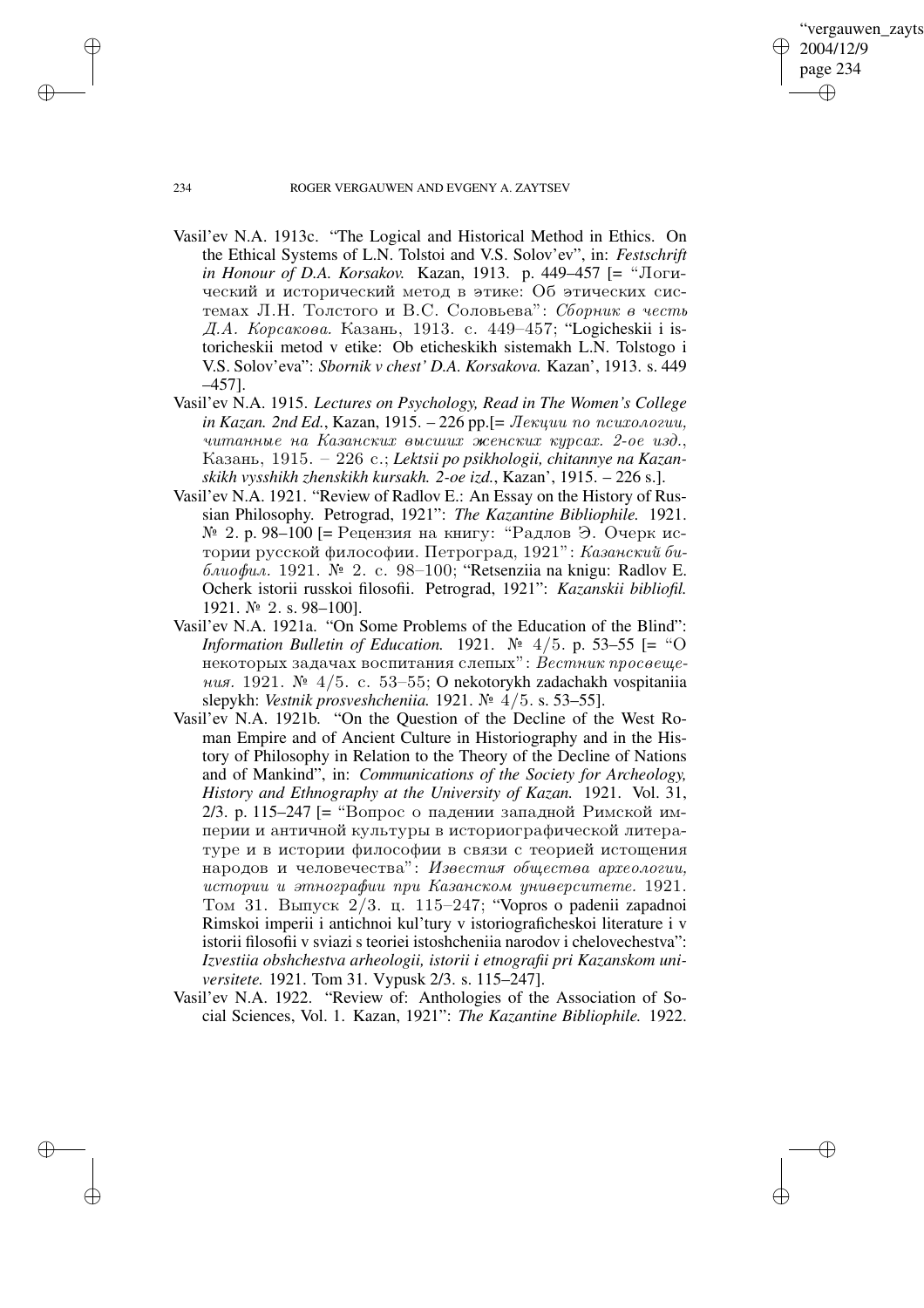✐

✐

✐

 $N<sup>2</sup>$  3. p. 56–57 [= "Рецензия на книгу: Сборники Ассоциации общественных наук. Том 1. Казань, 1921": Казанский  $\delta u \delta u u \delta u u$ . 1922.  $\mathbb{N}^2$  3. c. 56–57; "Retsenziia na knigu: Sborniki Associatsii obshchestvennykh nauk. Tom 1. Kazan', 1921": *Kazanskii bibliofil.* 1922. № 3. s. 56–57].

- Vasil'ev N.A. 1925. "Imaginary (non-Aristotelian) Logic" (in English): *Estratto degli Atti dei V Congresso internazionale di Filosofia. Napoli, 5–9 maggio 1924.* Napoli, 1925. p. 107–109. (Russian translation in Vasil'ev N.A. 1989, p. 124–126) [= "Воображаемая Логика": Estratto degli Atti dei V Congresso internazionale di Filosofia. Napoli, 5–9 maggio 1924. Napoli, 1925. p. 107–109. (перевод: См: Васильев H.A. 1989, c. 124–126); "Voobrazhaemaia Logika": Estratto dagli Atti dei V Congresso internazionale di Filosofia. Napoli, 5–9 maggio 1924. Napoli, 1925. p. 107–109. (perevod: Sm. Vasil'ev N.A. 1989, s. 124–126)].
- Vasil'ev N.A. 1989. *Imaginary Logic. Selected Works.* Ed. By V.A. Smirnov, Moscow: Nauka, 1989 [= Воображаемая логика. Избранные тру- $\partial$ ы. Под редакцией В.А. Смирнова. Москва: Наука, 1989; *Voobrazhaemaia logika. Izbrannye trudy.* Pod redaktsiei V.A. Smirnova. Moskva: Nauka, 1989].

## B. Works on N.A. Vasil'ev

- Anosova V.V. 1982. "Paraconsistent Logics and the Logical Ideas of N.A. Vasil'ev", in: *Philosophical Problems of Modal and Intensional Logics.* Moscow, 1982 [= Аносова В.В., "Паранепротиворечивые логики и логические идеи Н.А. Васильева": Философские про- $\delta$ лемы модал'ной и интенсионал'ной логики. М., 1982; Anosova V.V., "Paraneprotivorechivye logiki i logicheskie idei N.A. Vasil'eva": *Filosofskie problemy modal'noi i intensional'noi logiki.* M., 1982].
- Anosova V.V. 1982a. "On the Relation between the Logical Ideas of N.A. Vasil'ev and Many-valued Logic", in: *Modal and Intensional Logic.* Moscow, 1982, p. 3–6 [= Аносова В.В., "Связь логических идей  $H.A.$  Васильева с многозначной логикой": Модальные и интенсиональные логики. М., 1982, с. 3–6; Anosova V.V., "Sviaz' logicheskikh idei N.A. Vasil'eva s mnogoznachnoi logikoi": *Modal'nye i intensional'nye logiki.* M., 1982, s. 3–6].
- Anosova V.V. 1984. *The Logical Ideas of N.A. Vasil'ev and Systems of Paraconsistent Logic.* Ph.D. Dissertation, Moscow, 1984 [= Аносова В.В,  $\eta$ огические идеи Н.А. Васильева и паранепротиворечивые системы логики. Дисс. Канд. Филос. Наук. М., 1984; Anosova

'vergauwen zayts

2004/12/9 page 235

✐

✐

✐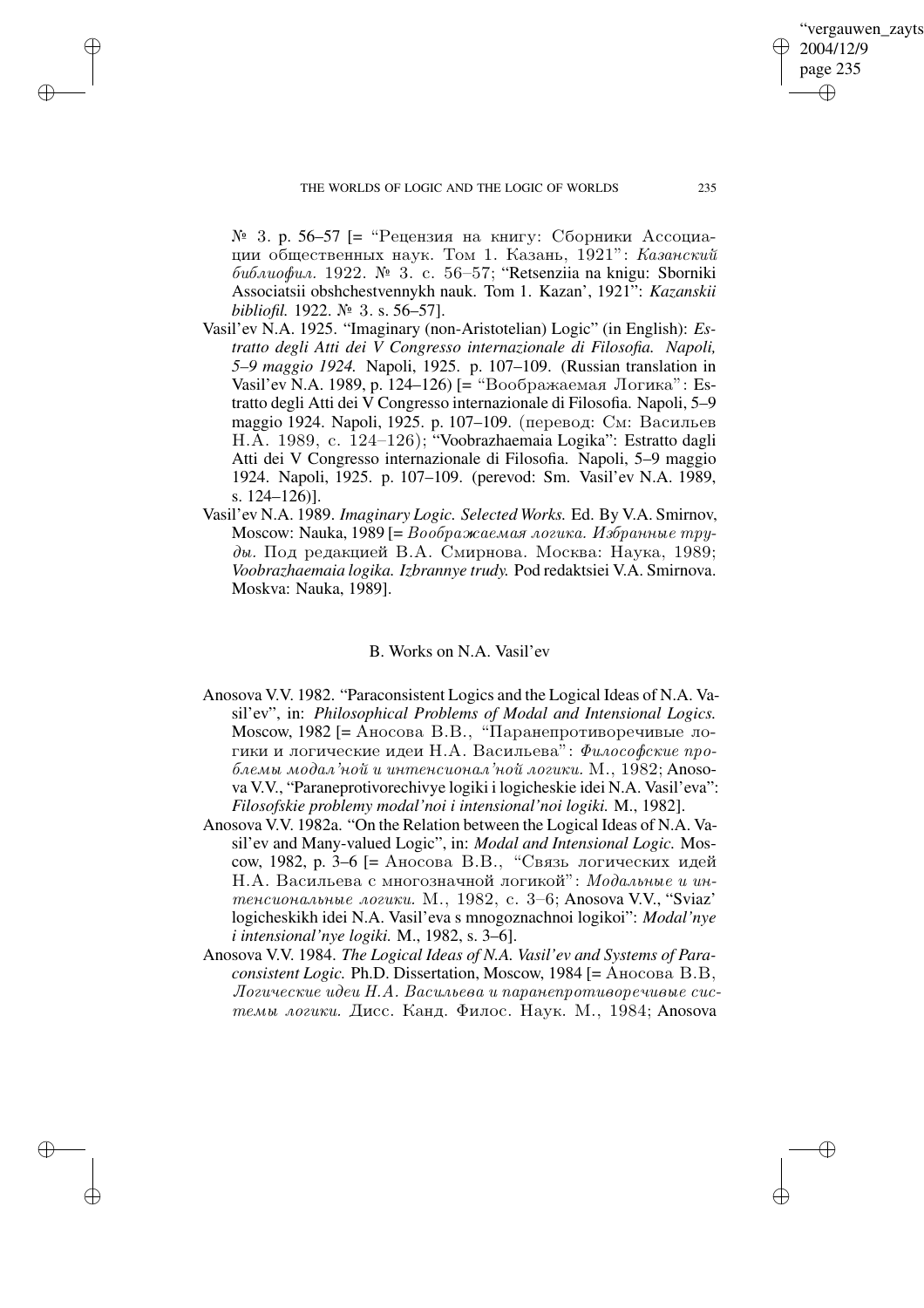✐

### 236 ROGER VERGAUWEN AND EVGENY A. ZAYTSEV

V.V, *Logicheskie idei N.A. Vasil'eva i paraneprotivorechivye sistemy logiki.* Diss. Kand. Filos. Nauk. M., 1984].

- Anosova V.V. 1985. "Non-classical Negation in the "Imaginary" Logic of N.A. Vasil'ev", in: *Materials from the 4th Soviet-Finnish Colloquium on Logic: Intensional Logic and the Structure of Theories.* Tbilisi, 1985 [= Аносова В.В., "Неклассическое отрицание в "воображаемой" логике Н.А. Васильева": Материалы ИВ Со- $\chi_{e}$ ецко-финского коллоквиума по логике "Интенсиональные логики и логическая структура теорий". Тбилиси, 1985; Anosova V.V., "Neklassicheskoe otritsanie v "voobrazhaemoi" logike N.A. Vasil'eva": *Materialy IV Sovetsko-finskogo kollokviuma po logike "Intensional'nye logiki i logicheskaia struktura teorii".* Tbilisi, 1985].
- Aristotle 1924. *Aristotle's Metaphysics.* Ross W.D. (Transl.) 2 vols. Oxford, Clarendon.
- Aristotle 1968. *The Works of Aristotle.* Ross W.D. (Transl. and ed.) Volume I. Categoriae and de Interpretatione by E.M. Edgehill, Analytica Priora by A.J. Jenkinson, Analytica Posteriora by G.R. Mure, Topica and de Sophisticis Elenchis by W.A. Pickard-Cambridge. London, Oxford University Press.
- Arruda A.I. 1977. "On the imaginary logic of N.A. Vasil'ev", in: Arruda A.I., da Costa N.C.A., Chuaqui R. (eds.) *Non-classical logics, Model-Theory and Computability.* North-Holland, p. 3–24.
- Arruda A.I. 1980. "A survey of Paraconsistent Logic", in: Arruda A.I., Chuaqui R., da Costa N.C.A. (eds.) *Mathematical Logic in Latin America.* North-Holland, pp. 1–27.
- Arruda A.I. 1984. "N.A. Vasil'ev: a forerunner of Paraconsistent Logic": *Philosophia Naturalis*, 21, pp. 472–491.
- Arruda A.I. 1989. "Aspects of the historical development of paraconsistent logic", in: Priest G., Routley, R. a.o. (eds.) *Paraconsistent Logic. Essays on the Inconsistent.* Philosophia, Wien, pp. 99–121.
- Aschenbrenner K. 1983. *A Companion to Kant's Critique of Pure Reason.* University Press of America.
- Bazhanov V.A. 1986. "The Origin and Development of the Logical Ideas of N.A. Vasil'ev": *Philosophical Sciences.* 1986. } 3. p. 74–82 [= Бажанов В.А., "Становление и развитие логических идей Н.А. Васильева": Философские науки. 1986. № 3. с. 74–82; Bazhanov V.A., "Stanovlenie i razvitie logicheskikh idei N.A. Vasil'eva": *Filosofskie nauki.* 1986. № 3. s. 74–82].
- Bazhanov V.A. 1987. "Heracles in the Cradle: The Meaning of the Logical ideas of N.A. Vasil'ev for Modern Logic", in: *Contemporary Mathematics: Methodological and Cultural Aspects. Part 1.* Moscow-Obninsk,

✐

✐

✐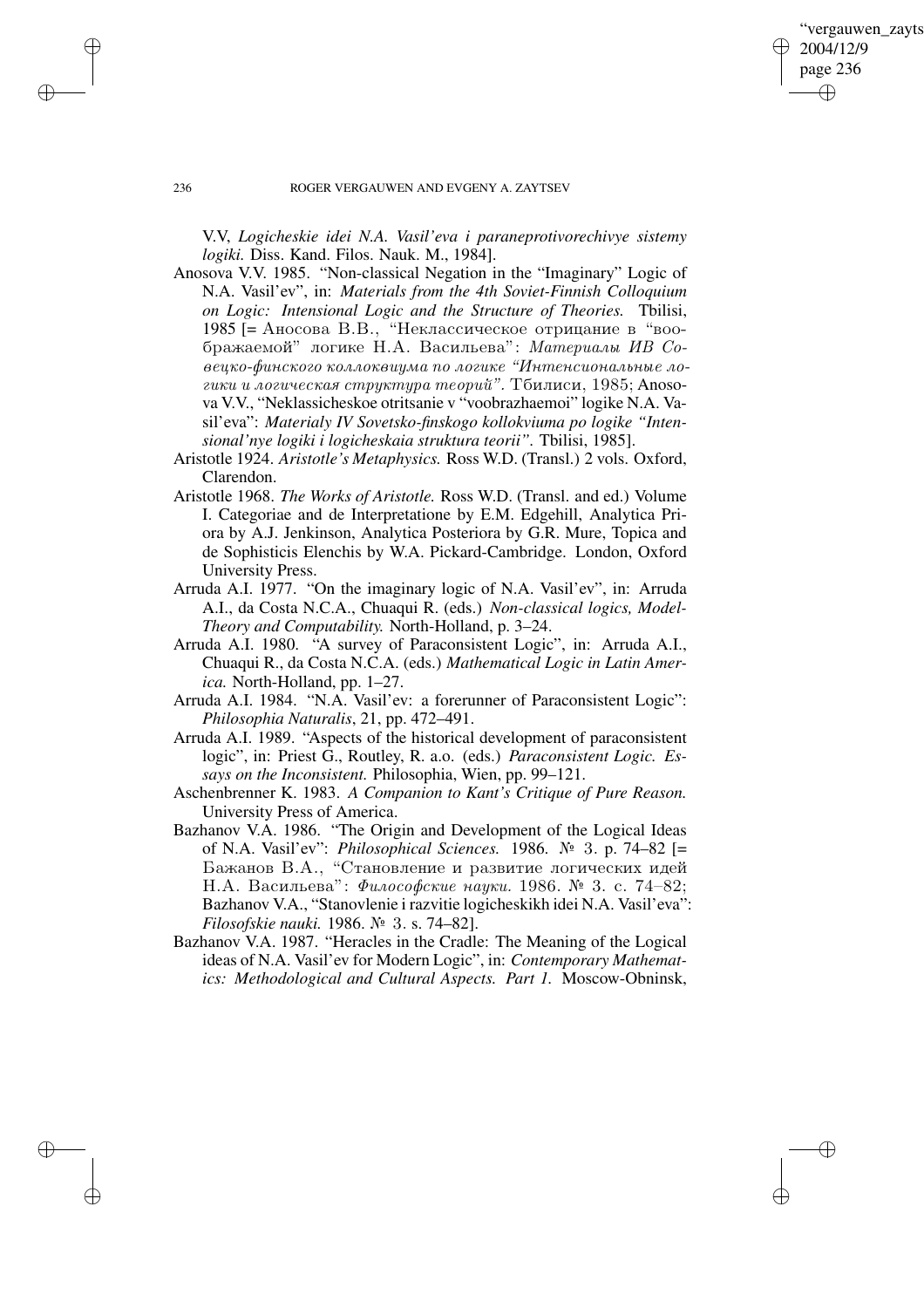✐

✐

✐

1987. р. 261–273 [= Бажанов В.А., "Геракл в колыбели: значение логических идей Н.А. Васильева для современной логики": Современная математика: методологические и мировоззренческие аспекты.  $q_i$ . 1. М.: -Обнинск, 1987. с. 261– 273; Bazhanov V.A., "Gerakl v kolybeli: znachenie logicheskikh idei N.A. Vasil'eva dlia sovremennoi logiki": *Sovremennaia matematika: metodologicheskie i mirovozzrencheskie aspekty. Ch. 1.* M.: -Obninsk, 1987. s. 261–273].

- Bazhanov V.A. 1987a. "N.A. Vasil'ev and the Appraisal of His Logical Ideas by N.N. Luzin": *Questions of the History of the Natural Sciences and Technology*, 1987. N 2. p. 79–86  $[=$  Бажанов В.А., "Н.А. Васильев и оценка его логических идей Н.Н. Лузиным": Вопросы истории естествознания и текники, 1987. H 2. c. 79–86; Bazhanov V.A., "N.A. Vasil'ev i otsenka ego logicheskih idei N.N. Luzinym": *Voprosy istorii estestvoznaniia i tekniki*, 1987. N 2. s. 79–86].
- Bazhanov V.A. 1987b. "At the Origins of Modern Non-classical Logic", in: *Patterns in the Development of Contemporary Mathematics.* Moscow: Nauka, 1987. p. 201–208 [= Бажанов В.А., "У истоков современной неклассической логики": Закономерности развития  $coe$ ременной математики. М.: Наука, 1987. с. 201–208; Ваzhanov V.A., "U istokov sovremennoi neklassicheskoi logiki": *Zakonomernosti razvitiia sovremennoi matematiki.* M.: Nauka, 1987. s. 201– 208].
- Bazhanov V.A. 1988. *Nikolai Aleksandrovich Vasil'ev (1880–1940)*: Moscow: Nauka, 1988. 144 р. [= Бажанов В.А., *Николай Александро*вич Васильев (1880–1940): М.: Наука, 1988. 144 с; Bazhanov V.A., *Nikolai Aleksandrovich Vasil'ev (1880–1940)*: M.: Nauka, 1988. 144 s.].
- Bazhanov V.A. 1988a. "On the Attempts of a Formal Representation of the Imaginary Logic of N.A. Vasil'ev", in: *The Methodological Analysis of the Foundations of Mathematics.* Moscow: Nauka, 1988. p. 142–147 [= Бажанов В.А., "О попытках формального представления воображаемой логики Н.А. Васильева": Методологический анализ оснований математики. М.: Наука, 1988. с. 142– 147; Bazhanov V.A., "O popytkakh formal'nogo predstavleniia voobrazhaemoi logiki N.A. Vasil'eva": *Metodologicheskii analiz osnovanii matematiki.* M.: Nauka, 1988. s. 142–147].
- Bazhanov V.A. 1989. "On the Problem of the Development of Paraconsistent Logic": *Philosophical Sciences.* 1989. N 9. p. 63–64 [= Бажанов В.А., "К вопросу о развитии параконсистентной (паранепротиворечивой) логики": Философские науки. 1989. Н 9.

'vergauwen zavts

2004/12/9 page 237

✐

✐

✐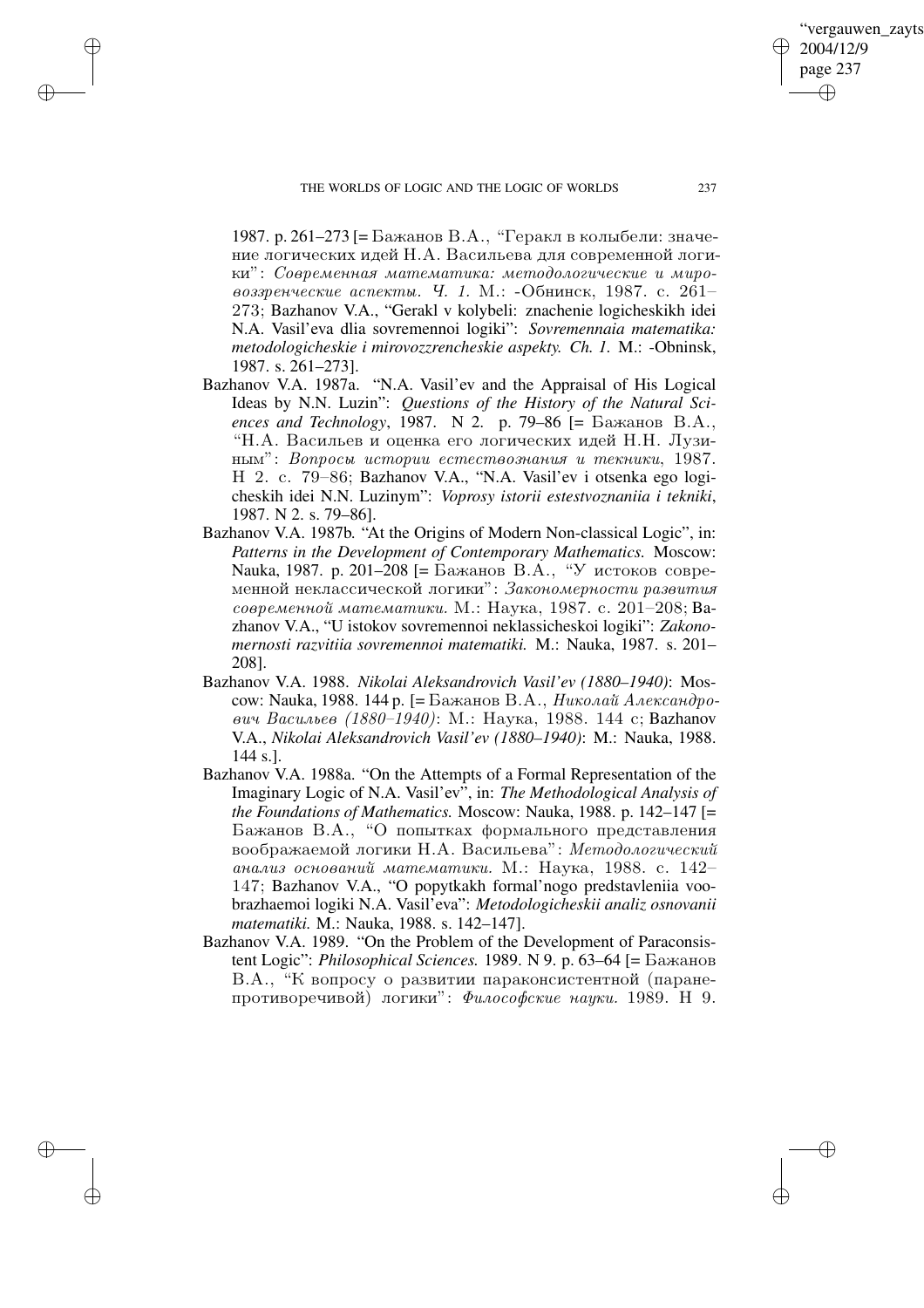✐

## 238 ROGER VERGAUWEN AND EVGENY A. ZAYTSEV

c. 63–64; Bazhanov V.A., "K voprosu o razvitii parakonsistentnoi (paraneprotivorechivoi) logiki": *Filosofskie nauki.* 1989. N 9. s. 63–64].

- Bazhanov V.A. 1989a. "N.A. Vasil'ev: His life and Work", in: *Vasil'ev N.A., Imaginary Logic. Collected Works.* Ed. V.A. Smirnov. Moscow: Nauka, 1989. p. 209–228 [= Бажанов В.А., "Н.А. Васильев: жизнь и творчество": Н.А. Васильев. Воображаемая логика. М.: Наука, 1989. c. 209-228; Bazhanov V.A., "N.A. Vasil'ev: zhizn' i tvorchestvo": *N.A. Vasil'ev. Voobrazhaemaia logika.* M.: Nauka, 1989. s. 209–228].
- Bazhanov V.A. 1990. "The Fate of One Forgotten Idea: N.A. Vasil'ev and His Imaginary Logic": *Studies in Soviet Thought*, 1990, vol. 39. N 4. p. 333–344.
- Bazhanov V.A. 1990a. *Professor N.A. Vasil'ev of Kazan University as a Scholar, a Thinker, and a Creator of Imaginary Logic.* Kazan: University of Kazan, 1990 [= Бажанов В.А.,  $\eta$ рофессор Казанского  $y\mu u$ верситета Н.А. Васильев как ученый, мыслитель, создатель воображаемой логики. Казань: Изд-во Казан. ун-та, 1990; Bazhanov V.A., *Professor Kazanskogo universiteta N.A. Vasil'ev kak uchenyi, myslitel', sozdatel' voobrazhaemoi logiki.* Kazan': Izd-vo Kazan. un-ta, 1990].
- Bazhanov V.A. 1992. "C.S. Peirce's influence on the logical work of N.A. Vasil'ev": *Modern Logic*, 3, 1, pp. 45–51.
- Bazhanov V.A. 1994. "The History of Logic and "University" Philosophy in Russia. A View from Kazan": *Modern Logic*, 1994. Vol. 4, 2. p. 109– 147.
- Bazhanov V.A. 1994a. "The Imaginary Geometry of N.I. Lobachevsky and the Imaginary Logic of N.A. Vasiliev": *Modern Logic*, 1994. Vol. 4, 2. p. 148–156.
- Bazhanov V.A. 1995. *Interrupted Flight. The History of "University" Philosophy and Logic in Russia.* Moscow: Moscow University Press, 1995.  $[=$  Бажанов В.А., Прерванный полет. История "университецкой" философии и логики в России. М.: Изд-во Москов. ун-та, 1995. 109 с.; Bazhanov V.A., *Prervannyi polet. Istoriia "universitetskoi" filosofii i logiki v Rossii.* M.: Izd-vo Moskov. un-ta, 1995. 109 s.].
- Bazhanov V.A. 1997. "The Early History of Paraconsistent Logic: the Prerequisites of N.A. Vasiliev's Imaginary Logic", in: *First Congress on Paraconsistency. 29 July–2 August, 1997, Gent. Abstracts.* Ghent, 1997. p. 53–54.
- Bazhanov V.A. 1998. "Toward the Reconstruction of the Early History of Paraconsistent Logic: the Prerequisites of N.A. Vasiliev's Imaginary Logic": *Logique et Analyse*, 1998, Vol. 161–162–163, p. 17–20.

✐

✐

✐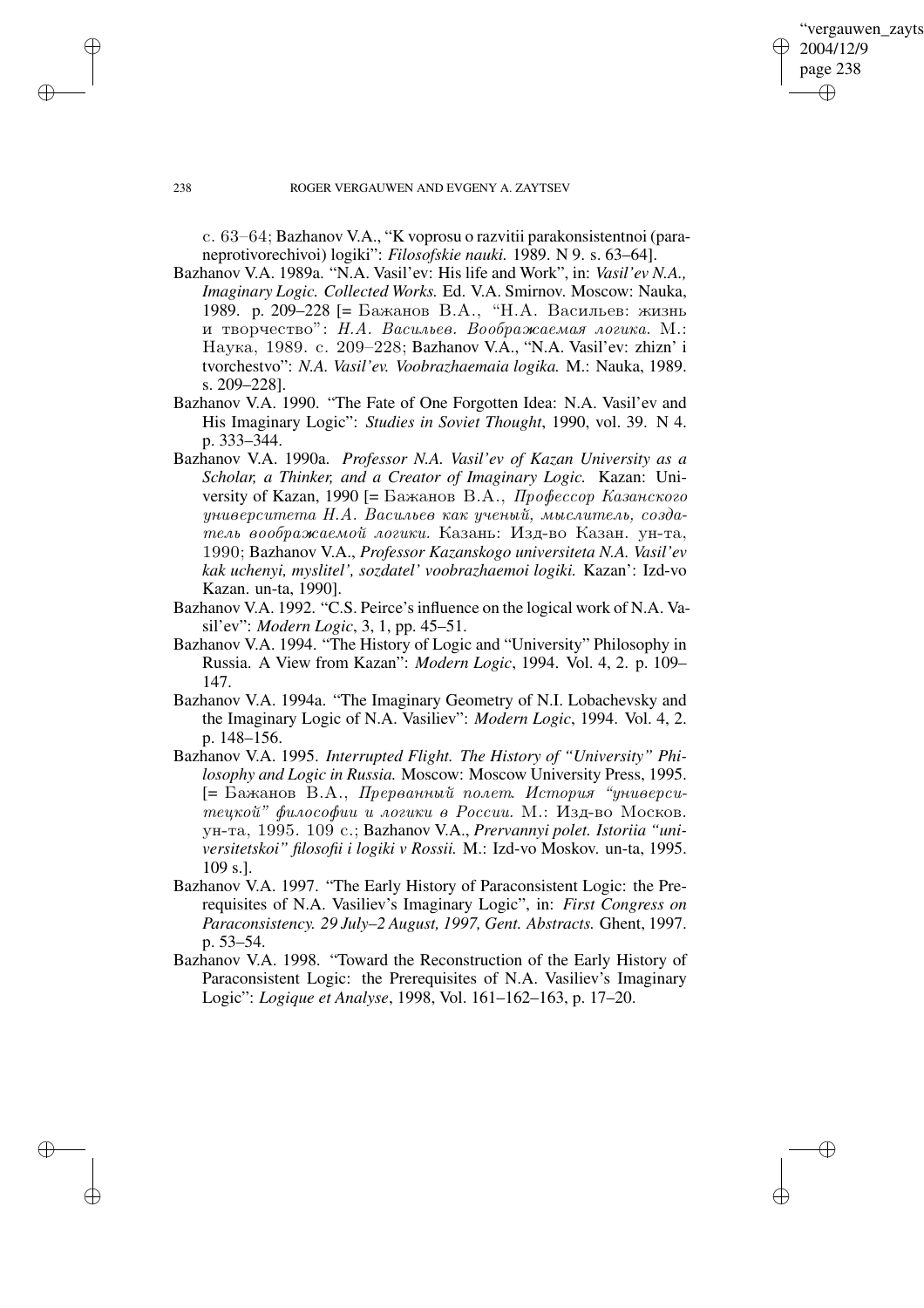✐

✐

✐

- Bazhanov V.A. 2001. "The Origins and Emergence of Non-Classical Logic in Russia (Nineteenth Century until the Turn of the Twentieth Century)", in: Stelzner W., Stöckler M. (eds) *Zwischen traditioneller und moderner Logik. Nichtklassische Ansätze.* Mentis-Verlag, Paderborn, 2001, p. 205–217.
- Bazhanov V.A. 2002. "We are the flame that quickly dies out and the fire that blazes all over again." N.A. Vasil'ev (1880–1940)", in: *The Fate of*  $the$  *Founders of Russian Science.* Moscow, 2002, p. 47–53 [=  $\text{Baxanob}$ ] В.А., "Мы – быстро меркнущее пламя и вновь пылающий пожар". Н.А. Васильев (1880–1940)": Судьбы творцов российской науки. М., 2002, с. 47–53; Bazhanov V.A., "My – bystro merknushchee plamia i vnov' pylaiushchii pozhar". N.A. Vasil'ev (1880 –1940)": *Sud'by tvortsov rossiiskoi nauki.* M., 2002, s. 47–53].
- Bazhanov V.A. 2002a. *Nikolai Aleksandrovich Vasil'ev (1880–1940).* Kazan: University of Kazan, 2002. [= Бажанов В.А., Николай Александрович Васильев (1880–1940). Казань: Изд-во Казан. унta, 2002. – 20 s.; Bazhanov V.A., *Nikolai Aleksandrovich Vasil'ev (1880–1940).* Kazan': Izd-vo Kazan. un-ta, 2002].
- Bazhanov V.A. 2002b. Essays on the social History of Logic in Russia. Simbirsk. Mid-Volga Publishing 2002.  $=$  Бажанов В.А., Очерки социальной Истории Логики в России. Симбирск. Издво средневолшково научного чентра, 2002; Bazhanov V.A., Ocherki sotsial'noi Istorii Logiki v Rossii. Izd-vo srednevolshkovo nauchnogo chentra.]
- Biryukov V. 2001. "Die Antizipation nichtklassischer Ideen durch russische Logiker Ende des 19. und Anfang des 20. Jahrhunderts" in: Stelzner W., Stöckler M. (Hrsg.) *Zwischen traditioneller und moderner Logik. Nichtklassische Ansätze.* Mentis, Paderborn, pp. 219–238.
- Black M. 1971. "The Elusiveness of Sets". *Review of Metaphysics*, 24, pp. 614–636.
- Bocheński I.M. 1950. Der sowjetrussische dialektische Materialismus (Dia*mat).* Bern.
- Bychkov S.N., Shashkin L.O. 1997. "Towards a Criticism of Cantor's Diagonal Procedure for the Demonstration of the Uncountability of the Continuum", in: *Traditional Logic and Cantor's Diagonal Procedure*, Moscow: Ianus-K, 1997, р. 22–29 [= Бычков С.Н., Шашкин Л.О. 1997, "К критике канторовской диагональной процедуры доказательства несчетности континуума": Традиционная логика и канторовская диагональная процедура, Москва:  $H$ nus-K, 1997, s. 22–29; Bychkov S.N., Shashkin L.O. 1997, "K kritike kantorovskoi diagonal'noi procedury dokazatel'stva neschetnosti kontinuuma": *Traditsionnaia logika i kantorovskaia diagonal'naia protsedura*, Moskva: Ianus-K, 1997, s. 22–29].

'vergauwen zayts

2004/12/9 page 239

✐

✐

✐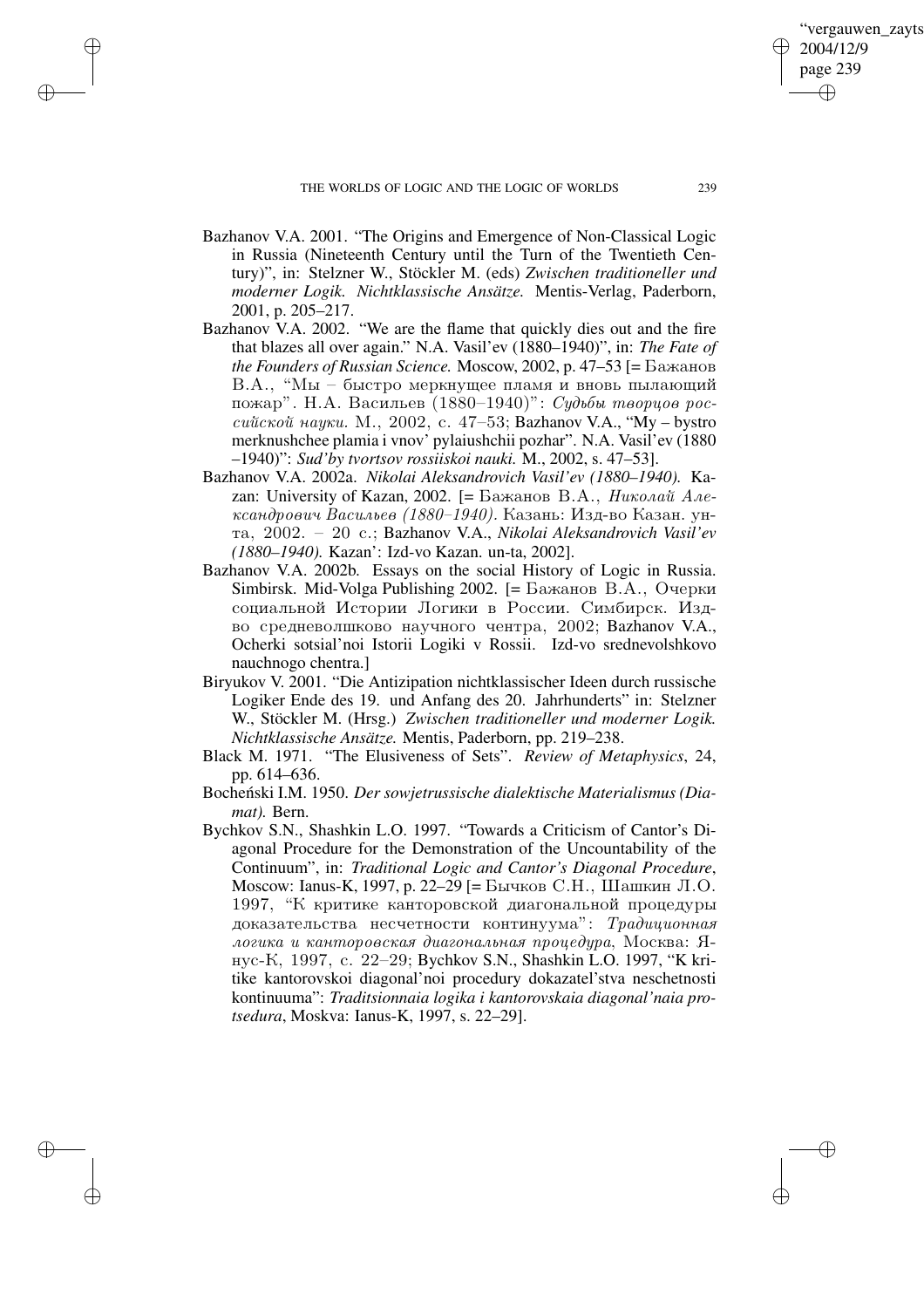'vergauwen zayts 2004/12/9 page 240 ✐ ✐

✐

✐

#### 240 ROGER VERGAUWEN AND EVGENY A. ZAYTSEV

- Bychkov S.N., Zaytsev E.A., Shashkin L.O. 1999. "Cantor's Diagonal Procedure and Set Theory (The Historical and Logical Contexts)": *Historico-Mathematical Investigations*, Issue 4 (39), Moscow, 1999, p. 303– 324 [= Бычков С.Н., Зайцев Е.А., Шашкин Л.О. 1999, "Диагональная процедура Г. Кантора и теория множеств (историко-научный и логический контекст)": Историко-математические исследования, Выпуск 4 (39), Москва, 1999, с. 303 –324; Bychkov S.N., Zaytsev E.A., Shashkin L.O. 1999, "Diagonal'naia protsedura G. Kantora i teoriia mnozhestv (istoriko-nauchnyi i logicheskii kontekst)": *Istoriko-matematicheskie issledovaniia*, Vypusk 4 (39), Moskva, 1999, s. 303–324].
- Bychkov S.N., Shashkin L.O. 2000. "Cantor's Diagonal Procedure and the Consistency of Set Theory": *Historico-Mathematical Investigations*, Issue 5 (40), Moscow, 2000, p. 290–300 [= Бычков С.Н., Шашкин Л.О. 2000, "Канторовская диагональная процедура и непротиворечивость теории множеств": Историко-математические исследования, Выпуск 5 (40), Москва, 2000, с. 290– 300; Bychkov S.N., Shashkin L.O. 2000, "Kantorovskaia diagonal'naia protsedura i neprotivorechivost' teorii mnozhestv": *Istoriko-matematicheskie issledovaniia*, Vypusk 5 (40), Moskva, 2000, s. 290–300].
- Cantor G. 1895. "Beiträge zur Begründung der transfiniten Mengenlehre". *Mathematische Annalen*, XLVI, pp. 481–512.
- Cantor G. 1991. *Georg Cantor. Briefe.* Hrsg. von H. Meschkowski und W. Nilson. Berlin.
- Carus P. 1901. "The nature of logical and mathematical thought": *The Monist*, 20, pp. 33–75.
- Comey D.D. 1965. "Review of N.A. Smirnov 1962". *The Journal of Symbolic Logic*, 30, pp. 368–370.
- Copleston F. 1986. *Philosophy in Russia. From Herzen to Lenin and Berdyaev.* Search Press. Notre Dame.
- Duffy C. 1990. "Review of V.A. Bazhanov. Nikolai Aleksandrovich Vasil'ev". *Modern Logic*, 1, pp. 71–82.
- Fish M., Turquette A.R. 1966. "Peirce's triadic logic". *Transactions of the C.S. Peirce Society*, vol. 2, pp. 71–85.
- Gessen S.I. 1910. "On N.A. Vasil'ev's Pamphlet "On Particular Propositions, the Triangle of Oppositions, and the Law of Excluded Fourth" (Kazan, 1910)": Rech'. Saint-Petersburg, 1910. 11 October [= Гессен С.И., "О брошюре Н.А. Васильева "О частных суждениях, о треугольнике противоположностей, о законе исключенного четвертого" (Казань, 1910)":  $Pe$ чь. СПб., 1910. 11 октября; Gessen S.I., "O broshiure N.A. Vasil'eva "O chastnykh suzhdeniiakh, o treugol'nike protivopolozhnostei, o zakone iskliuchennogo chetvertogo" (Kazan', 1910)": *Rech'.* SPb., 1910. 11 oktiabria].

✐

✐

✐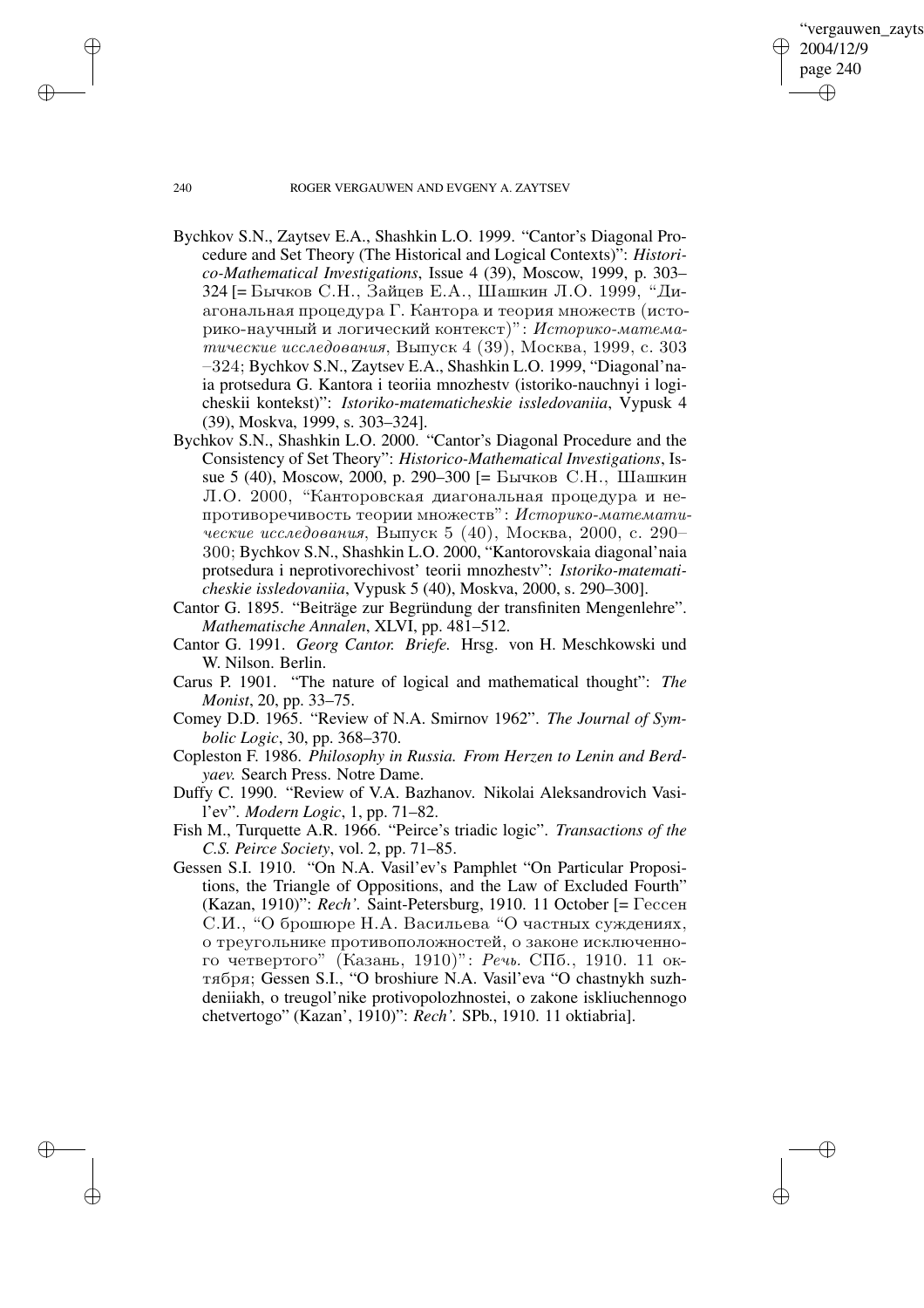THE WORLDS OF LOGIC AND THE LOGIC OF WORLDS 241

✐

✐

✐

✐

- Gessen S.I. 1910a. "Review of N.A. Vasil'ev's paper "On Particular Propositions, the Triangle of Oppositions, and the Law of Excluded Fourth" ": *Logos.* 1910. Book 2. p. 287–288 [= Гессен С.И. "Рецензия на  $s$  статью  $H.A.$  Васильева "О частных суждениях, о треугольнике противоположностей, о законе исключенного четвертого" ": Логос. 1910. Кн. 2. с. 287-288; Gessen S.I. "Retsenziia na stat'iu N.A. Vasil'eva "O chastnykh suzhdeniiakh, o treugol'nike protivopolozhnostei, o zakone iskliuchennogo chetvertogo" ": *Logos.* 1910. Kn. 2. s. 287–288].
- Grier M. 2001. *Kant's Doctrine of Transcendental Illusion.* Cambridge University Press.

Hallett M. 1984. *Cantorian Set-Theory and Limitation of Size.* Oxford.

- Horn L.R. 2001. *A natural History of Negation.* CSLI Stanford.
- Ivanovskii V. 1911. "Report on N.A. Vasil'ev's lecture "Non-Euclidean Geometry and Non-Aristotelian Logic" in The Physical-mathematical Society": *Kamsko-volzhskaia Rech'.* Kazan. 1911, 16, 19, 22, 25 January [= Ивановский Вл., "Отчет о докладе Н.А. Васильева "Неевклидова геометрия и неаристотелева логика" в Физи $k$ о-математическом обществе": Камско-волжская Речь. Казань. 1911, 16, 19, 22, 25 января: Ivanovskii V., "Otchet o doklade N.A. Vasil'eva "Neevklidova geometriia i nearistoteleva logika" v Fiziko-matematicheskom obshchestve": *Kamsko-volzhskaia Rech'.* Kazan'. 1911, 16, 19, 22, 25 ianvaria].

Kant I. 1998. *Kritik der Reinen Vernunft.* Meiner Verlag, Hamburg.

Karpinskaia O.Iu., Markin V.I. 1999. "On the Problem of an Adequate Reconstruction of N.A. Vasil'ev's Assertoric Syllogistics", in: *2nd Congress of Philosophy in Russia "The 21st Century: Russia's Future in Philosophy" Vol. 1. Ontology, Epistemology and Philosophy of Science". Part 1.* Ekaterinburg: University of Ekaterinburg, 1999. p. 251–  $252$  [= Карпинскаиа О.Ю., Маркин В.И. "К вопросу об адекватной реконструкции ассерторической силлогистики Н.А. Васильева": Второй Российский Философский Конгресс "XXI век: будущее России в философском измерении". Том 1 "Он $moaozus$ , гносеология и методология науки, логика". Часть 1. Екатеринбург: Изд-во Екатеринбургского ун-та, 1999. с. 251–252; Karpinskaia O.Iu., Markin V.I. "K voprosu ob adekvatnoi rekonstruktsii assertoricheskoisillogistiki N.A. Vasil'eva": *Vtoroi Rossiiskii Filosofskii Kongress "XXI vek: Budushchee Rossii v filosofskom izmerenii". Tom 1 "Ontologiia, gnoseologiia i metodologiia nauki, logika". Chast' 1.* Ekaterinburg: Izd-vo Ekaterinburgskogo un-ta, 1999. s. 251–252].

'vergauwen zavts

2004/12/9 page 241

✐

✐

✐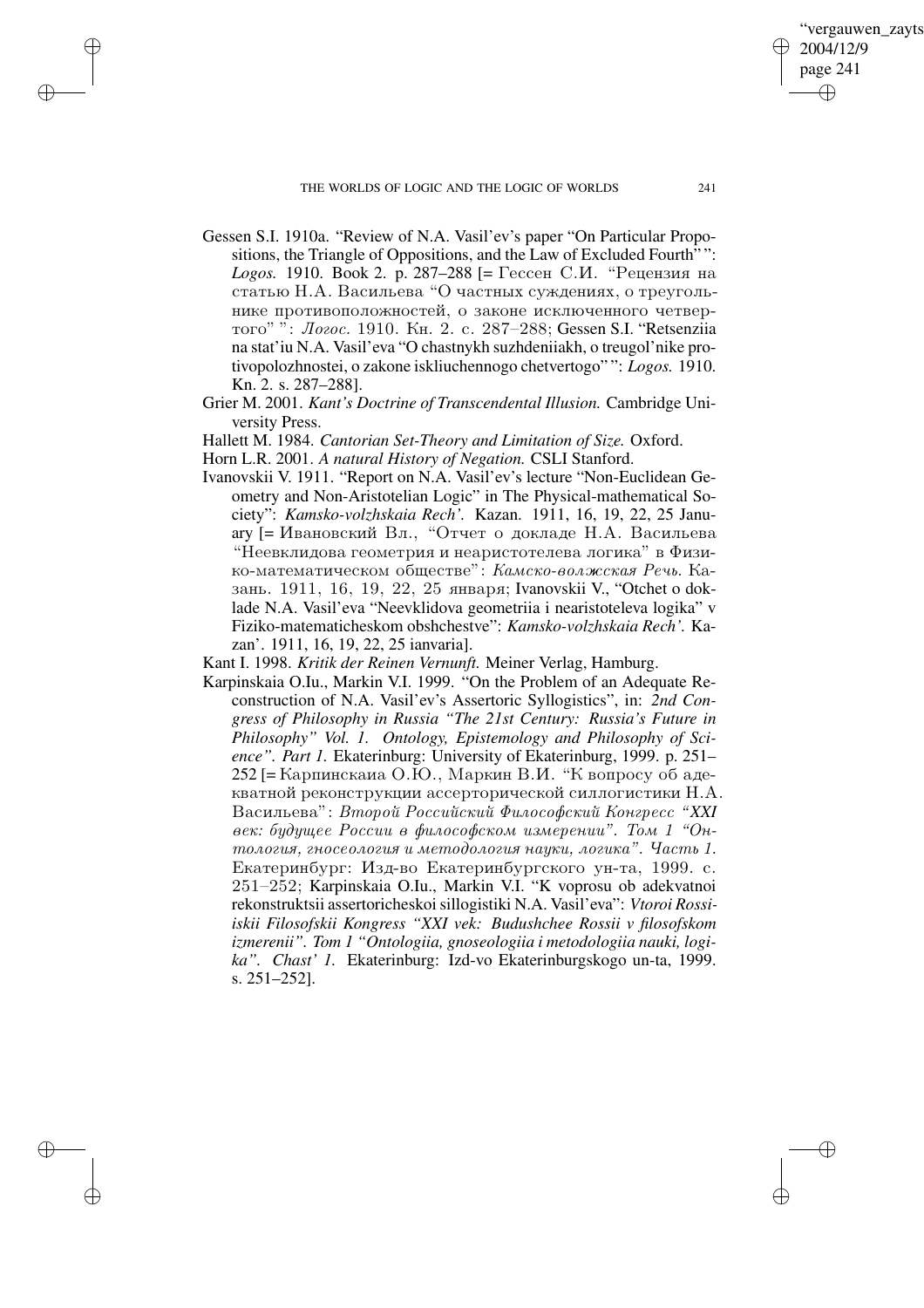✐

# 242 ROGER VERGAUWEN AND EVGENY A. ZAYTSEV

- Kline S. 1965. "N.A. Vasil'ev and Many-valued logics", in: Tyminiecka A.T. (ed.) *Contributions to Logic and Methodology in Honor of J.M. Bochen-´ ski.* Amsterdam. North Holland, p. 315–325.
- Kopnin P.V. 1950. "On the Logical Views of N.A. Vasil'ev (from the History of Russian Logic)": *Works from the State University of Tomsk.* 1950. Vol. 112 [= Копнин П.В., "О логических воззрениях Н.А. Васильева (из истории русской логики)": *Труды Том*- $\alpha$ кого государственного университета. 1950. Т. 112; Kopnin P.V., "O logicheskikh vozzreniiakh N.A. Vasil'eva (iz istorii russkoi logiki)": *Trudy Tomskogo gosudarstvennogo universiteta.* 1950. T. 112].
- Kopnin P.V. 1951. "On the Classification of Propositions": *Scientific notes from the University of Tomsk.* 1951.  $\mathbb{N}^2$  16 [= Копнин П.В., "O классификации суждений": Ученые записки Томского униeepcumema. 1951. Nº 16; Kopnin P.V., "O klassifikatsii suzhdenii": *Uchenye zapiski Tomskogo universiteta.* 1951. } 16].
- Kopnin P.V. 1973. "On the Logical Views of N.A. Vasil'ev", in: Kopnin P.V., *Dialectics, Logic, and Science, Moscow, 1973. p. 405-448 [= Копнин* П.В., "О логических воззрениях Н.А. Васильева": Копнин П.В., Диалектика, логика, наика, М., 1973. с. 405–448; Корnin P.V., "O logicheskikh vozzreniiakh N.A. Vasil'eva": Kopnin P.V., *Dialektika, logika, nauka*, M., 1973. s. 405–448].
- Kostiuk T.P. 1997. "The Reconstruction of N.A. Vasil'ev's Assertoric Syllogistics", in: *First Russian Congress of Philosophy in Russia: "Man, Philosophy, Humanism". Vol. 3. Ontology, Epistemology and Analytical Philosophy.* Saint-Petersburg: Univ. of SPb., 1997. p. 195–197 [= Костюк Т.П. "Реконструкция ассерторической силлогистики Н.А. Васильева": Первый Российский философский конгресс: Человек-Философия-Гуманизм. Том *III. Онтология*, гносеология, логика и аналитическая философия. С-Пб.: Издvo S-Pb. un-ta, 1997. s. 195–197; Kostiuk T.P. "Rekonstruktsiia assertoricheskoi sillogistiki N.A. Vasil'eva": *Pervyi Rossiiskii filosofskii kongress: Chelovek-Filosofiia-Gumanizm. Tom III. Ontologiia, gnoseologiia, logika i analiticheskaia filosofiia.* S-Pb.: Izd-vo S-Pb. un-ta, 1997. s. 195–197].
- Kostiuk T.P., Markin V.I. 1997a. "The Problem of the Reconstruction of N.A. Vasil'ev's Assertoric Syllogistics", in: *International Conference:* "Smirnov Lectures". Moscow: IFRAN, 1997. p. 51-52 [= Костюк Т.П., Маркин В.И. "Проблема реконструкции ассерторической силлогистики Н.А. Васильева": Международная конференция "Смирновские чтения". М.: ИФРАН, 1997. с. 51–52; Kostiuk T.P., Markin V.I. "Problema rekonstruktsii assertoricheskoi sillogistiki N.A. Vasil'eva": *Mezhdunarodnaia konferentsiia "Smirnovskie chteniia".* M.: IFRAN, 1997. s. 51–52].

✐

✐

✐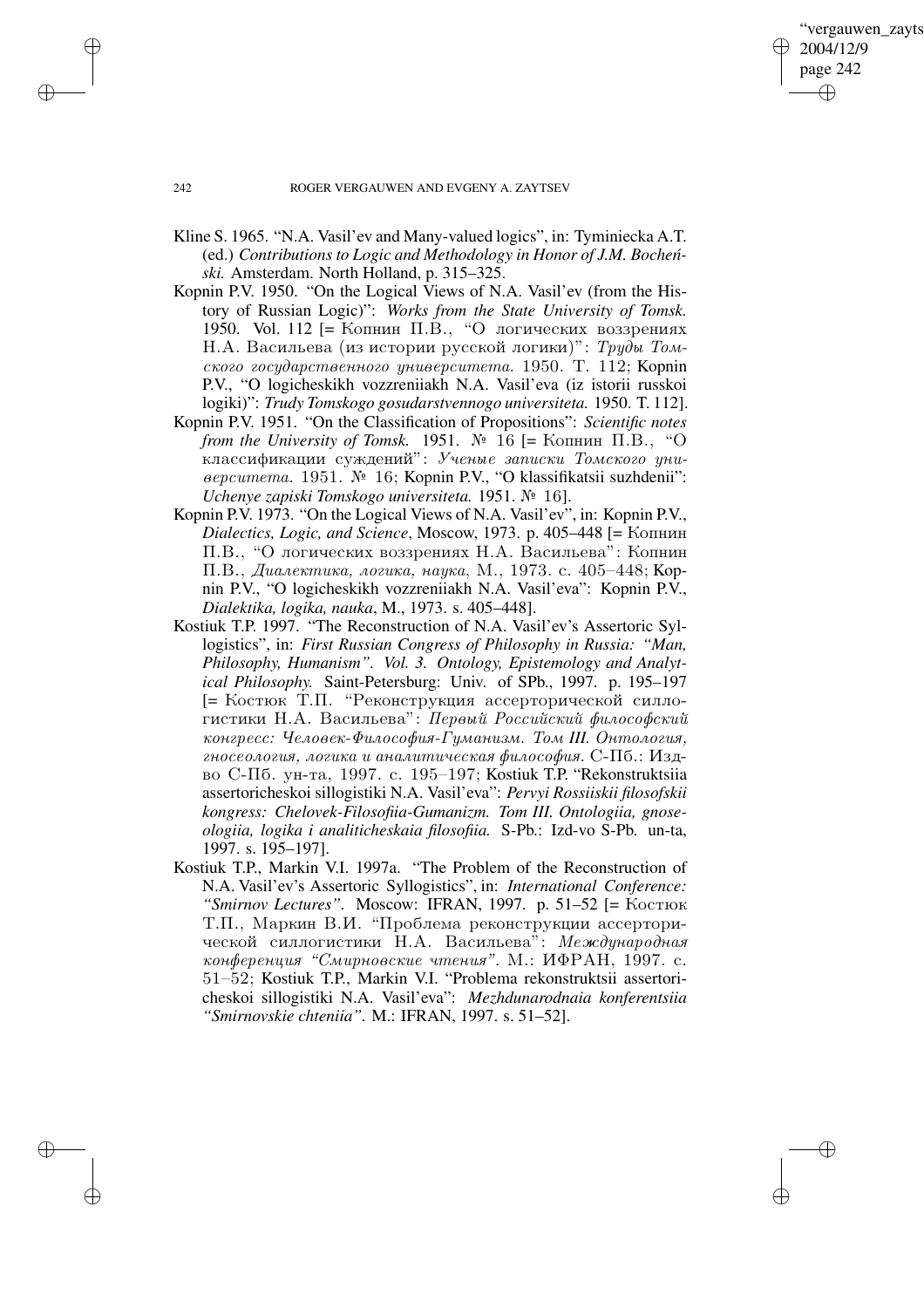THE WORLDS OF LOGIC AND THE LOGIC OF WORLDS 243

✐

✐

✐

✐

'vergauwen zayts

2004/12/9 page 243

✐

✐

✐

- Kostiuk T.P., Markin V.I. 1998. "A Formal Reconstruction of N.A. Vasil'ev's Imaginary Logic", in: *Contemporary Logic: Problems of the Theory, History and Applications in Science. Materials of the fifth all-Russian Scientific Conference.* Saint-Petersburg: Univ. of SPb., 1998. p. 154– 159 [= Костюк Т.П., Маркин В.И. "Формальная реконструкция воображаемой логики Н.А. Васильева": Современная логика: проблемы теории, истории и применения в науке.  $Mamepua$ лы в Общероссийской научной конференции. С-Пб.: Изд-во С-Пб. ун-та, 1998. с. 154-159; Kostiuk T.P., Markin V.I. "Formal'naia rekonstruktsiia voobrazhaemoi logiki N.A. Vasil'eva": *Sovremennaia logika: problemy teorii, istorii i primeneniia v nauke. Materialy v Obshcherossiiskoi nauchnoi konferentsii.* S-Pb.: Izd-vo S-Pb. un-ta, 1998. s. 154–159].
- Kostiuk T.P. 1999. "A Reconstruction of N.A. Vasil'ev's n-Dimensional Logic", in: *Smirnov Lectures: 2nd international Conference.* Mosсоw: IFRAN, 1999. р. 114–116 [= Костюк Т.П. "Реконструкция логики н-измерений Н.А. Васильева": Смирновские чтения. 2 Международная конференция. М.: ИФРАН, 1999. с. 114– 116; Kostiuk T.P. "Rekonstruktsiia logiki n-izmerenii N.A. Vasil'eva": *Smirnovskie chteniia. 2 Mezhdunarodnaia konferentsiia.* M.: IFRAN, 1999. s. 114–116].
- Kostiuk T.P. 1999a. "A positive Vasil'evean Syllogistics": *Logical Investigations.* Issue 6, Moscow: ROSSPEN, 1999. p. 259-267 [= Костюк Т.П. "Позитивные силлогистики васильевского типа":  $\pi$ гические исследования. Вып. 6, М.: РОССПЭН, 1999. с. 259– 267; Kostiuk T.P. "Pozitivnye sillogistiki vasil'evskogo tipa": *Logicheskie issledovaniia.* Vyp. 6, M.: ROSSPEN, 1999. s. 259–267].
- Lapshin I.N. 1911. *Gnoseological Investigations.* Petrograd, 1917. Issue  $1$  [= Лапшин И.Н.,  $\Gamma$ носеологические исследования. Петроград, 1917. Вып. 1; Lapshin I.N., *Gnoseologicheskie issledovaniia*. Petrograd, 1917. Vyp. 1].
- Lossky N.O. 1922. *Logic. Part 1.* Petrograd, 1922. p. 153-158 [= Лосский Н.О., Логика. Часть И. Петроград, 1922. с. 153–158; Losskii N.O., *Logika. Chast' I.* Petrograd, 1922. s. 153–158].
- Lossky N.O. 1952. *History of Russian Philosophy.* London, Allen and Unwin.
- Lukanin R.K. 1984. *Aristotle's 'Organon'*, Moscow: Nauka, 1984 [=  $\pi$ <sub>VKa</sub>нин Р.К. 1984, "Органон" *Аристотеля*, Москва: Наука, 1984; Lukanin R.K. 1984, "Organon" *Aristotelia*, Moskva: Nauka, 1984].
- Luzin N.N. 1927. "On Vasil'ev's Works in Mathematical Logic" reprinted in: Vasil'ev N.A., *Imaginary Logic: Selected Works.* Ed. V.A. Smirnov. Moscow: Nauka, 1989. p. 184–185 [= Лузин Н.Н., О работах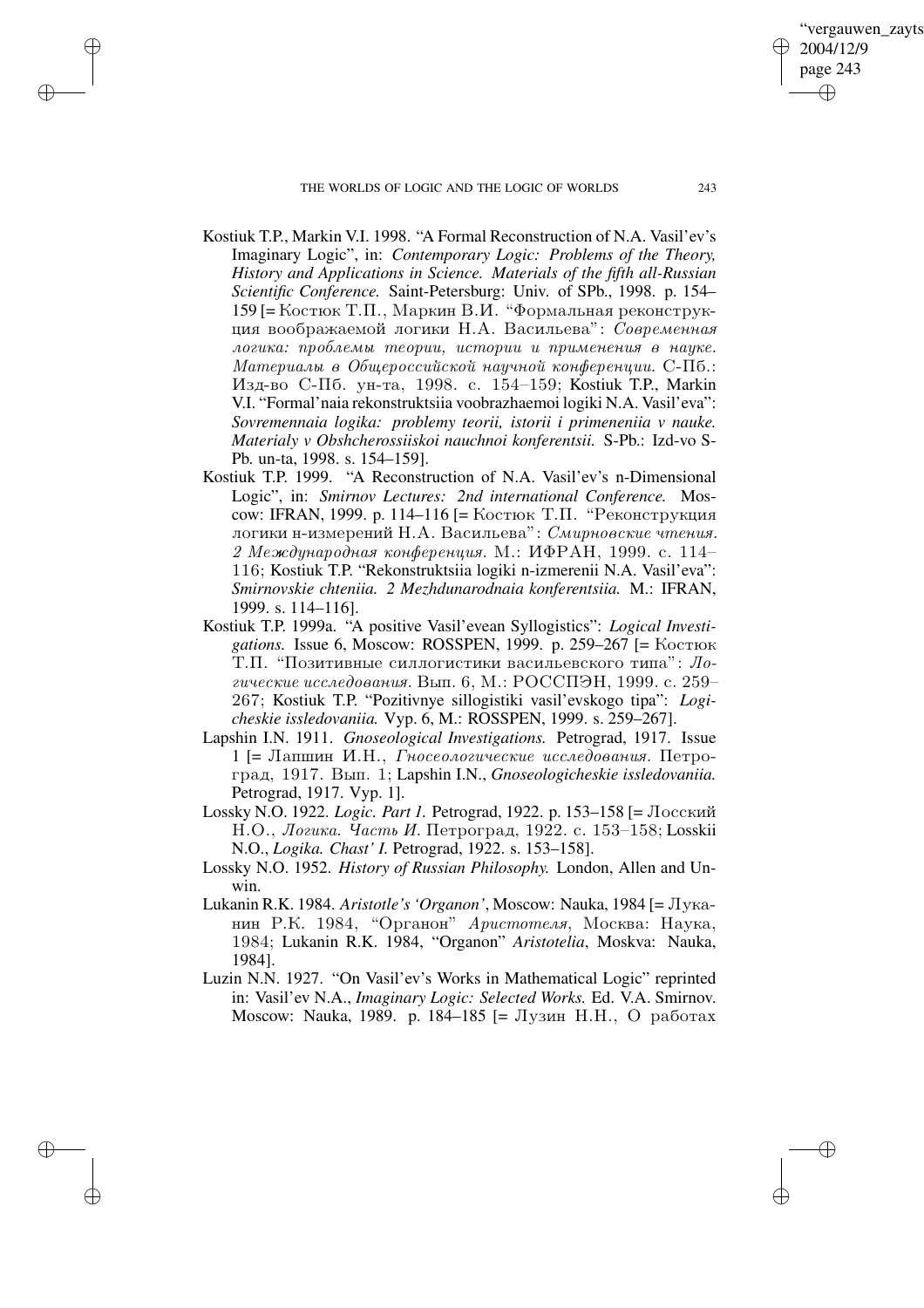'vergauwen zavts 2004/12/9 page 244 ✐ ✐

✐

✐

# 244 ROGER VERGAUWEN AND EVGENY A. ZAYTSEV

 $H.A.$  Васильева по математической логике: *Воображаемая* логика. Избранные труды. Под редакцией В.А. Смирнова. Moskva: Nauka, 1989. s. 184–185; Luzin N.N., O rabotakh N.A. Vasil'eva po matematicheskoi logike: *Voobrazhaemaia logika. Izbrannye trudy.* Pod redaktsiei V.A. Smirnova. Moskva: Nauka, 1989. s. 184– 185].

- MacFarlane J. 2002. "Frege, Kant, and the Logic in Logicism". *The Philosophical Review*, 111, 1, pp. 25–65.
- Mal'tsev A.I. 1976. *Selected Works. Vol. 1.* Moscow: Nauka, 1976. p. 474– 476 [= Мальцев А.И., Избранные труды. Т. 1. Москва: Наука, 1976. s. 474-476; Mal'tsev A.I., *Izbrannye trudy. T. 1.* Moskva: Nauka, 1976. s. 474–476].
- Markin V.I. 1998. "A Modal Interpretation of N.A. Vasil'ev's Imaginary Logic", in: *Contemporary Logic: Problems of the Theory, History and Applications in Science. Materials of the fifth all-Russian Scientific Conference*: Univ. of SPb., 1998. p. 208–212 [= Маркин В.И. "Модальная интерпретация воображаемой логики Н.А. Васильева": Современная логика: проблемы теории, истории и  $n$ рименения в наике. Материалы в обшероссийской наичной конференции. С-Пб.: Изд-во С-Пб. ун-та, 1998. с. 208–212; Markin V.I. "Modal'naia interpretatsiia voobrazhaemoi logiki N.A. Vasil'eva": *Sovremennaia logika: problemy teorii, istorii i primeneniia v nauke. Materialy v obshcherossiiskoi nauchnoi konferentsii.* S-Pb.: Izdvo S-Pb. un-ta, 1998. s. 208–212].
- Markin V.I. 1999. "N.A. Vasil'ev'sImaginary Logic and Three-Valued Quantifier Logic", in: *Smirnov Lectures: 2nd International Conference.* Mosсоw: IFRAN, 1999. р. 126–128 [= Маркин В.И. "Воображаемая логика Н.А. Васильева и кванторная трехзначная логика": Смирновские чтения. 2 Международная конференция. М.: IFRAN, 1999. s. 126–128; Markin V.I. "Voobrazhaemaia logika N.A. Vasil'eva i kvantornaia trekhznachnaia logika": *Smirnovskie chteniia. 2 Mezhdunarodnaia konferentsiia.* M.: IFRAN, 1999. s. 126–128].
- Markin V.I. 1999a. "On the Unification of N.A. Vasil'ev's Imaginary Logic with Three-Valued Quantifier Logic": Electronic Journal "*Logical Studies.*" No. 2 (1999) [= Маркин В.И. "Погружение воображаемой логики Н.А. Васильева в кванторную трехзначную логику": Электронный журнал "Logical Studies." No. 2 (1999); Markin V.I. "Pogruzhenie voobrazhaemoi logiki N.A. Vasil'eva v kvantornuiu trekhznachnuiu logiku": Elektronnyi zhurnal "*Logical Studies.*" No. 2 (1999)].
- Markin V., Zaitsev D. 2002. "Imaginary Logic-2: Formal Reconstruction of the Unnoticed Nikolai Vasiliev's Logical System": *Logique et Analyse*, 177–178, pp. 39–54.

✐

✐

✐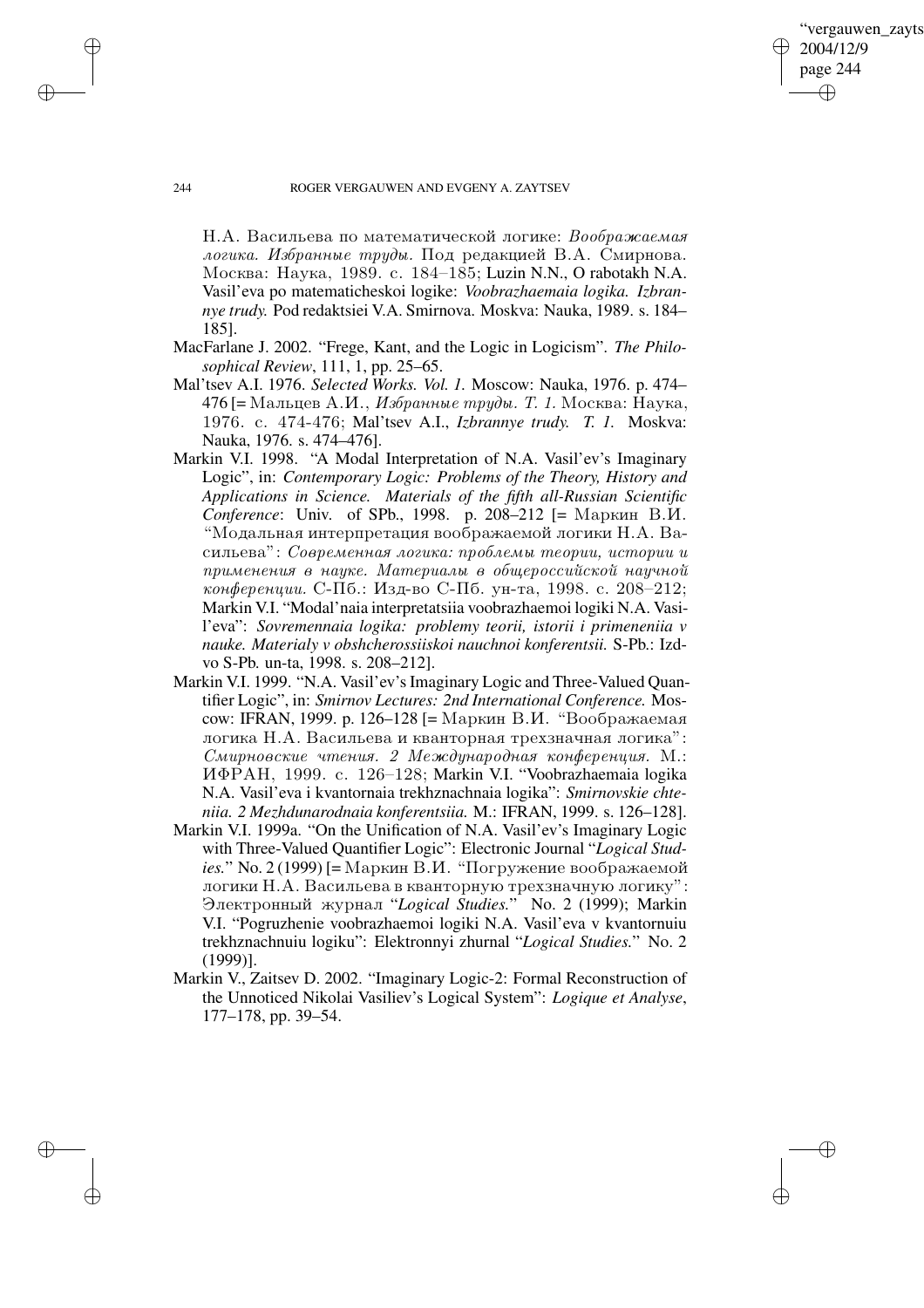✐

✐

✐

- Morozov V.V. 1973. *Looking Back: Selected Questions in Algebra and* Logic. Novosibirsk: Nauka, 1973. p. 314–322 [= Mopo30B B.B., Взгляд назад: Избранные вопросы алгебры и логики. Новосиbirsk: Nauka, 1973. s. 314–322; Morozov V.V., *Vzgliad nazad: Izbrannye voprosy algebry i logiki.* Novosibirsk: Nauka, 1973. s. 314– 322].
- Poli R. 1993. "Nicholas Vasil'ev (1880–1940)": *Axiomathes*, 4, pp. 325– 328.
- Povarnin S.I. 1921. *Introduction to Logic*. Petrograd, 1921 [= Поварнин С.И., Введение в логику. Петроград, 1921; Povarnin S.I., *Vvedenie v logiku.* Petrograd, 1921].
- Priest G. 2000. "Vasil'ev and Imaginary Logic": *History and Philosophy of Logic*, 21, pp. 135–146.
- Priest G., and Routley, R. 1989. "First historical Introduction. A preliminary History of Paraconsistent and Dialethic Approaches", in: Priest G., Routley, R., Norman R. (eds.) *Paraconsistent logic: Essays on the inconsistent.* Philosophia Verlag, München-Wien, pp. 3–75.
- Puga L., Da Costa N.A. 1988. "On the imaginary logic of N.A. Vasil'ev": *Zeitschrift für mathematische Logik und Grundlagen der Mathematik*, 34, s. 205–211.
- Raspa V., Vergauwen R. 1997. "Possible Worlds with impossible Objects: the Imaginary Logic of N.A. Vasil'ev": *Logique et Analyse*, 159, pp. 225 –248.
- Rescher N. 1969. *Many-valued logic.* McGraw-Hill, New York.
- Smirnov K.A. 1911. "Review of N.A. Vasil'ev's paper "On Particular Propositions, the Triangle of Oppositions, and the Law of Excluded Fourth" ": *Journal of the Ministery of Education. New series.* March. Part 32. Saint-Petersburg. 1911. р. 144–154 [= Смирнов К.А., "Рецензия на стат'ю Н.А. Васильева "О частных суждениях, о треугольнике противоположностей, о законе исключенного четвертого" ": Журнал министерства народного просвещения. Новая серия. Март. Часть 32. СПб. 1911. с. 144–154; Smirnov K.A., "Retsenziia na stat'iu N.A. Vasil'eva "O chastnykh suzhdeniiah, o treugol'nike protivopolozhnostei, o zakone iskliuchennogo chetvertogo" ": *Zhurnal ministerstva narodnogo prosveshcheniia. Novaia seriia.* Mart. Chast' 32. SPb. 1911. s. 144–154].
- Smirnov V.A. 1962. "The Logical Views of N.A. Vasil'ev", in: *Essays on the History of Logic in Russia.* Moscow: Moscow University, 1962. p. 242–  $257$  [= Смирнов В.А., "Логические взгляды Н.А. Васильева": Очерки по истории логики в России, М.: МГУ, 1962. с. 242– 257; Smirnov V.A., "Logicheskie vzgliady N.A. Vasil'eva": *Ocherki po istorii logiki v Rossii*, M.: MGU, 1962. s. 242–257].

'vergauwen zavts

2004/12/9 page 245

✐

✐

✐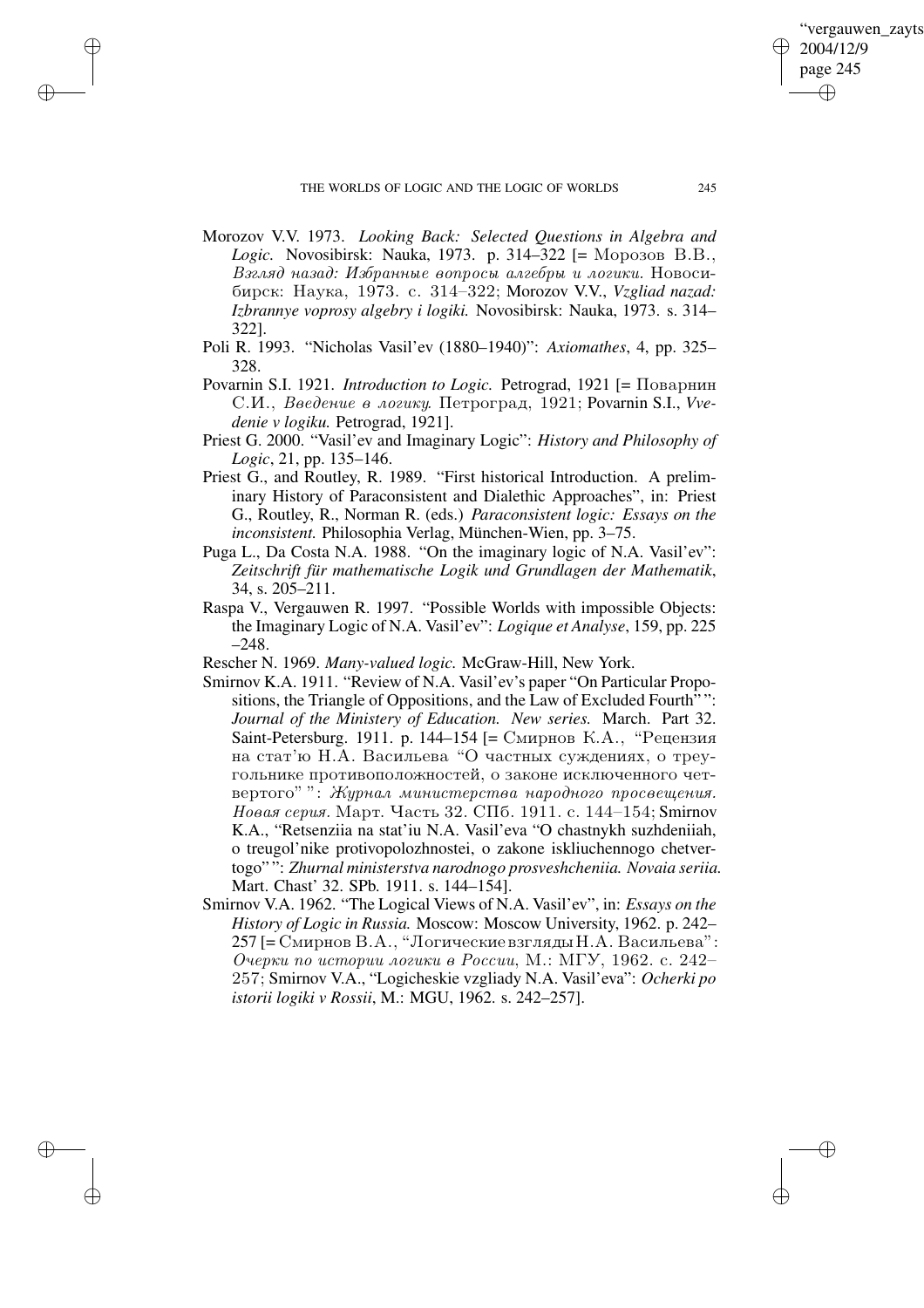✐

## 246 ROGER VERGAUWEN AND EVGENY A. ZAYTSEV

- Smirnov V.A. 1986. "Modality de re and Vasil'ev's imaginary logics": *Logique et Analyse*, 114, pp. 205–211.
- Smirnov V.A. 1987. "The Axiomatization of N.A. Vasil'ev's Logical Systems", in: *Contemporary Logic and Methodology of Science.* Moscow, 1987. p. 143–151 [= Смирнов В.А., "Аксиоматизация логических систем Н.А. Васильева": Современная логика и методология науки. Москва, 1987. с. 143–151; Smirnov V.A., "Aksiomatizatsiia logicheskikh sistem N.A. Vasil'eva": *Sovremennaia logika i metodologiia nauki.* Moskva, 1987. s. 143–151].
- Smirnov V.A. 1987a. *Logical Methods in the Analysis of Scientific Knowledge.* Moscow, 1987. p. 161–169 [= Смирнов В.А. Логические методы анализа научного знания. М., 1987. с. 161–169; Smirnov V.A. *Logicheskie metody analiza nauchnogo znaniia.* M., 1987. s. 161–169].
- Smirnov V.A. 1989. "The Logical Ideas of N.A. Vasil'ev and Modern Logic", in: Vasil'ev N.A., *Imaginary Logic. Collected Works.* Ed. V.A. Smirnov. Moscow: Nauka, 1989. p. 229-259 [= Смирнов В.А. "Логические идеи Н.А. Васильева и современная логика": Воображаемая логика. Избранные триды. Под редакцией В.А. Смирнова. Москва: Наука, 1989. c. 229–259; Smirnov V.A. "Logicheskie idei N.A. Vasil'eva i sovremennaia logika": *Voobrazhaemaia logika. Izbrannye trudy.* Pod redaktsiei V.A. Smirnova. Moskva: Nauka, 1989. s. 229–259].
- Stelzner W. 2000. "The impact of negative facts for the imaginary logic of N.A. Vasil'ev", in: *Things, Facts and Events* (J. Faye, a.o., eds). *Poznan´ Studies in the Philosophy of Sciences and the Humanities.* Amsterdam, pp. 133–143.
- Stelzner W. 2001. "Zur Behandlung von Widerspruch und Relevanz in der russischen traditionellen Logik und bei C. Sigwart" in: Stelzner W., Stöckler M. (Hrsg.) *Zwischen traditioneller und moderner Logik; Nichtklassische Ansätze.* Mentis. Paderborn, pp. 239–297.
- Vinner D.I. 1997. "On the Difference between External and Internal Negation in Traditional Logic", in: *Traditional Logic and Cantor's Diagonal Procedure*, Moscow: Ianus-K, 1997, p. 5–21 [= Виннер Д.И. 1997, "О различении внешнего и внутреннего отрицания в традиционной логике": Традиционная логика и канторовская диагональная процедура, Москва: Янус-К, 1997, с. 5-21; Vinner D.I. 1997, "O razlichenii vneshnego i vnutrennego otritsaniia v traditsionnoi logike": *Traditsionnaia logika i kantorovskaia diagonal'naia protsedura*, Moskva: Ianus-K, 1997, s. 5–21].
- Walicki A. 1979. *A History of Russian Thought from the Enlightenment to Marxism.* Stanford University Press.

✐

✐

✐